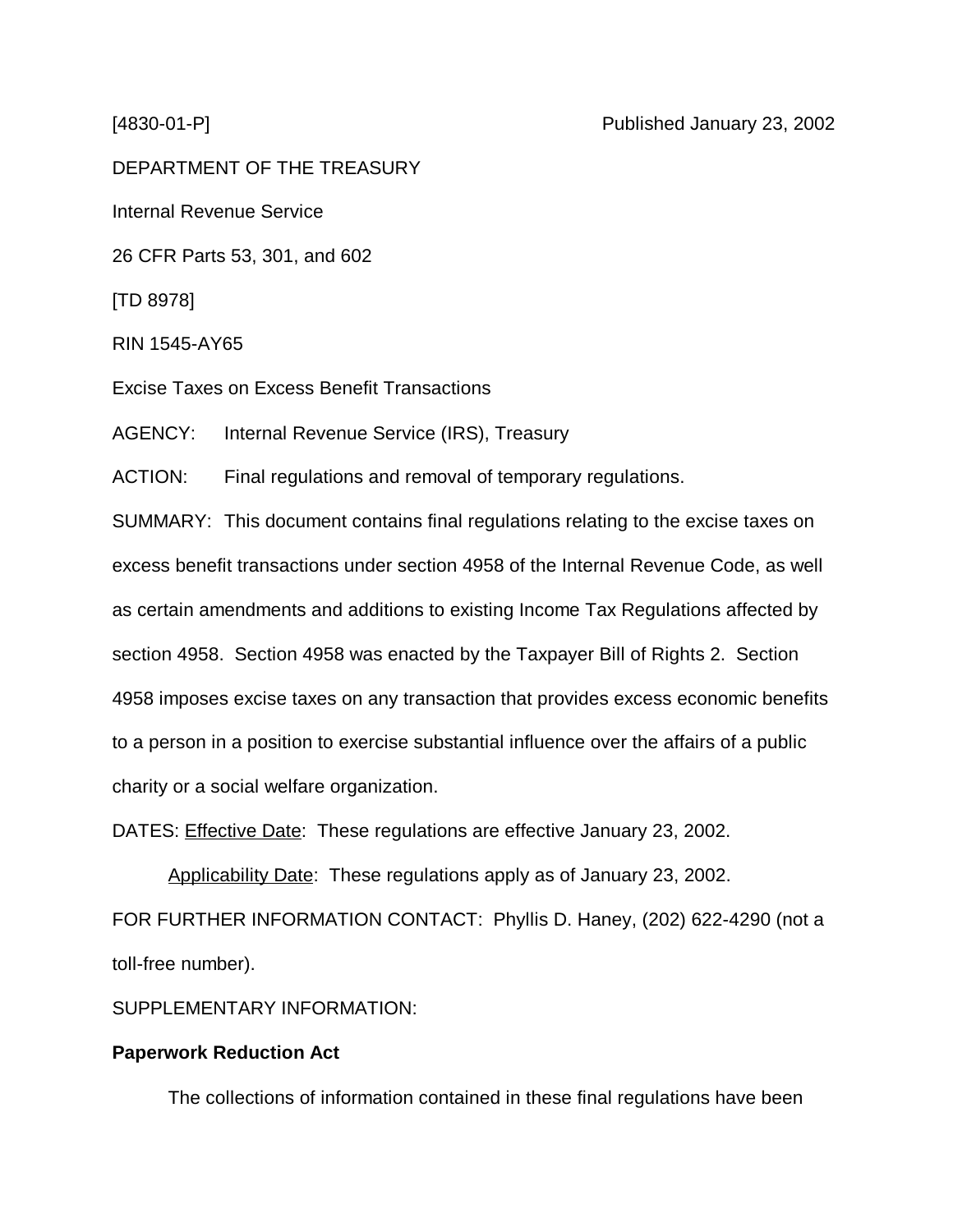reviewed and approved by the Office of Management and Budget in accordance with the Paperwork Reduction Act (44 U.S.C. 3507) under control number 1545-1623. Responses to these collections of information are required to obtain the benefit of the rebuttable presumption that a transaction is reasonable or at fair market value.

An agency may not conduct or sponsor, and a person is not required to respond to, a collection of information unless the collection of information displays a valid control number assigned by the Office of Management and Budget.

The estimated annual burden per recordkeeper varies from 3 hours to 308 hours, depending on individual circumstances, with an estimated weighted average of 6 hours, 3 minutes.

Comments concerning the accuracy of this burden estimate and suggestions for reducing this burden should be sent to the **Internal Revenue Service**, Attn: IRS Reports Clearance Officer, W:CAR:MP:FP:S Washington, DC 20224, and to the **Office of Management and Budget**, Attn: Desk Officer for the Department of the Treasury, Office of Information and Regulatory Affairs, Washington, DC 20503.

Books or records relating to this collection of information must be retained as long as their contents may become material in the administration of any internal revenue law. Generally, tax returns and tax return information are confidential, as required by 26 U.S.C. 6103.

#### **Background**

Section 4958 was added to the Internal Revenue Code (Code) by the Taxpayer Bill of Rights 2, Public Law 104-168 (110 Stat. 1452), enacted July 30, 1996. The

 $-2$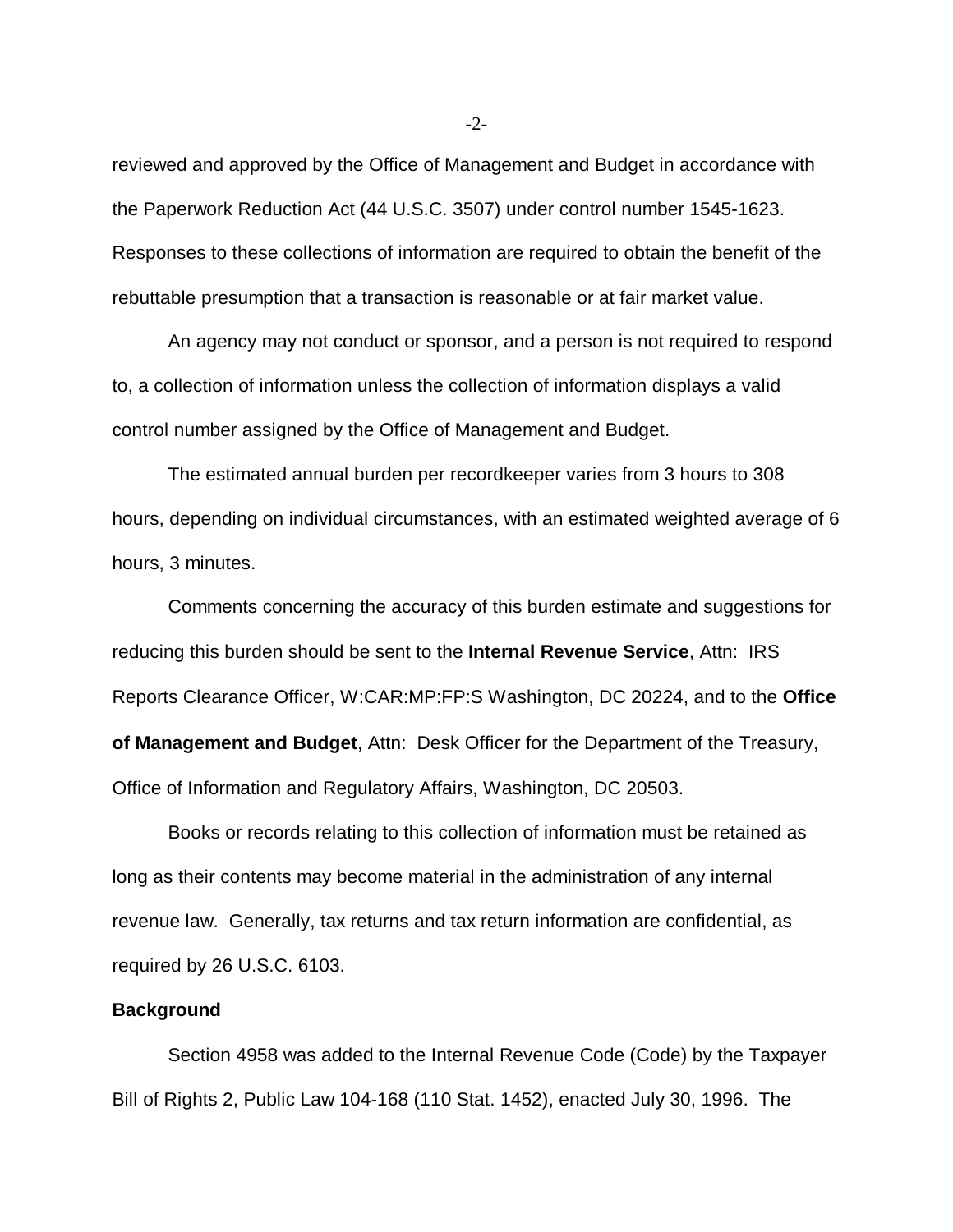section 4958 excise taxes generally apply to excess benefit transactions occurring on or after September 14, 1995. Any disqualified person who benefits from an excess benefit transaction with an applicable tax-exempt organization is liable for a tax of 25 percent of the excess benefit. The person is also liable for a tax of 200 percent of the excess benefit if the excess benefit is not corrected by a certain date. A disqualified person is generally defined as a person in a position to exercise substantial influence over the affairs of the applicable tax-exempt organization. An applicable tax-exempt organization is an organization described in Code section 501(c)(3) or (4) and exempt from tax under section 501(a). Additionally, organization managers who participate in an excess benefit transaction knowingly, willfully, and without reasonable cause, are liable for a tax of 10 percent of the excess benefit. The tax for which all participating organization managers are liable cannot exceed \$10,000 for any one excess benefit transaction.

On August 4, 1998, a notice of proposed rulemaking (REG-246256-96) clarifying certain definitions and rules contained in section 4958 was published in the **Federal Register** (63 FR 41486). The IRS received numerous written comments responding to this notice. A public hearing was held on March 16 and 17, 1999. Those proposed regulations were revised in response to written and oral comments, and replaced by temporary regulations (TD 8920, 66 FR 2144) and a cross-referencing notice of proposed rulemaking (REG-246256-96, 66 FR 2173) on January 10, 2001. A few written comments were received in response to the notice of proposed rulemaking of January 10, 2001. A public hearing was held July 31, 2001. After consideration of all

-3-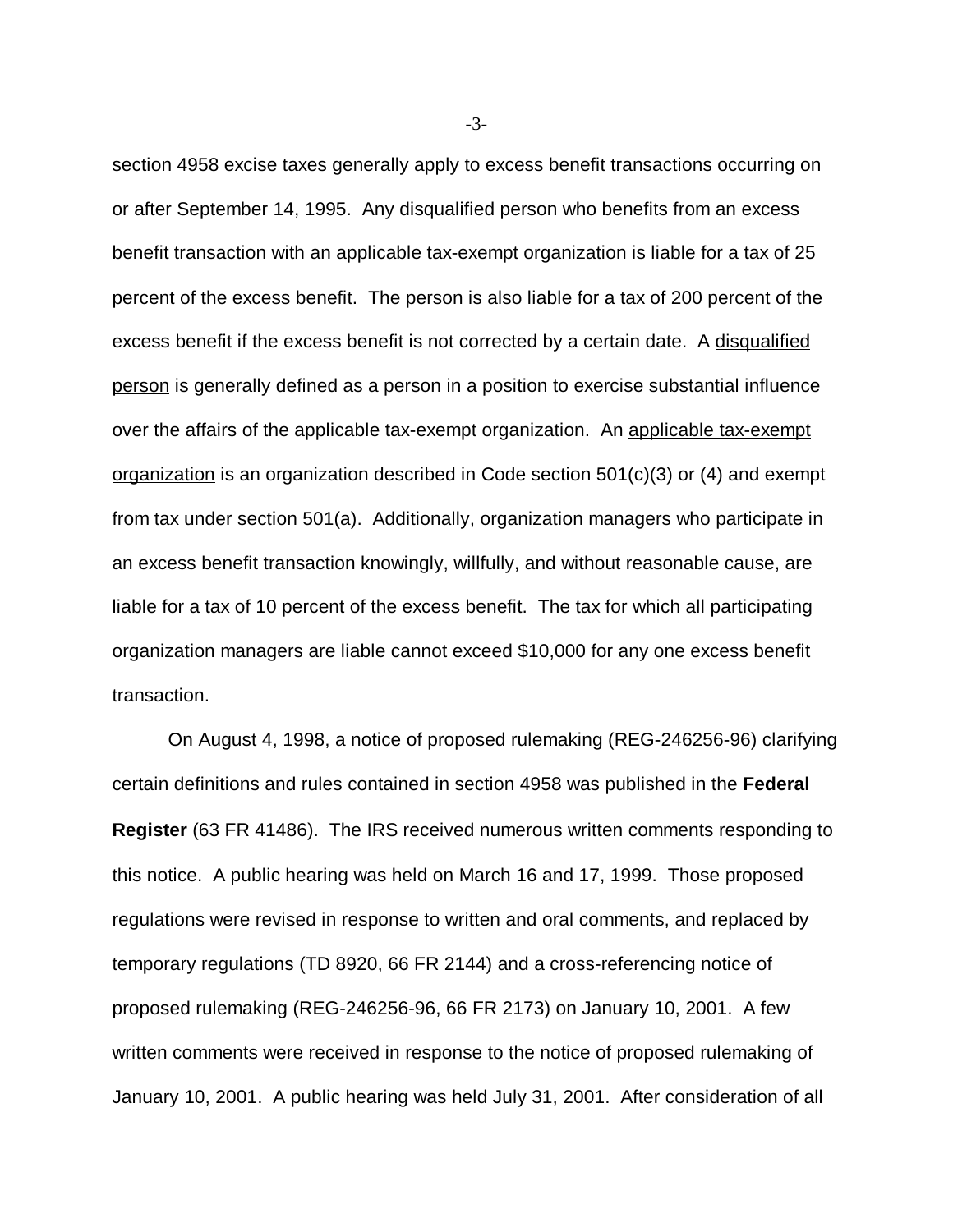comments received, the January 2001 cross-referencing proposed regulations under section 4958 are revised and published in final form, and the temporary regulations removed. The major areas of the comments and revisions are discussed below.

#### **Explanation and Summary of Comments**

#### Tax Paid by Organization Managers

Organization managers who participate in an excess benefit transaction knowingly, willfully, and without reasonable cause, are liable for a tax equal to 10 percent of the excess benefit. The temporary regulations provide that an organization manager's participation in an excess benefit transaction will ordinarily not be considered knowing to the extent that, after full disclosure of the factual situation to an appropriate professional, the organization manager relies on a reasoned written opinion of that professional with respect to elements of the transaction within the professional's expertise. For this purpose, appropriate professionals are legal counsel (including in-house counsel), certified public accountants or accounting firms with expertise regarding the relevant tax law matters, and independent valuation experts who meet specified requirements. Oral comments at the public hearing objected to this safe harbor, suggesting instances of the unreliability of appraisers and accountants. The final regulations retain this safe harbor. The IRS and the Treasury Department believe that an organization manager who has sought and relied upon an appropriate professional opinion has not "fail[ed] to make reasonable attempts to ascertain whether the transaction is an excess benefit transaction", which is a required element of knowing for this purpose.

-4-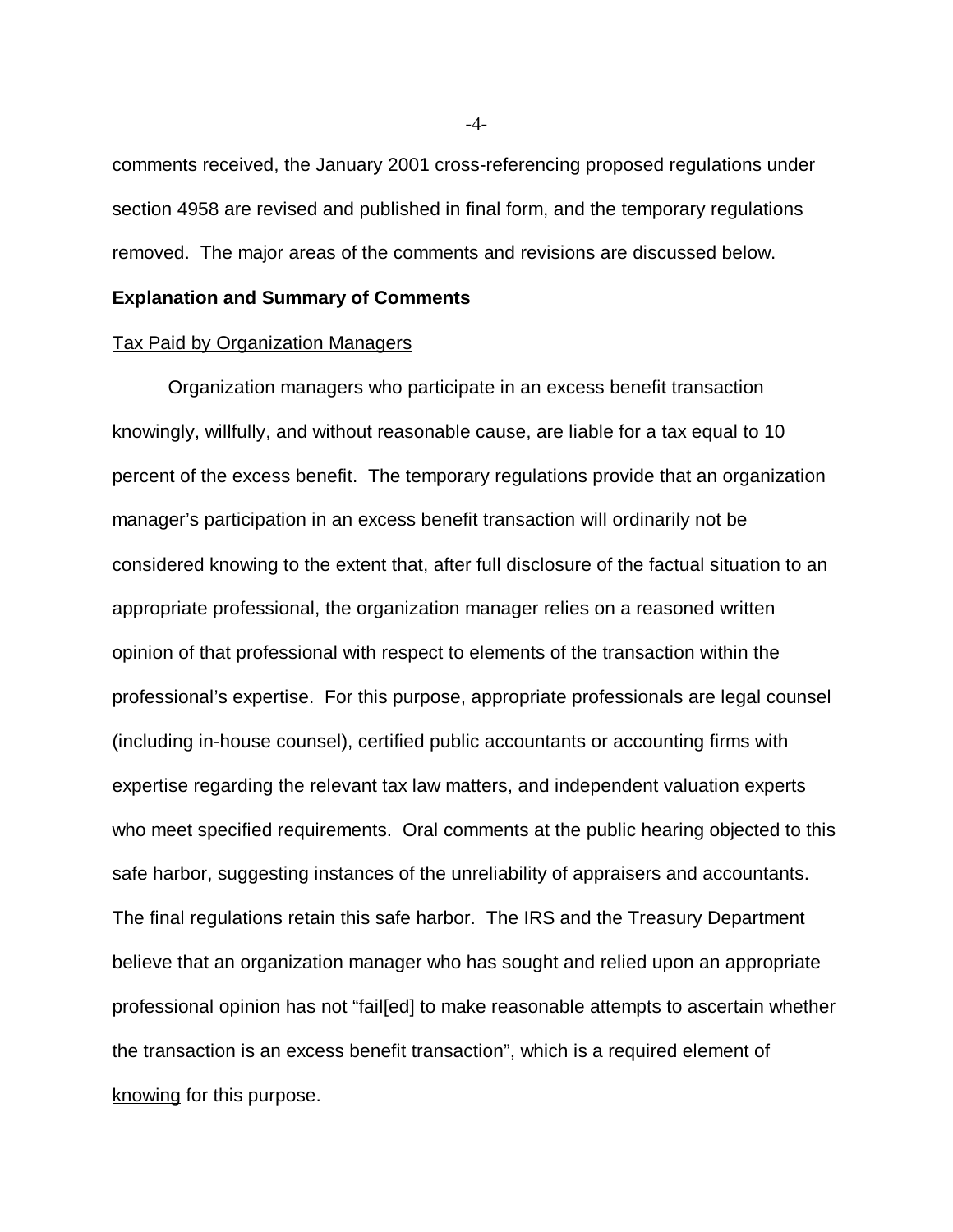The temporary regulations provide an additional safe harbor: that an organization manager's participation in a transaction will ordinarily not be considered knowing if the manager relies on the fact that the requirements giving rise to the rebuttable presumption of reasonableness are satisfied with respect to the transaction. Several comments were received requesting that the safe harbor be modified, either to apply if the organization manager "reasonably believes" that the requirements for the presumption are satisfied, or to eliminate the reliance requirement. In response to these comments, the final regulations no longer require that the organization manager rely on the fact that the requirements of the rebuttable presumption of reasonableness are satisfied. The final regulations state that the organization manager's participation in a transaction will ordinarily not be considered knowing if the appropriate authorized body has met the requirements of the rebuttable presumption with respect to the transaction. The IRS and the Treasury Department note that the relief given by this provision is only a safe harbor, so that failure to satisfy its requirements does not necessarily mean that the organization manager acted knowingly.

### Definition of Applicable Tax-Exempt Organization

The temporary regulations provide that any governmental entity that is exempt from (or not subject to) taxation without regard to section 501(a) is not an applicable tax-exempt organization for purposes of section 4958. A comment was received requesting that the final regulations clarify whether section 115 entities are excepted from the definition of applicable tax-exempt organization. Because section 115 exempts certain income, and not the entity itself, the reference in the temporary

-5-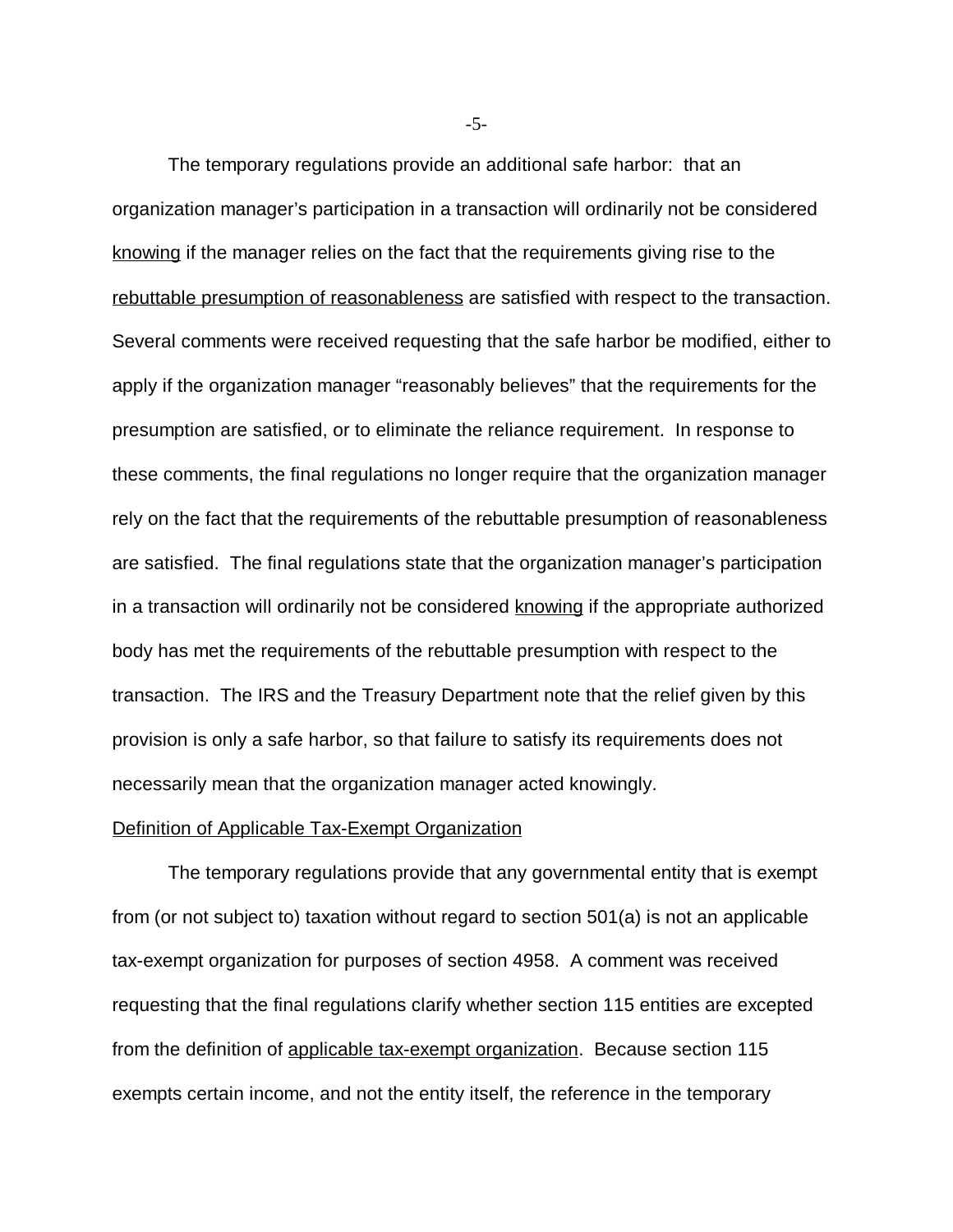regulations to any governmental entity "exempt from tax" without regard to section 501(a) is unclear. The final regulations provide that for purposes of section 4958, a governmental unit or an affiliate of a governmental unit is not an applicable tax-exempt organization if it is: 1) exempt from (or not subject to) taxation without regard to section 501(a); or 2) relieved from filing an annual return pursuant to the authority of Treasury Regulations under section 6033.

Regulations under section 6033 grant the Commissioner authority to relieve organizations from filing an annual return required by that section in cases where the returns are not necessary for the efficient administration of the internal revenue laws. Under this authority, Rev. Proc. 95-48 (1995-2 C.B. 418) relieves "governmental units" and certain "affiliates of governmental units" from the annual filing requirement. A governmental unit as defined in this revenue procedure already falls within the exception provided in the section 4958 temporary regulations for "any governmental entity that is exempt from (or not subject to) taxation without regard to section 501(a)". An affiliate of a governmental unit that is relieved from filing an annual return by Rev. Proc. 95-48 (and thus also excepted from the definition of an applicable tax-exempt organization under these section 4958 final regulations) includes any organization described in section 501(c) that has a ruling or determination from the IRS that: 1) its income, derived from activities constituting the basis for its exemption under section 501(c), is excluded from gross income under section 115; 2) it is entitled to receive deductible charitable contributions under section 170(c)(1) on the basis that the contributions are "for the use of" governmental units; or 3) it is a wholly owned

-6-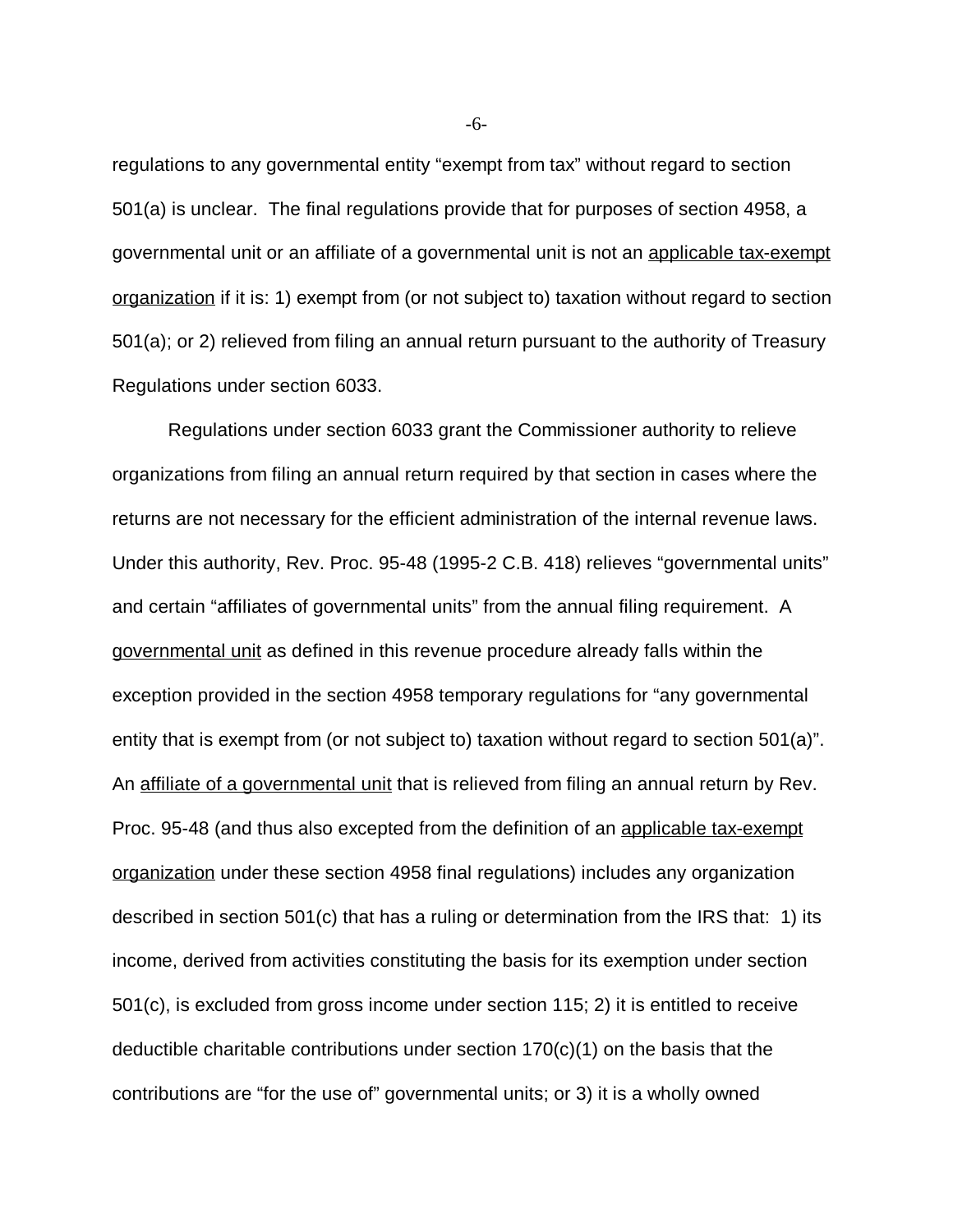instrumentality of a State for employment tax purposes. An organization described in section 501(c) that does not have such a ruling or determination may also qualify as an affiliate of a governmental unit for purposes of the revenue procedure if: 1) it is either "operated, supervised, or controlled by" governmental units within the meaning of regulations under section 509; 2) it possesses at least two affiliation factors listed in Rev. Proc. 95-48; and 3) its filing of Form 990, "Return of Organization Exempt From Income Tax", is not otherwise necessary for the efficient administration of the internal revenue laws.

A comment was also received requesting that the final regulations exclude from the definition of applicable tax-exempt organization collectively bargained apprenticeship funds subject to the rules of the Labor Management Relations Act of 1947 (61 Stat. 157) and the Employee Retirement Income Security Act of 1974 (88 Stat. 854) (ERISA). The commenter stated that, like governmental entities, these funds seek recognition under Code section 501(c)(3) on a strictly voluntary basis, and are also eligible for tax exemption under Code section 501(c)(5). The commenter also stated that applying section 4958 to these funds would provide an unnecessary layer of regulation, because these plans already are subject to ERISA.

The final regulations do not except collectively bargained apprenticeship funds from the definition of applicable tax-exempt organization. However, in response to this comment, the final regulations provide a special exception under section 4958 for transactions that are covered by a final individual prohibited transaction exemption issued by the Department of Labor. The final regulations provide that section 4958

-7-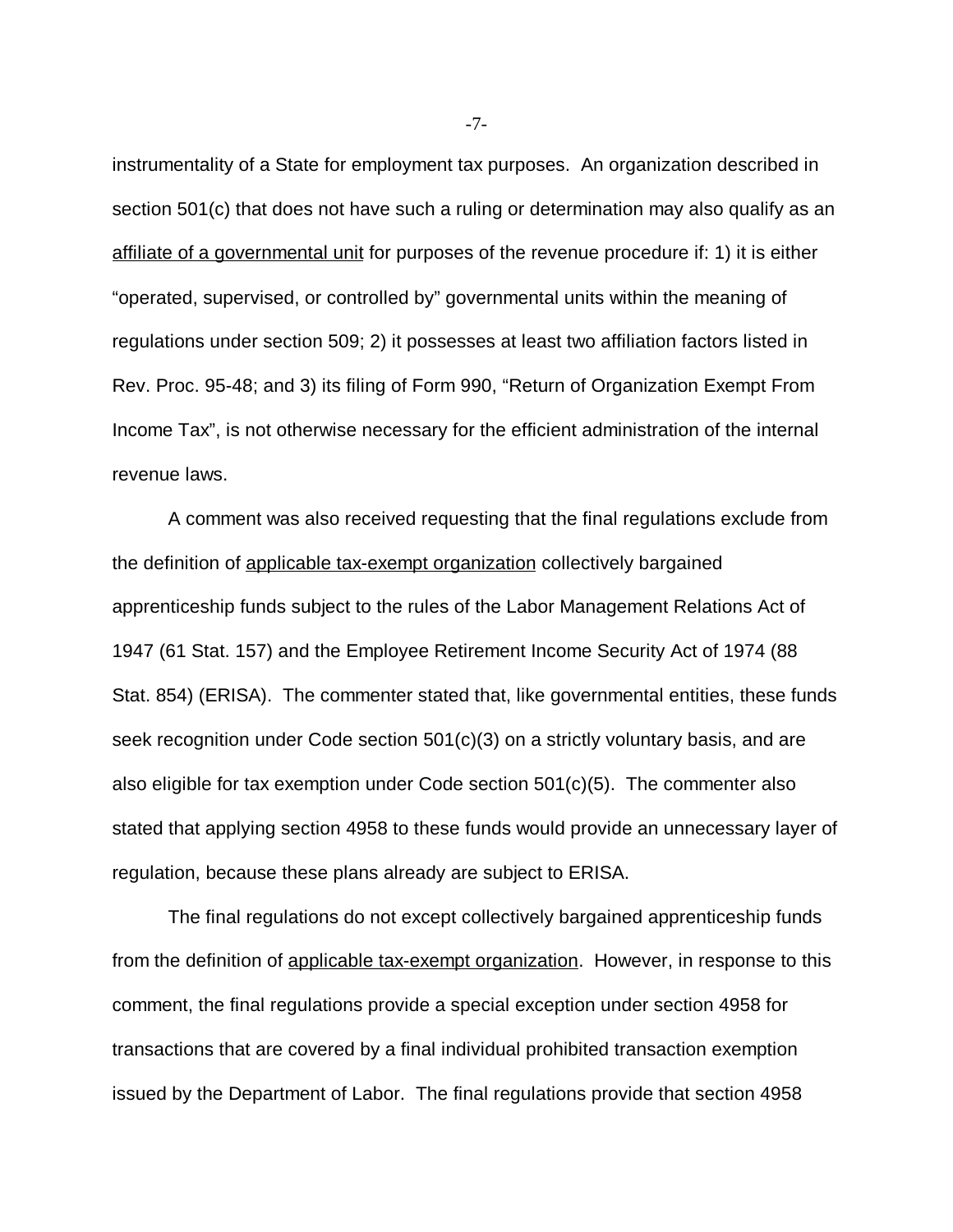does not apply to any payment made pursuant to, and in accordance with, a final individual prohibited transaction exemption issued by the Department of Labor under ERISA with respect to a transaction involving a plan that is an applicable tax-exempt organization. Before granting an individual prohibited transaction exemption under ERISA, the Department of Labor must determine that the particular transaction is in the interests of the plan and its participants, and is protective of the rights of participants in the plan. The IRS and the Treasury Department believe that the similarity between the ERISA standard ("in the interests of" and "protective of the rights of" participants) and the fair market value standard of section 4958 warrants this special exception.

### Definition of Disqualified Person

The preamble of the temporary regulations noted that the IRS and the Treasury Department considered adopting a special rule with respect to so-called donor-advised funds maintained by applicable tax-exempt organizations, and requested comments regarding potential issues raised by applying the fair market value standard of section 4958 to distributions from a donor-advised fund to (or for the use of) the donor or advisor. Several comments were received on this issue. Most of the comments objected to treating a donor or advisor to this type of fund as a disqualified person based solely on influence over a donor-advised fund. Others stated that the existing factors contained in the temporary regulations were adequate to find disqualified person status in appropriate circumstances. One commenter requested that if section 4958 were to apply to transactions involving donor-advised funds, the fair market standard should apply, and requested additional definitions and exclusions if the final

-8-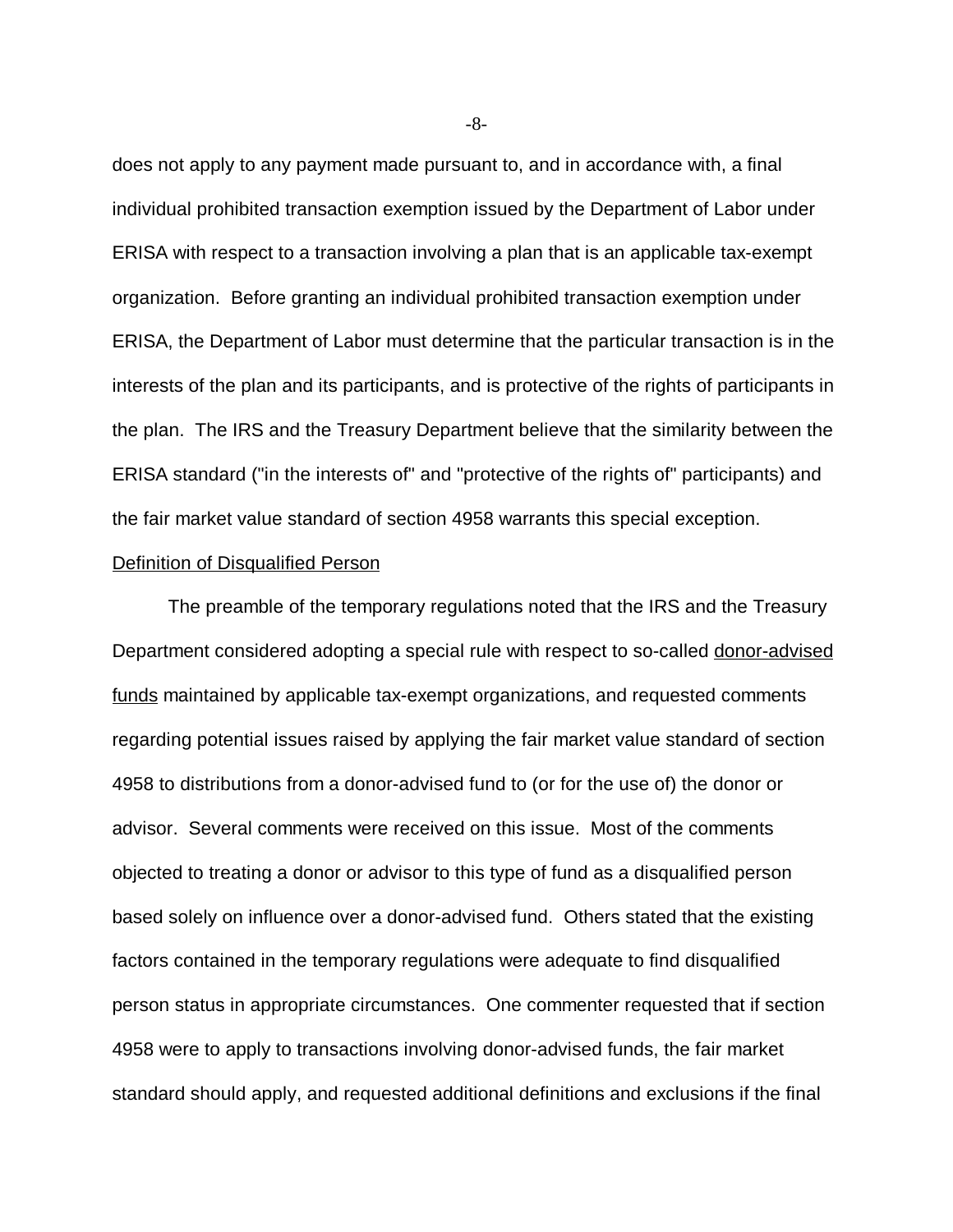regulations contained specific rules for these types of funds.

In response to these comments, the final regulations do not adopt a special rule regarding any donor or advisor to a donor-advised fund. Thus, the general rules of §53.4958-3 will apply to determine if a donor or advisor is a disqualified person.

Some additional comments were received on other specific rules of the disqualified person definition contained in the temporary regulations. The final regulations do not change the rules or descriptions contained in the definition. However, several of the comments are discussed below to explain why the IRS and the Treasury Department concluded that changes were not necessary or desirable. Other comments suggested changes to the examples. In response to those comments, several examples in this section of the final regulations were revised from the temporary regulations, as discussed below.

 The temporary regulations state that an organization described in section  $501(c)(4)$  is deemed not to have substantial influence with respect to another applicable tax-exempt organization described in section 501(c)(4). A section 501(c)(4) organization can, however, have substantial influence with respect to an organization described in section 501(c)(3). A commenter requested that section 501(c)(4) organizations be excluded from disqualified person status with respect to all applicable tax-exempt organizations.

The IRS and the Treasury Department decline to expand the exclusion for section 501(c)(4) organizations. A section 501(c)(4) organization can engage in certain activities (such as political campaign activities) that a section 501(c)(3) organization

-9-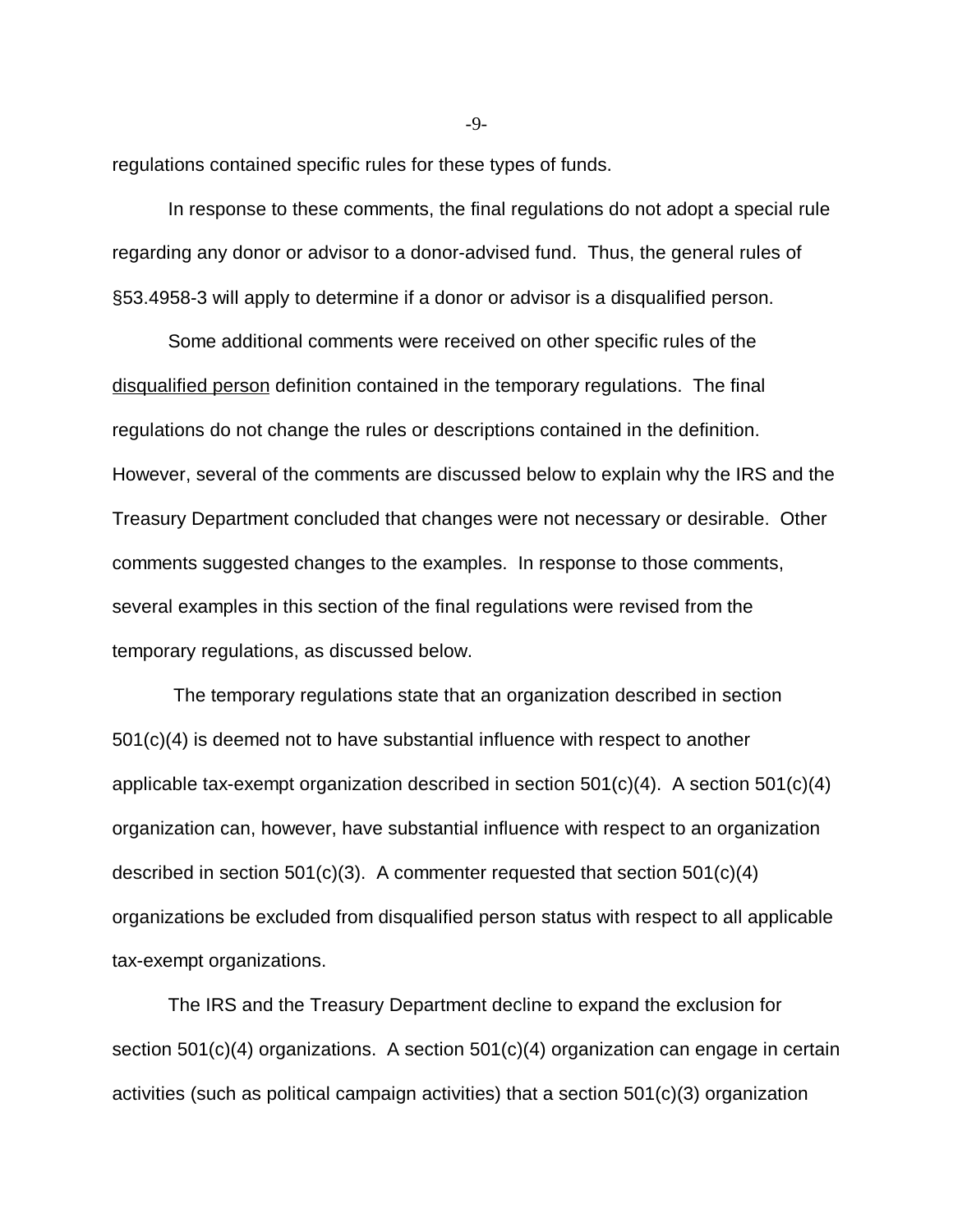cannot. Accordingly, the IRS and the Treasury Department are concerned about transactions in which a section 501(c)(3) organization may provide an excess benefit to a section 501(c)(4) organization to avoid limitations of section 501(c)(3).

Oral comments at the public hearing objected to including, as one of the factors tending to show no substantial influence, the fact that the person's sole relationship to an applicable tax-exempt organization is as a contractor (such as an attorney, accountant, or investment manager or advisor) providing professional advice to the organization. The commenter suggested that these providers of professional advice have a great deal of influence over applicable tax-exempt organizations, but choose not to exercise that influence. The IRS and the Treasury Department believe that the description of this factor in the temporary regulations includes sufficient safeguards to protect the organization. Accordingly, the final regulations retain this factor. Additionally, being in this category of persons is merely a factor tending to show no substantial influence. In appropriate circumstances, the IRS could still conclude that a person ostensibly described in this category was a disqualified person based on all relevant facts and circumstances.

Another comment objected to the standard of one of the factors tending to show substantial influence: that a person's compensation is primarily based on revenues derived from activities of the organization that the person controls. The commenter suggested that this factor be modified to provide that revenues controlled by the person also represent a substantial part of the organization's total revenues. The IRS and the Treasury Department do not believe that a change is necessary. The factor at issue is

 $-10-$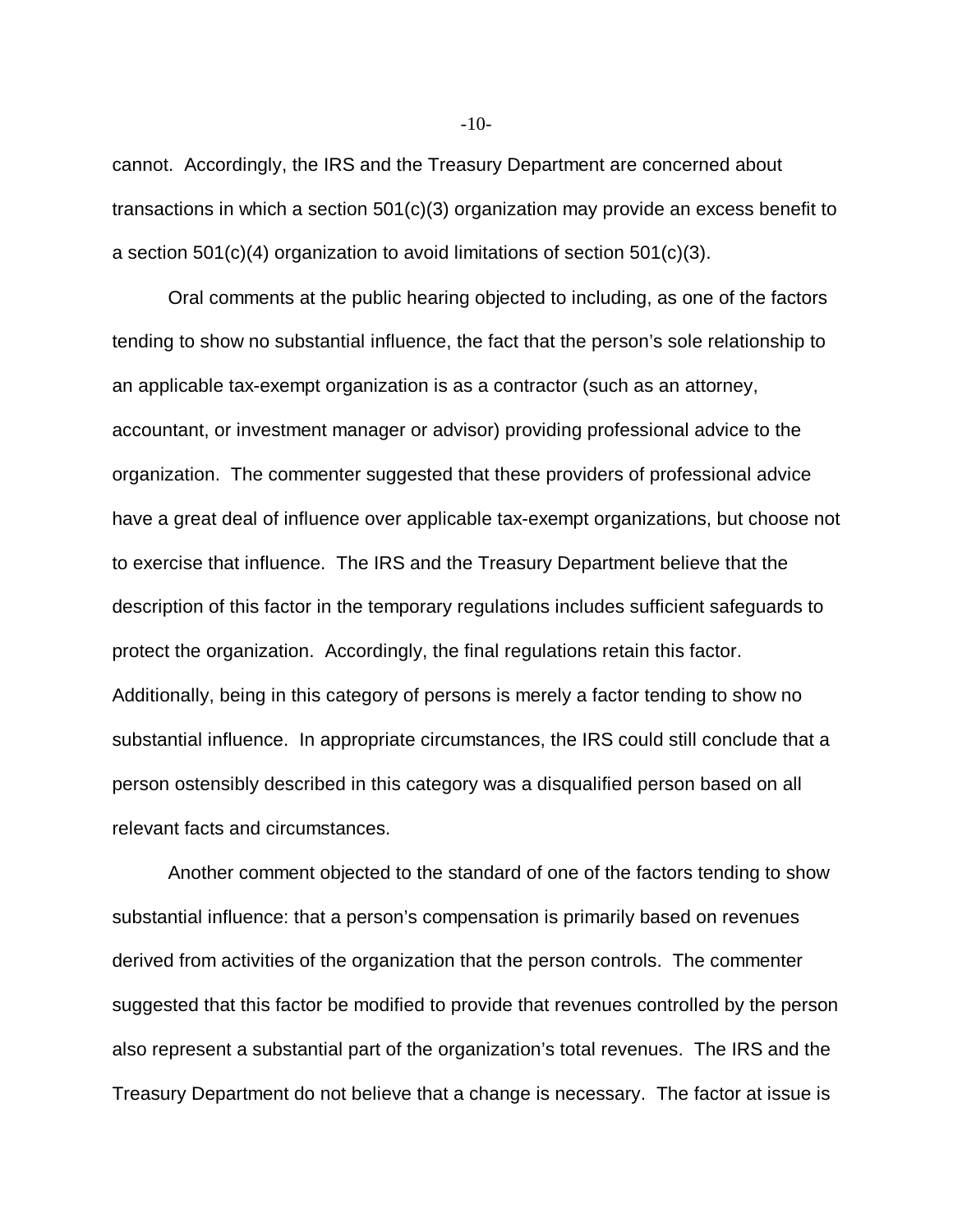only one of many factors that may be considered, and will be considered in conjunction with all relevant facts and circumstances.

Another comment requested further revision to two factors tending to show substantial influence. The first factor states that the person has or shares authority to control or determine a substantial portion of the organization's capital expenditures, operating budget, or compensation for employees. The second factor states that the person manages a discrete segment or activity of the organization that represents a substantial portion of the activities, assets, income, or expense of the organization, as compared to the organization as a whole. The commenter suggested that the first factor is sufficient, and requested that the second factor be deleted. Alternatively, the commenter requested that the final regulations define the term substantial, and recommended a safe harbor percentage of 15 percent.

The IRS and the Treasury Department did not revise these two factors tending to show substantial influence. The IRS and the Treasury Department do not believe that these two factors are redundant, as they address budget and management authority, respectively, and these two functions may reside in different persons. In addition, as with any of the listed factors, these two factors are considered along with all other relevant facts and circumstances.

In response to a comment regarding the examples of this section, the final regulations revise an example that concludes that a hospital management company is a disqualified person with respect to the applicable tax-exempt organization. The comment stated that the example could create confusion because its language does

-11-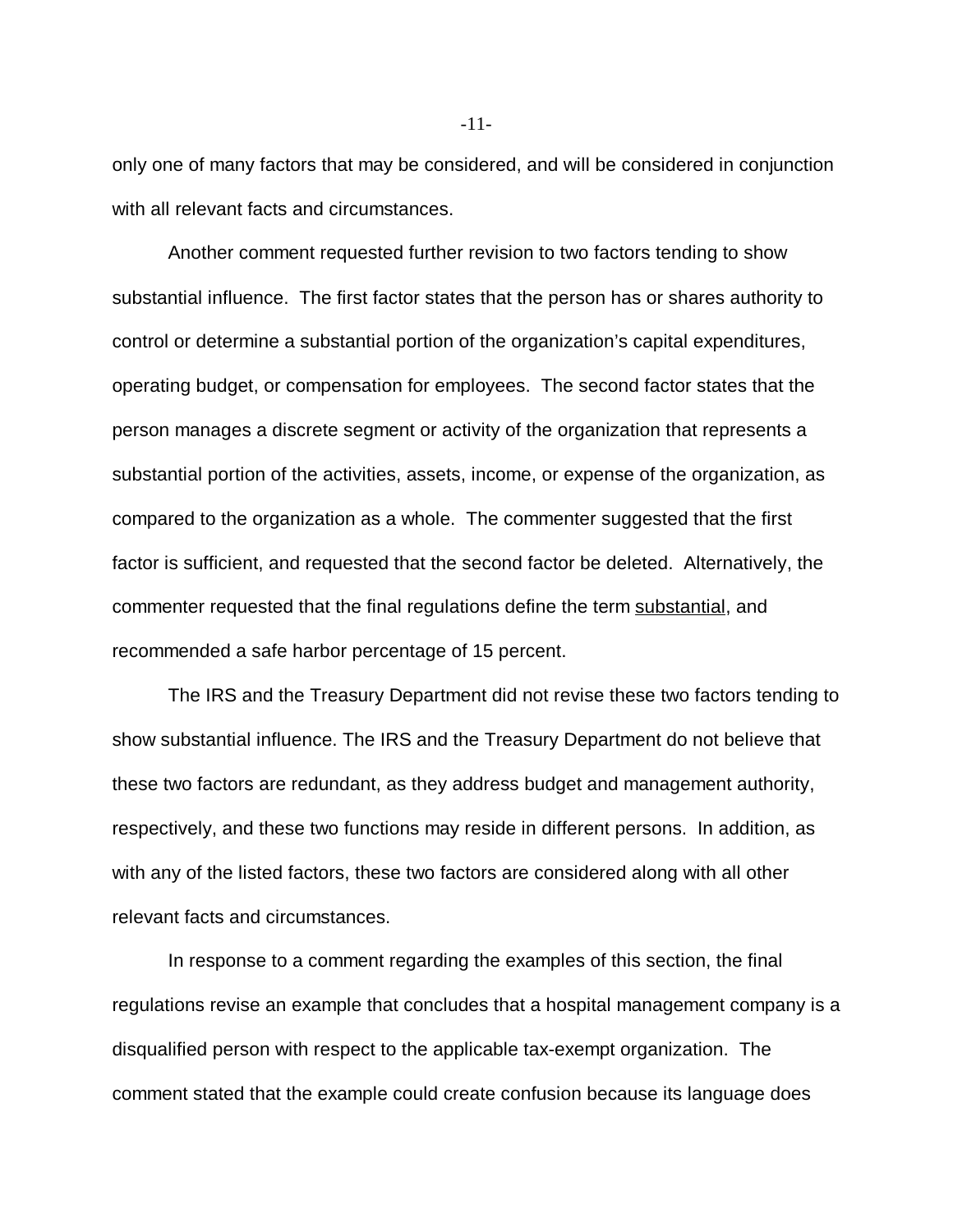not match neatly with the factors tending to show substantial influence listed in the temporary regulations. The commenter also pointed out that, under the facts of the example, the functions of the management company seemed close to those of a president, chief executive officer, or chief operating officer, one of the categories of persons who are deemed to have substantial influence. The example is revised in the final regulations to illustrate that the management company is a disqualified person per se, because it has ultimate responsibility for supervising the management of the hospital, consistent with the regulatory description of the functions of a president, chief executive officer, or chief operating officer. By concluding that the management company is a disqualified person, this example also addresses a comment requesting that final regulations clarify whether only individuals could be persons having substantial influence.

#### Economic Benefit Provided Indirectly

One comment analyzed examples in the temporary regulations defining an indirect excess benefit transaction. The commenter questioned one example in which the benefits provided to a disqualified person by an applicable tax-exempt organization and an entity controlled by the organization are evaluated in the aggregate, and the excess over reasonable compensation for the services performed by the disqualified person for both entities is treated as an excess benefit. The commenter recommended that the example be deleted or revised so that the reasonableness of compensation provided by each entity is evaluated separately.

The rules governing an indirect excess benefit transaction are intended to

-12-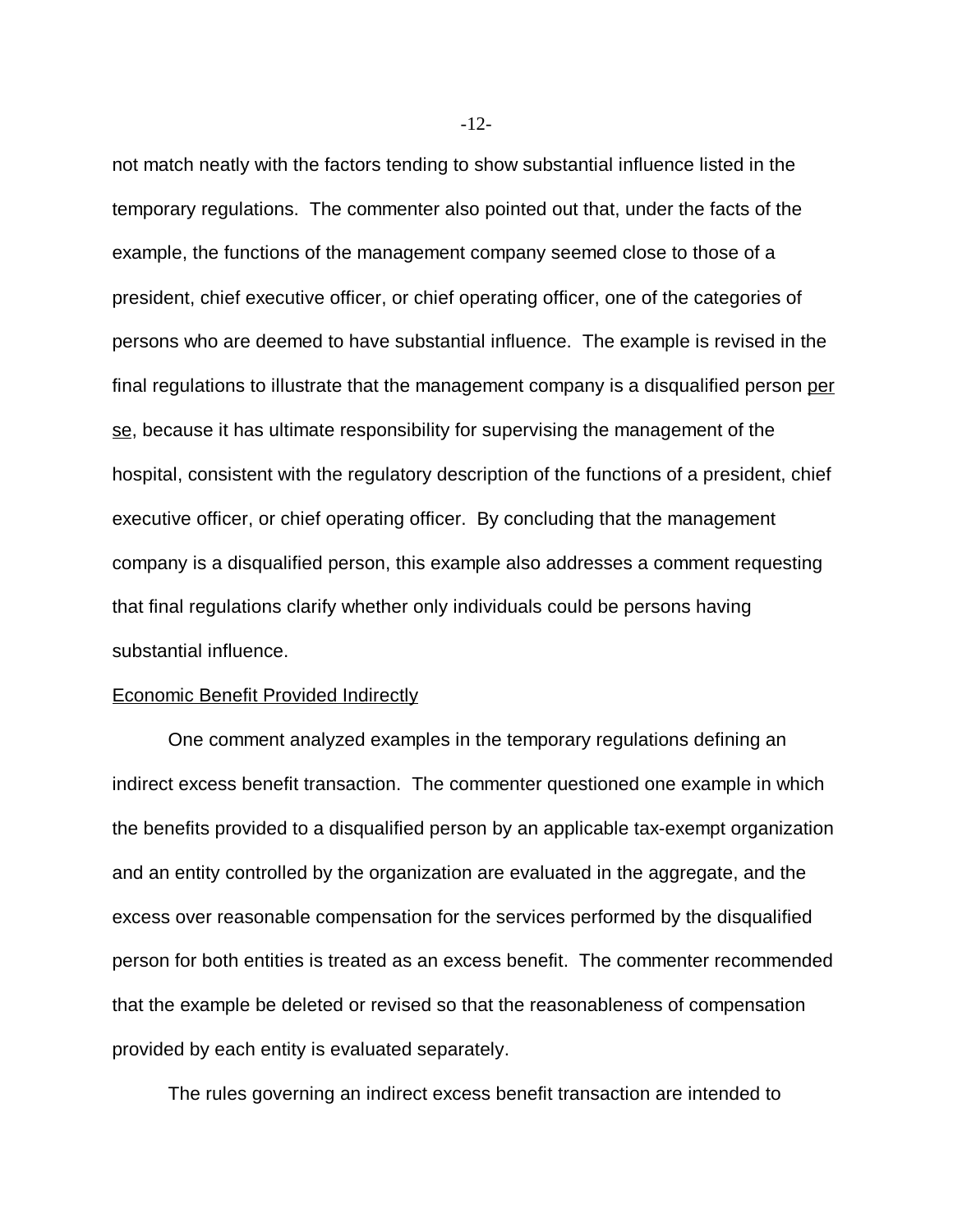prevent an applicable tax-exempt organization from avoiding section 4958 by using a controlled entity to provide excess benefits to a disqualified person. Thus, for purposes of section 4958, economic benefits provided by a controlled entity will be treated as provided by the applicable tax-exempt organization. Likewise, the IRS and the Treasury Department believe that any services performed by the disqualified person for a controlled entity should be taken into account in determining the reasonableness of compensation paid by the applicable tax-exempt organization. Accordingly, this example is not changed in the final regulations. However, the IRS and the Treasury Department agree with the commenter that the payment of compensation by an applicable tax-exempt organization to a disqualified person for services provided to a controlled entity, other than a wholly-owned subsidiary, may raise private benefit issues if the other investors in the entity do not make a proportional contribution. Accordingly, another example in this section is modified to clarify that the controlled entity for which the disqualified person performs services is a wholly-owned subsidiary of the applicable tax-exempt organization.

### **Initial Contract Exception**

The temporary regulations provide that section 4958 does not apply to any fixed payment made to a person pursuant to an initial contract, regardless of whether the payment would otherwise constitute an excess benefit transaction. For this purpose, an initial contract is defined as a binding written contract between an applicable taxexempt organization and a person who was not a disqualified person immediately prior to entering into the contract. A fixed payment means an amount of cash or other

-13-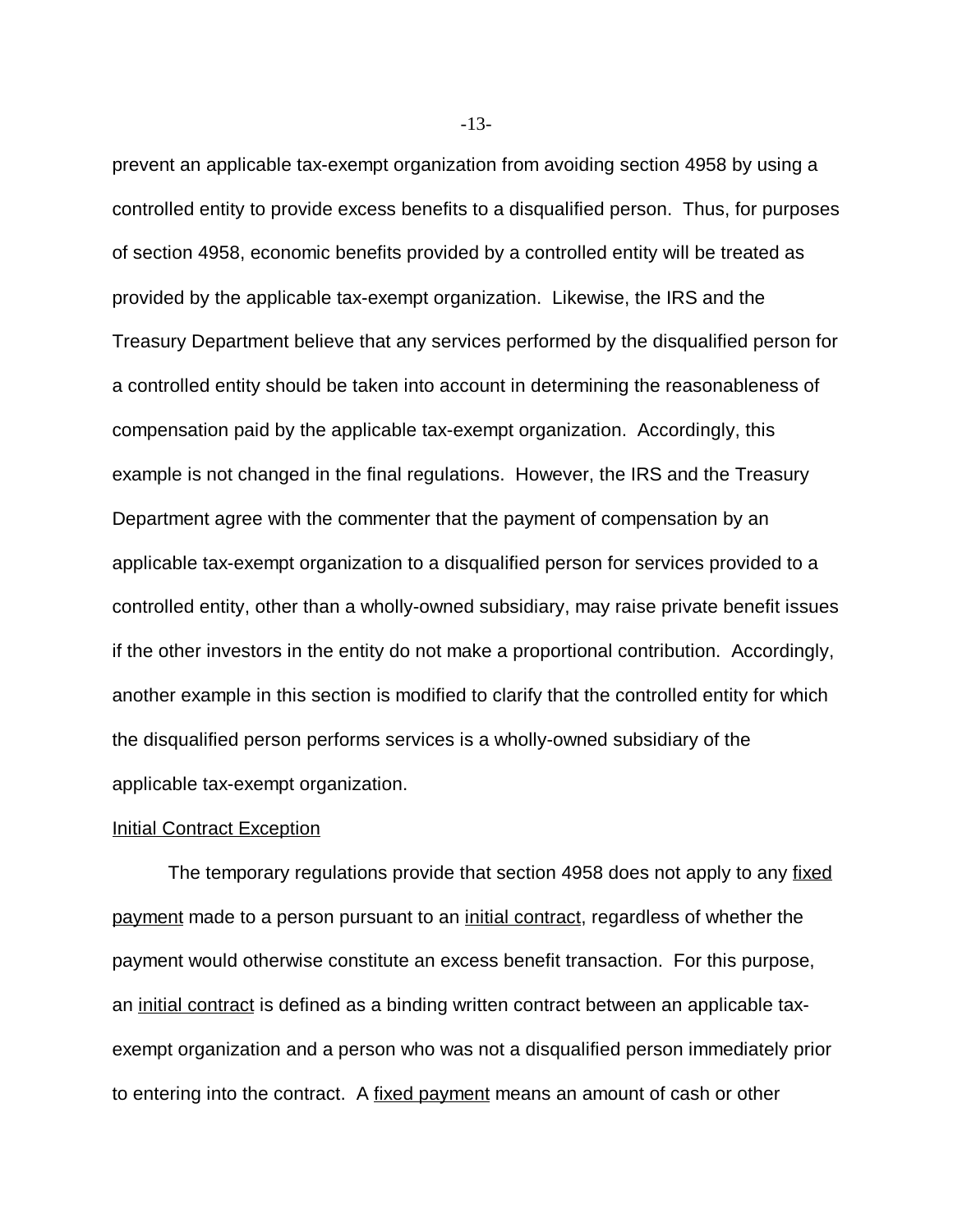property specified in the contract, or determined by a fixed formula specified in the contract, which is paid or transferred in exchange for the provision of specified services or property. A fixed formula may incorporate an amount that depends upon future specified events or contingencies (e.g., revenues generated by activities of the organization), provided that no person exercises discretion when calculating the amount of a payment or deciding whether to make a payment. The temporary regulations include examples to illustrate the application of the initial contract rule.

Several comments were received on this section of the temporary regulations, including comments on specific examples. Several commentators requested a more liberal definition of *initial contract*. For instance, requests were received to extend the initial contract exception to cases where there is other contemporaneous written evidence of the terms of employment (but not a binding contract), or for the rule to cover cases where the parties agree to substantial terms of the person's employment, but where a final contract has not been signed before the person begins performing services for the organization. As the term binding written contract is governed by State law, in some cases that term may in fact be satisfied by an exchange of writings indicating the substantial terms of an agreement. However, the IRS and the Treasury Department decline to revise the regulatory definition of this term from that contained in the temporary regulations.

One commenter at the public hearing requested that the final regulations eliminate the initial contract exception. In this commenter's view, the Seventh Circuit in United Cancer Council, Inc. v. Commissioner of Internal Revenue, 165 F.3d 1173 (7th

-14-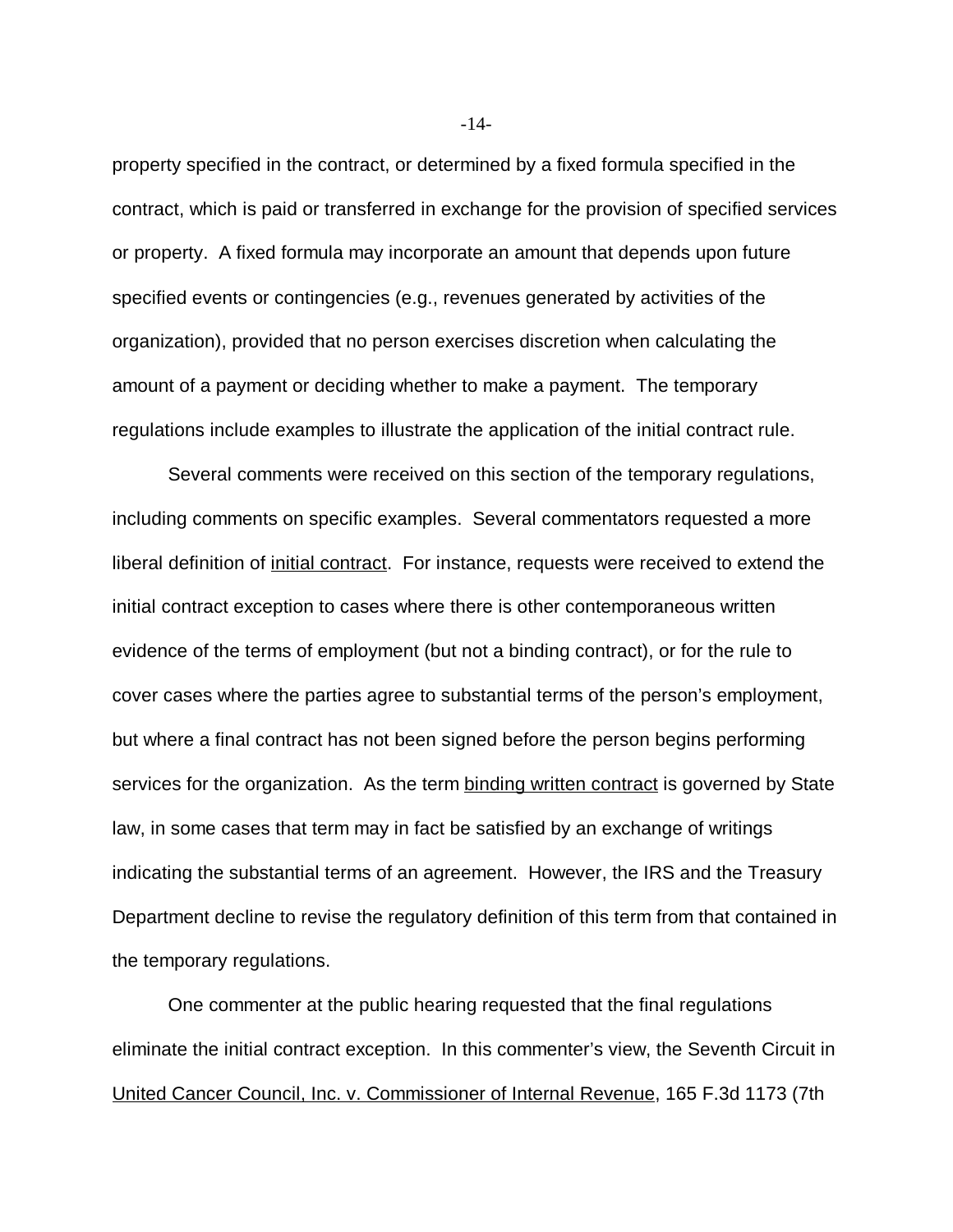Cir. 1999), rev'ing and remanding 109 T.C. 326 (1997), focused on the wrong moment in time to determine insider status (analogous to disqualified person status under section 4958). The commenter suggested that a person's insider status should be determined at the time payments are made to the person. Therefore, the commenter recommended that the IRS and the Treasury Department decline to follow the reasoning of the Seventh Circuit's decision in the United Cancer Council case in the final regulations. Alternatively, the commenter requested that, if the initial contract exception is retained in the section 4958 final regulations, the IRS and the Treasury Department revise the private benefit standard under the section 501(c)(3) regulations to require that any private benefit conferred by a transaction must be insubstantial relative to the public benefit resulting from the transaction (rather than the public benefit resulting from the organization's overall activities).

Although the United Cancer Council case addressed the issue of private inurement under the standards of section  $501(c)(3)$  in connection with revocation of the organization's tax exemption, the temporary regulations address the concerns expressed in the Seventh Circuit's opinion in United Cancer Council in the context of section 4958. The Seventh Circuit concluded that prohibited inurement under section 501(c)(3) cannot result from a contractual relationship negotiated at arm's length with a party having no prior relationship with the organization, regardless of the relative bargaining strength of the parties or resultant control over the tax-exempt organization created by the terms of the contract. The temporary regulations provide that, to the extent that an applicable tax-exempt organization and a person who is not yet a

-15-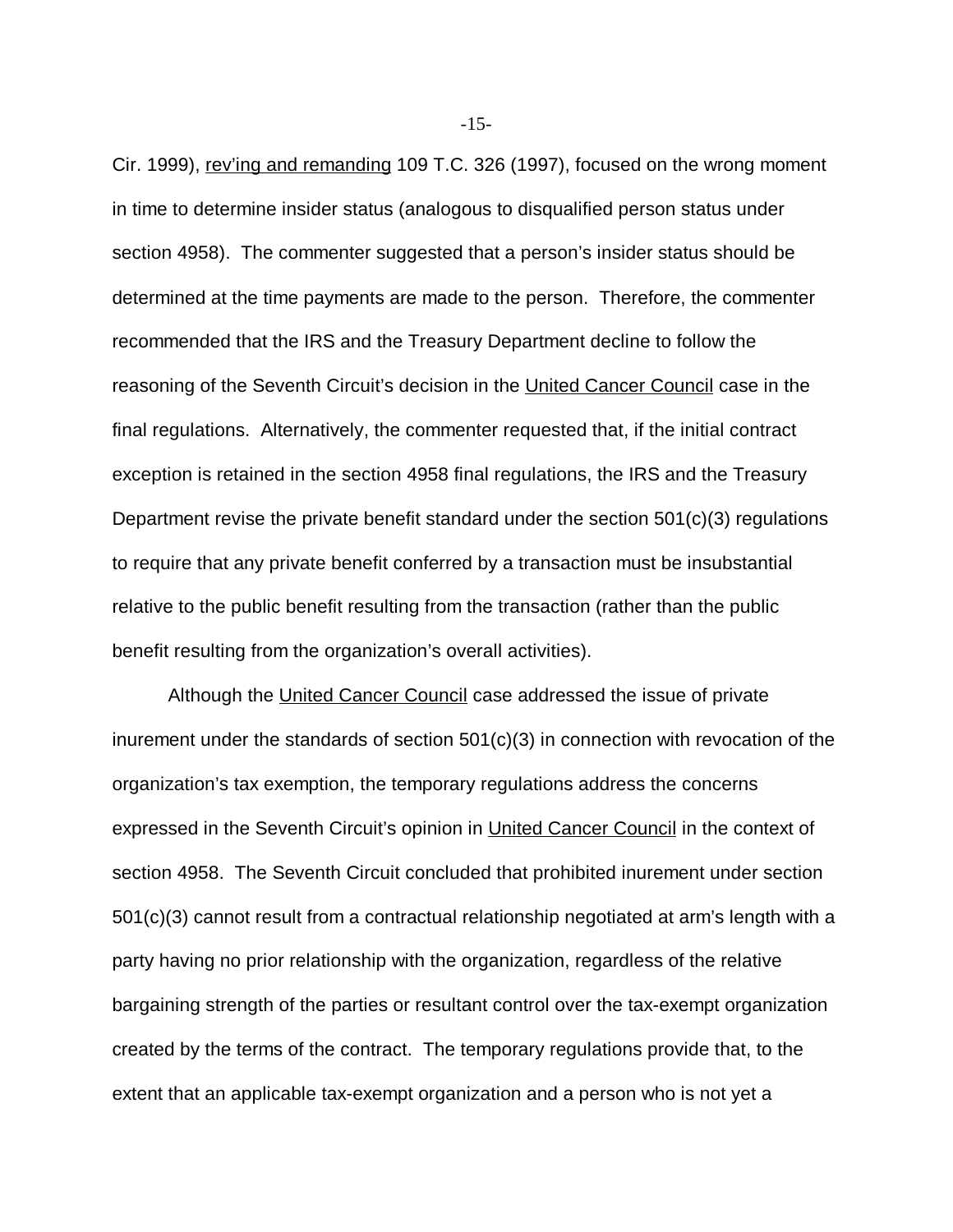disqualified person enter into a binding written contract that specifies the amounts to be paid to the person (or specifies an objective formula for calculating those amounts), those fixed payments are not subject to scrutiny under section 4958, even if paid after the person becomes a disqualified person. However, the initial contract exception does not apply if the contract is materially modified or if the person fails to substantially perform his or her obligations under the contract. The IRS and the Treasury Department believe that the fact that the initial contract is scrutinized again when either of these situations occurs provides adequate protection to the applicable tax-exempt organization. In addition, the suggested revisions to the regulations under section 501(c)(3) are beyond the scope of this regulations project.

Several comments on specific examples in the initial contract exception section of the temporary regulations were received. One writer commented that in the example involving a hospital management company, the structure of the management fee gives the management company an incentive to provide charity care regardless of whether the hospital has the financial resources to pay for it. The intent of that example is merely to illustrate a fixed payment determined by a fixed formula specified in the contract, where the formula incorporates an amount that is dependent on future specified events, but where no person exercises discretion when calculating the amount of a payment under the contract. Therefore, the example remains unchanged in the final regulations.

Additional comments were received addressing the example in which the same hospital management company also received reimbursements for certain expenses in

-16-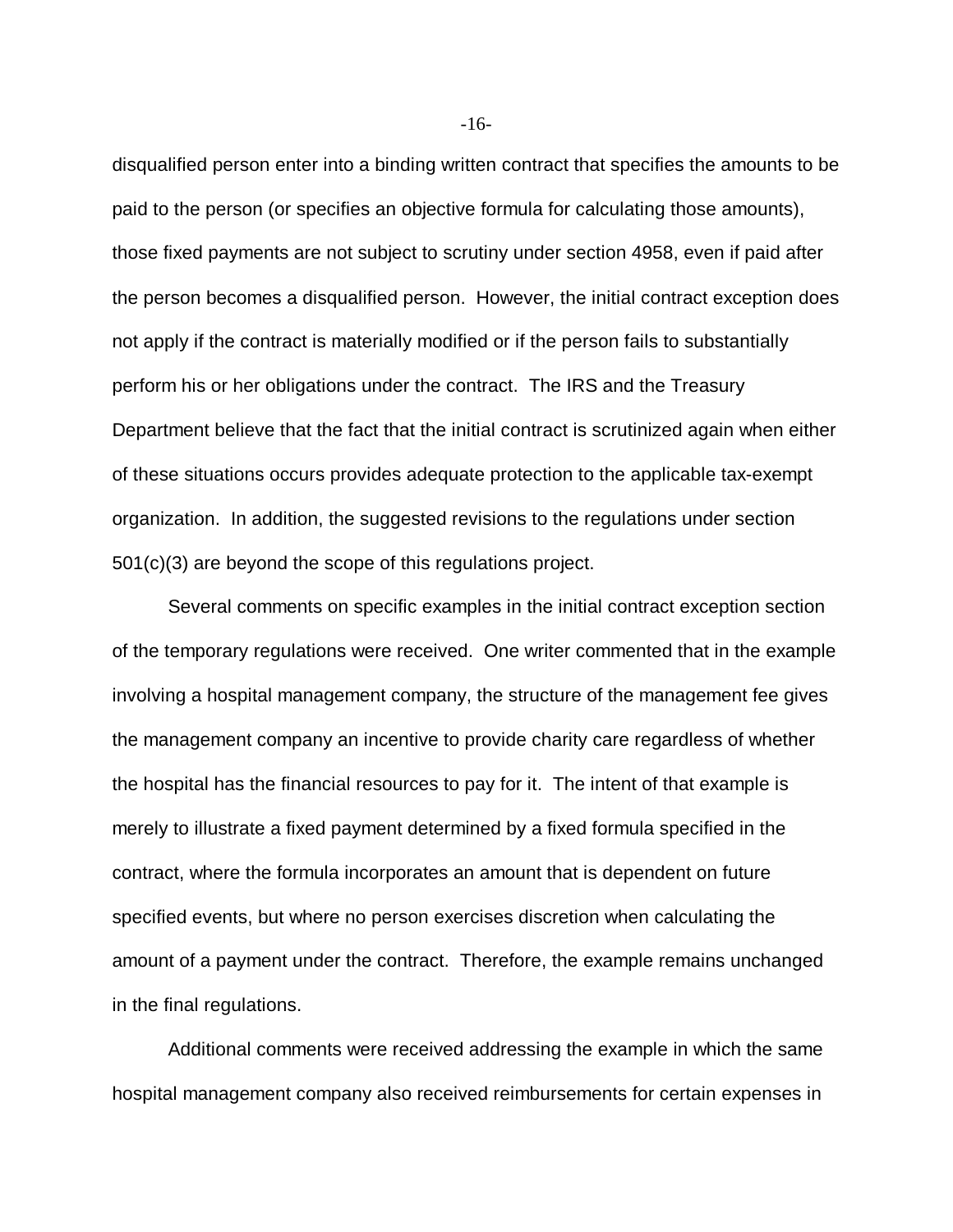addition to the fixed management fee. The temporary regulations provide that any amount paid to a person under a reimbursement (or similar) arrangement where discretion is exercised with respect to the amount of expenses incurred or reimbursed is not a fixed payment for purposes of the section 4958 initial contract exception. A request was made to distinguish such reimbursement arrangements from payments determined by a fixed formula based on revenues from a particular activity, where a person has discretion over the extent of the activity. The IRS and the Treasury Department believe that reimbursement payments should generally be evaluated for reasonableness for purposes of section 4958. Consequently, the example is not modified in the final regulations, except to clarify that the management fee is a fixed payment, even though the reimbursement payments under the contract are not. However, as discussed below, the IRS and the Treasury Department also believe that reimbursement arrangements that meet the requirements of §1.62-2(c) (expense reimbursements pursuant to an **accountable plan**) do not raise the same concerns as other reimbursement payments, because of the requirements to qualify as an accountable plan. Accordingly, the final regulations disregard amounts reimbursed to employees pursuant to an accountable plan (see the discussion of this topic in this preamble under the heading "Disregarded Economic Benefits"). Because the hospital management company in the example is a contractor, and not an employee, the expense reimbursements do not fall within this exception for expense reimbursements pursuant to an accountable plan.

Disregarded Economic Benefits

-17-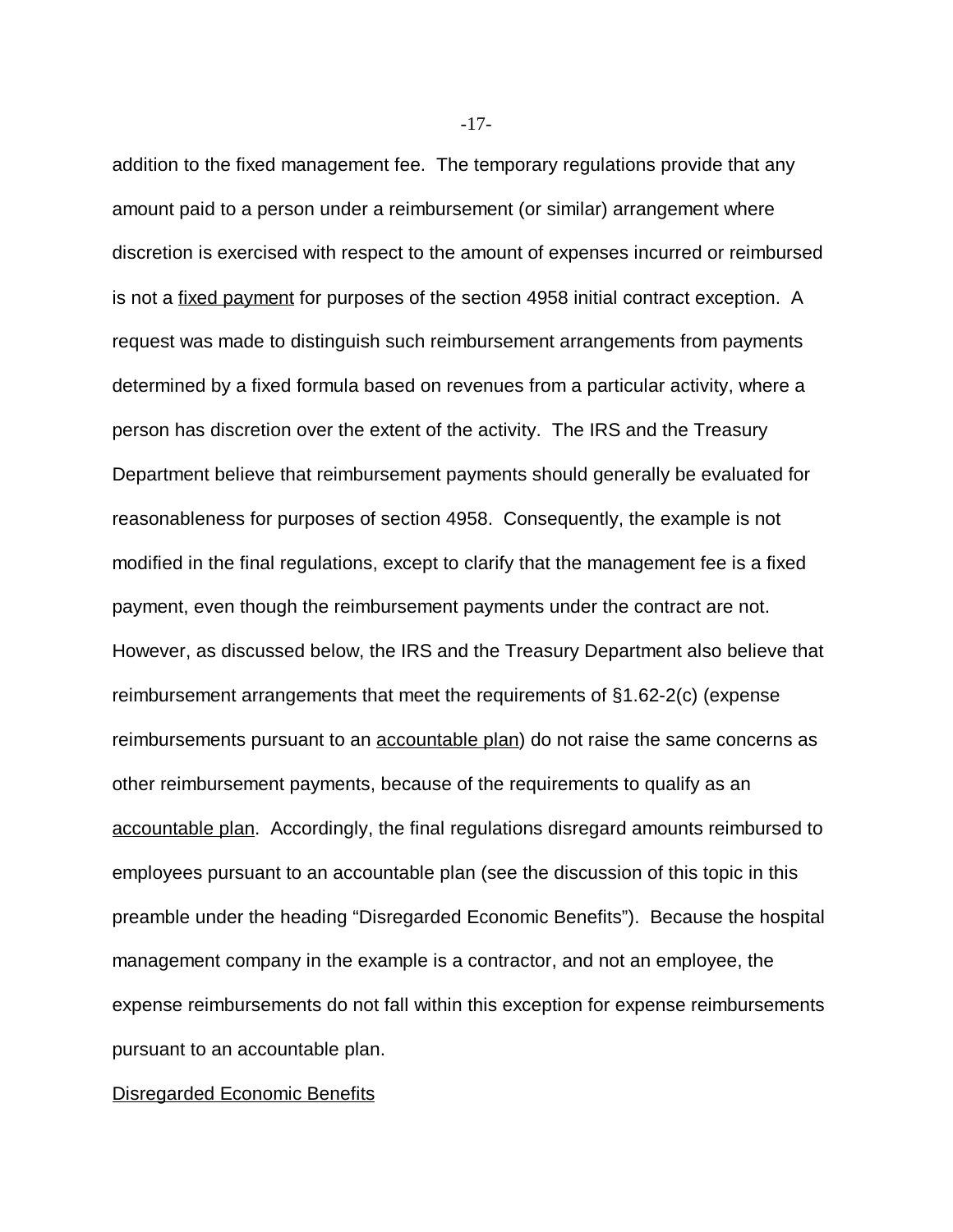The temporary regulations provide that all fringe benefits excluded from income under section 132 (except for certain liability insurance premiums, payments or reimbursements) are disregarded for section 4958 purposes. To provide consistent treatment of benefits provided in cash and in kind, the final regulations also disregard expense reimbursements paid pursuant to an accountable plan that meets the requirements of §1.62-2(c). Thus, as is the case with section 132(d) working condition fringe benefits, existing standards under section 162 and section 274 will apply to determine whether employee expense reimbursements are disregarded for section 4958 purposes, or are treated as part of the disqualified person's compensation for purposes of determining reasonableness under section 4958.

Several comments were received requesting that lodging furnished for the convenience of the employer (i.e., meeting the requirements of section 119) be disregarded for section 4958 purposes. These comments suggested that benefits excluded from gross income under section 119 should be disregarded for purposes of section 4958 because the policy rationale underlying section 119 is the same as that underlying section 132. However, there are differences between the two sections. In general, section 132 benefits are subject to nondiscrimination rules or are de minimis in amount, which is not the case with section 119 benefits. The value of housing benefits is potentially much larger than many of the section 132 benefits, and therefore a greater potential for abuse exists in the section 119 area. Accordingly, the IRS and the Treasury Department believe it is appropriate to treat section 119 benefits differently from section 132 benefits by requiring an evaluation for reasonableness.

-18-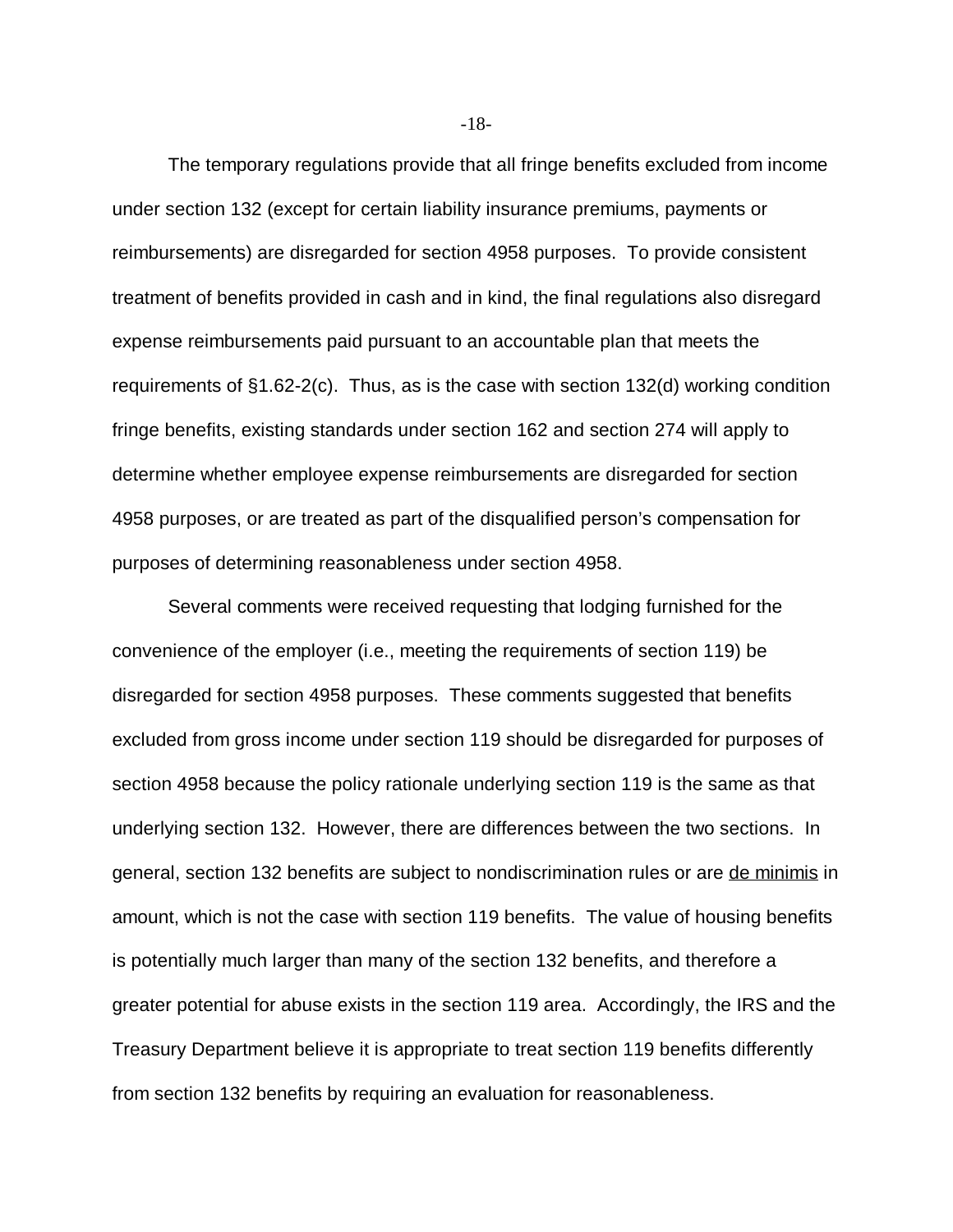The temporary regulations disregard economic benefits provided to a donor solely on account of a contribution deductible under section 170 if two requirements are met. First, any non-disqualified person making a contribution above a specified amount to the organization is given the option of receiving substantially the same economic benefit. Second, the disqualified person and a significant number of non-disqualified persons in fact make a contribution of at least the specified amount. Several comments were received requesting additional guidance with respect to these disregarded benefits. One commenter asked that the rule be revised to address contributions that are not deductible by the donor in the current year because of the percentage limitations under section 170(b). That commenter also requested that the final regulations provide for situations where no other donor makes a comparable contribution to the specific applicable tax-exempt organization. In that instance, the commenter requested that the benefits be considered in relation to benefits customarily provided by similar organizations for that level of contribution. Another commenter requested that any benefit provided to a donor be disregarded if the value of the benefit does not exceed the value of the donation and the donor treats the benefit as a quid pro quo that reduces the donor's charitable contribution deduction.

The IRS and the Treasury Department decline to address situations where a disqualified person makes a unique contribution to an applicable tax-exempt organization. As a practical matter, an excess benefit transaction would never arise in connection with a contribution to an applicable tax-exempt organization, where the value of the contribution exceeds the value of any benefit the donor receives in return.

-19-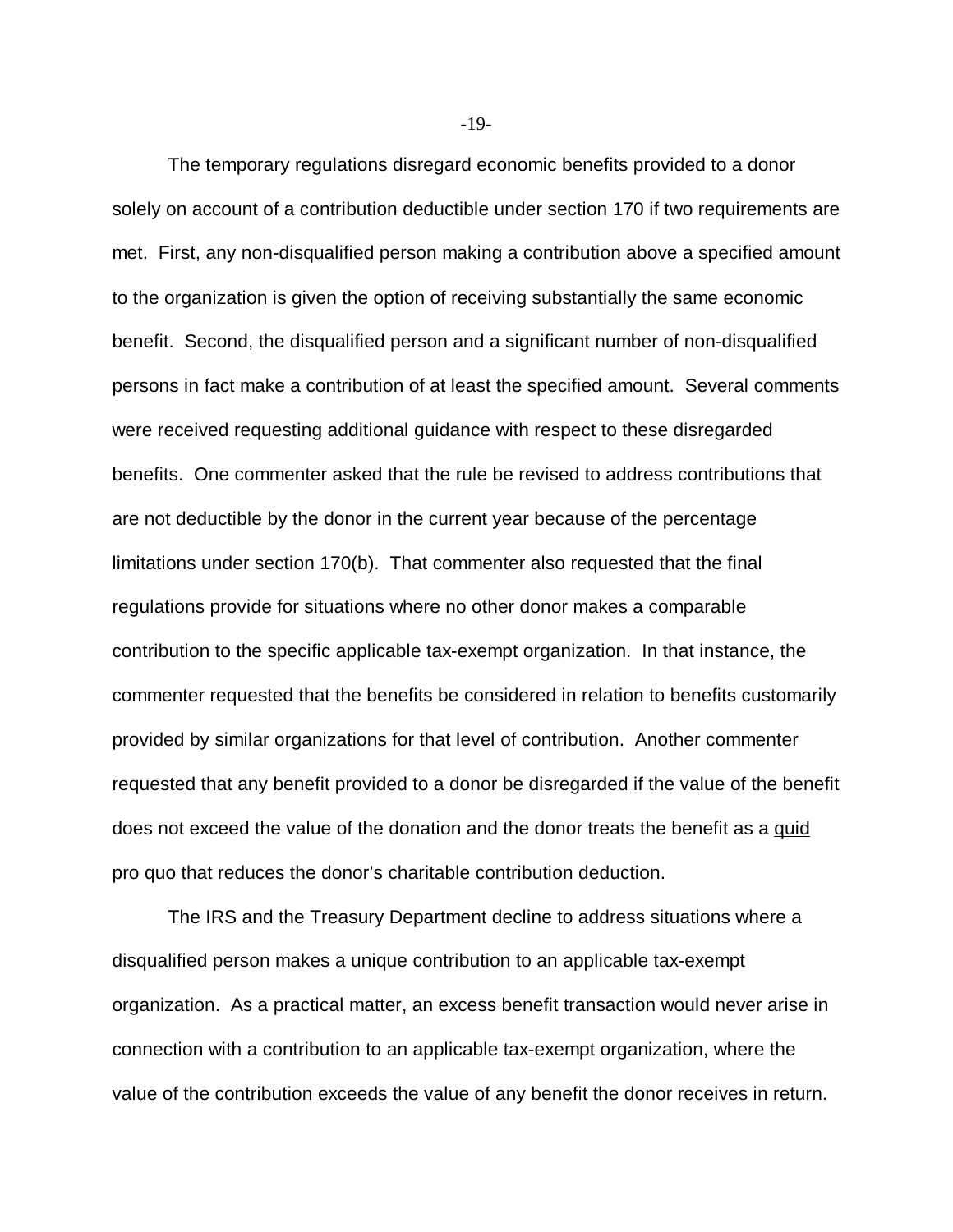However, in response to comments, the final regulations clarify that economic benefits made available on equal terms to a disqualified person and a significant number of other donors who make charitable contributions (within the meaning of section 170) above a specified amount may be disregarded for purposes of section 4958, even if the disqualified person cannot claim a deduction under section 170 with respect to the contribution, because the disqualified person does not itemize deductions, or is subject to the percentage limitations under section 170(b).

### Timing of Reasonableness Determination

The temporary regulations provide that reasonableness is determined with respect to any fixed payment (as defined for purposes of the initial contract rule) at the time the parties enter into the contract. For non-fixed payments, reasonableness is determined based on all facts and circumstances, up to and including circumstances as of the date of payment. A comment requested that final regulations clarify that the timing for determining the reasonableness of a benefit is not affected by the existence of a substantial risk of forfeiture. In response to this comment, the final regulations are revised to clarify that the general timing rules apply to property subject to a substantial risk of forfeiture. Therefore, if the property subject to a substantial risk of forfeiture satisfies the definition of fixed payment, reasonableness is determined at the time the parties enter into the contract providing for the transfer of the property. If the property is not a fixed payment, then reasonableness is determined based on all facts and circumstances, up to and including circumstances as of the date of payment. An example is also added to illustrate how the regular timing rules for determining

 $-20-$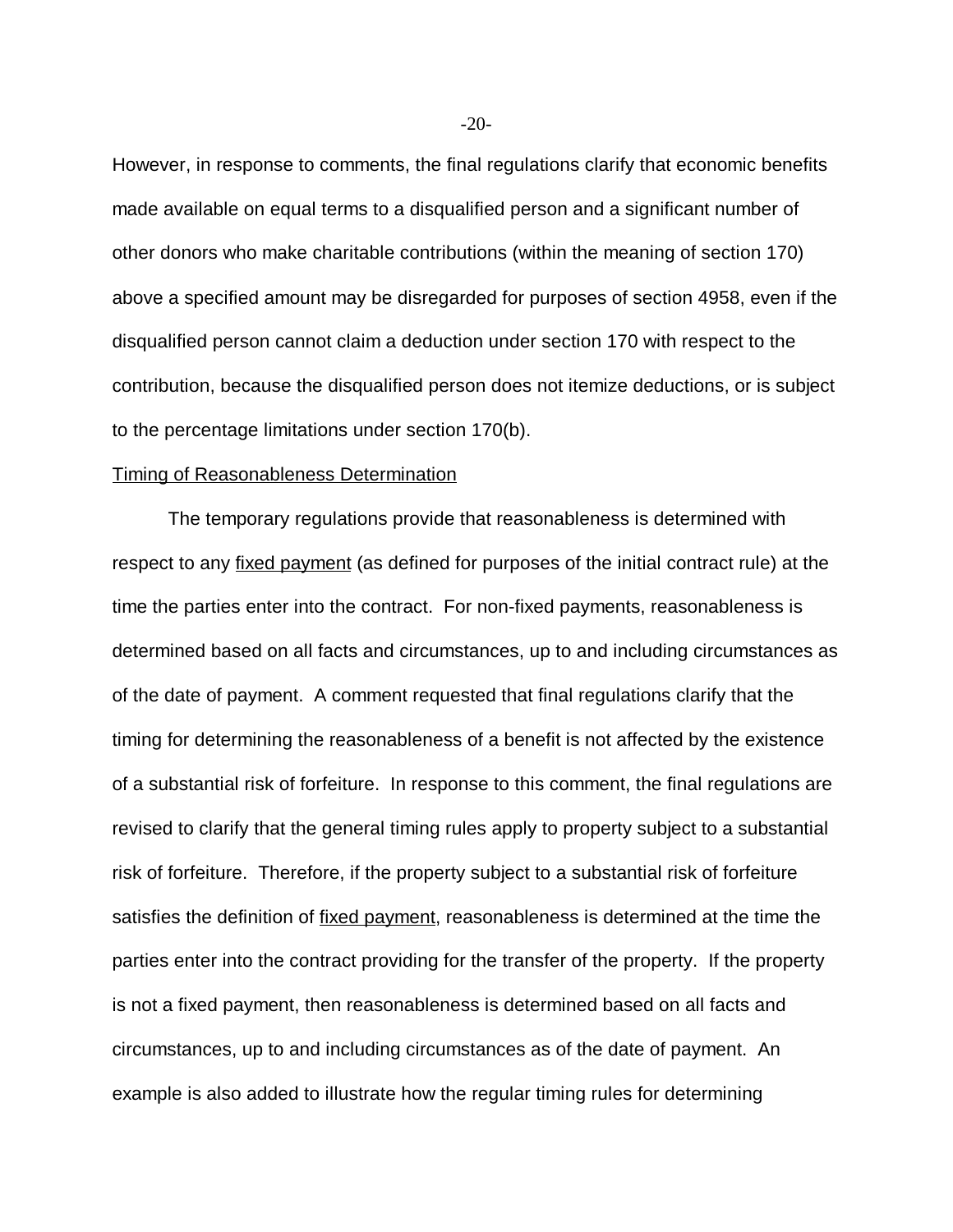reasonableness for section 4958 purposes apply to property that is subject to a substantial risk of forfeiture.

#### Contemporaneous Substantiation

The temporary regulations provide that an organization must provide written substantiation that is contemporaneous with the transfer of benefits at issue in order to provide clear and convincing evidence of its intent to treat benefits provided to a disqualified person as compensation for services. This requirement may be satisfied by either: 1) the organization reporting the economic benefit as compensation on an original Federal tax information return, or on an amended Federal tax information return filed prior to the commencement of an IRS examination of the applicable tax-exempt organization or the disqualified person for the taxable year in which the transaction occurred; or 2) the recipient disqualified person reporting the benefit as income on the person's original Federal tax return, or on the person's amended Federal tax return filed prior to the commencement of an IRS examination. The final regulations clarify that for an amended return filed by a disqualified person to be considered contemporaneous substantiation, the person must file an amended return prior to the earlier of the following dates: 1) commencement of an IRS examination; or 2) the first documentation in writing by the IRS of a potential excess benefit transaction.

The temporary regulations provide that, if a benefit is not reported on a return filed with the IRS, other written contemporaneous evidence (such as an approved written employment contract executed on or before the date of the transfer) may be used to demonstrate that the appropriate decision-making body or an authorized officer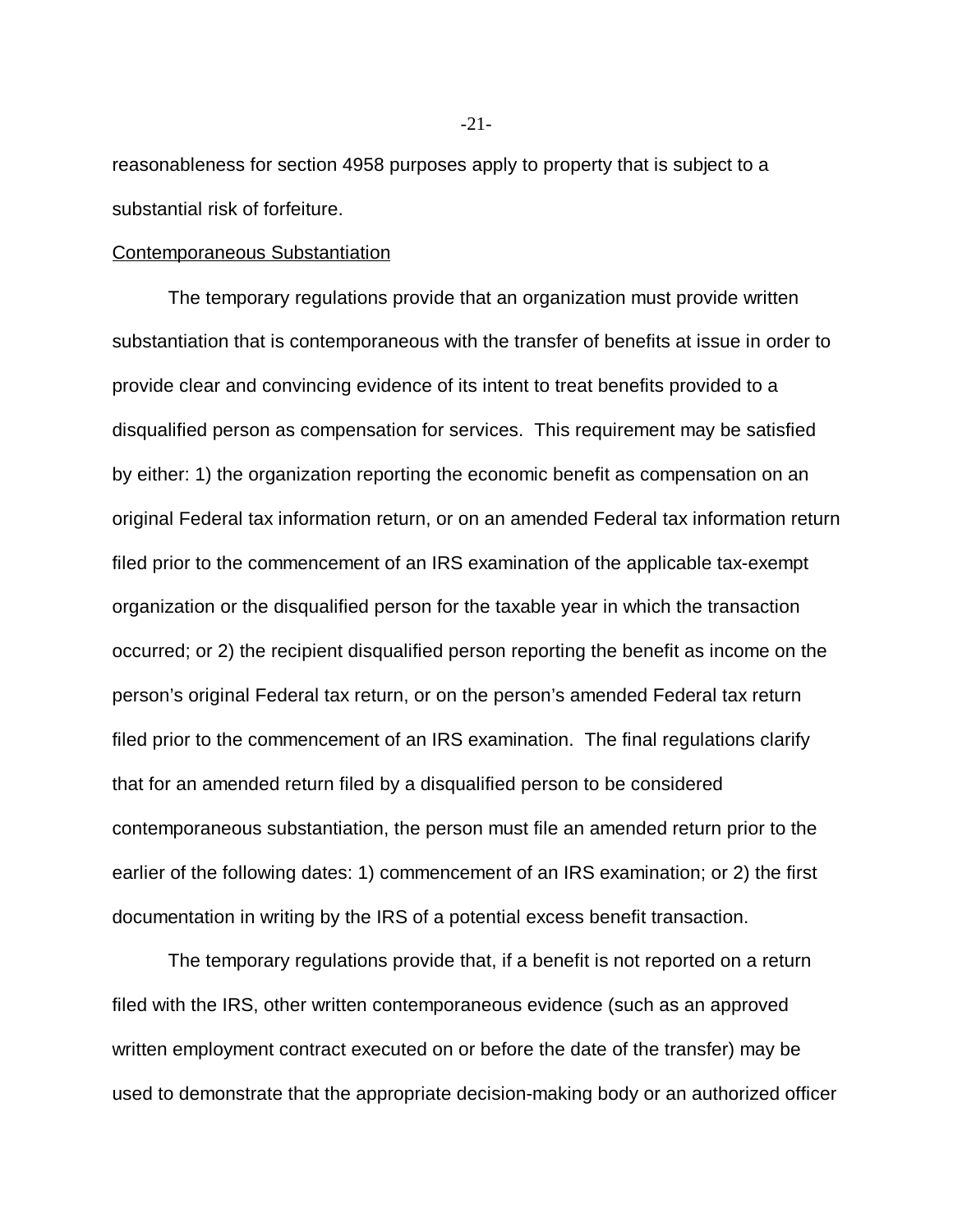approved a transfer as compensation for services in accordance with established procedures. A comment was received requesting that the reference to "established procedures" be deleted.

The final regulations retain the reference to "established procedures" because it appears in the legislative history to section 4958 (See H. REP. NO. 506, 104th Congress, 2d SESS. (1996), 53, 57). The IRS will interpret the term established procedures to refer to the organization's usual practice for approving compensation, not to require an organization to have a formal written procedure for approving compensation. For clarity, the final regulations replace the term authorized officer with "officer authorized to approve compensation".

The final regulations also clarify that written evidence upon which the applicable tax-exempt organization based a reasonable belief that a benefit was nontaxable can serve as written contemporaneous evidence demonstrating that a transfer was approved as compensation, even if the organization's belief later proves to be erroneous. The written evidence must have been in existence on or before the due date of the applicable Federal tax return (including extensions but not amendments). The final regulations include an example illustrating this rule.

Finally, the final regulations provide that in no event will an economic benefit that a disqualified person obtains by theft or fraud be treated as consideration for the performance of services.

Transaction in which the Amount of the Economic Benefit is Determined in Whole or in Part by the Revenues of One or More Activities of the Organization

-22-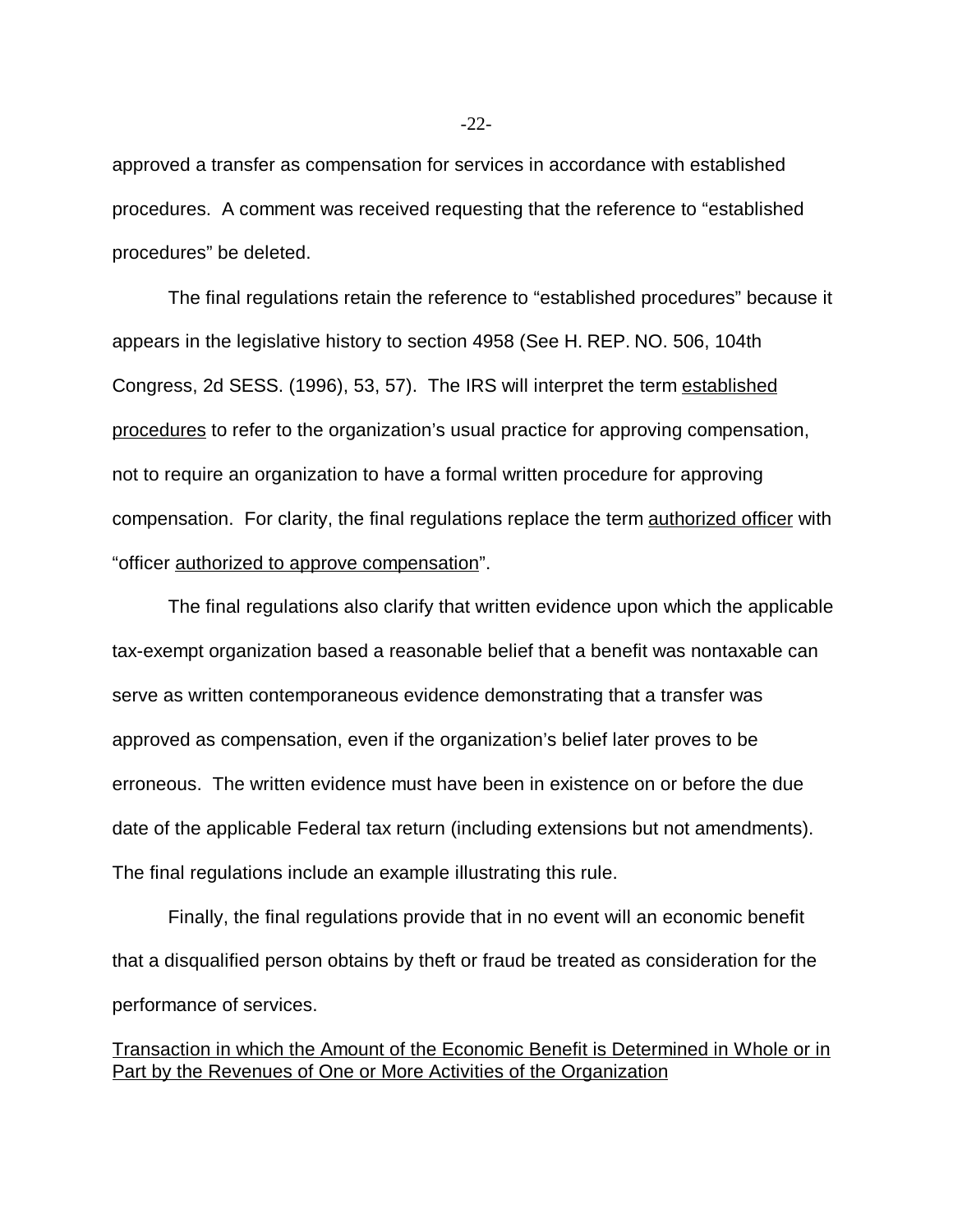Section 4958(c)(2) identifies a second type of excess benefit transaction: any transaction in which the amount of any economic benefit provided to or for the use of a disqualified person is determined in whole or in part by the revenues of one or more activities of the applicable tax-exempt organization, where the transaction results in impermissible inurement under section 501(c)(3) or (4). The statute provides, however, that this type of transaction is only an excess benefit transaction to the extent provided in regulations prescribed by the Secretary.

The August 1998 proposed regulations provided standards for determining when a revenue-sharing transaction constitutes an excess benefit transaction. Numerous comments were received on this section of the proposed regulations. Commenters offered multiple, often conflicting, suggestions and recommendations to address the many issues raised with respect to revenue-sharing transactions.

The temporary regulations reserve the section of the regulations governing revenue-sharing transactions. The temporary regulations provide that, until specific rules are issued to regulate such transactions, all transactions with disqualified persons (regardless of whether the person's compensation is computed by reference to revenues of the organization) will be evaluated under general rules defining an excess benefit transaction in §53.4958-4T. A written comment was received supporting the decision to reserve that section of the regulations. However, a speaker at the public hearing objected to the lack of specific limits on revenue-sharing transactions in the temporary regulations. The speaker would allow only a small percentage of a disqualified person's salary to be based on an applicable tax-exempt organization's

-23-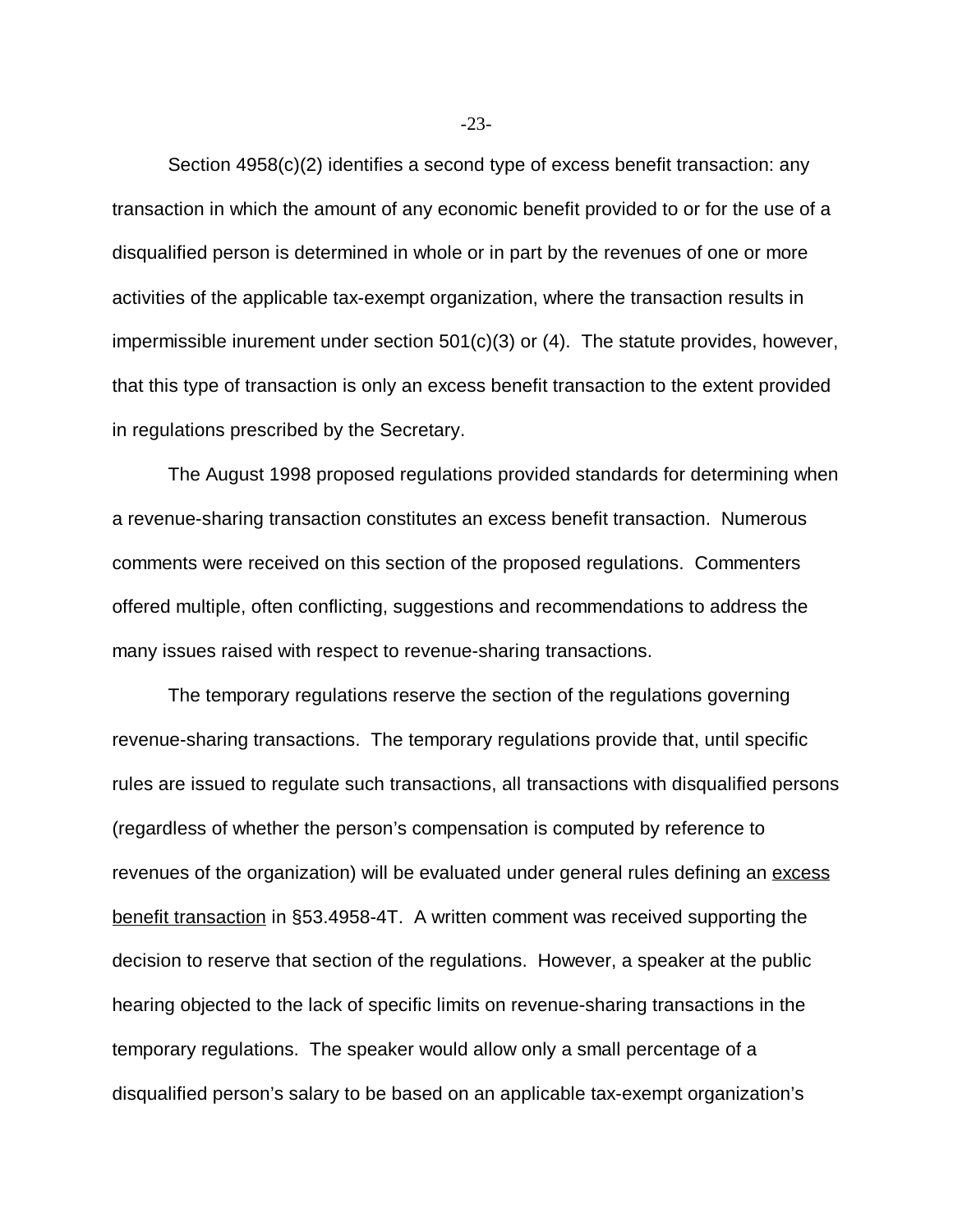revenues.

Another comment asked whether revenue-sharing transactions that are reasonable in amount may nonetheless violate the inurement prohibition, so that they jeopardize the organization's tax-exempt status. The temporary regulations and these final regulations make clear that the general exemption standards of sections 501(c)(3) and (4) still apply. Under these standards, inurement may exist even though a disqualified person receives a reasonable amount from a revenue-sharing arrangement. However, most situations that constitute inurement will also violate the general rules of §53.4958-4 (e.g., exceed reasonable compensation).

The final regulations continue to reserve the separate section governing revenue-sharing transactions. The IRS and the Treasury Department will continue to monitor these types of transactions, and if appropriate, will consider issuing specific rules to regulate them. Any later regulations that may become necessary will be issued in proposed form.

The final regulations provide that the general rules of §53.4958-4 apply to all transactions with disqualified persons, regardless of whether the amount of the benefit provided is determined, in whole or in part, by the revenues of one or more activities of the organization.

#### Rebuttable Presumption that a Transaction is not an Excess Benefit Transaction

An informal question was presented with respect to the definition of authorized body contained in the temporary regulations for purposes of the rebuttable presumption of reasonableness. The IRS was asked whether approval by one authorized official of

-24-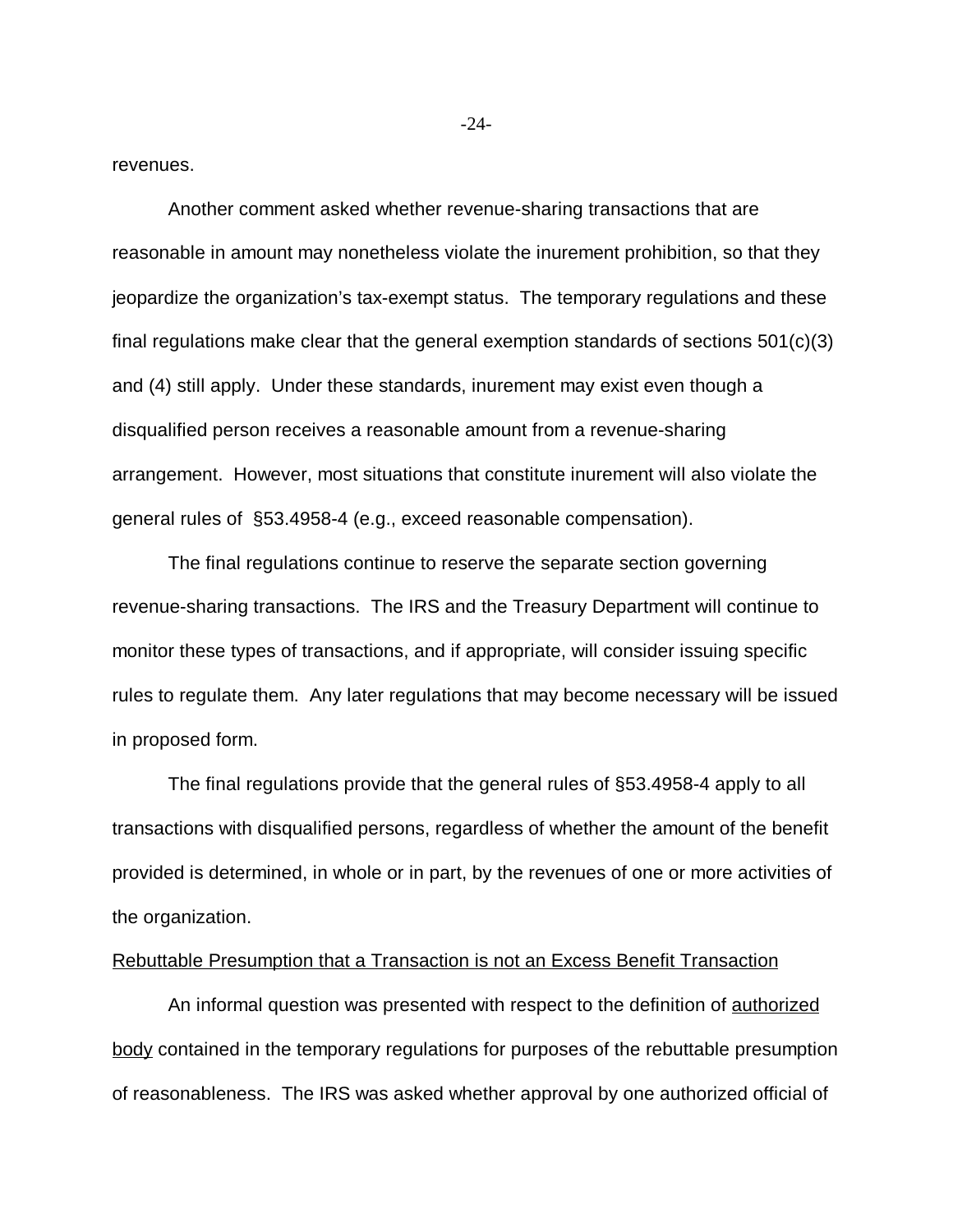an applicable tax-exempt organization could satisfy the requirement of approval by an authorized body for purposes of establishing the presumption. Under the regulatory definition of authorized body in both the temporary regulations and these final regulations, a single individual may constitute either a committee of the governing body or a party authorized by the governing body to act on its behalf, if State law allows a single individual to act in either of these capacities.

### **Correction**

Several comments were received with respect to the specific correction rules contained in the temporary regulations. One commenter requested that, in the case of an excess benefit involving a transfer of property by an applicable tax-exempt organization to a disqualified person, the final regulations be modified to require the return of the specific property if the organization wants the property back. The commenter suggested that such a rule would be consistent with the private foundation self-dealing regulations under section 4941, which require rescission of the transaction where possible. Rescission is appropriate under section 4941, where most transactions between a private foundation and a disqualified person are absolutely prohibited. By contrast, section 4958 is intended to ensure that transactions between an applicable tax-exempt organization and a disqualified person, which are permissible, do not result in an excess benefit to the disqualified person. Therefore, no change has been made in the final regulations on this point.

Another commenter requested additional guidance on the rules governing correction in the case of an applicable tax-exempt organization that has ceased to

-25-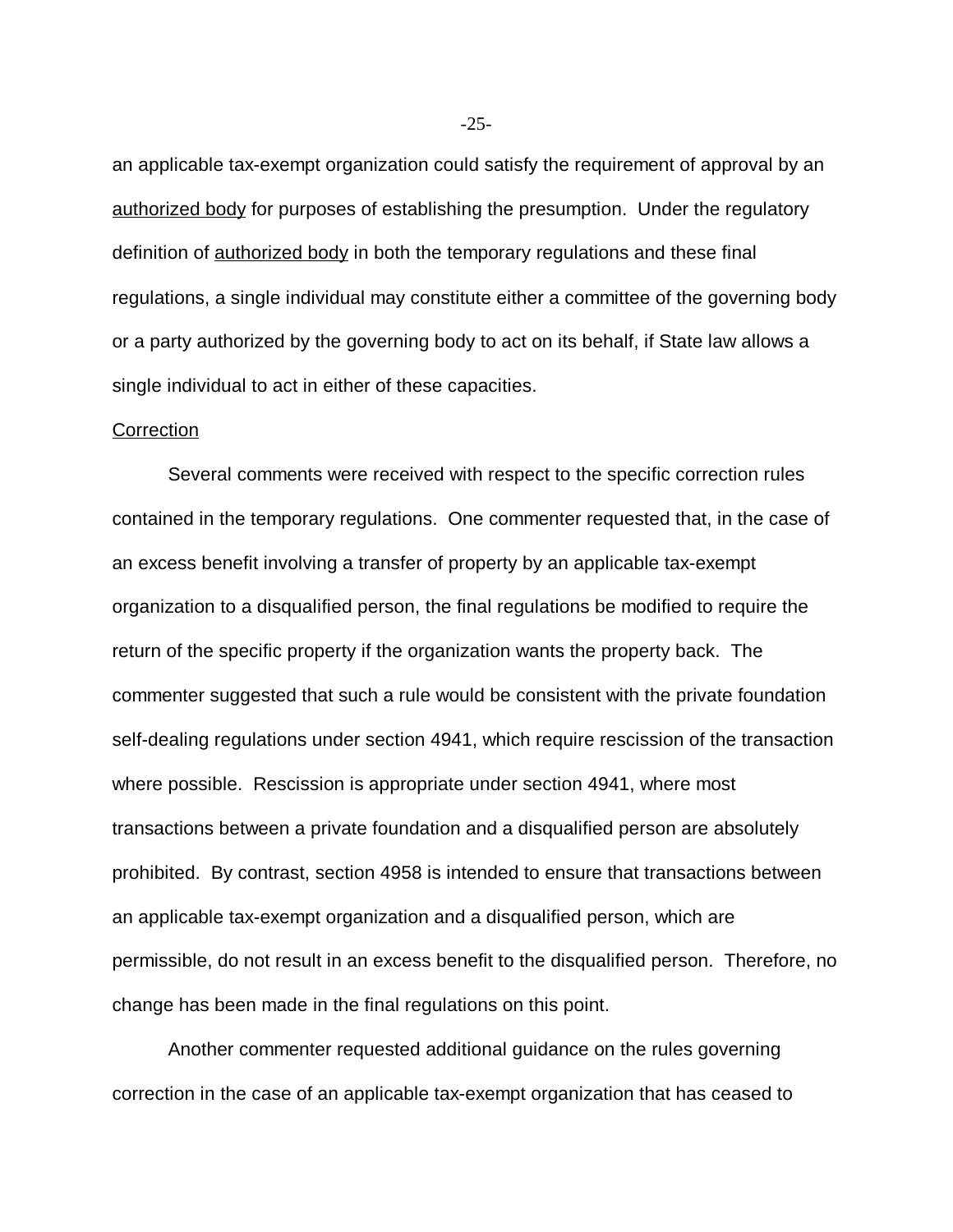exist, or is no longer tax-exempt. The temporary regulations provide that, in such cases, the correction amount may not be paid to an organization that is related to the disqualified person. The commenter noted that the "related to" standard is imprecise. The commenter suggested replacing this standard with a requirement that the recipient organization in these instances either be a publicly-supported charity with respect to which the disqualified person has no authority to make or recommend grants, or an organization selected with the consent of the appropriate State official.

In response to this comment, the final regulations require that a section 501(c)(3) organization receiving the correction amount be a publicly-supported charity that has been in existence as such for a continuous period of at least 60 calendar months ending on the correction date. The time in existence requirement prevents the disqualified person from creating a new organization to receive the correction amount. The final regulations also require that the organization receiving the correction amount does not allow the disqualified person to make or recommend any grants or distributions by the organization. The final regulations replace the relatedness standard with a requirement that the disqualified person is not also a disqualified person with respect to the organization receiving the correction amount. Similar requirements, except for the publicly-supported charity requirement, apply to a section 501(c)(4) organization receiving the correction amount.

### Factors to Determine Whether Revocation is Appropriate

The preamble of the August 1998 proposed regulations listed four factors that the IRS will consider in determining whether to revoke an applicable tax-exempt

-26-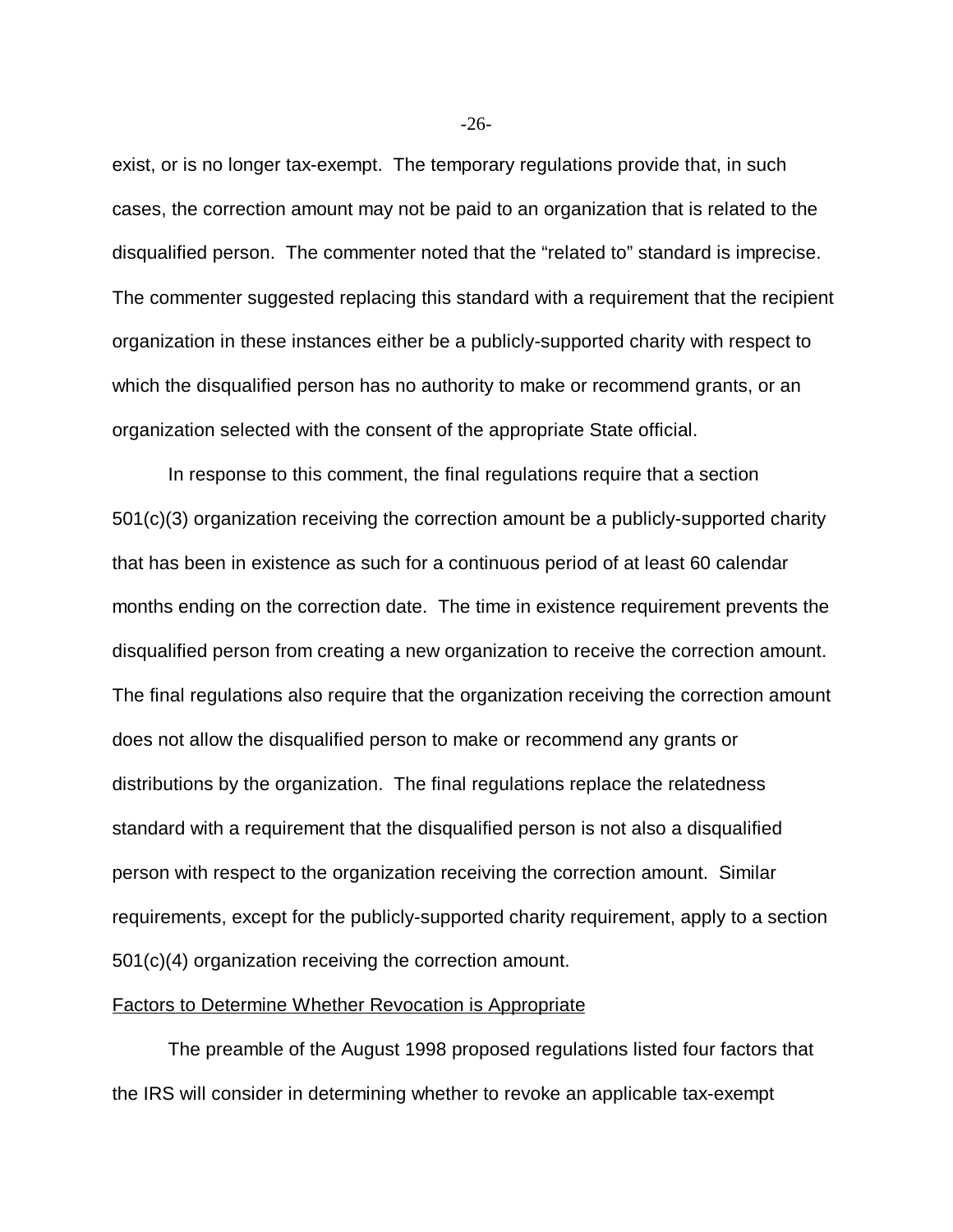organization's exempt status: 1) whether the organization has been involved in repeated excess benefit transactions; 2) the size and scope of the excess benefit transaction; 3) whether, after concluding that it has been party to an excess benefit transaction, the organization has implemented safeguards to prevent future recurrences; and 4) whether there was compliance with other applicable laws. The preamble of the temporary regulations indicates that the IRS will publish guidance regarding the factors that it will consider in enforcing the requirements of sections 4958, 501(c)(3), and 501(c)(4), as it gains more experience in administering section 4958. One comment was received recommending several factors in addition to the four factors. The IRS continues to consider the suggested additions and revisions. Until it publishes a revised or expanded list of factors, the IRS will consider all relevant facts and circumstances in the administration of section 4958 cases.

### **Other Substantiation Requirements**

The final regulations add a special rule clarifying that compliance with the specific substantiation rules of the regulations does not relieve applicable tax-exempt organizations of other rules and requirements of the Code, regulations, Revenue Rulings, and other guidance issued by the IRS (such as the substantiation rules of sections 162 and 274, or §1.6001-1(a) and (c)).

### **Special Analyses**

It has been determined that this Treasury decision is not a significant regulatory action as defined in Executive Order 12866. Therefore, a regulatory assessment is not required. A final regulatory flexibility analysis has been prepared for a collection of

-27-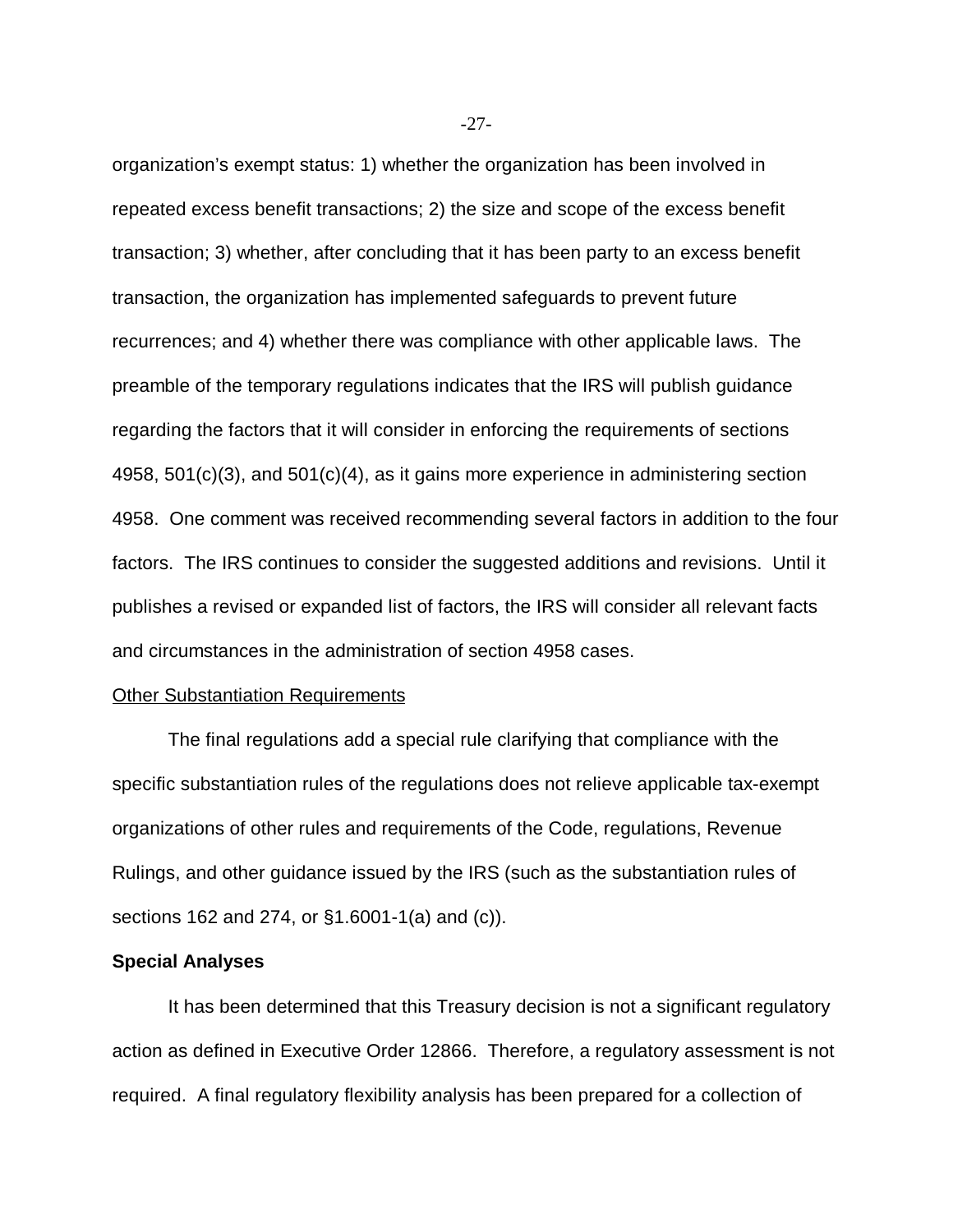information in this Treasury decision under 5 U.S.C. 604.

### Final Regulatory Flexibility Analysis

These final regulations clarifying section 4958 of the Code (Taxes on excess benefit transactions) may have an impact on small organizations if those organizations avail themselves of the rebuttable presumption of reasonableness described in the regulations (26 CFR 53.4958-6(a)(2), 53.4958-6(a)(3), 53.4958-6(c)(2), and 53.4958- 6(c)(3)). The rebuttable presumption is available because the legislative history of section 4958 (H. REP. 506, 104<sup>th</sup> Congress,  $2^{nd}$  SESS. (1996), 53, 56-7) stated that parties to a transaction should be entitled to rely on such a rebuttable presumption that a compensation arrangement or a property transaction between certain organizations and disqualified persons of the organizations is reasonable or at fair market value. The legislative history further instructed the Secretary of the Treasury and the IRS to issue guidance in connection with the standard for establishing reasonable compensation or fair market value that incorporates this presumption.

The objective of the rebuttable presumption is to allow organizations that satisfy the three requirements to presume that compensation arrangements and property transactions entered into with disqualified persons pursuant to satisfaction of those requirements are reasonable or at fair market value. In such cases, the section 4958 excise taxes can be imposed only if the IRS develops sufficient contrary evidence to rebut the probative value of the evidence put forth by the parties to the transaction. The legal basis for the proposed rule is Code sections 4958 and 7805.

The final rule affects organizations described in Code sections 501(c)(3) and (4)

-28-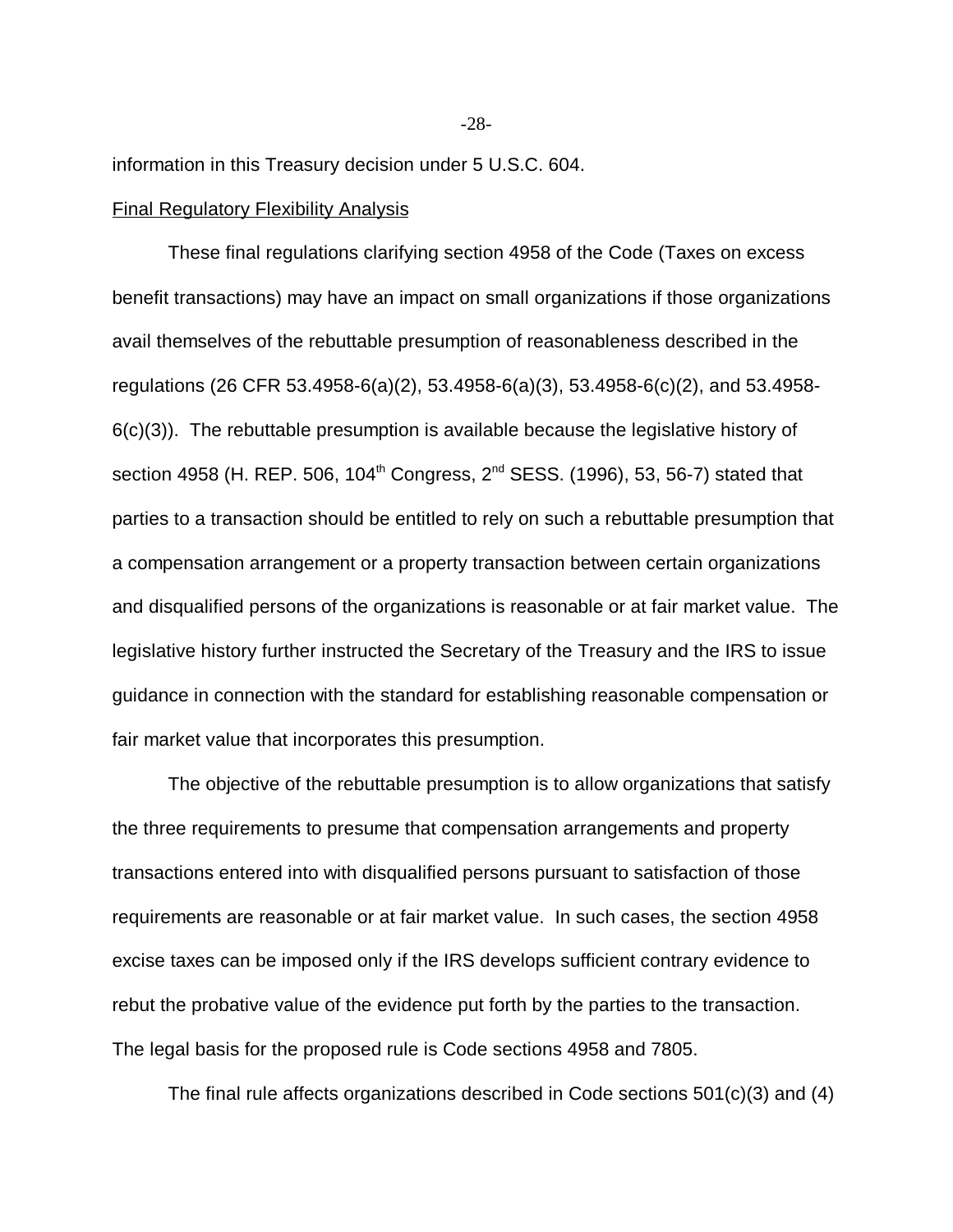(applicable tax-exempt organizations). Some applicable tax-exempt organizations may be small organizations, defined in 5 U.S.C. 601(4) as any not-for-profit enterprise which is independently owned and operated and is not dominant in its field.

The proposed recordkeeping burden entails obtaining and relying on appropriate comparability data and documenting the basis of an organization's determination that compensation is reasonable, or a property transfer (or transfer of the right to use property) is at fair market value. These actions are necessary to meet two of the requirements specified in the legislative history for obtaining the rebuttable presumption of reasonableness. The skills necessary for these actions are of the type required for obtaining and considering comparability data, and for documenting the membership and actions of the governing board or relevant committee of the organization. Applicable tax-exempt organizations that are small entities of the class that files Form 990-EZ, "Short Form Return of Organization Exempt From Income Tax" (i.e., those with gross receipts of less than \$100,000 and assets of less than \$250,000), are unlikely to undertake fulfilling the requirements of the rebuttable presumption of reasonableness, and therefore will not be affected by the recordkeeping burden. All other classes of applicable tax-exempt organizations that file Form 990, "Return of Organization Exempt from Income Tax", up to organizations with assets of \$50 million, are likely to be small organizations that avail themselves of the rebuttable presumption of reasonableness. These classes range from organizations with assets of \$100,000 to \$50 million. The final rule contains a less burdensome safe harbor for one of the requirements (obtaining comparability data on compensation) for organizations with

-29-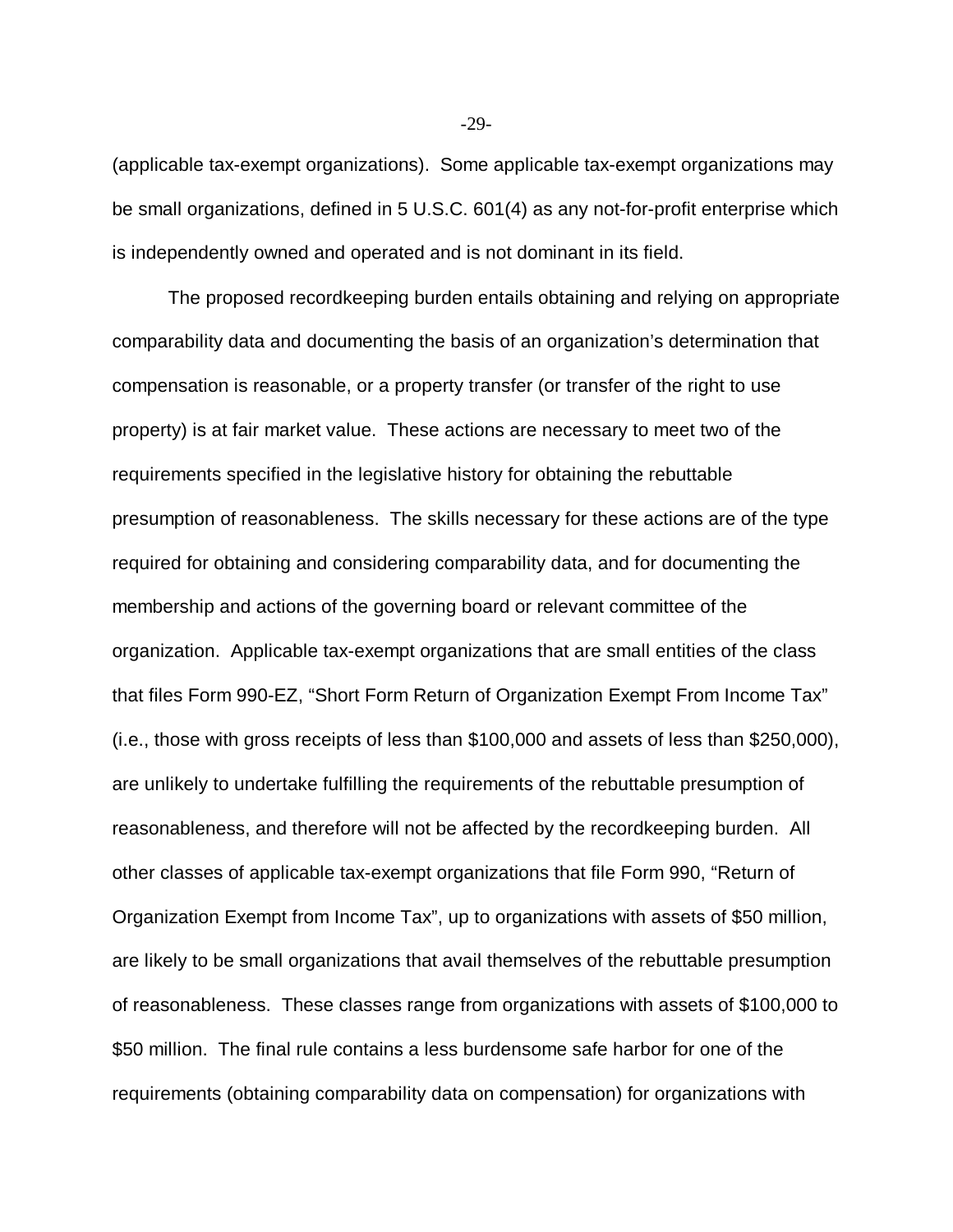annual gross receipts of less than \$1 million.The IRS is not aware of any other relevant Federal rules which may duplicate, overlap, or conflict with the final rule.A less burdensome alternative for small organizations would be to exempt those entities from the requirements for establishing the rebuttable presumption of reasonableness. However, it is not consistent with the statute to allow organizations to rely on this presumption without satisfying some conditions. Satisfaction of the requirements as outlined in the legislative history leads to a benefit, but failure to satisfy them does not necessarily lead to a penalty. A more burdensome alternative would be to require all applicable tax-exempt organizations under Code section 4958 to satisfy the three requirements of the rebuttable presumption of reasonableness under all circumstances.

Pursuant to section 7805(f) of the Code, this final regulation will be submitted to the Chief Counsel for Advocacy of the Small Business Administration for comment on its impact on business.

# **Drafting Information**

The principal author of these regulations is Phyllis D. Haney, Office of Division Counsel/Associate Chief Counsel (Tax Exempt and Government Entities). However, other personnel from the IRS and the Treasury Department participated in their development.

### **List of Subjects**

### 26 CFR Part 53

Excise taxes, Foundations, Investments, Lobbying, Reporting and recordkeeping requirements, Trusts and trustees.

-30-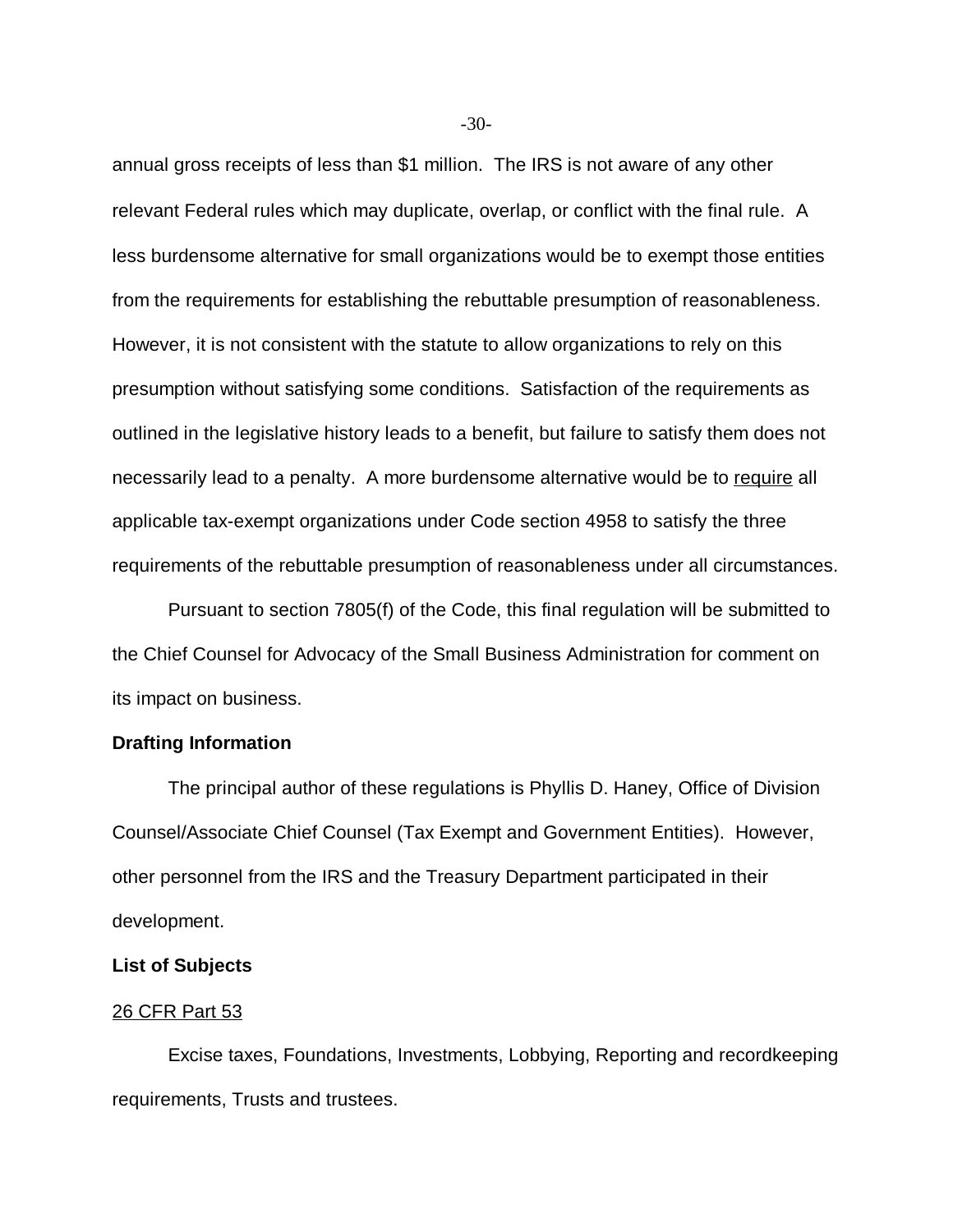## 26 CFR Part 301

Employment taxes, Estate taxes, Excise taxes, Gift taxes, Income taxes,

Penalties, Reporting and recordkeeping requirements.

## 26 CFR Part 602

Reporting and recordkeeping requirements.

## **Amendments to the Regulations**

Accordingly, 26 CFR parts 53, 301, and 602 are amended as follows:

# PART 53--FOUNDATION AND SIMILAR EXCISE TAXES

Paragraph 1. The authority citation for part 53 continues to read as follows:

Authority: 26 U.S.C. 7805.

Par. 1a. Sections 53.4958-0T through 53.4958-8T are removed.

Par. 2. Sections 53.4958-0 through 53.4958-8 are added to read as follows:

### §53.4958-0 Table of contents.

This section lists the major captions contained in §§53.4958-1 through 53.4958-

# 8.

### §53.4958-1 Taxes on excess benefit transactions.

- (a) In general.
- (b) Excess benefit defined.
- (c) Taxes paid by disqualified person.
- (1) Initial tax.
- (2) Additional tax on disqualified person.
- (i) In general.
- (ii) Taxable period.
- (iii) Abatement if correction during the correction period.
- (d) Tax paid by organization managers.
- (1) In general.
- (2) Organization manager defined.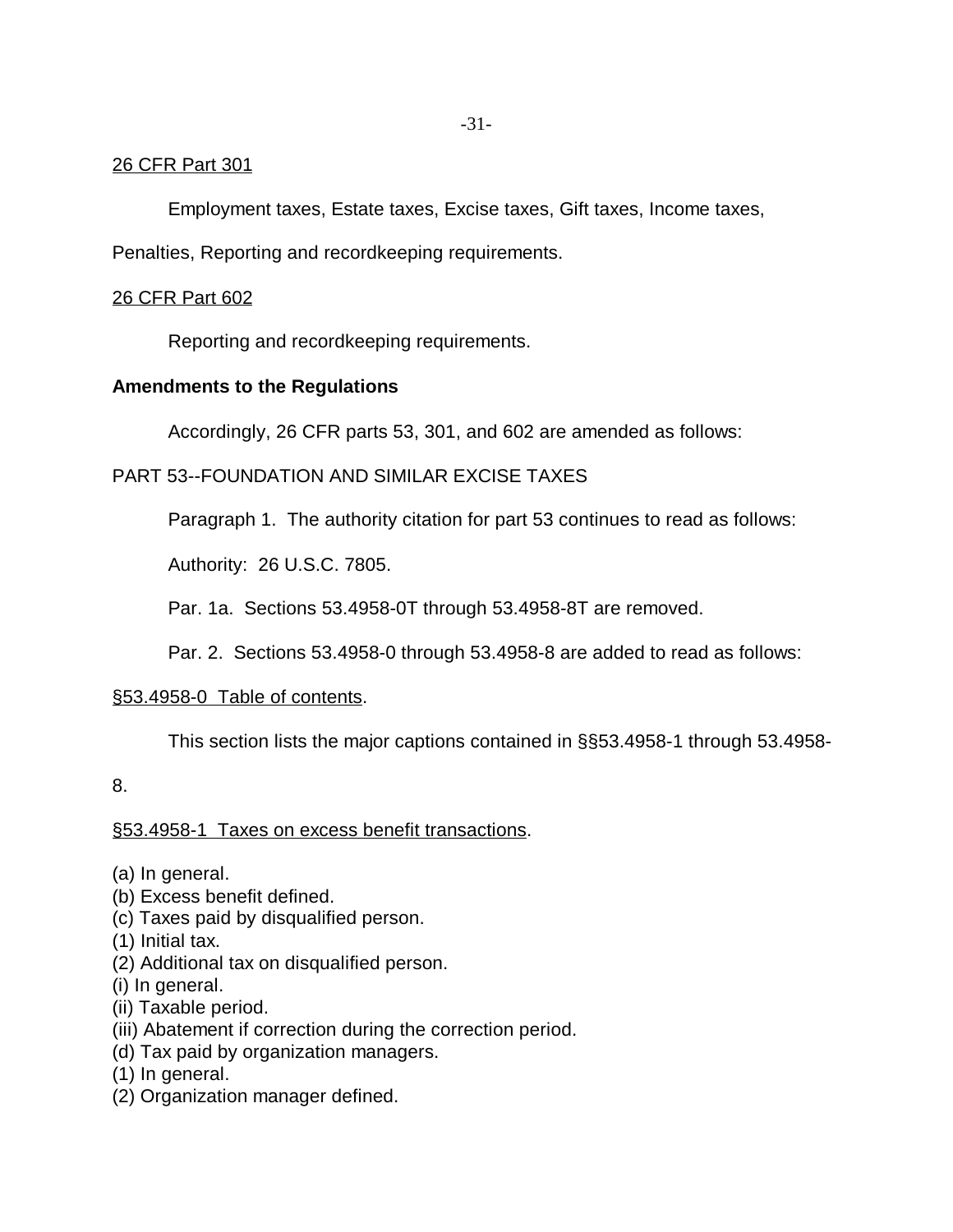- (i) In general.
- (ii) Special rule for certain committee members.
- (3) Participation.
- (4) Knowing.
- (i) In general.
- (ii) Amplification of general rule.
- (iii) Reliance on professional advice.
- (iv) Satisfaction of rebuttable presumption of reasonableness.

(5) Willful.

- (6) Due to reasonable cause.
- (7) Limits on liability for management.
- (8) Joint and several liability.
- (9) Burden of proof.
- (e) Date of occurrence.
- (1) In general.
- (2) Special rules.
- (3) Statute of limitations rules.
- (f) Effective date for imposition of taxes.
- (1) In general.
- (2) Existing binding contracts.

# §53.4958-2 Definition of applicable tax-exempt organization.

(a) Organizations described in section 501(c)(3) or (4) and exempt from tax under section 501(a).

- (1) In general.
- (2) Exceptions from definition of applicable tax-exempt organization.
- (i) Private foundation.
- (ii) Governmental unit or affiliate.
- (3) Organizations described in section 501(c)(3).
- (4) Organizations described in section 501(c)(4).
- (5) Effect of non-recognition or revocation of exempt status.
- (b) Special rules.
- (1) Transition rule for lookback period.
- (2) Certain foreign organizations.

# §53.4958-3 Definition of disqualified person.

- (a) In general.
- (1) Scope of definition.
- (2) Transition rule for lookback period.
- (b) Statutory categories of disqualified persons.
- (1) Family members.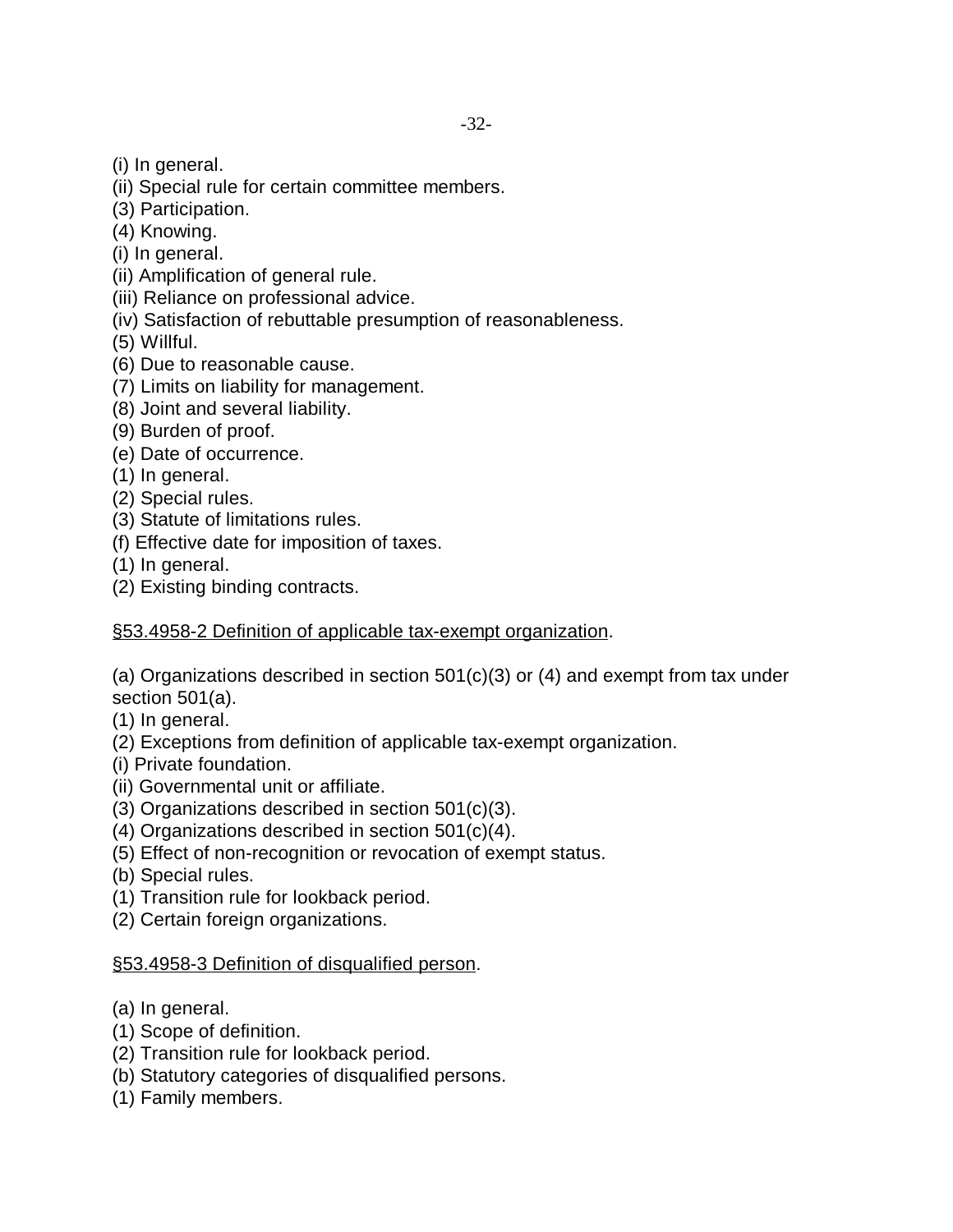- (2) Thirty-five percent controlled entities.
- (i) In general.
- (ii) Combined voting power.
- (iii) Constructive ownership rules.
- (A) Stockholdings.
- (B) Profits or beneficial interest.
- (c) Persons having substantial influence.
- (1) Voting members of the governing body.
- (2) Presidents, chief executive officers, or chief operating officers.
- (3) Treasurers and chief financial officers.
- (4) Persons with a material financial interest in a provider-sponsored organization.
- (d) Persons deemed not to have substantial influence.
- (1) Tax-exempt organizations described in section 501(c)(3).
- (2) Certain section 501(c)(4) organizations.

(3) Employees receiving economic benefits of less than a specified amount in a taxable year.

- (e) Facts and circumstances govern in all other cases.
- (1) In general.
- (2) Facts and circumstances tending to show substantial influence.
- (3) Facts and circumstances tending to show no substantial influence.
- (f) Affiliated organizations.
- (g) Examples.

# §53.4958-4 Excess benefit transaction.

- (a) Definition of excess benefit transaction.
- (1) In general.
- (2) Economic benefit provided indirectly.
- (i) In general.
- (ii) Through a controlled entity.
- (A) In general.
- (B) Definition of control.
- $(1)$  In general.
- (2) Constructive ownership.
- (iii) Through an intermediary.
- (iv) Examples.
- (3) Exception for fixed payments made pursuant to an initial contract.
- (i) In general.
- (ii) Fixed payment.
- (A) In general.
- (B) Special rules.
- (iii) Initial contract.
- (iv) Substantial performance required.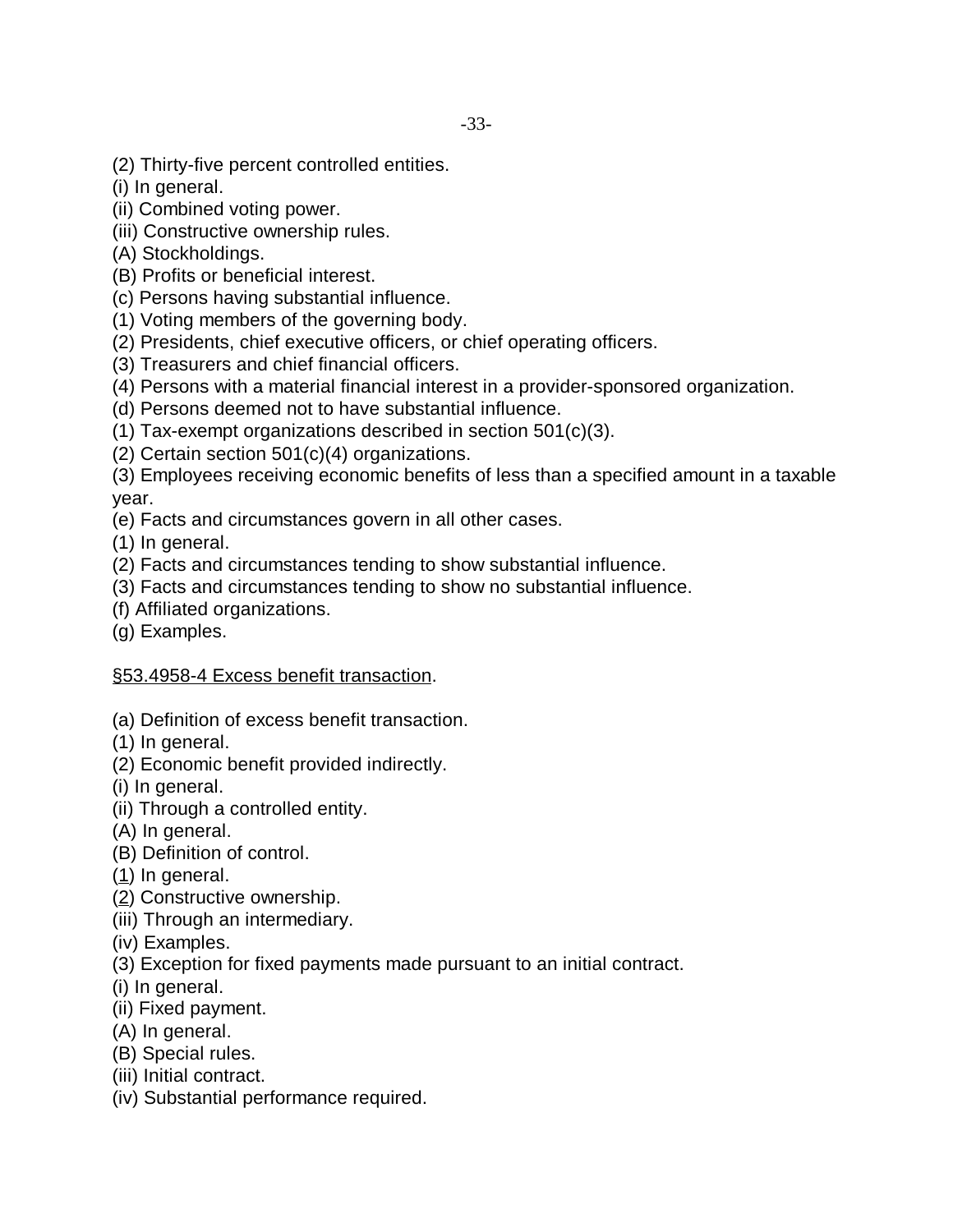(v) Treatment as a new contract.

(vi) Evaluation of non-fixed payments.

(vii) Examples.

(4) Certain economic benefits disregarded for purposes of section 4958.

(i) Nontaxable fringe benefits.

(ii) Expense reimbursement payments pursuant to accountable plans.

(iii) Certain economic benefits provided to a volunteer for the organization.

(iv) Certain economic benefits provided to a member of, or donor to, the organization.

(v) Economic benefits provided to a charitable beneficiary.

(vi) Certain economic benefits provided to a governmental unit.

(5) Exception for certain payments made pursuant to an exemption granted by the Department of Labor under ERISA.

(b) Valuation standards.

(1) In general.

(i) Fair market value of property.

(ii) Reasonable compensation.

(A) In general.

(B) Items included in determining the value of compensation for purposes of determining reasonableness under section 4958.

(C) Inclusion in compensation for reasonableness determination does not govern income tax treatment.

(2) Timing of reasonableness determination.

(i) In general.

(ii) Treatment as a new contract.

(iii) Examples.

(c) Establishing intent to treat economic benefit as consideration for the performance of services.

- (1) In general.
- (2) Nontaxable benefits.
- (3) Contemporaneous substantiation.

(i) Reporting of benefit.

- (A) In general.
- (B) Failure to report due to reasonable cause.
- (ii) Other written contemporaneous evidence.
- (4) Examples.

§53.4958-5 Transaction in which the amount of the economic benefit is determined in whole or in part by the revenues of one or more activities of the organization. [Reserved]

§53.4958-6 Rebuttable presumption that a transaction is not an excess benefit transaction.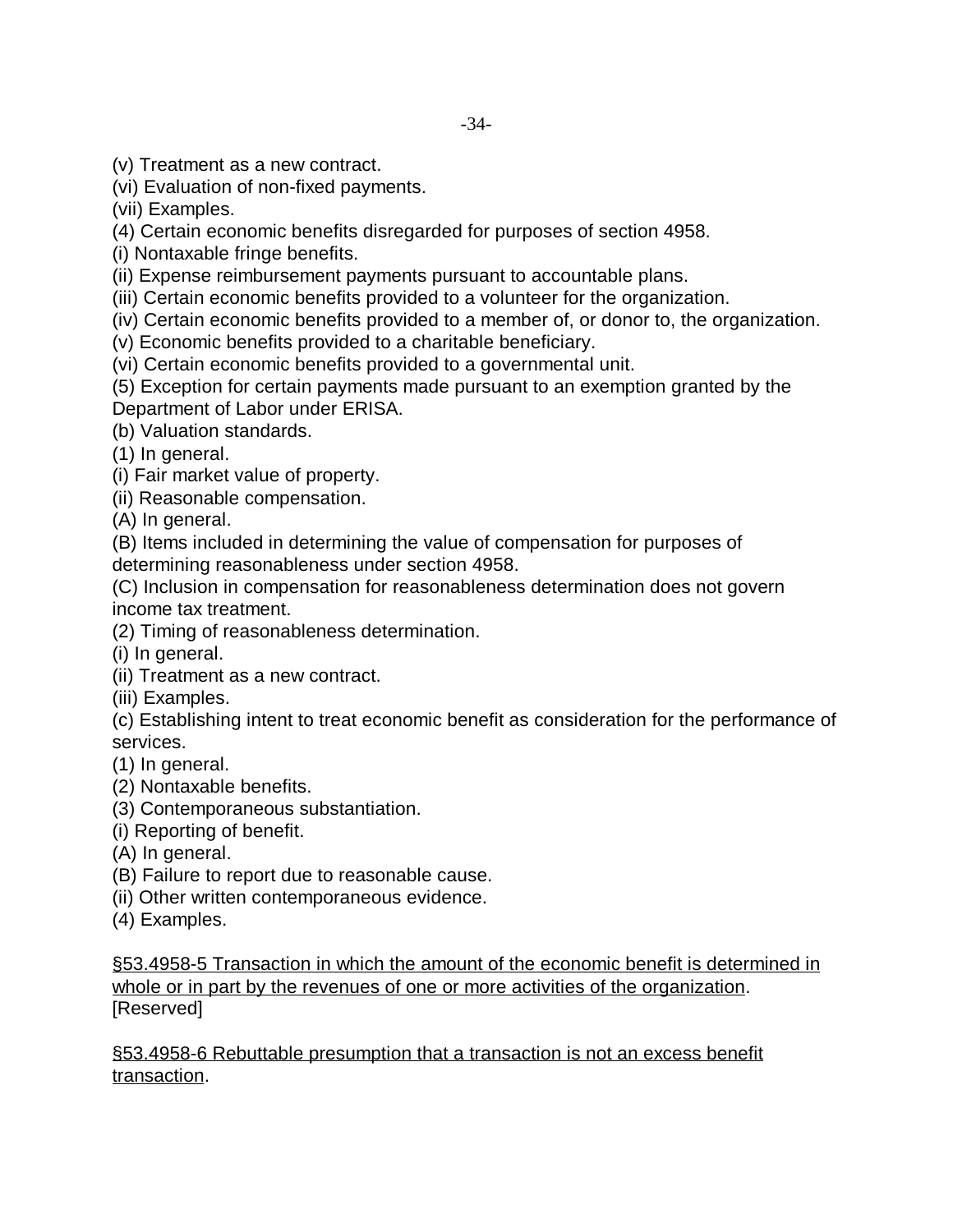(a) In general.

- (b) Rebutting the presumption.
- (c) Requirements for invoking rebuttable presumption.
- (1) Approval by an authorized body.
- (i) In general.
- (ii) Individuals not included on authorized body.
- (iii) Absence of conflict of interest.
- (2) Appropriate data as to comparability.

(i) In general.

- (ii) Special rule for compensation paid by small organizations.
- (iii) Application of special rule for small organizations.
- (iv) Examples.
- (3) Documentation.
- (d) No presumption with respect to non-fixed payments until amounts are determined.
- (1) In general.
- (2) Special rule for certain non-fixed payments subject to a cap.
- (e) No inference from absence of presumption.
- (f) Period of reliance on rebuttable presumption.

# §53.4958-7 Correction.

- (a) In general.
- (b) Form of correction.
- (1) Cash or cash equivalents.
- (2) Anti-abuse rule.
- (3) Special rule relating to nonqualified deferred compensation.
- (4) Return of specific property.
- (i) In general.
- (ii) Payment not equal to correction amount.
- (iii) Disqualified person may not participate in decision.
- (c) Correction amount.
- (d) Correction where contract has been partially performed.
- (e) Correction in the case of an applicable tax-exempt organization that has ceased to exist, or is no longer tax-exempt.
- (1) In general.
- (2) Section 501(c)(3) organizations.
- (3) Section 501(c)(4) organizations.
- (f) Examples.

# §53.4958-8 Special rules.

- (a) Substantive requirements for exemption still apply.
- (b) Interaction between section 4958 and section 7611 rules for church tax inquiries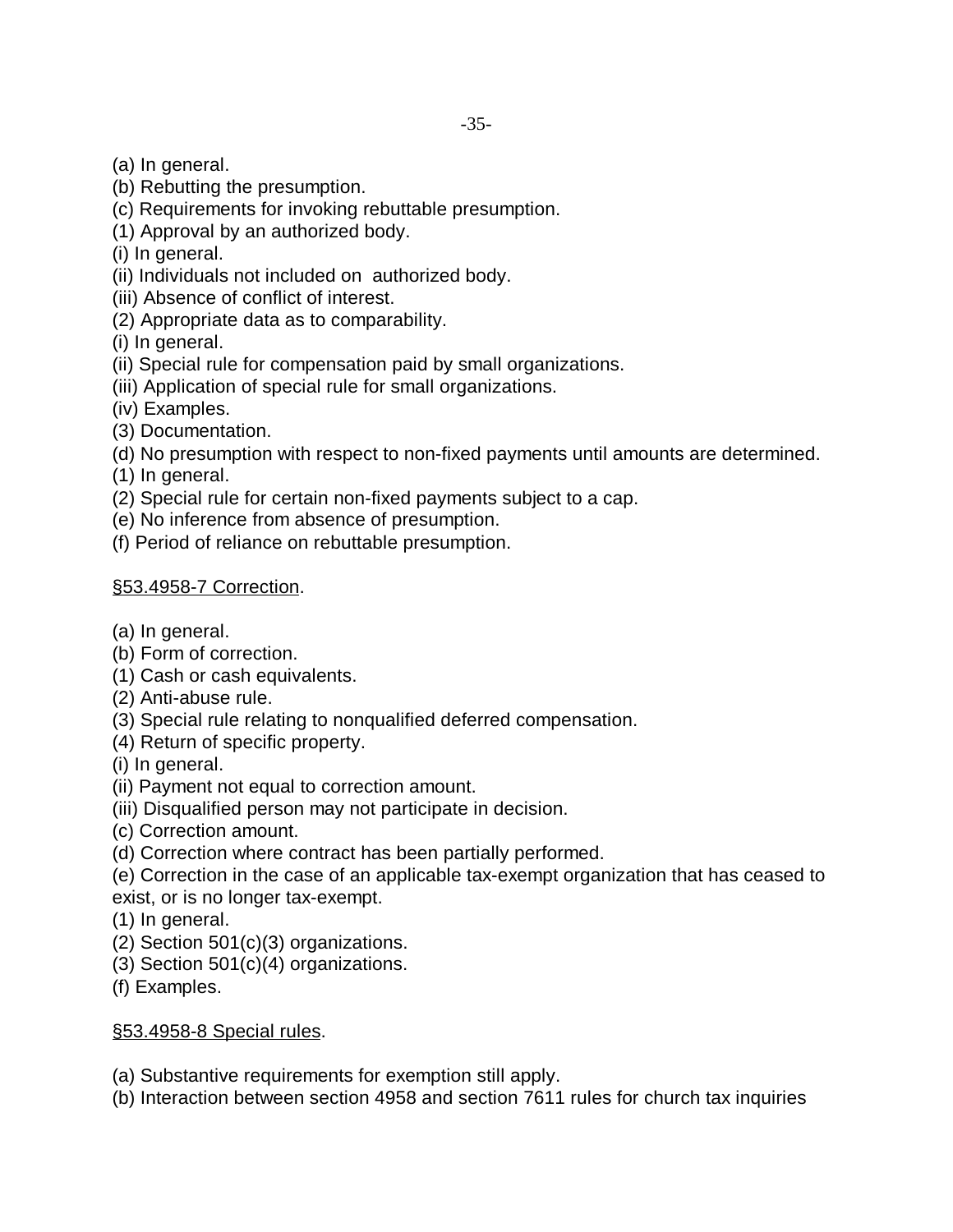and examinations.

(c) Other substantiation requirements.

§53.4958-1 Taxes on excess benefit transactions.

(a) In general. Section 4958 imposes excise taxes on each excess benefit transaction (as defined in section 4958(c) and §53.4958-4) between an applicable taxexempt organization (as defined in section 4958(e) and §53.4958-2) and a disqualified person (as defined in section 4958(f)(1) and §53.4958-3). A disqualified person who receives an excess benefit from an excess benefit transaction is liable for payment of a section 4958(a)(1) excise tax equal to 25 percent of the excess benefit. If an initial tax is imposed by section 4958(a)(1) on an excess benefit transaction and the transaction is not corrected (as defined in section 4958(f)(6) and §53.4958-7) within the taxable period (as defined in section 4958(f)(5) and paragraph (c)(2)(ii) of this section), then any disqualified person who received an excess benefit from the excess benefit transaction on which the initial tax was imposed is liable for an additional tax of 200 percent of the excess benefit. An organization manager (as defined in section 4958(f)(2) and paragraph (d) of this section) who participates in an excess benefit transaction, knowing that it was such a transaction, is liable for payment of a section 4958(a)(2) excise tax equal to 10 percent of the excess benefit, unless the participation was not willful and was due to reasonable cause. If an organization manager also receives an excess benefit from an excess benefit transaction, the manager may be liable for both taxes imposed by section 4958(a).

(b) Excess benefit defined. An excess benefit is the amount by which the value

-36-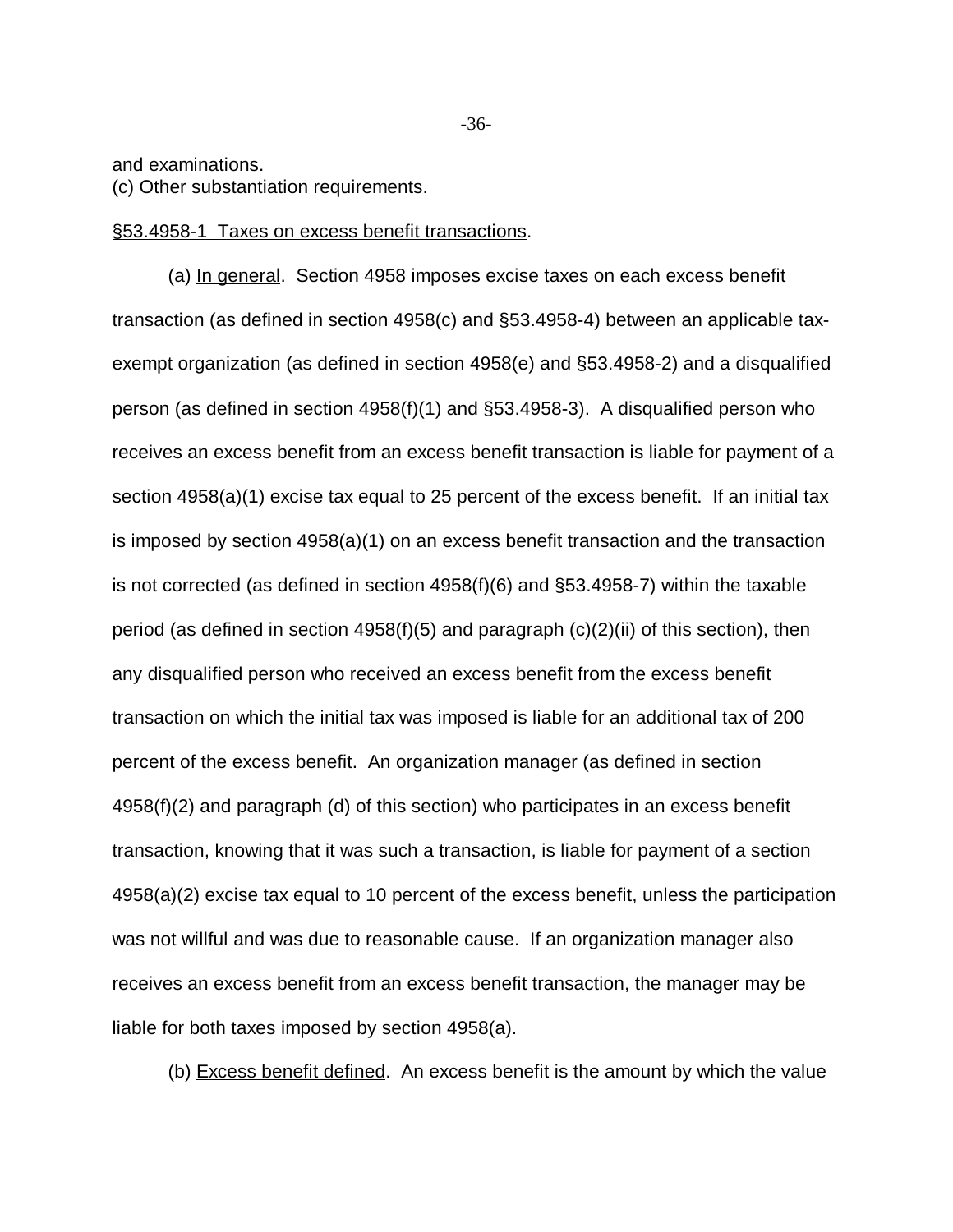of the economic benefit provided by an applicable tax-exempt organization directly or indirectly to or for the use of any disqualified person exceeds the value of the consideration (including the performance of services) received for providing such benefit.

(c) Taxes paid by disqualified person--(1) Initial tax. Section 4958(a)(1) imposes a tax equal to 25 percent of the excess benefit on each excess benefit transaction. The section 4958(a)(1) tax shall be paid by any disqualified person who received an excess benefit from that excess benefit transaction. With respect to any excess benefit transaction, if more than one disqualified person is liable for the tax imposed by section 4958(a)(1), all such persons are jointly and severally liable for that tax.

(2) Additional tax on disqualified person--(i) In general. Section 4958(b) imposes a tax equal to 200 percent of the excess benefit in any case in which section 4958(a)(1) imposes a 25-percent tax on an excess benefit transaction and the transaction is not corrected (as defined in section 4958(f)(6) and §53.4958-7) within the taxable period (as defined in section  $4958(f)(5)$  and paragraph  $(c)(2)(ii)$  of this section). If a disqualified person makes a payment of less than the full correction amount under the rules of §53.4958-7, the 200-percent tax is imposed only on the unpaid portion of the correction amount (as described in §53.4958-7(c)). The tax imposed by section 4958(b) is payable by any disqualified person who received an excess benefit from the excess benefit transaction on which the initial tax was imposed by section 4958(a)(1). With respect to any excess benefit transaction, if more than one disqualified person is liable for the tax imposed by section 4958(b), all such persons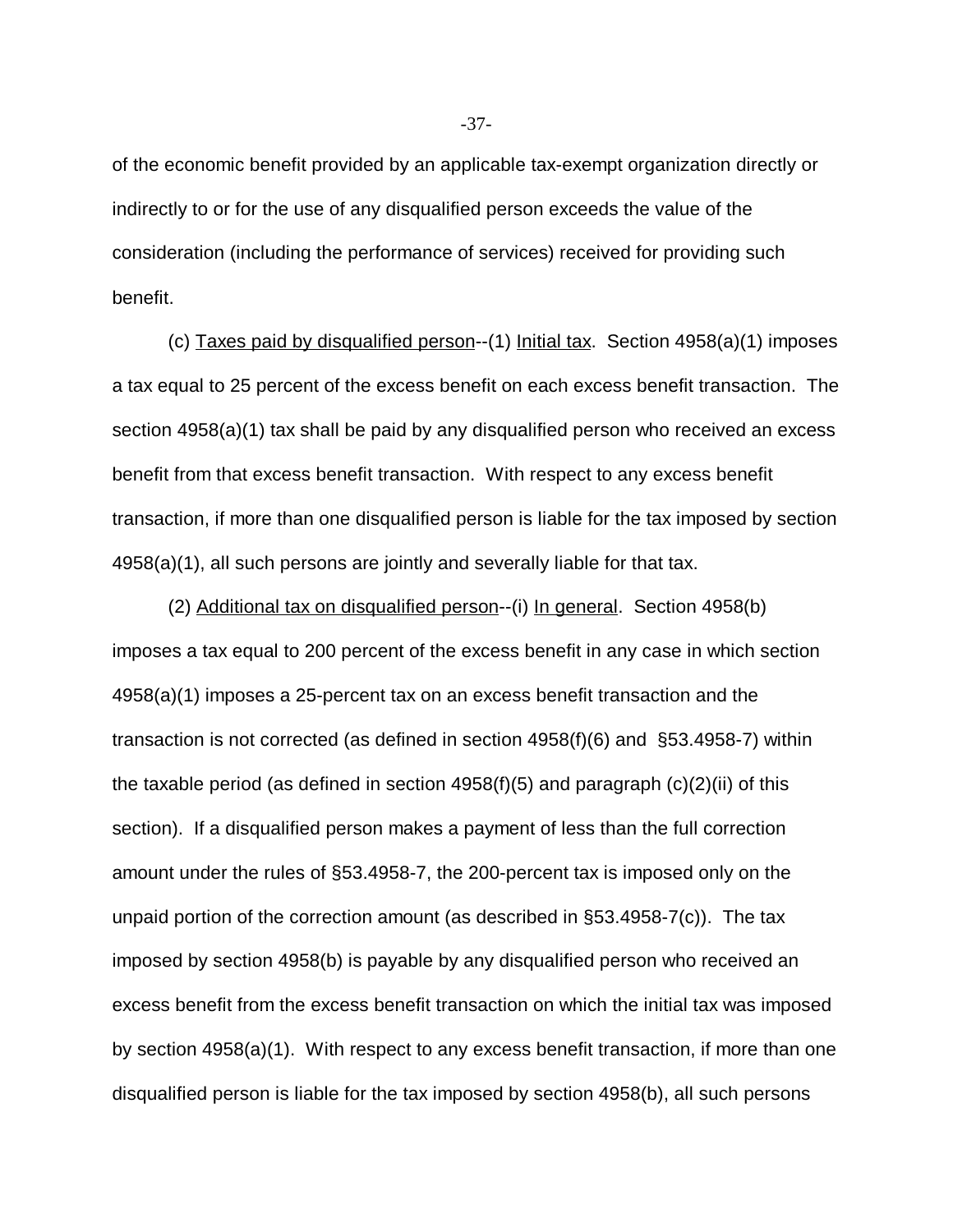are jointly and severally liable for that tax.

(ii) Taxable period. Taxable period means, with respect to any excess benefit transaction, the period beginning with the date on which the transaction occurs and ending on the earlier of–

(A) The date of mailing a notice of deficiency under section 6212 with respect to the section 4958(a)(1) tax; or

(B) The date on which the tax imposed by section 4958(a)(1) is assessed.

(iii) Abatement if correction during the correction period. For rules relating to abatement of taxes on excess benefit transactions that are corrected within the correction period, as defined in section 4963(e), see sections 4961(a), 4962(a), and the regulations thereunder. The abatement rules of section 4961 specifically provide for a 90-day correction period after the date of mailing a notice of deficiency under section 6212 with respect to the section 4958(b) 200-percent tax. If the excess benefit is corrected during that correction period, the 200-percent tax imposed shall not be assessed, and if assessed the assessment shall be abated, and if collected shall be credited or refunded as an overpayment. For special rules relating to abatement of the 25-percent tax, see section 4962.

(d) Tax paid by organization managers--(1) In general. In any case in which section 4958(a)(1) imposes a tax, section 4958(a)(2) imposes a tax equal to 10 percent of the excess benefit on the participation of any organization manager who knowingly participated in the excess benefit transaction, unless such participation was not willful and was due to reasonable cause. Any organization manager who so participated in

-38-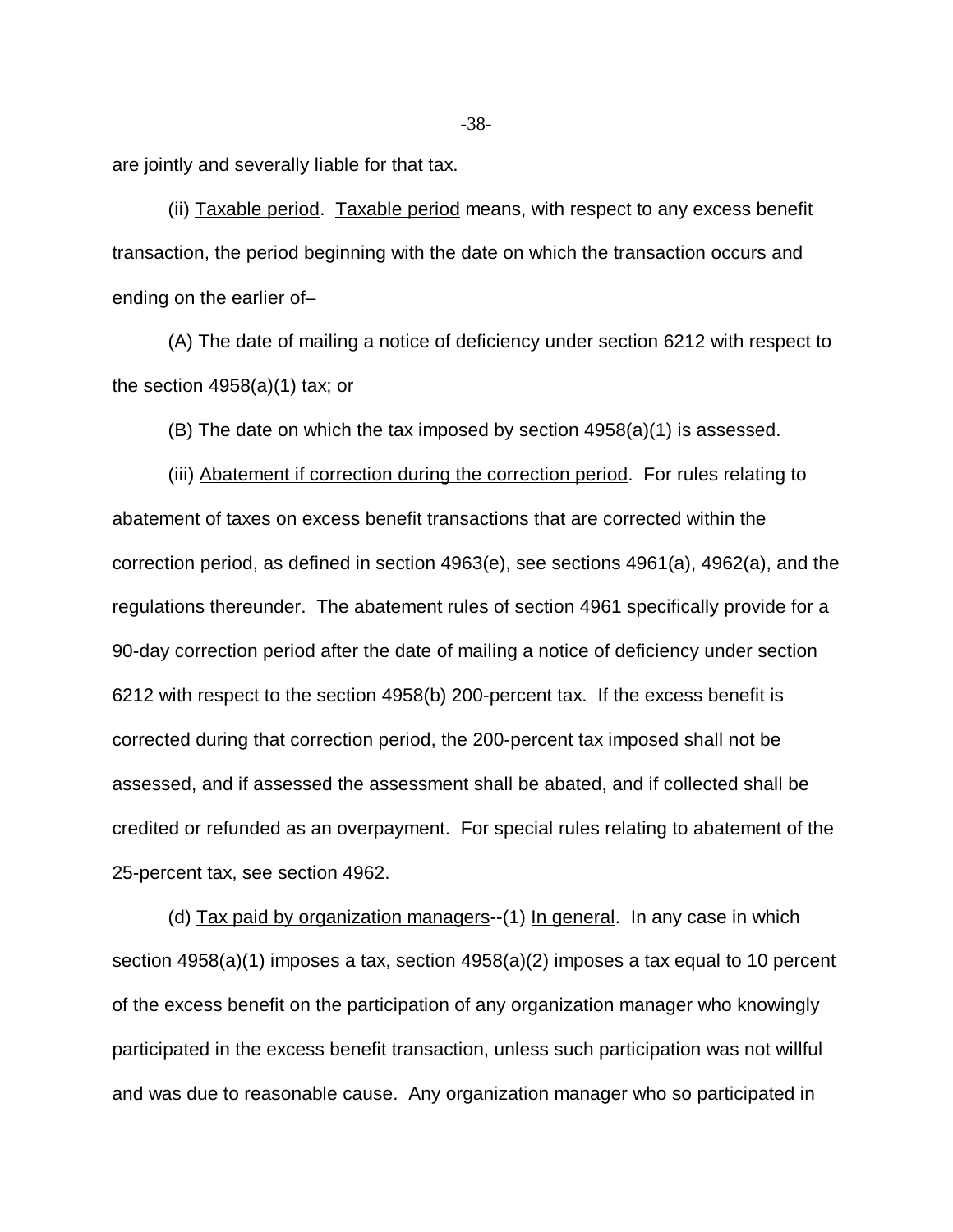the excess benefit transaction must pay the tax.

(2) Organization manager defined--(i) In general. An organization manager is, with respect to any applicable tax-exempt organization, any officer, director, or trustee of such organization, or any individual having powers or responsibilities similar to those of officers, directors, or trustees of the organization, regardless of title. A person is an officer of an organization if that person--

(A) Is specifically so designated under the certificate of incorporation, by-laws, or other constitutive documents of the organization; or

(B) Regularly exercises general authority to make administrative or policy decisions on behalf of the organization. A contractor who acts solely in a capacity as an attorney, accountant, or investment manager or advisor, is not an officer. For purposes of this paragraph (d)(2)(i)(B), any person who has authority merely to recommend particular administrative or policy decisions, but not to implement them without approval of a superior, is not an officer.

(ii) Special rule for certain committee members. An individual who is not an officer, director, or trustee, yet serves on a committee of the governing body of an applicable tax-exempt organization (or as a designee of the governing body described in §53.4958-6(c)(1)) that is attempting to invoke the rebuttable presumption of reasonableness described in §53.4958-6 based on the committee's (or designee's) actions, is an organization manager for purposes of the tax imposed by section 4958(a)(2).

(3) Participation. For purposes of section 4958(a)(2) and this paragraph (d),

-39-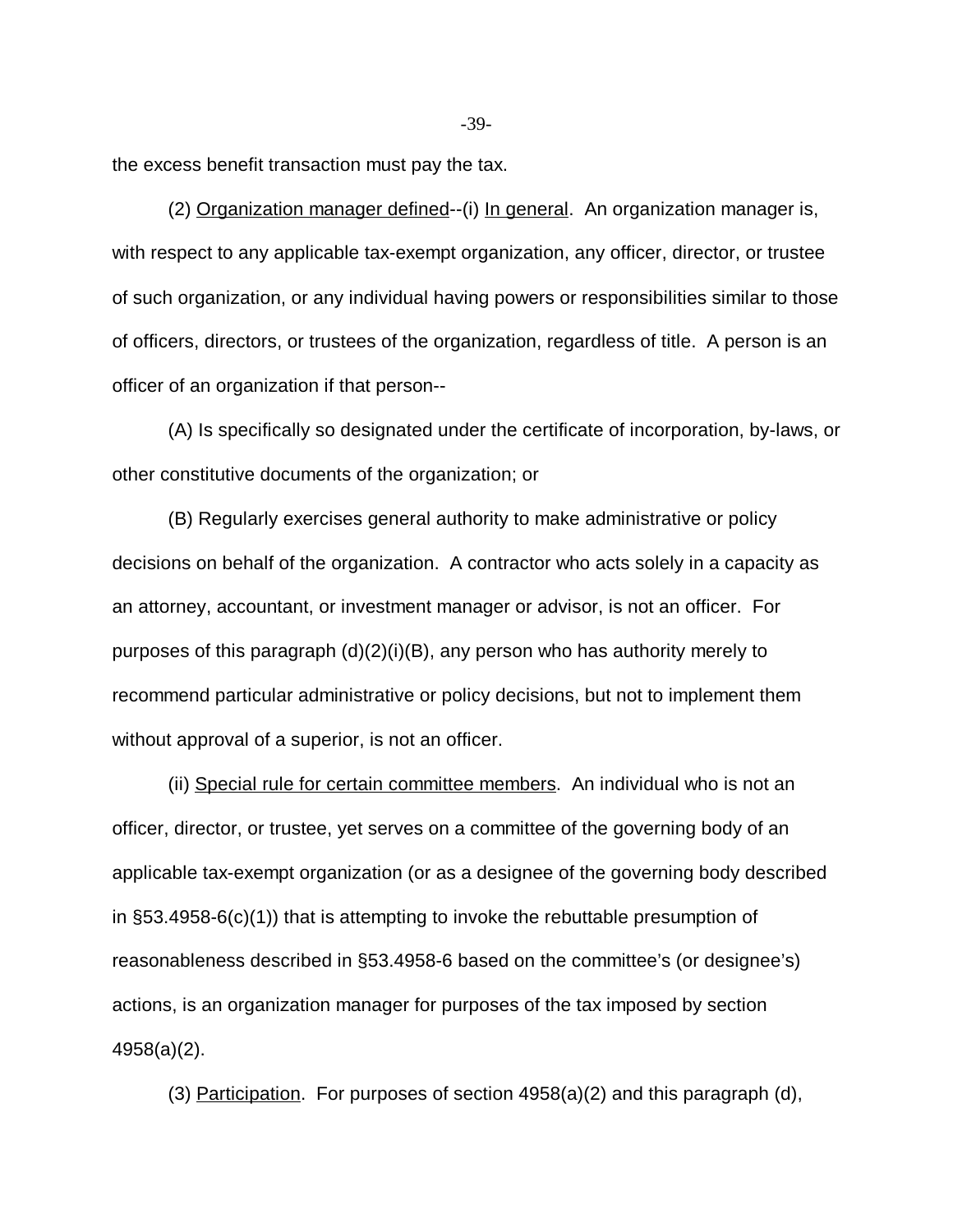participation includes silence or inaction on the part of an organization manager where the manager is under a duty to speak or act, as well as any affirmative action by such manager. An organization manager is not considered to have participated in an excess benefit transaction, however, where the manager has opposed the transaction in a manner consistent with the fulfillment of the manager's responsibilities to the applicable tax-exempt organization.

(4) Knowing--(i) In general. For purposes of section 4958(a)(2) and this paragraph (d), a manager participates in a transaction knowingly only if the person--

(A) Has actual knowledge of sufficient facts so that, based solely upon those facts, such transaction would be an excess benefit transaction;

(B) Is aware that such a transaction under these circumstances may violate the provisions of Federal tax law governing excess benefit transactions; and

(C) Negligently fails to make reasonable attempts to ascertain whether the transaction is an excess benefit transaction, or the manager is in fact aware that it is such a transaction.

(ii) Amplification of general rule. Knowing does not mean having reason to know. However, evidence tending to show that a manager has reason to know of a particular fact or particular rule is relevant in determining whether the manager had actual knowledge of such a fact or rule. Thus, for example, evidence tending to show that a manager has reason to know of sufficient facts so that, based solely upon such facts, a transaction would be an excess benefit transaction is relevant in determining whether the manager has actual knowledge of such facts.

 $-40-$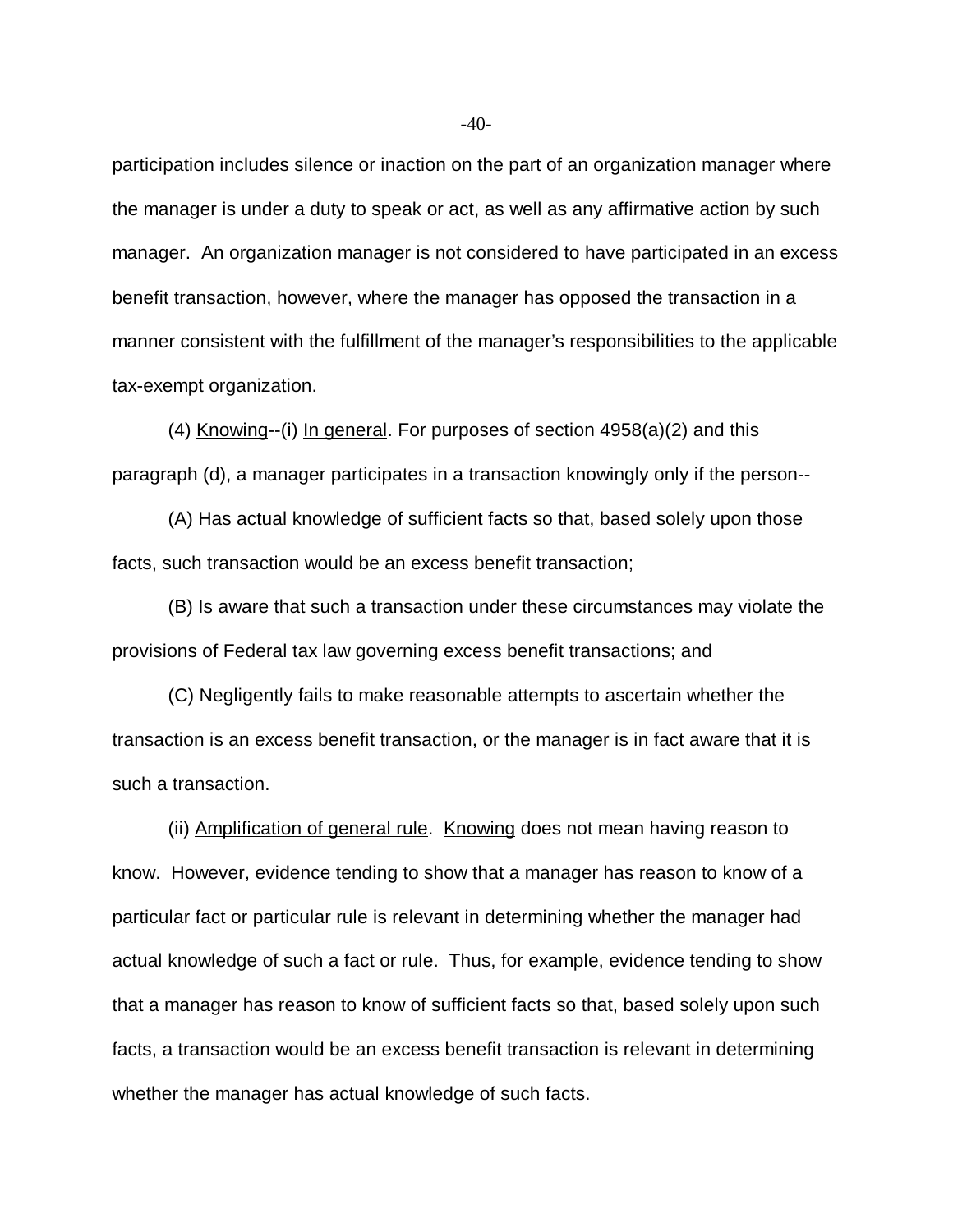(iii) Reliance on professional advice. An organization manager's participation in a transaction is ordinarily not considered knowing within the meaning of section 4958(a)(2), even though the transaction is subsequently held to be an excess benefit transaction, to the extent that, after full disclosure of the factual situation to an appropriate professional, the organization manager relies on a reasoned written opinion of that professional with respect to elements of the transaction within the professional's expertise. For purposes of section 4958(a)(2) and this paragraph (d), a written opinion is reasoned even though it reaches a conclusion that is subsequently determined to be incorrect so long as the opinion addresses itself to the facts and the applicable standards. However, a written opinion is not reasoned if it does nothing more than recite the facts and express a conclusion. The absence of a written opinion of an appropriate professional with respect to a transaction shall not, by itself, however, give rise to any inference that an organization manager participated in the transaction knowingly. For purposes of this paragraph, appropriate professionals on whose written opinion an organization manager may rely, are limited to--

(A) Legal counsel, including in-house counsel;

(B) Certified public accountants or accounting firms with expertise regarding the relevant tax law matters; and

(C) Independent valuation experts who--

(1) Hold themselves out to the public as appraisers or compensation consultants;

 $(2)$  Perform the relevant valuations on a regular basis;

-41-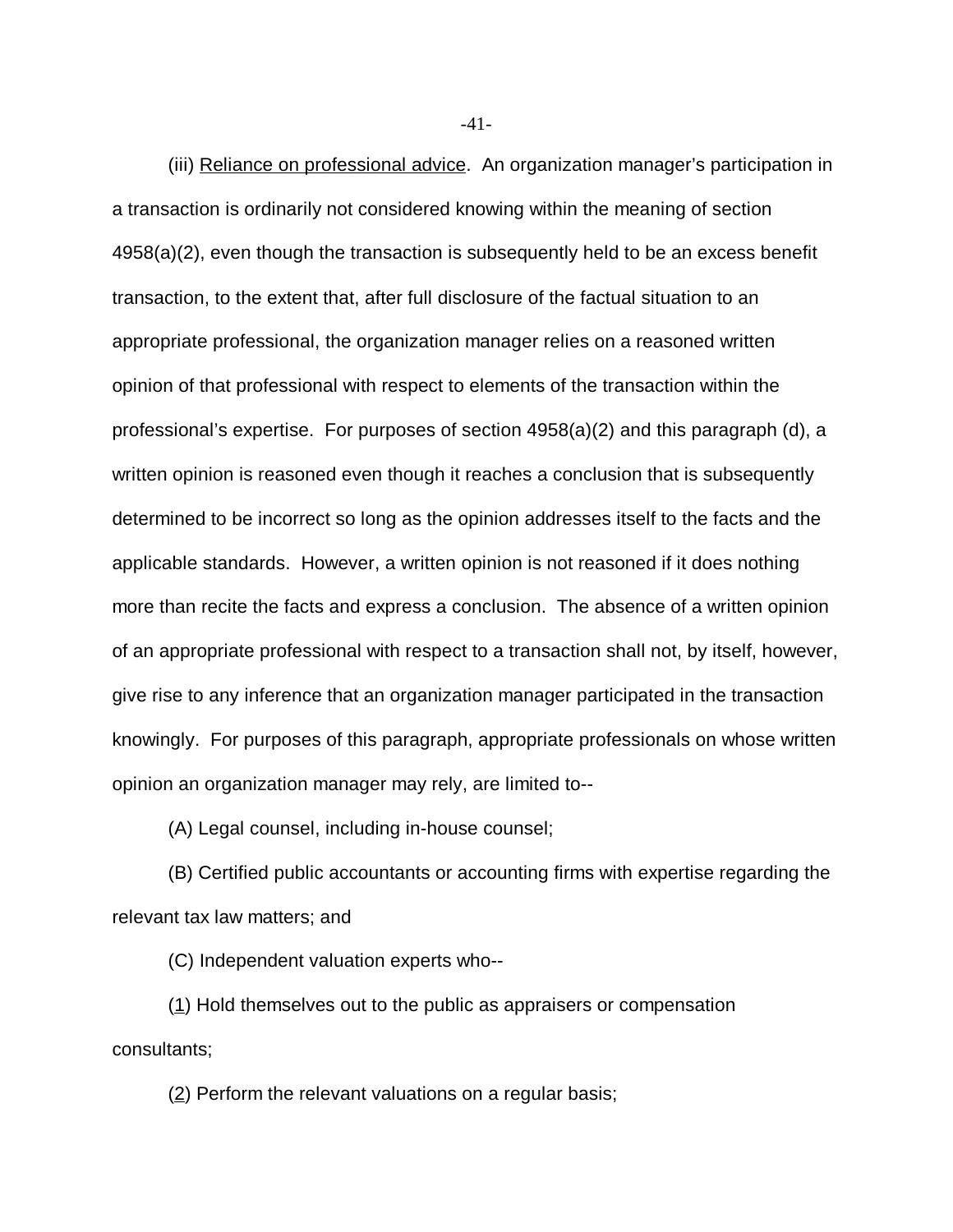(3) Are qualified to make valuations of the type of property or services involved; and

 $(4)$  Include in the written opinion a certification that the requirements of paragraphs  $(d)(4)(iii)(C)(1)$  through  $(3)$  of this section are met.

(iv) Satisfaction of rebuttable presumption of reasonableness. An organization manager's participation in a transaction is ordinarily not considered knowing within the meaning of section 4958(a)(2), even though the transaction is subsequently held to be an excess benefit transaction, if the appropriate authorized body has met the requirements of §53.4958-6(a) with respect to the transaction.

(5) Willful. For purposes of section 4958(a)(2) and this paragraph (d), participation by an organization manager is willful if it is voluntary, conscious, and intentional. No motive to avoid the restrictions of the law or the incurrence of any tax is necessary to make the participation willful. However, participation by an organization manager is not willful if the manager does not know that the transaction in which the manager is participating is an excess benefit transaction.

(6) Due to reasonable cause. An organization manager's participation is due to reasonable cause if the manager has exercised responsibility on behalf of the organization with ordinary business care and prudence.

(7) Limits on liability for management. The maximum aggregate amount of tax collectible under section 4958(a)(2) and this paragraph (d) from organization managers with respect to any one excess benefit transaction is \$10,000.

(8) Joint and several liability. In any case where more than one person is liable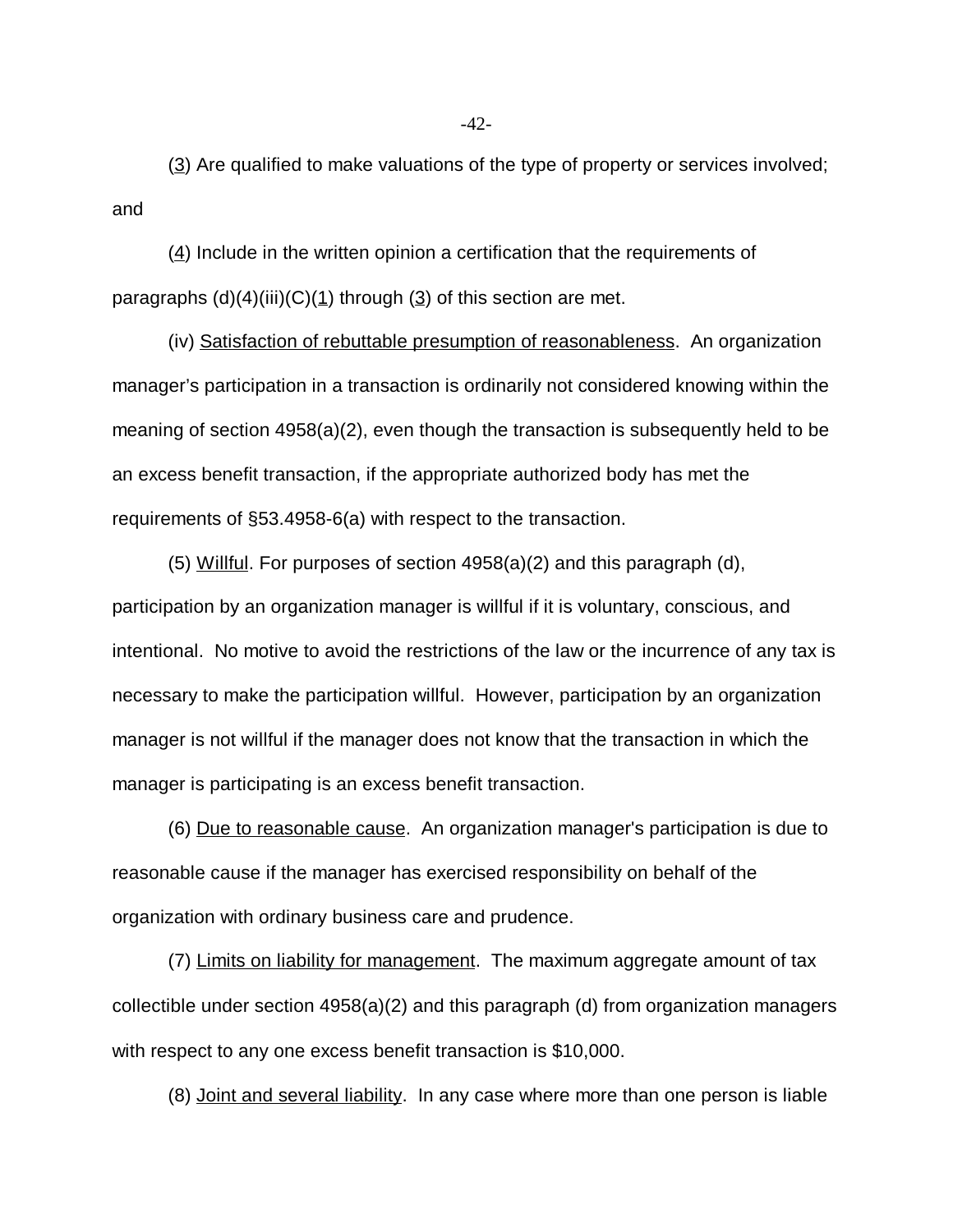for a tax imposed by section 4958(a)(2), all such persons shall be jointly and severally liable for the taxes imposed under section 4958(a)(2) with respect to that excess benefit transaction.

(9) Burden of proof. For provisions relating to the burden of proof in cases involving the issue of whether an organization manager has knowingly participated in an excess benefit transaction, see section 7454(b) and §301.7454-2 of this chapter. In these cases, the Commissioner bears the burden of proof.

(e) Date of occurrence--(1) In general. Except as otherwise provided, an excess benefit transaction occurs on the date on which the disqualified person receives the economic benefit for Federal income tax purposes. When a single contractual arrangement provides for a series of compensation or other payments to (or for the use of) a disqualified person over the course of the disqualified person's taxable year (or part of a taxable year), any excess benefit transaction with respect to these aggregate payments is deemed to occur on the last day of the taxable year (or if the payments continue for part of the year, the date of the last payment in the series).

(2) Special rules. In the case of benefits provided pursuant to a qualified pension, profit-sharing, or stock bonus plan, the transaction occurs on the date the benefit is vested. In the case of a transfer of property that is subject to a substantial risk of forfeiture or in the case of rights to future compensation or property (including benefits under a nonqualified deferred compensation plan), the transaction occurs on the date the property, or the rights to future compensation or property, is not subject to a substantial risk of forfeiture. However, where the disqualified person elects to include

-43-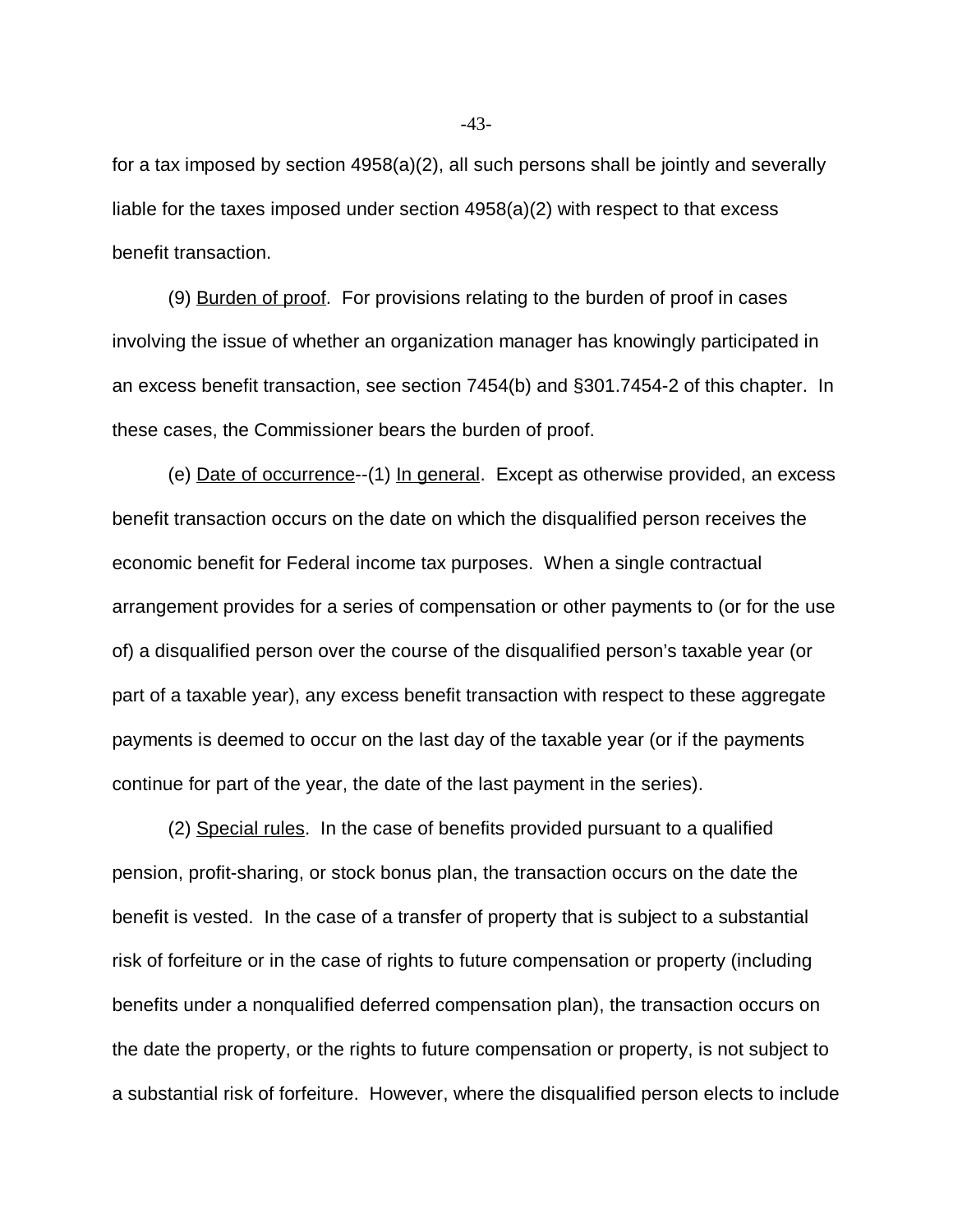an amount in gross income in the taxable year of transfer pursuant to section 83(b), the general rule of paragraph (e)(1) of this section applies to the property with respect to which the section 83(b) election is made. Any excess benefit transaction with respect to benefits under a deferred compensation plan which vest during any taxable year of the disqualified person is deemed to occur on the last day of such taxable year. For the rules governing the timing of the reasonableness determination for deferred, contingent, and certain other noncash compensation, see §53.4958-4(b)(2).

(3) Statute of limitations rules. See sections 6501(e)(3) and (l) and the regulations thereunder for statute of limitations rules as they apply to section 4958 excise taxes.

(f) Effective date for imposition of taxes--(1) In general. The section 4958 taxes imposed on excess benefit transactions or on participation in excess benefit transactions apply to transactions occurring on or after September 14, 1995.

(2) Existing binding contracts. The section 4958 taxes do not apply to any transaction occurring pursuant to a written contract that was binding on September 13, 1995, and at all times thereafter before the transaction occurs. A written binding contract that is terminable or subject to cancellation by the applicable tax-exempt organization without the disqualified person's consent (including as the result of a breach of contract by the disqualified person) and without substantial penalty to the organization, is no longer treated as a binding contract as of the earliest date that any such termination or cancellation, if made, would be effective.If a binding written contract is materially changed, it is treated as a new contract entered into as of the date

-44-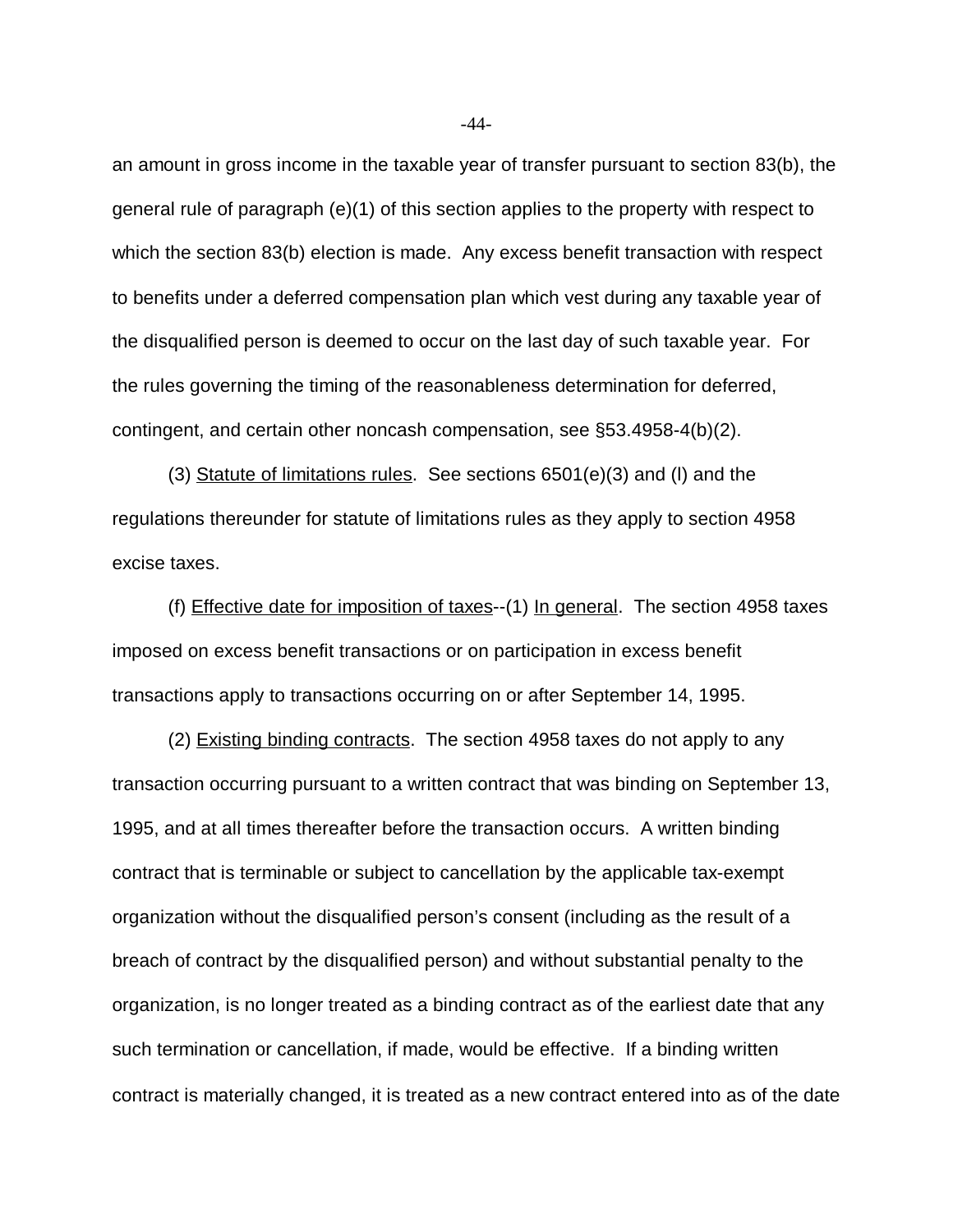the material change is effective. A material change includes an extension or renewal of the contract (other than an extension or renewal that results from the person contracting with the applicable tax-exempt organization unilaterally exercising an option expressly granted by the contract), or a more than incidental change to any payment under the contract.

## §53.4958-2 Definition of applicable tax-exempt organization.

(a) Organizations described in section 501(c)(3) or (4) and exempt from tax under section 501(a)--(1) In general. An applicable tax-exempt organization is any organization that, without regard to any excess benefit, would be described in section 501(c)(3) or (4) and exempt from tax under section 501(a). An applicable tax-exempt organization also includes any organization that was described in section 501(c)(3) or (4) and was exempt from tax under section 501(a) at any time during a five-year period ending on the date of an excess benefit transaction (the lookback period).

(2) Exceptions from definition of applicable tax-exempt organization--(i) Private foundation. A private foundation as defined in section 509(a) is not an applicable taxexempt organization for section 4958 purposes.

(ii) Governmental unit or affiliate. A governmental unit or an affiliate of a governmental unit is not an applicable tax-exempt organization for section 4958 purposes if it is--

(A) Exempt from (or not subject to) taxation without regard to section 501(a); or

(B) Relieved from filing an annual return pursuant to the authority of §1.6033-  $2(g)(6)$ .

-45-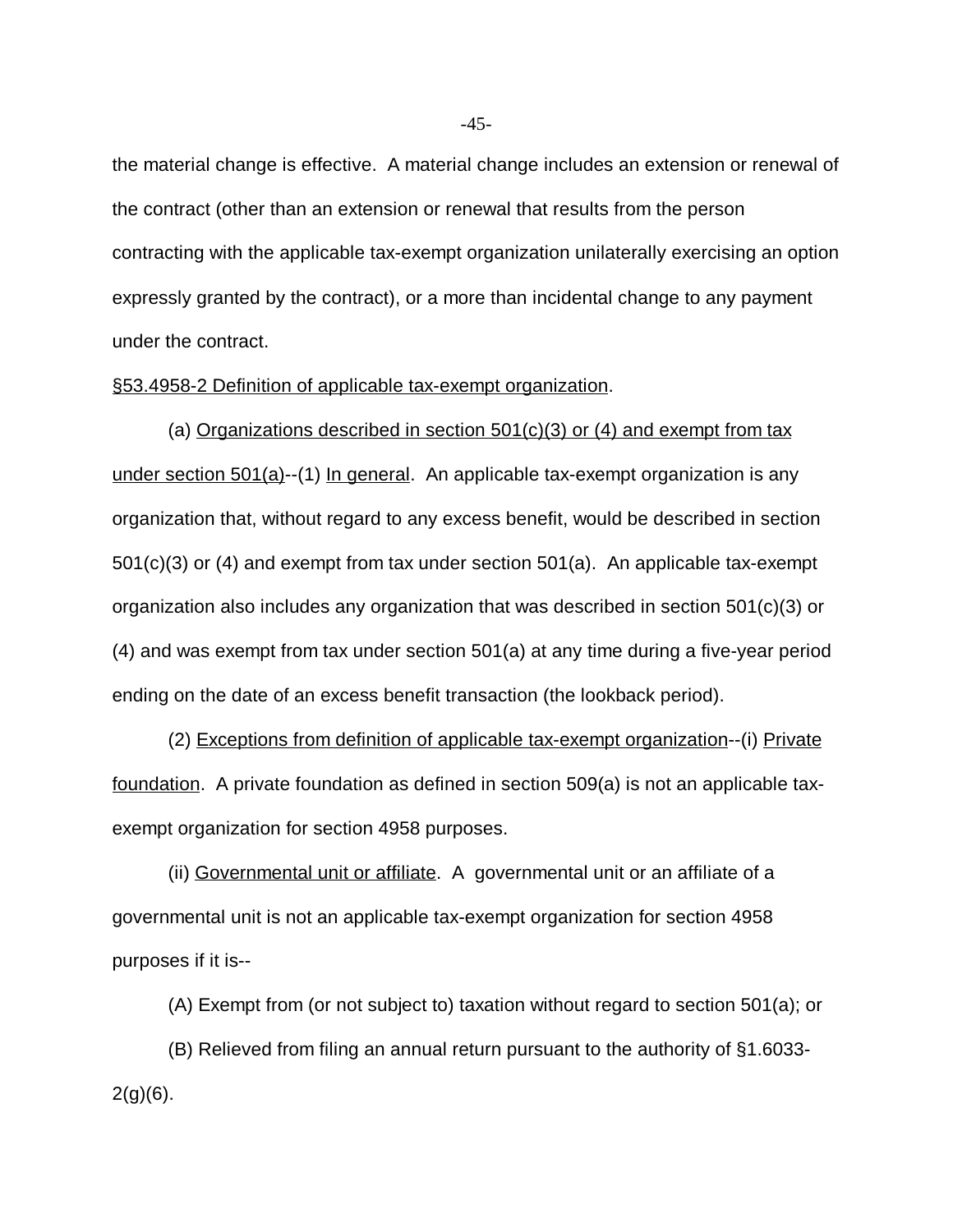(3) Organizations described in section 501(c)(3). An organization is described in section 501(c)(3) for purposes of section 4958 only if the organization--

(i) Provides the notice described in section 508; or

(ii) Is described in section  $501(c)(3)$  and specifically is excluded from the requirements of section 508 by that section.

(4) Organizations described in section 501(c)(4) . An organization is described in section 501(c)(4) for purposes of section 4958 only if the organization--

(i) Has applied for and received recognition from the Internal Revenue Service as an organization described in section 501(c)(4); or

(ii) Has filed an application for recognition under section  $501(c)(4)$  with the Internal Revenue Service, has filed an annual information return as a section 501(c)(4) organization under the Internal Revenue Code or regulations promulgated thereunder, or has otherwise held itself out as being described in section 501(c)(4) and exempt from tax under section 501(a).

(5) Effect of non-recognition or revocation of exempt status. An organization is not described in paragraph (a)(3) or (4) of this section during any period covered by a final determination or adjudication that the organization is not exempt from tax under section 501(a) as an organization described in section 501(c)(3) or (4), so long as that determination or adjudication is not based upon participation in inurement or one or more excess benefit transactions. However, the organization may be an applicable taxexempt organization for that period as a result of the five-year lookback period described in paragraph (a)(1) of this section.

-46-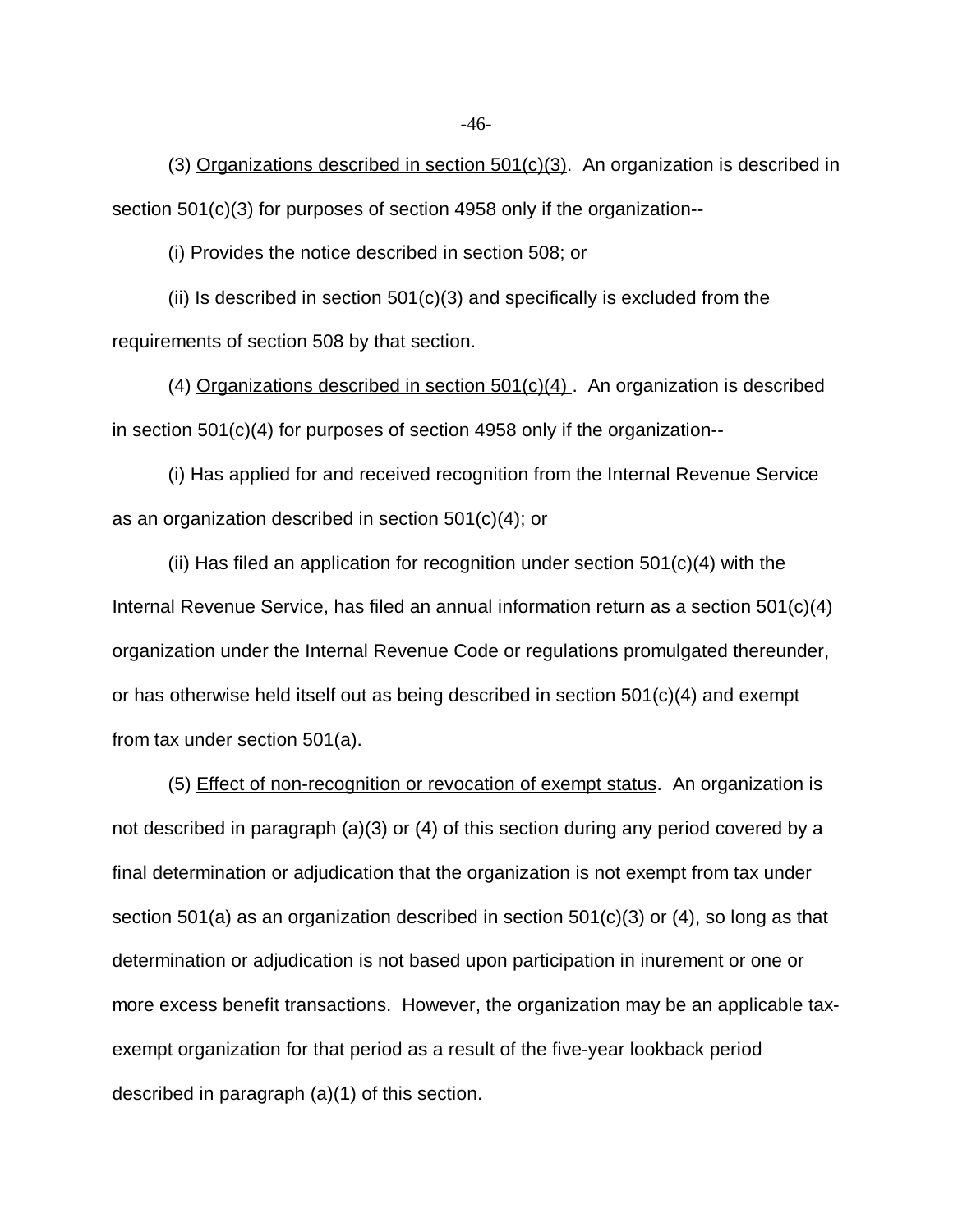(b) Special rules--(1) Transition rule for lookback period. In the case of any excess benefit transaction occurring before September 14, 2000, the lookback period described in paragraph (a)(1) of this section begins on September 14, 1995, and ends on the date of the transaction.

(2) Certain foreign organizations. A foreign organization, recognized by the Internal Revenue Service or by treaty, that receives substantially all of its support (other than gross investment income) from sources outside of the United States is not an organization described in section 501(c)(3) or (4) for purposes of section 4958. §53.4958-3 Definition of disqualified person.

(a) In general--(1) Scope of definition. Section  $4958(f)(1)$  defines disqualified person, with respect to any transaction, as any person who was in a position to exercise substantial influence over the affairs of an applicable tax-exempt organization at any time during the five-year period ending on the date of the transaction (the lookback period). Paragraph (b) of this section describes persons who are defined to be disqualified persons under the statute, including certain family members of an individual in a position to exercise substantial influence, and certain 35-percent controlled entities. Paragraph (c) of this section describes persons in a position to exercise substantial influence over the affairs of an applicable tax-exempt organization by virtue of their powers and responsibilities or certain interests they hold. Paragraph (d) of this section describes persons deemed not to be in a position to exercise substantial influence. Whether any person who is not described in paragraph (b), (c) or (d) of this section is a disqualified person with respect to a transaction for purposes of

-47-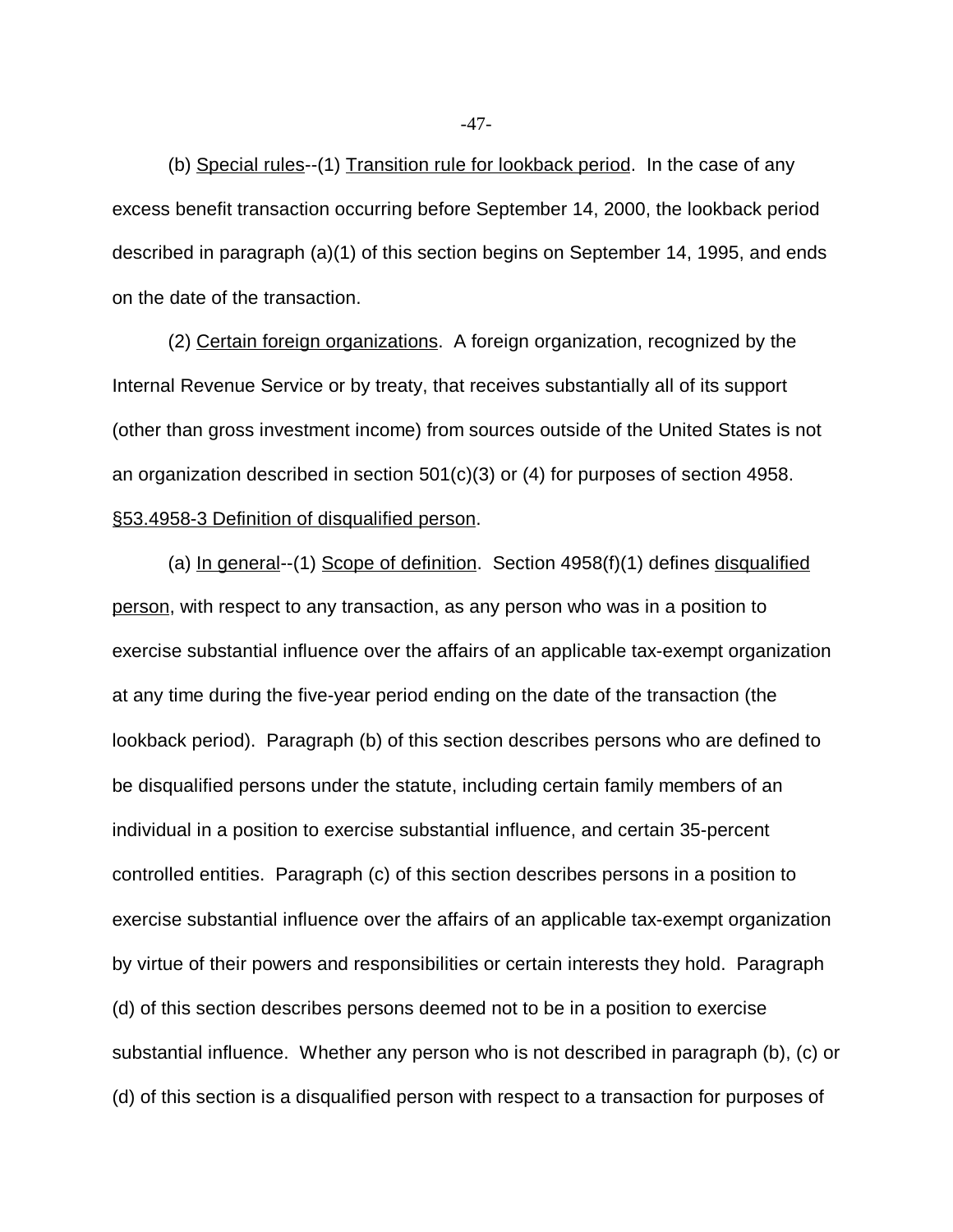section 4958 is based on all relevant facts and circumstances, as described in paragraph (e) of this section. Paragraph (f) of this section describes special rules for affiliated organizations. Examples in paragraph (g) of this section illustrate these categories of persons.

(2) Transition rule for lookback period. In the case of any excess benefit transaction occurring before September 14, 2000, the lookback period described in paragraph (a)(1) of this section begins on September 14, 1995, and ends on the date of the transaction.

(b) Statutory categories of disqualified persons--(1) Family members. A person is a disqualified person with respect to any transaction with an applicable tax-exempt organization if the person is a member of the family of a person who is a disqualified person described in paragraph (a) of this section (other than as a result of this paragraph) with respect to any transaction with the same organization. For purposes of the following sentence, a legally adopted child of an individual is treated as a child of such individual by blood. A person's family is limited to--

(i) Spouse;

- (ii) Brothers or sisters (by whole or half blood);
- (iii) Spouses of brothers or sisters (by whole or half blood);
- (iv) Ancestors;
- (v) Children;
- (vi) Grandchildren;
- (vii) Great grandchildren; and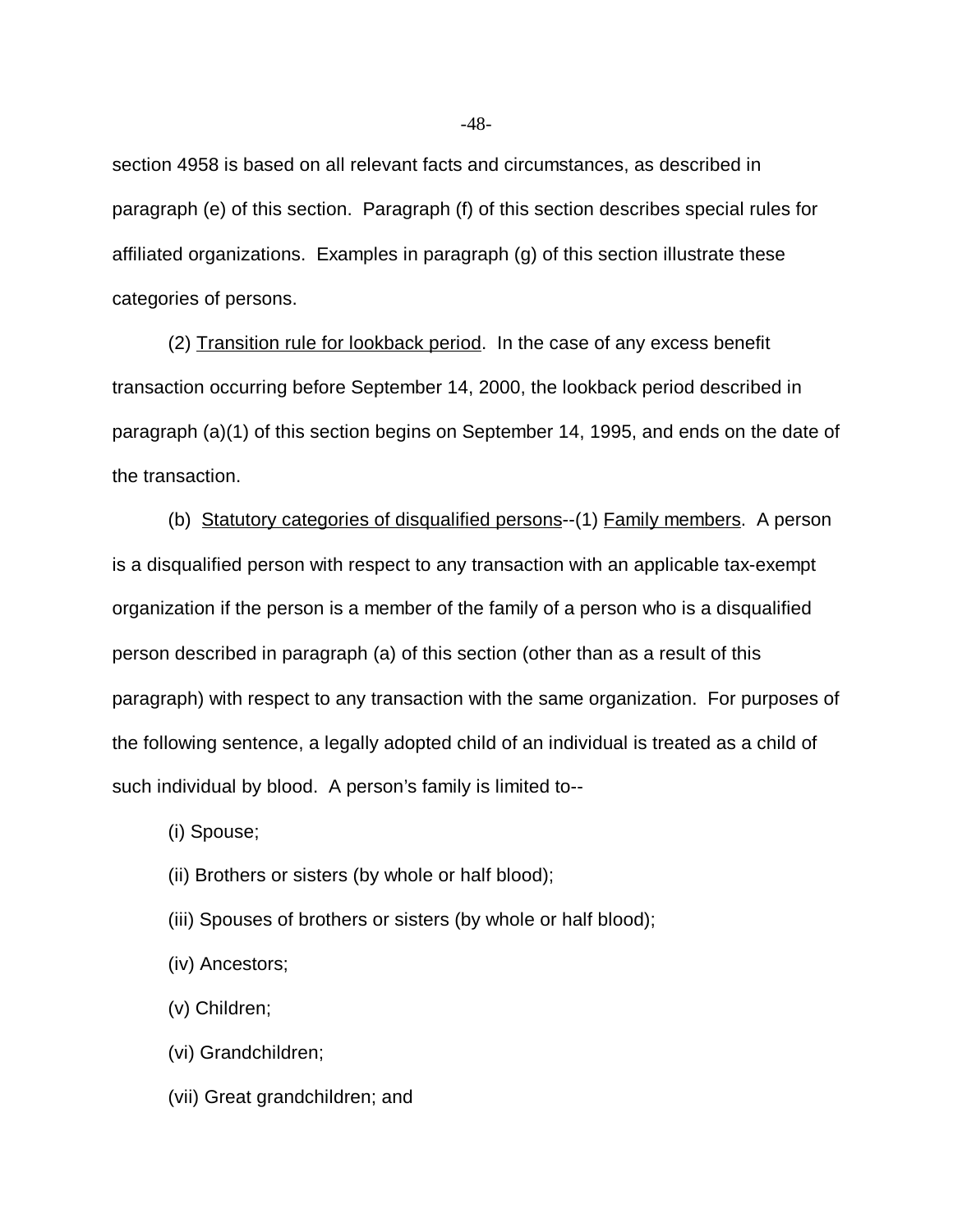(viii) Spouses of children, grandchildren, and great grandchildren.

(2) Thirty-five percent controlled entities--(i) In general. A person is a disqualified person with respect to any transaction with an applicable tax-exempt organization if the person is a 35-percent controlled entity. A 35-percent controlled entity is--

(A) A corporation in which persons described in this section (except in paragraphs (b)(2) and (d) of this section) own more than 35 percent of the combined voting power;

(B) A partnership in which persons described in this section (except in paragraphs (b)(2) and (d) of this section) own more than 35 percent of the profits interest; or

(C) A trust or estate in which persons described in this section (except in paragraphs (b)(2) and (d) of this section) own more than 35 percent of the beneficial interest.

(ii) Combined voting power. For purposes of this paragraph (b)(2), combined voting power includes voting power represented by holdings of voting stock, direct or indirect, but does not include voting rights held only as a director, trustee, or other fiduciary.

 (iii) Constructive ownership rules--(A) Stockholdings. For purposes of section 4958(f)(3) and this paragraph (b)(2), indirect stockholdings are taken into account as under section 267(c), except that in applying section 267(c)(4), the family of an individual shall include the members of the family specified in section 4958(f)(4) and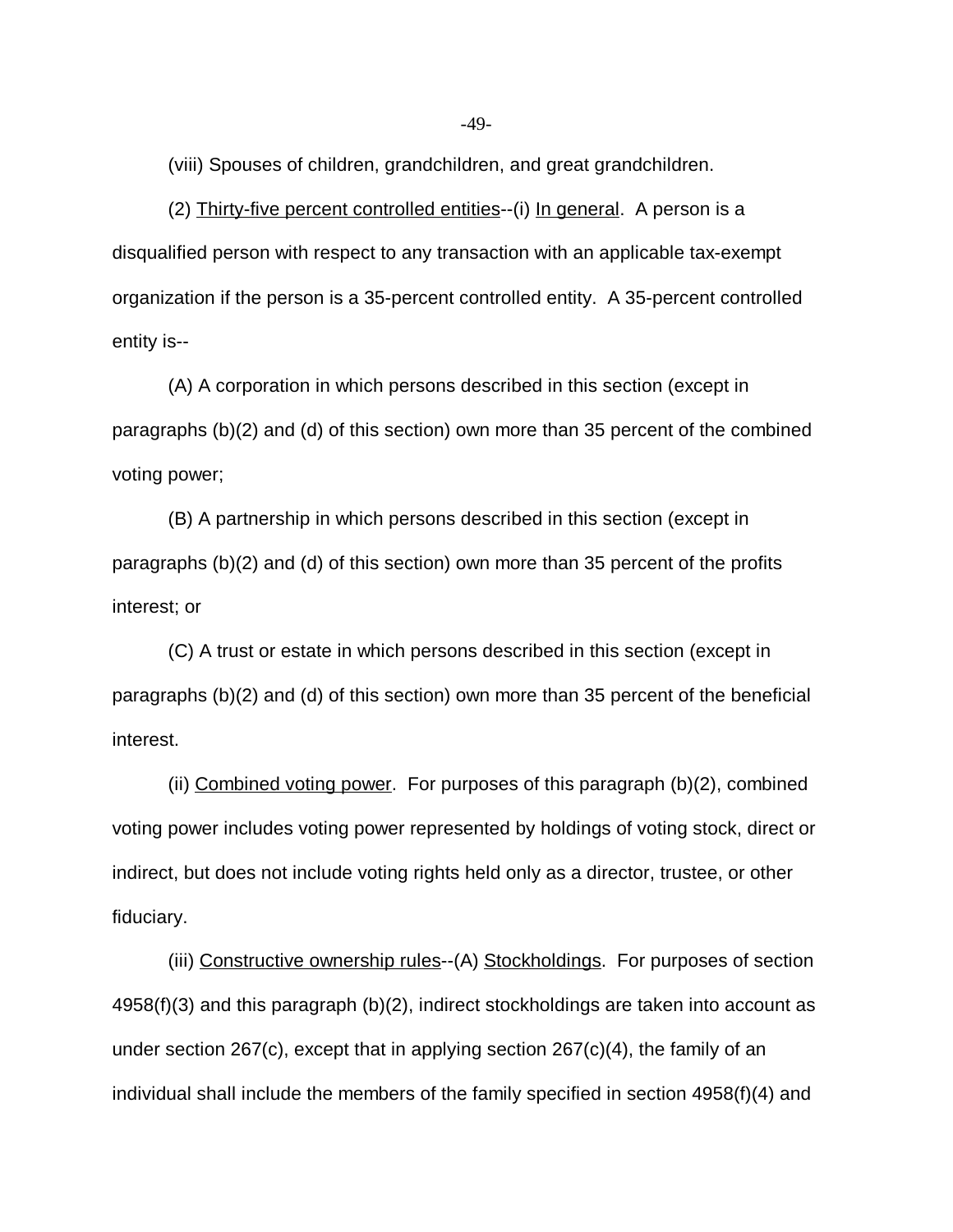paragraph (b)(1) of this section.

(B) Profits or beneficial interest. For purposes of section 4958(f)(3) and this paragraph (b)(2), the ownership of profits or beneficial interests shall be determined in accordance with the rules for constructive ownership of stock provided in section 267(c) (other than section  $267(c)(3)$ ), except that in applying section  $267(c)(4)$ , the family of an individual shall include the members of the family specified in section 4958(f)(4) and paragraph (b)(1) of this section.

(c) Persons having substantial influence. A person who holds any of the following powers, responsibilities, or interests is in a position to exercise substantial influence over the affairs of an applicable tax-exempt organization:

(1) Voting members of the governing body. This category includes any individual serving on the governing body of the organization who is entitled to vote on any matter over which the governing body has authority.

(2) Presidents, chief executive officers, or chief operating officers. This category includes any person who, regardless of title, has ultimate responsibility for implementing the decisions of the governing body or for supervising the management, administration, or operation of the organization. A person who serves as president, chief executive officer, or chief operating officer has this ultimate responsibility unless the person demonstrates otherwise. If this ultimate responsibility resides with two or more individuals (e.g., co-presidents), who may exercise such responsibility in concert or individually, then each individual is in a position to exercise substantial influence over the affairs of the organization.

 $-50-$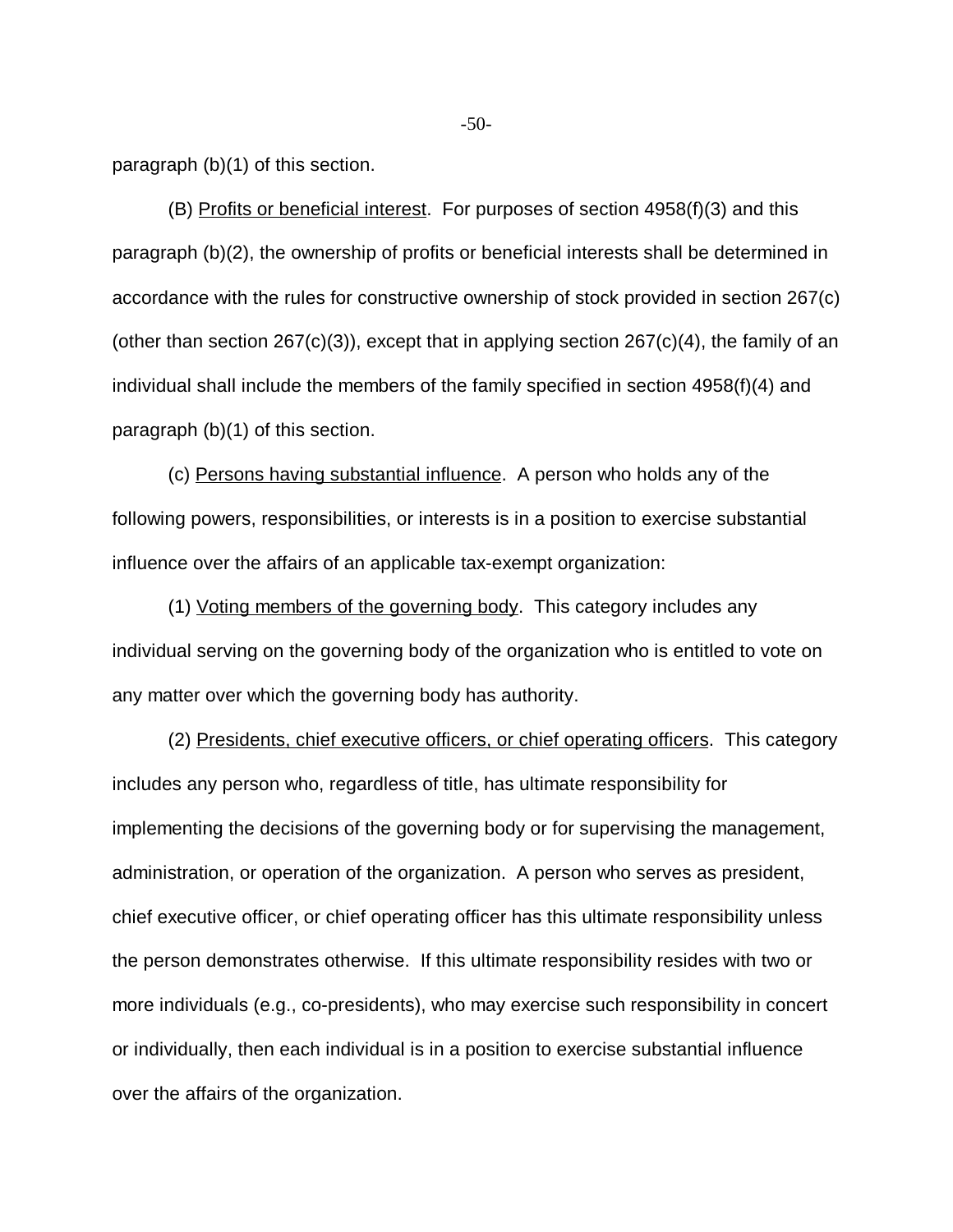(3) Treasurers and chief financial officers. This category includes any person who, regardless of title, has ultimate responsibility for managing the finances of the organization. A person who serves as treasurer or chief financial officer has this ultimate responsibility unless the person demonstrates otherwise. If this ultimate responsibility resides with two or more individuals who may exercise the responsibility in concert or individually, then each individual is in a position to exercise substantial influence over the affairs of the organization.

(4) Persons with a material financial interest in a provider-sponsored organization. For purposes of section 4958, if a hospital that participates in a providersponsored organization (as defined in section 1855(e) of the Social Security Act, 42 U.S.C. 1395w-25) is an applicable tax-exempt organization, then any person with a material financial interest (within the meaning of section 501(o)) in the providersponsored organization has substantial influence with respect to the hospital.

(d) Persons deemed not to have substantial influence. A person is deemed not to be in a position to exercise substantial influence over the affairs of an applicable taxexempt organization if that person is described in one of the following categories:

(1) Tax-exempt organizations described in section 501(c)(3). This category includes any organization described in section 501(c)(3) and exempt from tax under section 501(a).

(2) Certain section 501(c)(4) organizations. Only with respect to an applicable tax-exempt organization described in section  $501(c)(4)$  and  $\S53.4958-2(a)(4)$ , this category includes any other organization so described.

-51-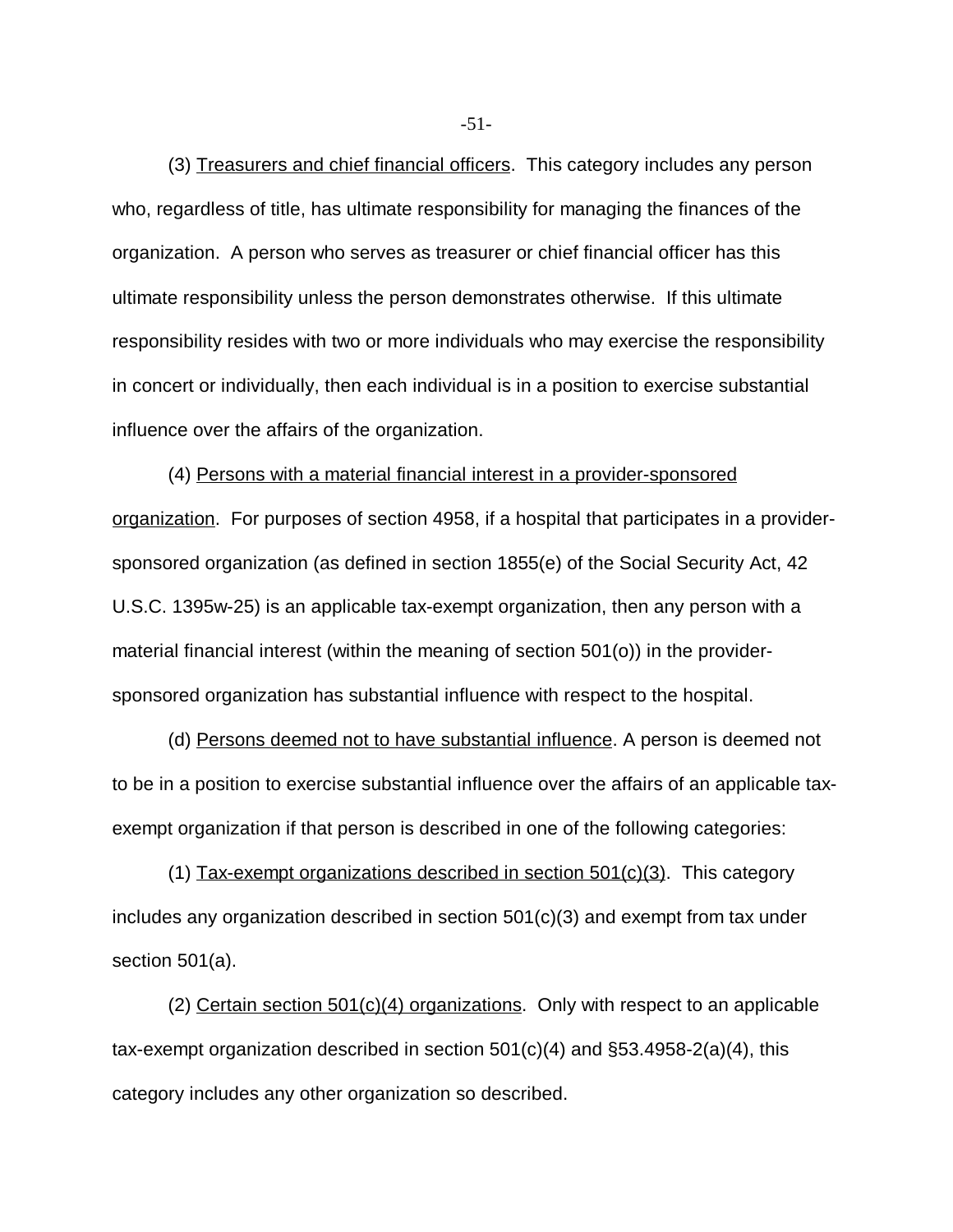(3) Employees receiving economic benefits of less than a specified amount in a taxable year. This category includes, for the taxable year in which benefits are provided, any full- or part-time employee of the applicable tax-exempt organization who--

(i) Receives economic benefits, directly or indirectly from the organization, of less than the amount referenced for a highly compensated employee in section  $414(q)(1)(B)(i)$ ;

(ii) Is not described in paragraph (b) or (c) of this section with respect to the organization; and

(iii) Is not a substantial contributor to the organization within the meaning of section 507(d)(2)(A), taking into account only contributions received by the organization during its current taxable year and the four preceding taxable years.

(e) Facts and circumstances govern in all other cases--(1) In general. Whether a person who is not described in paragraph (b), (c) or (d) of this section is a disqualified person depends upon all relevant facts and circumstances.

(2) Facts and circumstances tending to show substantial influence. Facts and circumstances tending to show that a person has substantial influence over the affairs of an organization include, but are not limited to, the following--

(i) The person founded the organization;

(ii) The person is a substantial contributor to the organization (within the meaning of section 507(d)(2)(A)), taking into account only contributions received by the organization during its current taxable year and the four preceding taxable years;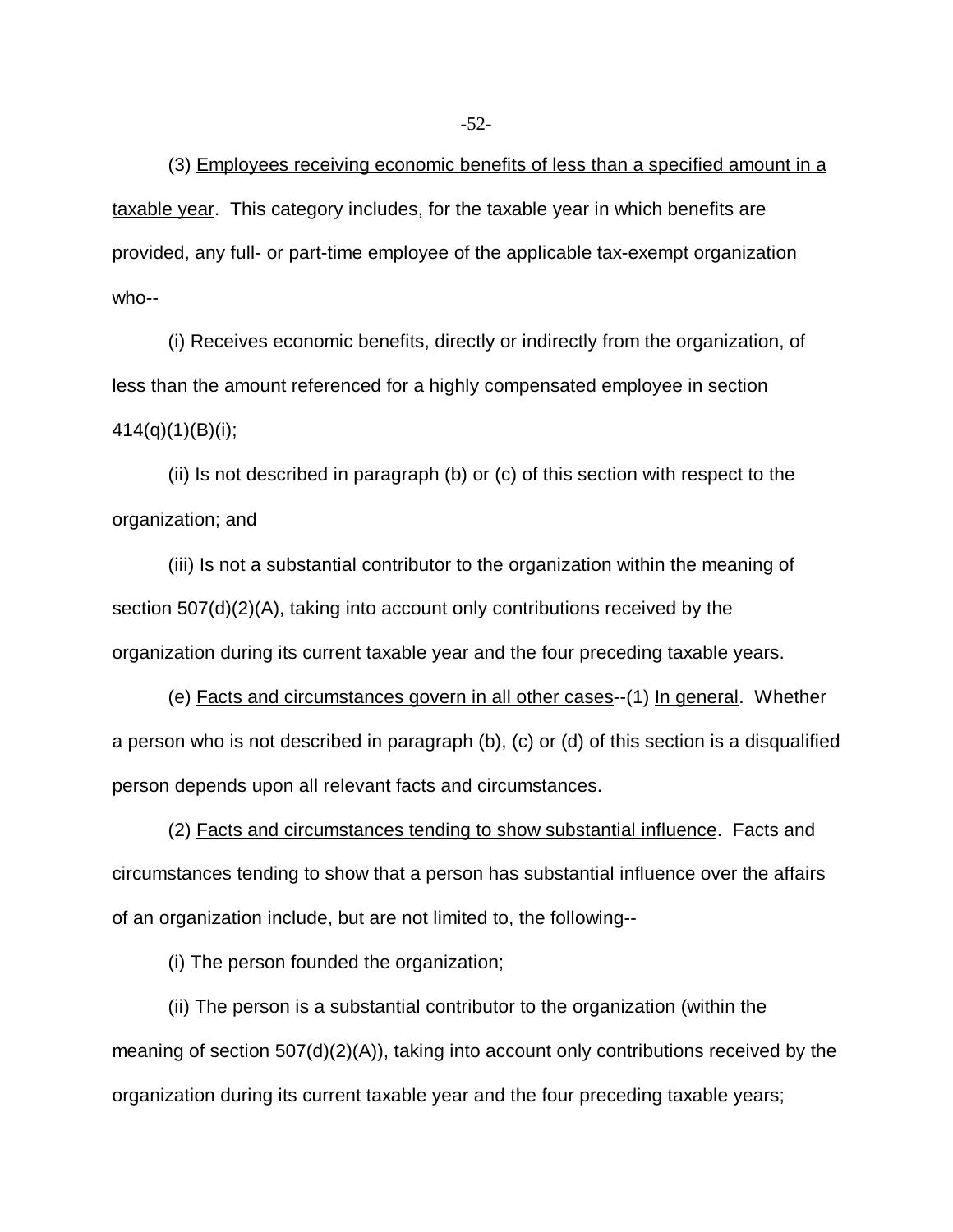(iii) The person's compensation is primarily based on revenues derived from activities of the organization, or of a particular department or function of the organization, that the person controls;

(iv) The person has or shares authority to control or determine a substantial portion of the organization's capital expenditures, operating budget, or compensation for employees;

(v) The person manages a discrete segment or activity of the organization that represents a substantial portion of the activities, assets, income, or expenses of the organization, as compared to the organization as a whole;

(vi) The person owns a controlling interest (measured by either vote or value) in a corporation, partnership, or trust that is a disqualified person; or

(vii) The person is a non-stock organization controlled, directly or indirectly, by one or more disqualified persons.

(3) Facts and circumstances tending to show no substantial influence. Facts and circumstances tending to show that a person does not have substantial influence over the affairs of an organization include, but are not limited to, the following--

(i) The person has taken a bona fide vow of poverty as an employee, agent, or on behalf, of a religious organization;

(ii) The person is a contractor (such as an attorney, accountant, or investment manager or advisor) whose sole relationship to the organization is providing professional advice (without having decision-making authority) with respect to transactions from which the contractor will not economically benefit either directly or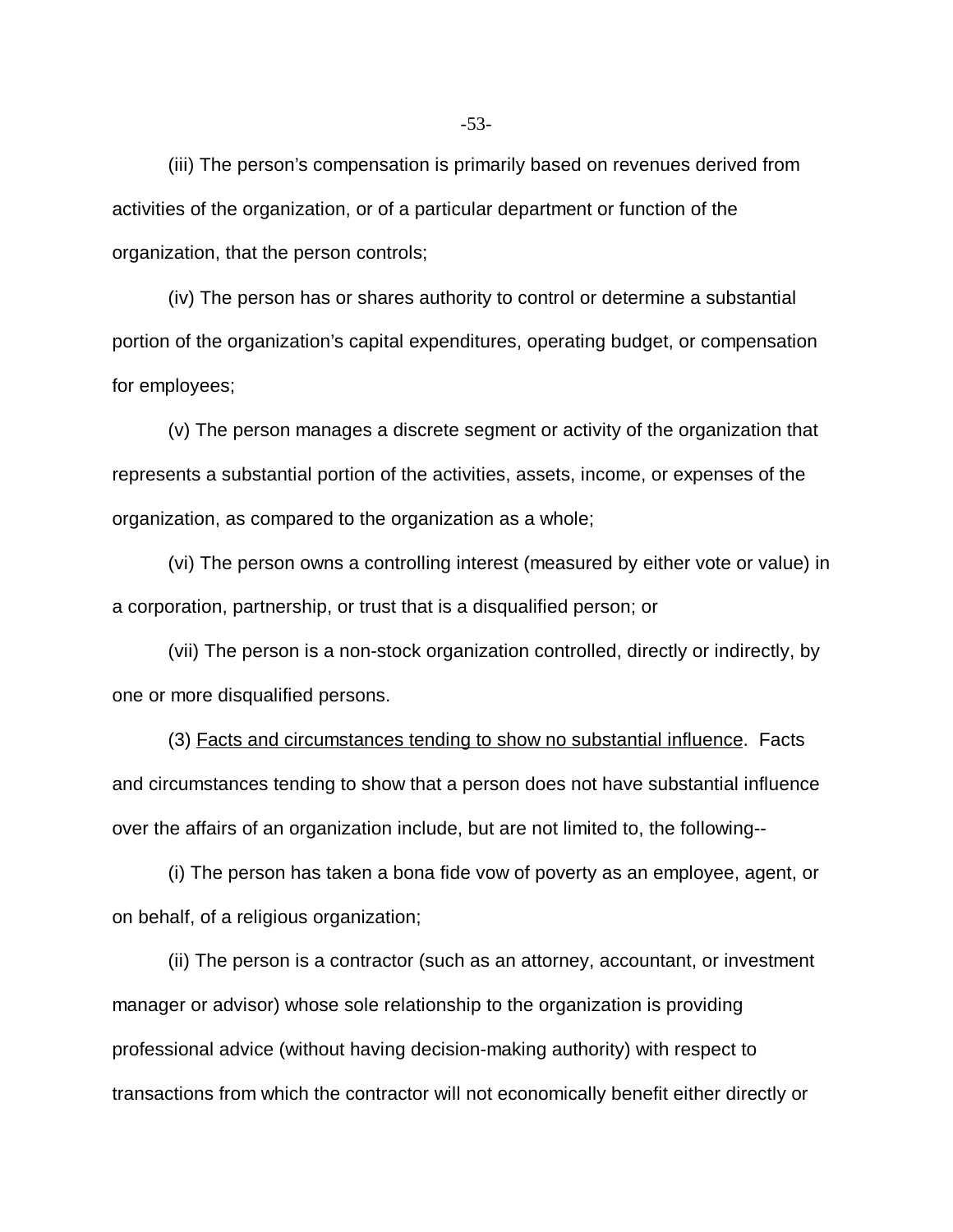indirectly (aside from customary fees received for the professional advice rendered);

(iii) The direct supervisor of the individual is not a disqualified person;

(iv) The person does not participate in any management decisions affecting the organization as a whole or a discrete segment or activity of the organization that represents a substantial portion of the activities, assets, income, or expenses of the organization, as compared to the organization as a whole; or

(v) Any preferential treatment a person receives based on the size of that person's contribution is also offered to all other donors making a comparable contribution as part of a solicitation intended to attract a substantial number of contributions.

(f) Affiliated organizations. In the case of multiple organizations affiliated by common control or governing documents, the determination of whether a person does or does not have substantial influence shall be made separately for each applicable tax-exempt organization. A person may be a disqualified person with respect to transactions with more than one applicable tax-exempt organization.

(g) Examples. The following examples illustrate the principles of this section. A finding that a person is a disqualified person in the following examples does not indicate that an excess benefit transaction has occurred. If a person is a disqualified person, the rules of section 4958(c) and §53.4958-4 apply to determine whether an excess benefit transaction has occurred. The examples are as follows:

**Example 1.** N, an artist by profession, works part-time at R, a local museum. In the first taxable year in which R employs N, R pays N a salary and provides no additional benefits to N except for free admission to the museum, a benefit R provides

-54-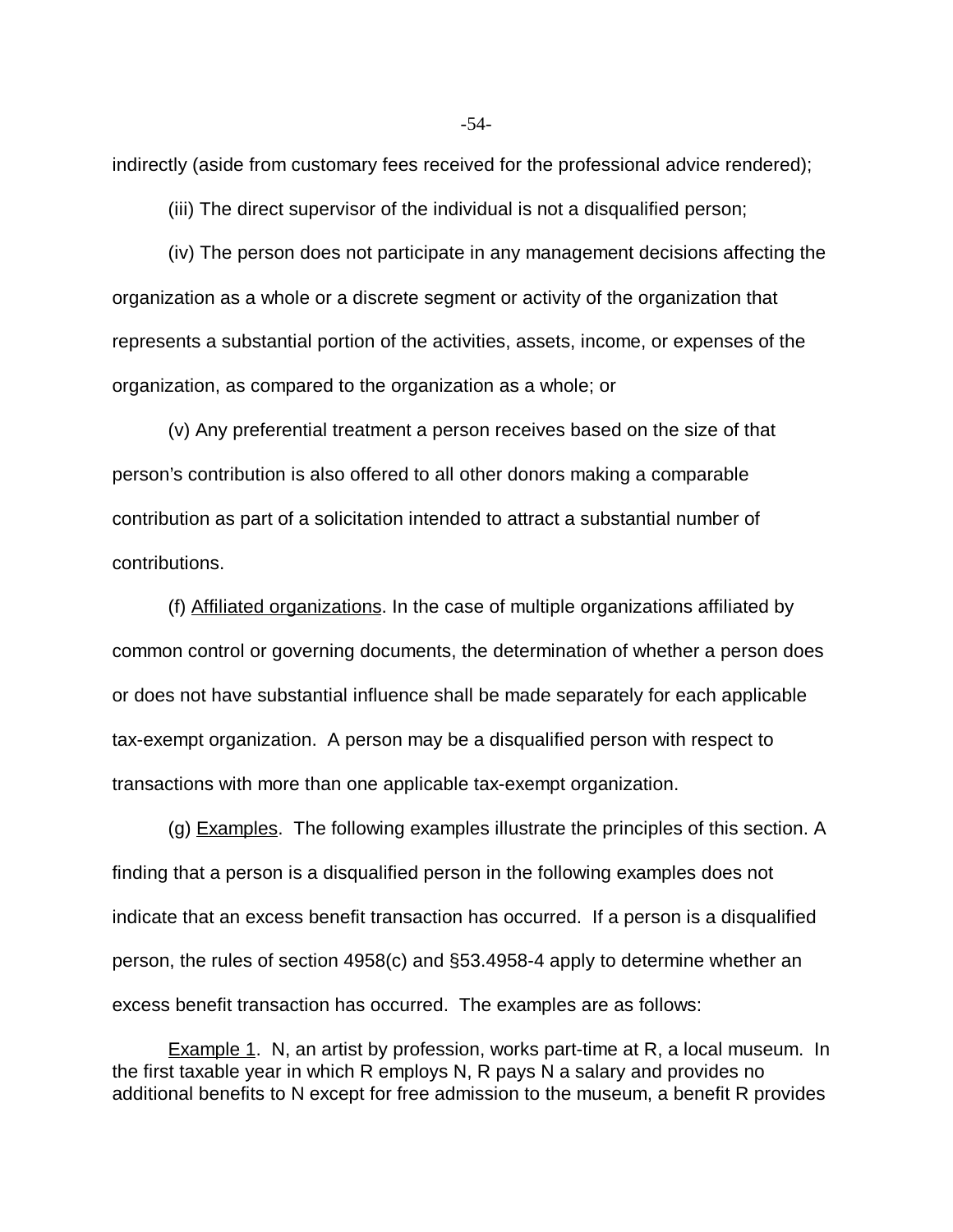to all of its employees and volunteers. The total economic benefits N receives from R during the taxable year are less than the amount referenced for a highly compensated employee in section  $414(q)(1)(B)(i)$ . The part-time job constitutes N's only relationship with R. N is not related to any other disqualified person with respect to R. N is deemed not to be in a position to exercise substantial influence over the affairs of R. Therefore, N is not a disqualified person with respect to R in that year.

Example 2. The facts are the same as in Example 1, except that in addition to the salary that R pays N for N's services during the taxable year, R also purchases one of N's paintings for  $x$ . The total of N's salary plus  $x \in \mathbb{R}$  exceeds the amount referenced for highly compensated employees in section 414(q)(1)(B)(i). Consequently, whether N is in a position to exercise substantial influence over the affairs of R for that taxable year depends upon all of the relevant facts and circumstances.

Example 3. Q is a member of K, a section  $501(c)(3)$  organization with a broadbased public membership. Members of K are entitled to vote only with respect to the annual election of directors and the approval of major organizational transactions such as a merger or dissolution. Q is not related to any other disqualified person of K. Q has no other relationship to K besides being a member of K and occasionally making modest donations to K. Whether Q is a disqualified person is determined by all relevant facts and circumstances. Q's voting rights, which are the same as granted to all members of K, do not place Q in a position to exercise substantial influence over K. Under these facts and circumstances, Q is not a disqualified person with respect K.

Example 4. E is the headmaster of Z, a school that is an applicable tax-exempt organization for purposes of section 4958. E reports to Z's board of trustees and has ultimate responsibility for supervising Z's day-to-day operations. For example, E can hire faculty members and staff, make changes to the school's curriculum and discipline students without specific board approval. Because E has ultimate responsibility for supervising the operation of Z, E is in a position to exercise substantial influence over the affairs of Z. Therefore, E is a disqualified person with respect to Z.

Example 5. Y is an applicable tax-exempt organization for purposes of section 4958 that decides to use bingo games as a method of generating revenue. Y enters into a contract with B, a company that operates bingo games. Under the contract, B manages the promotion and operation of the bingo activity, provides all necessary staff, equipment, and services, and pays  $Y$   $q$  percent of the revenue from this activity. B retains the balance of the proceeds. Y provides no goods or services in connection with the bingo operation other than the use of its hall for the bingo games. The annual gross revenue earned from the bingo games represents more than half of Y's total annual revenue. B's compensation is primarily based on revenues from an activity B controls. B also manages a discrete activity of Y that represents a substantial portion of Y's income compared to the organization as a whole. Under these facts and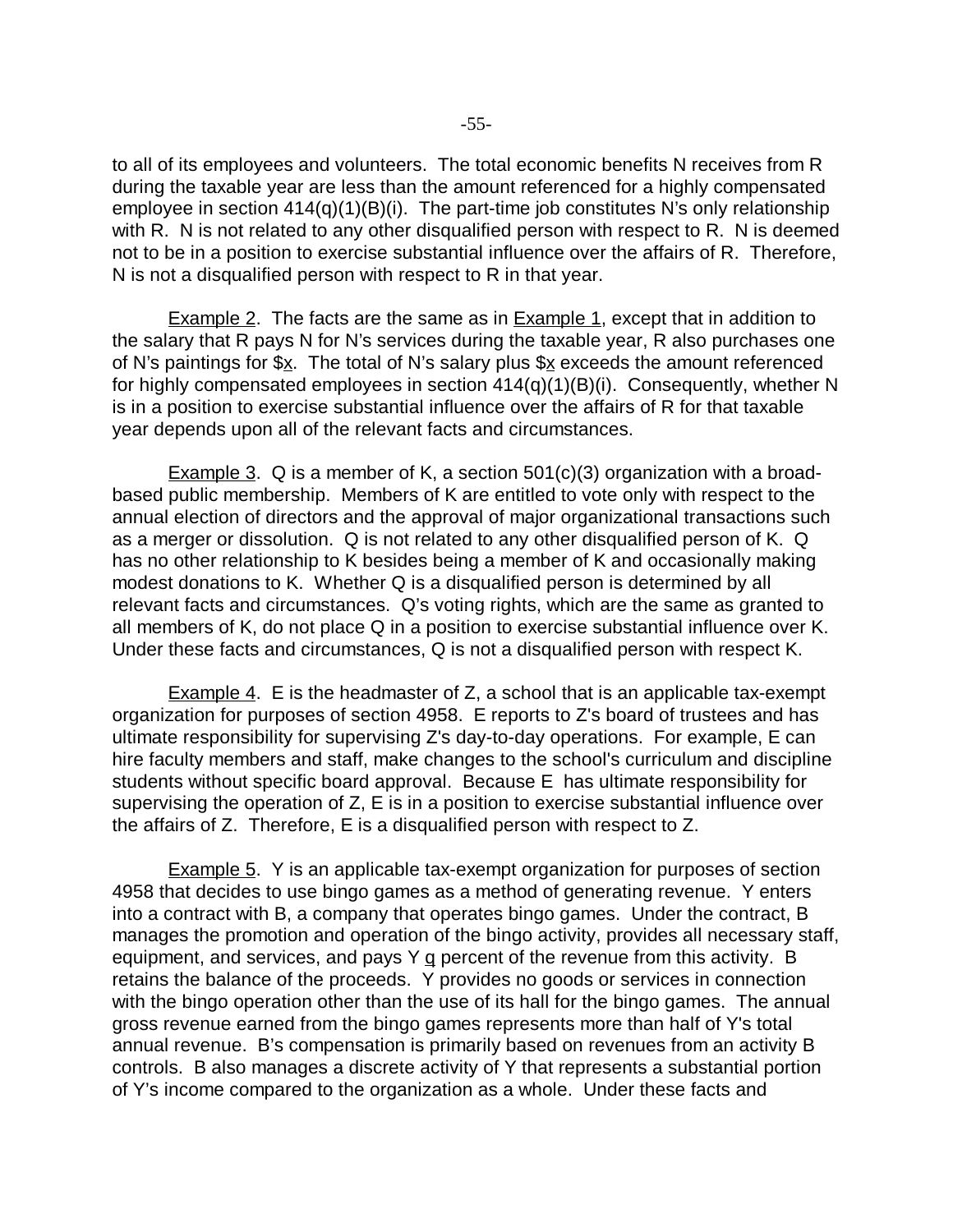circumstances, B is in a position to exercise substantial influence over the affairs of Y. Therefore, B is a disqualified person with respect to Y.

**Example 6.** The facts are the same as in **Example 5**, with the additional fact that P owns a majority of the stock of B and is actively involved in managing B. Because P owns a controlling interest (measured by either vote or value) in and actively manages B, P is also in a position to exercise substantial influence over the affairs of Y. Therefore, under these facts and circumstances, P is a disqualified person with respect to Y.

Example 7. A, an applicable tax-exempt organization for purposes of section 4958, owns and operates one acute care hospital. B, a for-profit corporation, owns and operates a number of hospitals. A and B form C, a limited liability company. In exchange for proportional ownership interests, A contributes its hospital, and B contributes other assets, to C. All of A's assets then consist of its membership interest in C. A continues to be operated for exempt purposes based almost exclusively on the activities it conducts through C. C enters into a management agreement with a management company, M, to provide day to day management services to C. Subject to supervision by C's board, M is given broad discretion to manage C's day to day operation and has ultimate responsibility for supervising the management of the hospital. Because M has ultimate responsibility for supervising the management of the hospital operated by C, A's ownership interest in C is its primary asset, and C's activities form the basis for A's continued exemption as an organization described in section 501(c)(3), M is in a position to exercise substantial influence over the affairs of A. Therefore, M is a disqualified person with respect to A.

Example 8. T is a large university and an applicable tax-exempt organization for purposes of section 4958. L is the dean of the College of Law of T, a substantial source of revenue for T, including contributions from alumni and foundations. L is not related to any other disqualified person of T. L does not serve on T's governing body or have ultimate responsibility for managing the university as whole. However, as dean of the College of Law, L plays a key role in faculty hiring and determines a substantial portion of the capital expenditures and operating budget of the College of Law. L's compensation is greater than the amount referenced for a highly compensated employee in section 414(q)(1)(B)(i) in the year benefits are provided. L's management of a discrete segment of T that represents a substantial portion of the income of T (as compared to T as a whole) places L in a position to exercise substantial influence over the affairs of T. Under these facts and circumstances L is a disqualified person with respect to T.

Example 9. S chairs a small academic department in the College of Arts and Sciences of the same university T described in **Example 8.** S is not related to any other disqualified person of T. S does not serve on T's governing body or as an officer of T.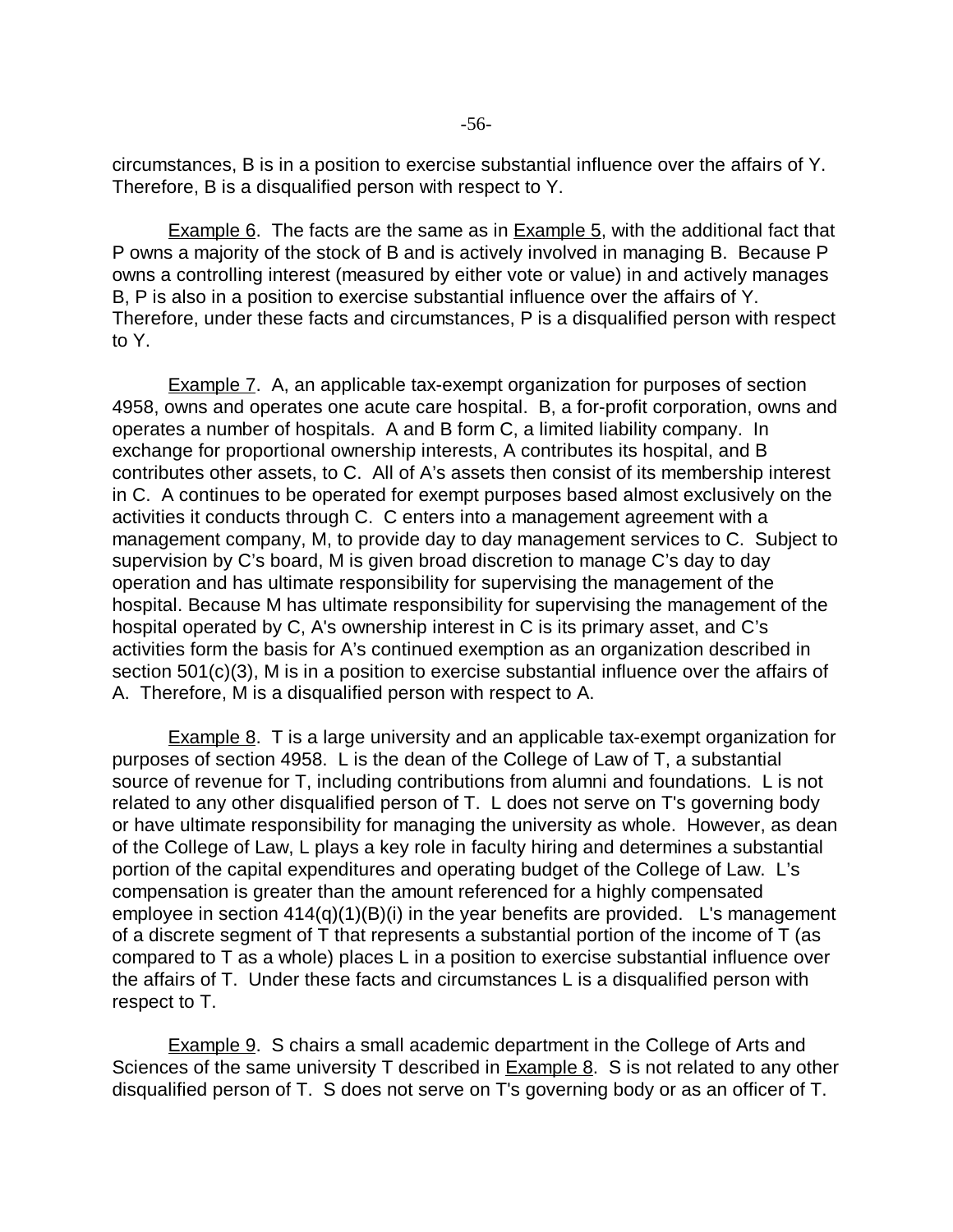As department chair, S supervises faculty in the department, approves the course curriculum, and oversees the operating budget for the department. S's compensation is greater than the amount referenced for a highly compensated employee in section 414(q)(1)(B)(i) in the year benefits are provided. Even though S manages the department, that department does not represent a substantial portion of T's activities, assets, income, expenses, or operating budget. Therefore, S does not participate in any management decisions affecting either T as a whole, or a discrete segment or activity of T that represents a substantial portion of its activities, assets, income, or expenses. Under these facts and circumstances, S does not have substantial influence over the affairs of T, and therefore S is not a disqualified person with respect to T.

Example 10. U is a large acute-care hospital that is an applicable tax-exempt organization for purposes of section 4958. U employs X as a radiologist. X gives instructions to staff with respect to the radiology work X conducts, but X does not supervise other U employees or manage any substantial part of U's operations. X's compensation is primarily in the form of a fixed salary. In addition, X is eligible to receive an incentive award based on revenues of the radiology department. X's compensation is greater than the amount referenced for a highly compensated employee in section  $414(q)(1)(B)(i)$  in the year benefits are provided. X is not related to any other disqualified person of U. X does not serve on U's governing body or as an officer of U. Although U participates in a provider-sponsored organization (as defined in section 1855(e) of the Social Security Act), X does not have a material financial interest in that organization. X does not receive compensation primarily based on revenues derived from activities of U that X controls. X does not participate in any management decisions affecting either U as a whole or a discrete segment of U that represents a substantial portion of its activities, assets, income, or expenses. Under these facts and circumstances, X does not have substantial influence over the affairs of U, and therefore X is not a disqualified person with respect to U.

**Example 11.** W is a cardiologist and head of the cardiology department of the same hospital U described in **Example 10**. The cardiology department is a major source of patients admitted to U and consequently represents a substantial portion of U's income, as compared to U as a whole. W does not serve on U's governing board or as an officer of U. W does not have a material financial interest in the providersponsored organization (as defined in section 1855(e) of the Social Security Act) in which U participates. W receives a salary and retirement and welfare benefits fixed by a three-year renewable employment contract with U. W's compensation is greater than the amount referenced for a highly compensated employee in section 414(q)(1)(B)(i) in the year benefits are provided. As department head, W manages the cardiology department and has authority to allocate the budget for that department, which includes authority to distribute incentive bonuses among cardiologists according to criteria that W has authority to set. W's management of a discrete segment of U that represents a substantial portion of its income and activities (as compared to U as a whole) places W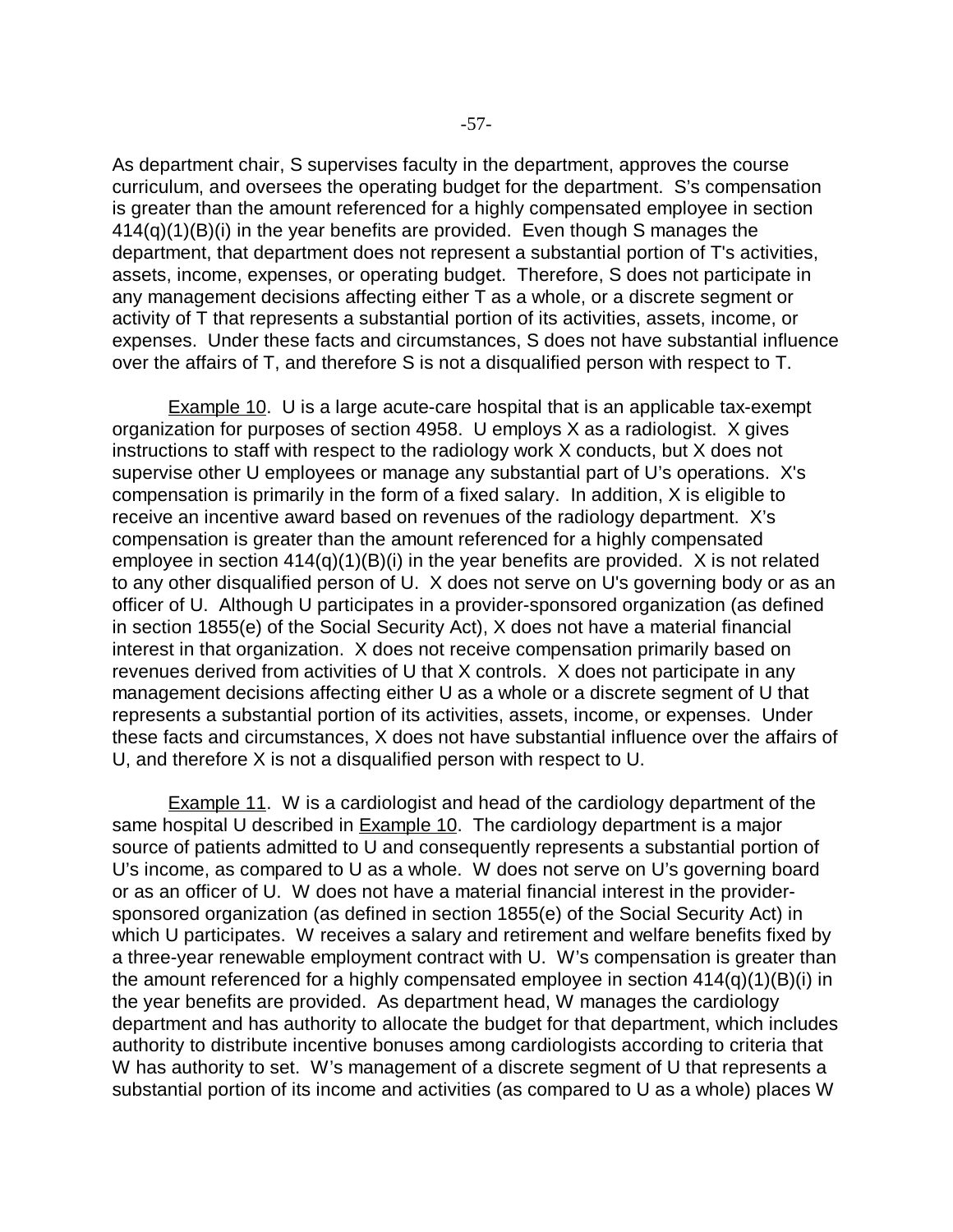in a position to exercise substantial influence over the affairs of U. Under these facts and circumstances, W is a disqualified person with respect to U.

**Example 12.** M is a museum that is an applicable tax-exempt organization for purposes of section 4958. D provides accounting services and tax advice to M as a contractor in return for a fee. D has no other relationship with M and is not related to any disqualified person of M. D does not provide professional advice with respect to any transaction from which D might economically benefit either directly or indirectly (aside from fees received for the professional advice rendered). Because D's sole relationship to M is providing professional advice (without having decision-making authority) with respect to transactions from which D will not economically benefit either directly or indirectly (aside from customary fees received for the professional advice rendered), under these facts and circumstances, D is not a disqualified person with respect to M.

Example 13. F is a repertory theater company that is an applicable tax-exempt organization for purposes of section 4958. F holds a fund-raising campaign to pay for the construction of a new theater. J is a regular subscriber to F's productions who has made modest gifts to F in the past. J has no relationship to F other than as a subscriber and contributor. F solicits contributions as part of a broad public campaign intended to attract a large number of donors, including a substantial number of donors making large gifts. In its solicitations for contributions, F promises to invite all contributors giving  $\S_2$  or more to a special opening production and party held at the new theater. These contributors are also given a special number to call in F's office to reserve tickets for performances, make ticket exchanges, and make other special arrangements for their convenience. J makes a contribution of  $\S$ <sup>z</sup> to F, which makes J a substantial contributor within the meaning of section 507(d)(2)(A), taking into account only contributions received by F during its current and the four preceding taxable years. J receives the benefits described in F's solicitation. Because F offers the same benefit to all donors of \$z or more, the preferential treatment that J receives does not indicate that J is in a position to exercise substantial influence over the affairs of the organization. Therefore, under these facts and circumstances, J is not a disqualified person with respect to F.

## §53.4958-4 Excess benefit transaction.

(a) Definition of excess benefit transaction--(1) In general. An excess benefit

transaction means any transaction in which an economic benefit is provided by an

applicable tax-exempt organization directly or indirectly to or for the use of any

disqualified person, and the value of the economic benefit provided exceeds the value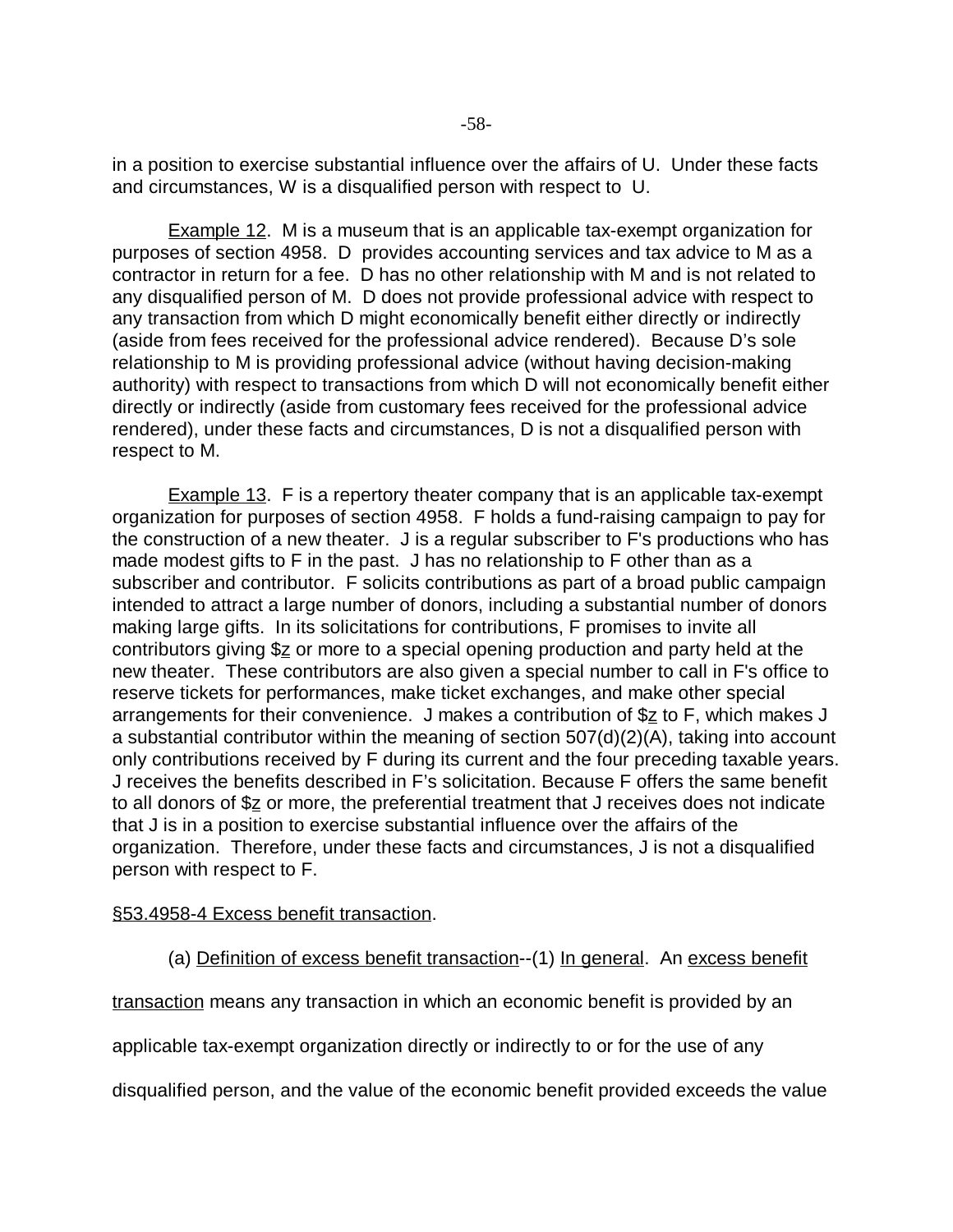of the consideration (including the performance of services) received for providing the benefit. Subject to the limitations of paragraph (c) of this section (relating to the treatment of economic benefits as compensation for the performance of services), to determine whether an excess benefit transaction has occurred, all consideration and benefits (except disregarded benefits described in paragraph (a)(4) of this section) exchanged between a disqualified person and the applicable tax-exempt organization and all entities the organization controls (within the meaning of paragraph (a)(2)(ii)(B) of this section) are taken into account. For example, in determining the reasonableness of compensation that is paid (or vests, or is no longer subject to a substantial risk of forfeiture) in one year, services performed in prior years may be taken into account. The rules of this section apply to all transactions with disqualified persons, regardless of whether the amount of the benefit provided is determined, in whole or in part, by the revenues of one or more activities of the organization. For rules regarding valuation standards, see paragraph (b) of this section. For the requirement that an applicable tax-exempt organization clearly indicate its intent to treat a benefit as compensation for services when paid, see paragraph (c) of this section.

(2) Economic benefit provided indirectly--(i) In general. A transaction that would be an excess benefit transaction if the applicable tax-exempt organization engaged in it directly with a disqualified person is likewise an excess benefit transaction when it is accomplished indirectly. An applicable tax-exempt organization may provide an excess benefit indirectly to a disqualified person through a controlled entity or through an

-59-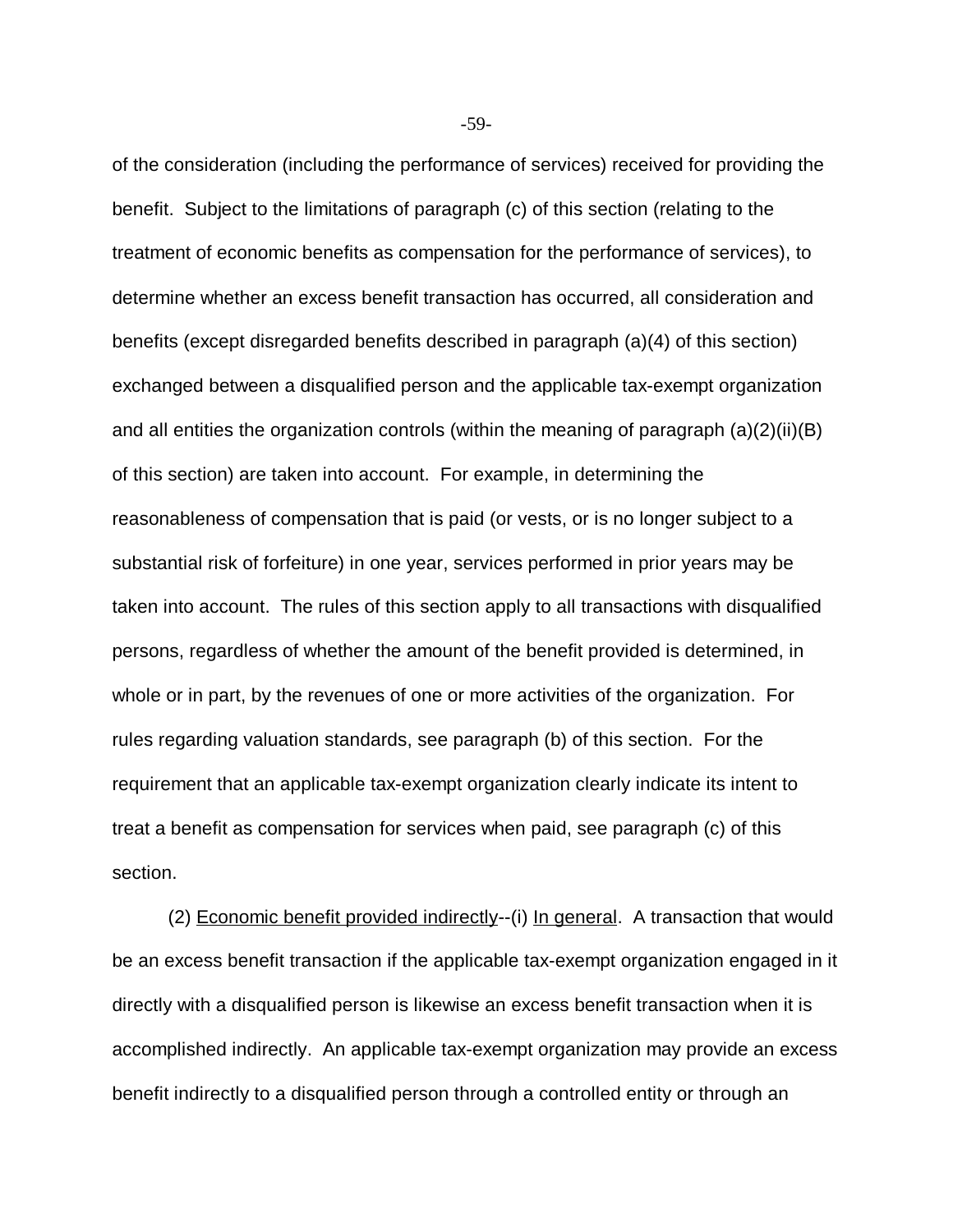intermediary, as described in paragraphs (a)(2)(ii) and (iii) of this section, respectively.

(ii) Through a controlled entity--(A) In general. An applicable tax-exempt organization may provide an excess benefit indirectly through the use of one or more entities it controls. For purposes of section 4958, economic benefits provided by a controlled entity will be treated as provided by the applicable tax-exempt organization.

(B) Definition of control-- (1) In general. For purposes of this paragraph, control by an applicable tax-exempt organization means--

(i) In the case of a stock corporation, ownership (by vote or value) of more than 50 percent of the stock in such corporation;

 $(i)$  In the case of a partnership, ownership of more than 50 percent of the profits interests or capital interests in the partnership;

 $(iii)$  In the case of a nonstock organization (i.e., an entity in which no person holds a proprietary interest), that at least 50 percent of the directors or trustees of the organization are either representatives (including trustees, directors, agents, or employees) of, or directly or indirectly controlled by, an applicable tax-exempt organization; or

 $(iv)$  In the case of any other entity, ownership of more than 50 percent of the beneficial interest in the entity.

(2) Constructive ownership. Section 318 (relating to constructive ownership of stock) shall apply for purposes of determining ownership of stock in a corporation. Similar principles shall apply for purposes of determining ownership of interests in any other entity.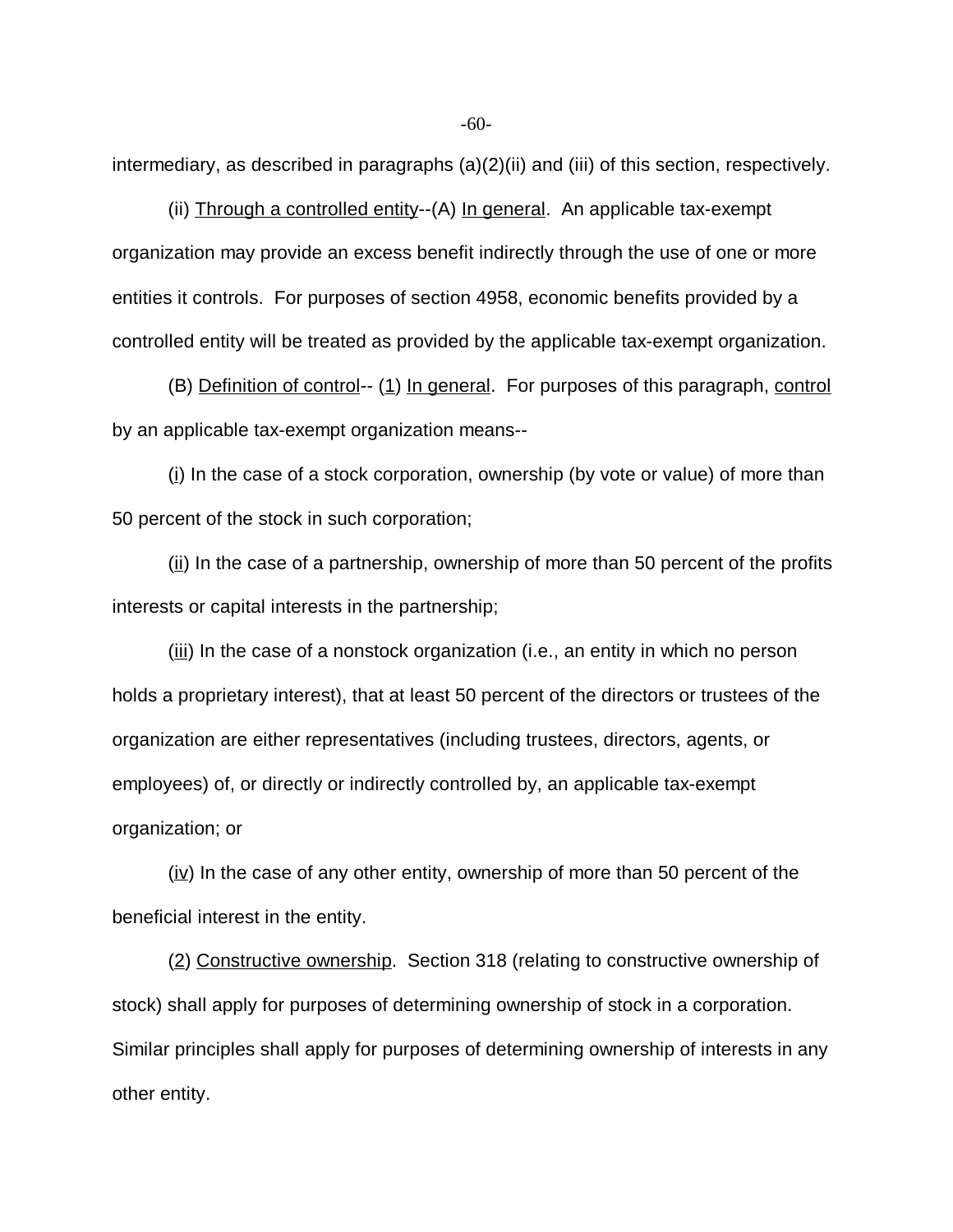(iii) Through an intermediary. An applicable tax-exempt organization may provide an excess benefit indirectly through an intermediary. An intermediary is any person (including an individual or a taxable or tax-exempt entity) who participates in a transaction with one or more disqualified persons of an applicable tax-exempt organization. For purposes of section 4958, economic benefits provided by an intermediary will be treated as provided by the applicable tax-exempt organization when –

(A) An applicable tax-exempt organization provides an economic benefit to an intermediary; and

(B) In connection with the receipt of the benefit by the intermediary--

(1) There is evidence of an oral or written agreement or understanding that the

intermediary will provide economic benefits to or for the use of a disqualified person; or

 $(2)$  The intermediary provides economic benefits to or for the use of a disqualified person without a significant business purpose or exempt purpose of its own.

(iv) Examples. The following examples illustrate when economic benefits are provided indirectly under the rules of this paragraph (a)(2):

Example 1. K is an applicable tax-exempt organization for purposes of section 4958. L is a wholly-owned taxable subsidiary of K. J is employed by K, and is a disqualified person with respect to K. K pays J an annual salary of \$12m, and reports that amount as compensation during calendar year 2001. Although J only performed services for K for nine months of 2001, J performed equivalent services for L during the remaining three months of 2001. Taking into account all of the economic benefits K provided to J, and all of the services J performed for K and L, \$12m does not exceed the fair market value of the services J performed for K and L during 2001. Therefore, under these facts, K does not provide an excess benefit to J directly or indirectly.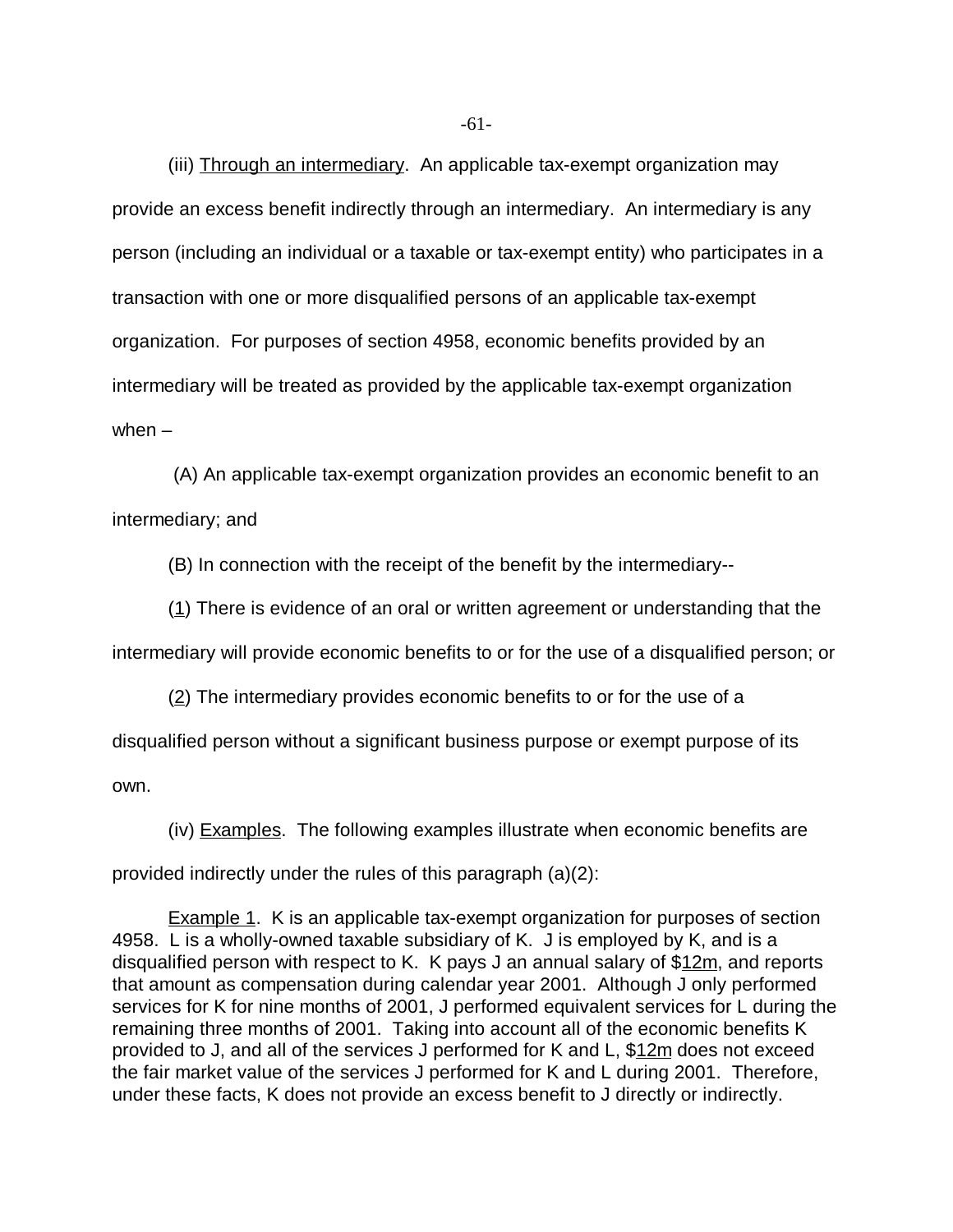**Example 2.** F is an applicable tax-exempt organization for purposes of section 4958. D is an entity controlled by F within the meaning of paragraph (a)(2)(ii)(B) of this section. T is the chief executive officer (CEO) of F. As CEO, T is responsible for overseeing the activities of F. T's duties as CEO make him a disqualified person with respect to F. T's compensation package with F represents the maximum reasonable compensation for T's services as CEO. Thus, any additional economic benefits that F provides to T without T providing additional consideration constitute an excess benefit. D contracts with T to provide enumerated consulting services to D. However, the contract does not require T to perform any additional services for D that T is not already obligated to perform as F's chief executive officer. Therefore, any payment to T pursuant to the consulting contract with D represents an indirect excess benefit that F provides through a controlled entity, even if F, D, or T treats the additional payment to T as compensation.

Example 3. P is an applicable tax-exempt organization for purposes of section 4958. S is a taxable entity controlled by P within the meaning of paragraph (a)(2)(ii)(B) of this section. V is the chief executive officer of S, for which S pays V  $\frac{w}{w}$  in salary and benefits. V also serves as a voting member of P's governing body. Consequently, V is a disqualified person with respect to P. P provides V with  $s_{x}$  representing compensation for the services V provides P as a member of its governing body. Although \$x represents reasonable compensation for the services V provides directly to P as a member of its governing body, the total compensation of  $\frac{6w}{x} + \frac{6x}{x}$  exceeds reasonable compensation for the services V provides to P and S collectively. Therefore, the portion of total compensation that exceeds reasonable compensation is an excess benefit provided to V.

**Example 4.** G is an applicable tax-exempt organization for section 4958 purposes. F is a disqualified person who was last employed by G in a position of substantial influence three years ago. H is an entity engaged in scientific research and is unrelated to either F or G. G makes a grant to H to fund a research position. H subsequently advertises for qualified candidates for the research position. F is among several highly qualified candidates who apply for the research position. H hires F. There was no evidence of an oral or written agreement or understanding with G that H will use G's grant to provide economic benefits to or for the use of F. Although G provided economic benefits to H, and in connection with the receipt of such benefits, H will provide economic benefits to or for the use of F, H acted with a significant business purpose or exempt purpose of its own. Under these facts, G did not provide an economic benefit to F indirectly through the use of an intermediary.

## (3) Exception for fixed payments made pursuant to an initial contract--(i) In

general. Except as provided in paragraph (a)(3)(iv) of this section, section 4958 does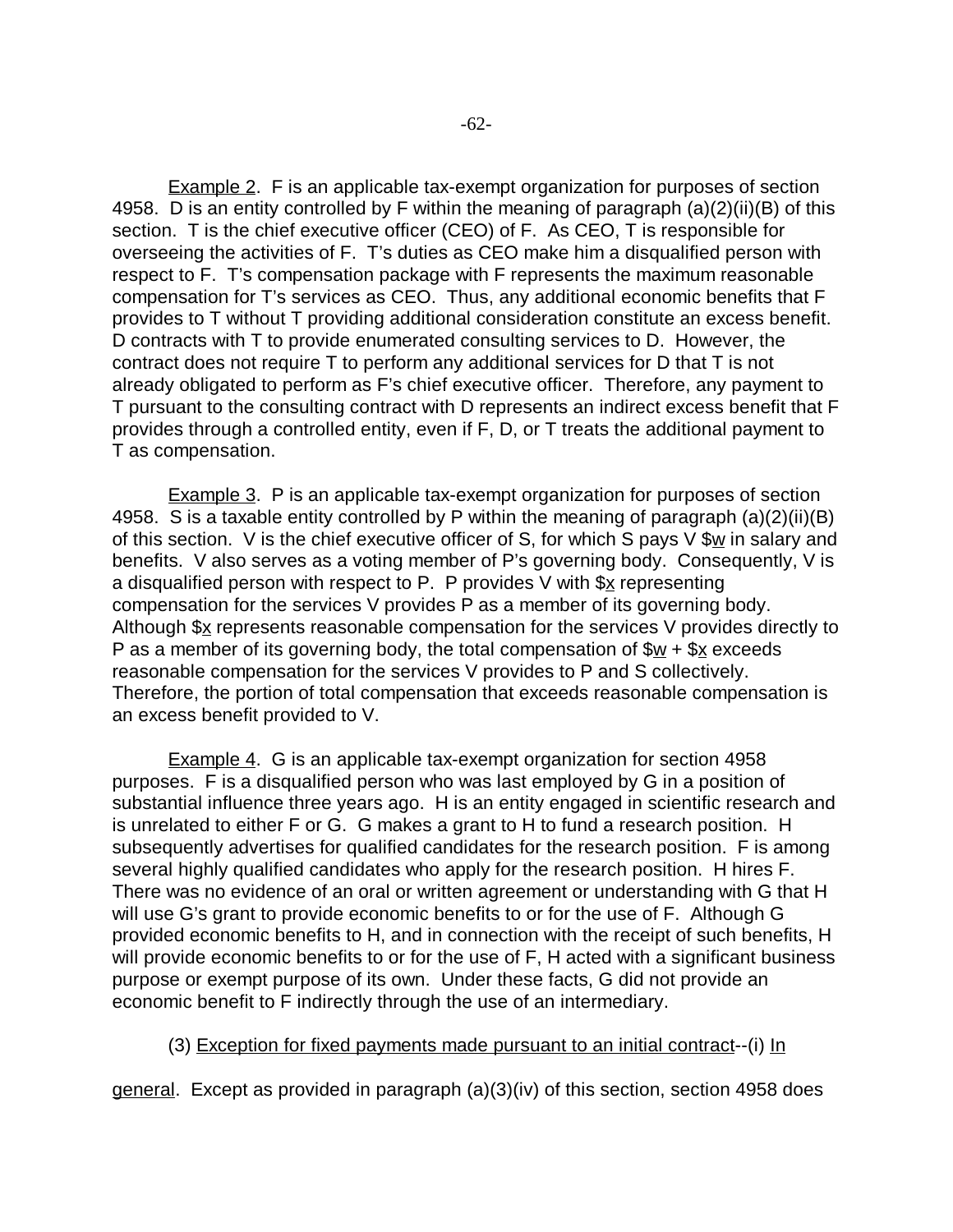not apply to any fixed payment made to a person pursuant to an initial contract.

(ii) Fixed payment--(A) In general. For purposes of paragraph  $(a)(3)(i)$  of this section, fixed payment means an amount of cash or other property specified in the contract, or determined by a fixed formula specified in the contract, which is to be paid or transferred in exchange for the provision of specified services or property. A fixed formula may incorporate an amount that depends upon future specified events or contingencies, provided that no person exercises discretion when calculating the amount of a payment or deciding whether to make a payment (such as a bonus). A specified event or contingency may include the amount of revenues generated by (or other objective measure of) one or more activities of the applicable tax-exempt organization. A fixed payment does not include any amount paid to a person under a reimbursement (or similar) arrangement where discretion is exercised by any person with respect to the amount of expenses incurred or reimbursed.

(B) Special rules. Amounts payable pursuant to a qualified pension, profitsharing, or stock bonus plan under section 401(a), or pursuant to an employee benefit program that is subject to and satisfies coverage and nondiscrimination rules under the Internal Revenue Code (e.g., sections 127 and 137), other than nondiscrimination rules under section 9802, are treated as fixed payments for purposes of this section, regardless of the applicable tax-exempt organization's discretion with respect to the plan or program. The fact that a person contracting with an applicable tax-exempt organization is expressly granted the choice whether to accept or reject any economic benefit is disregarded in determining whether the benefit constitutes a fixed payment

-63-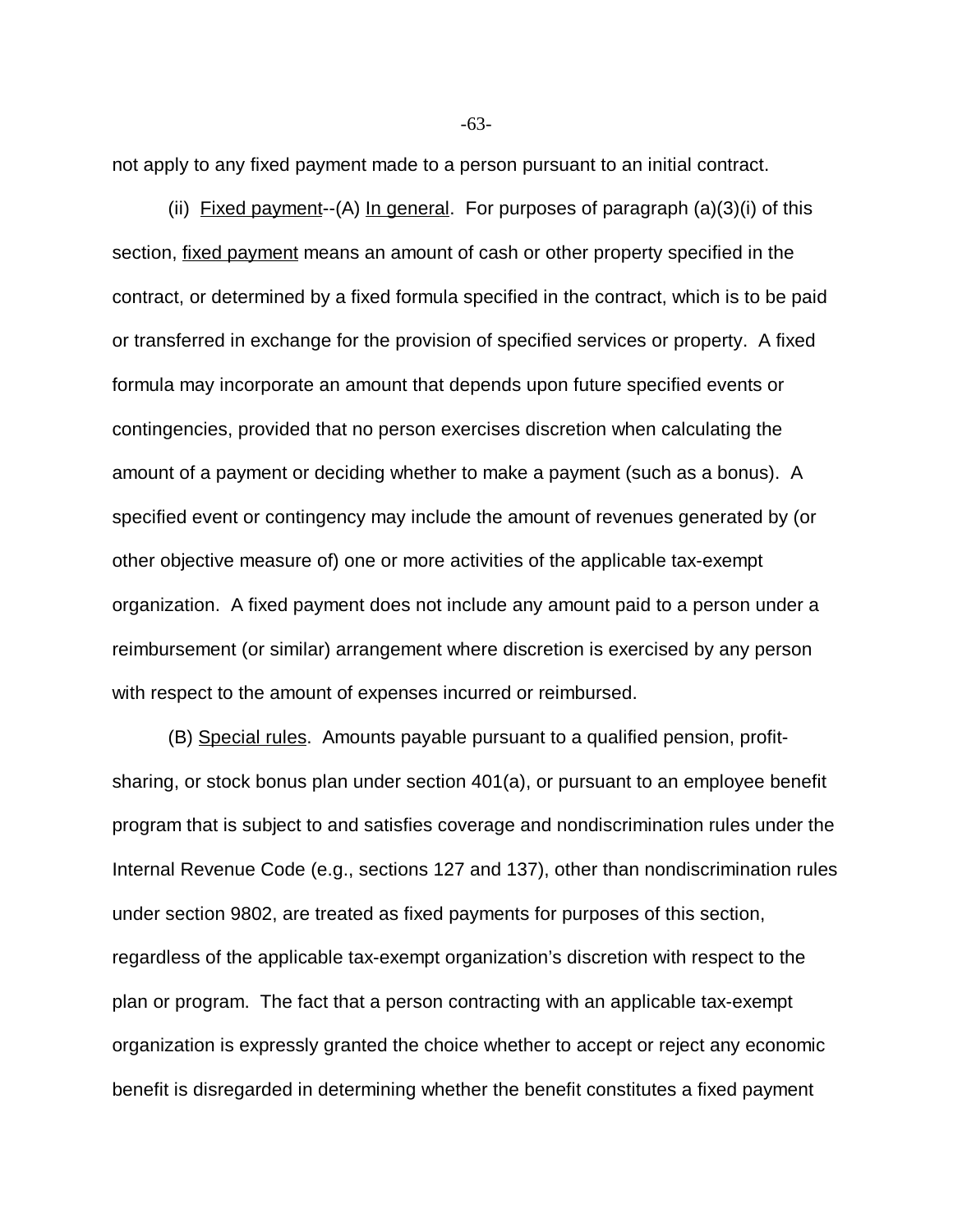for purposes of this paragraph.

(iii) Initial contract. For purposes of paragraph  $(a)(3)(i)$  of this section, initial contract means a binding written contract between an applicable tax-exempt organization and a person who was not a disqualified person within the meaning of section 4958(f)(1) and §53.4958-3 immediately prior to entering into the contract.

(iv) Substantial performance required. Paragraph  $(a)(3)(i)$  of this section does not apply to any fixed payment made pursuant to the initial contract during any taxable year of the person contracting with the applicable tax-exempt organization if the person fails to perform substantially the person's obligations under the initial contract during that year.

(v) Treatment as a new contract. A written binding contract that provides that the contract is terminable or subject to cancellation by the applicable tax-exempt organization (other than as a result of a lack of substantial performance by the disqualified person, as described in paragraph (a)(3)(iv) of this section) without the other party's consent and without substantial penalty to the organization is treated as a new contract as of the earliest date that any such termination or cancellation, if made, would be effective. Additionally, if the parties make a material change to a contract, it is treated as a new contract as of the date the material change is effective. A material change includes an extension or renewal of the contract (other than an extension or renewal that results from the person contracting with the applicable tax-exempt organization unilaterally exercising an option expressly granted by the contract), or a more than incidental change to any amount payable under the contract. The new

-64-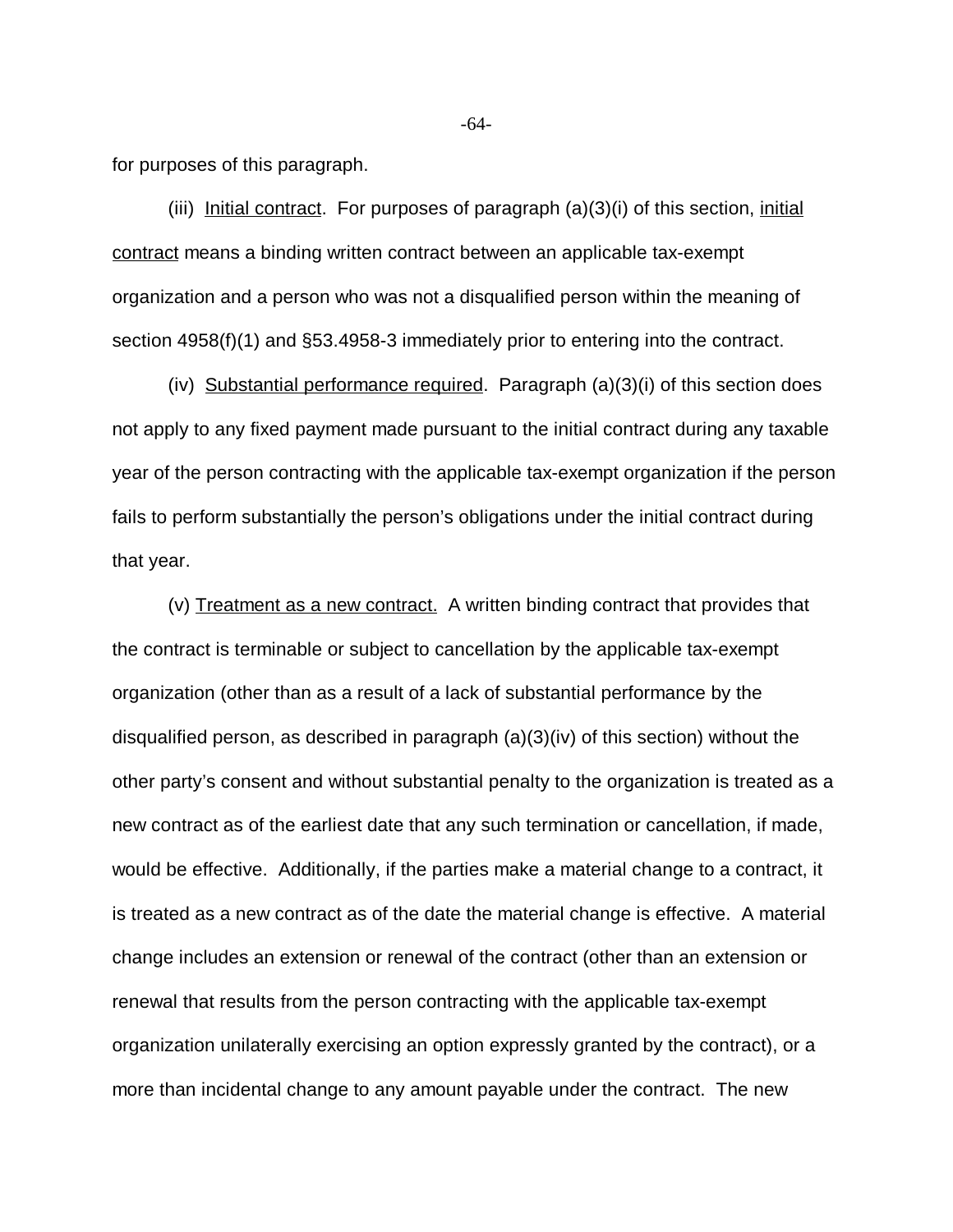contract is tested under paragraph (a)(3)(iii) of this section to determine whether it is an initial contract for purposes of this section.

(vi) Evaluation of non-fixed payments. Any payment that is not a fixed payment (within the meaning of paragraph (a)(3)(ii) of this section) is evaluated to determine whether it constitutes an excess benefit transaction under section 4958. In making this determination, all payments and consideration exchanged between the parties are taken into account, including any fixed payments made pursuant to an initial contract with respect to which section 4958 does not apply.

(vii) Examples. The following examples illustrate the rules governing fixed payments made pursuant to an initial contract. Unless otherwise stated, assume that the person contracting with the applicable tax-exempt organization has performed substantially the person's obligations under the contract with respect to the payment.

The examples are as follows:

Example 1. T is an applicable tax-exempt organization for purposes of section 4958. On January 1, 2002, T hires S as its chief financial officer by entering into a fiveyear written employment contract with S. S was not a disqualified person within the meaning of section 4958(f)(1) and §53.4958–3 immediately prior to entering into the January 1, 2002, contract (initial contract). S's duties and responsibilities under the contract make S a disqualified person with respect to T (see §53.4958-3(c)(3)). Under the initial contract, T agrees to pay S an annual salary of \$200,000, payable in monthly installments. The contract provides that, beginning in 2003, S's annual salary will be adjusted by the increase in the Consumer Price Index (CPI) for the prior year. Section 4958 does not apply because S's compensation under the contract is a fixed payment pursuant to an initial contract within the meaning of paragraph (a)(3) of this section. Thus, for section 4958 purposes, it is unnecessary to evaluate whether any portion of the compensation paid to S pursuant to the initial contract is an excess benefit transaction.

**Example 2.** The facts are the same as in **Example 1**, except that the initial contract provides that, in addition to a base salary of \$200,000, T may pay S an annual performance-based bonus. The contract provides that T's governing body will

-65-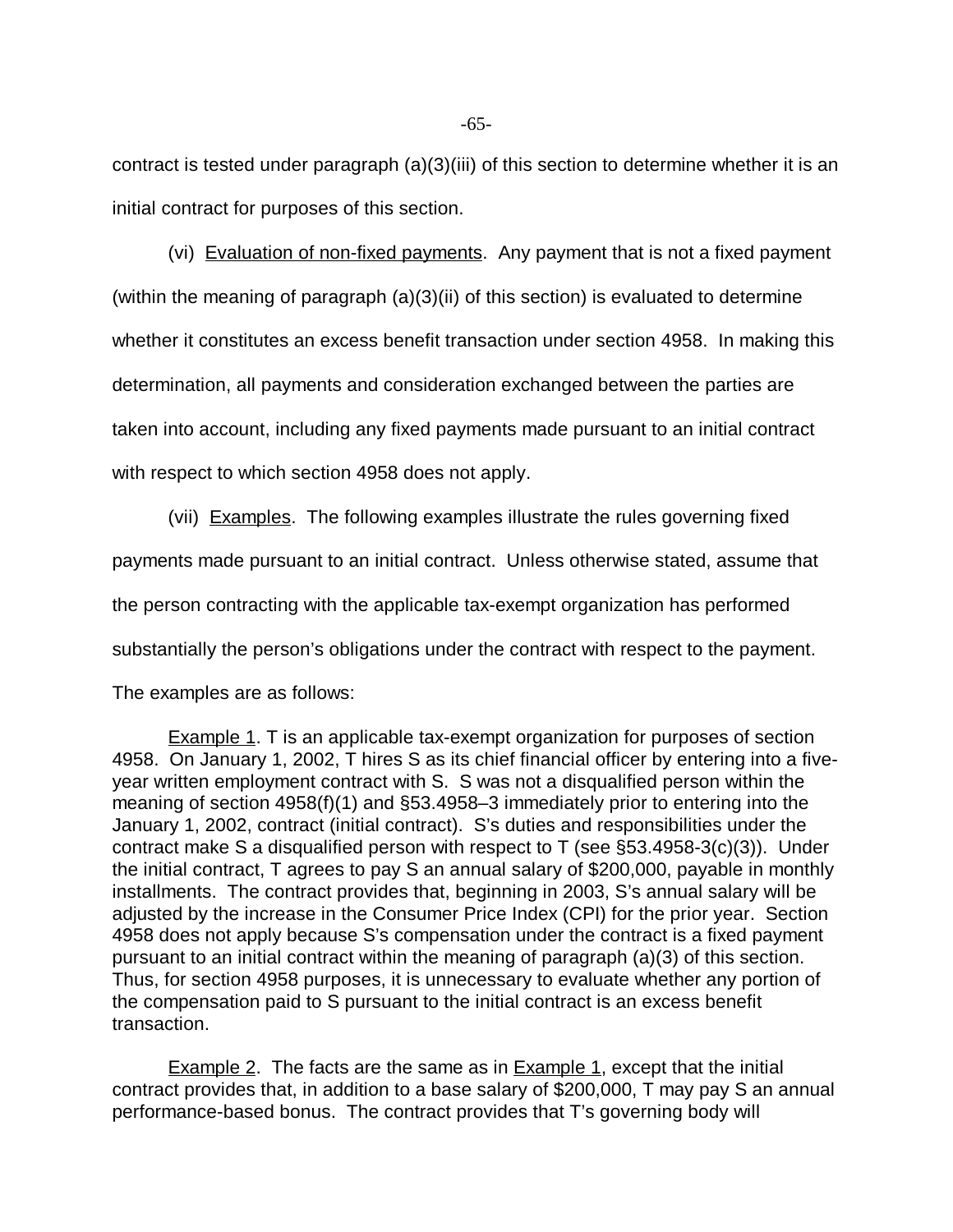determine the amount of the annual bonus as of the end of each year during the term of the contract, based on the board's evaluation of S's performance, but the bonus cannot exceed \$100,000 per year. Unlike the base salary portion of S's compensation, the bonus portion of S's compensation is not a fixed payment pursuant to an initial contract, because the governing body has discretion over the amount, if any, of the bonus payment. Section 4958 does not apply to payment of the \$200,000 base salary (as adjusted for inflation), because it is a fixed payment pursuant to an initial contract within the meaning of paragraph (a)(3) of this section. By contrast, the annual bonuses that may be paid to S under the initial contract are not protected by the initial contract exception. Therefore, each bonus payment will be evaluated under section 4958, taking into account all payments and consideration exchanged between the parties.

Example 3. The facts are the same as in Example 1, except that in 2003, T changes its payroll system, such that T makes biweekly, rather than monthly, salary payments to its employees. Beginning in 2003, T also grants its employees an additional two days of paid vacation each year. Neither change is a material change to S's initial contract within the meaning of paragraph  $(a)(3)(v)$  of this section. Therefore, section 4958 does not apply to the base salary payments to S due to the initial contract exception.

Example 4. The facts are the same as in Example 1, except that on January 1, 2003, S becomes the chief executive officer of T and a new chief financial officer is hired. At the same time, T's board of directors approves an increase in S's annual base salary from \$200,000 to \$240,000, effective on that day. These changes in S's employment relationship constitute material changes of the initial contract within the meaning of paragraph (a)(3)(v) of this section. As a result, S is treated as entering into a new contract with T on January 1, 2003, at which time S is a disqualified person within the meaning of section 4958(f)(1) and §53.4958-3. T's payments to S made pursuant to the new contract will be evaluated under section 4958, taking into account all payments and consideration exchanged between the parties.

**Example 5.** J is a performing arts organization and an applicable tax-exempt organization for purposes of section 4958. J hires W to become the chief executive officer of J. W was not a disqualified person within the meaning of section 4958(f)(1) and §53.4958-3 immediately prior to entering into the employment contract with J. As a result of this employment contract, W's duties and responsibilities make W a disqualified person with respect to J (see §53.4958-3(c)(2)). Under the contract, J will pay W \$x (a specified amount) plus a bonus equal to 2 percent of the total season subscription sales that exceed  $$100z$ . The  $$x$  base salary is a fixed payment pursuant to an initial contract within the meaning of paragraph (a)(3) of this section. The bonus payment is also a fixed payment pursuant to an initial contract within the meaning of paragraph (a)(3) of this section, because no person exercises discretion when calculating the amount of the bonus payment or deciding whether the bonus will be paid. Therefore, section 4958 does not apply to any of J's payments to W pursuant to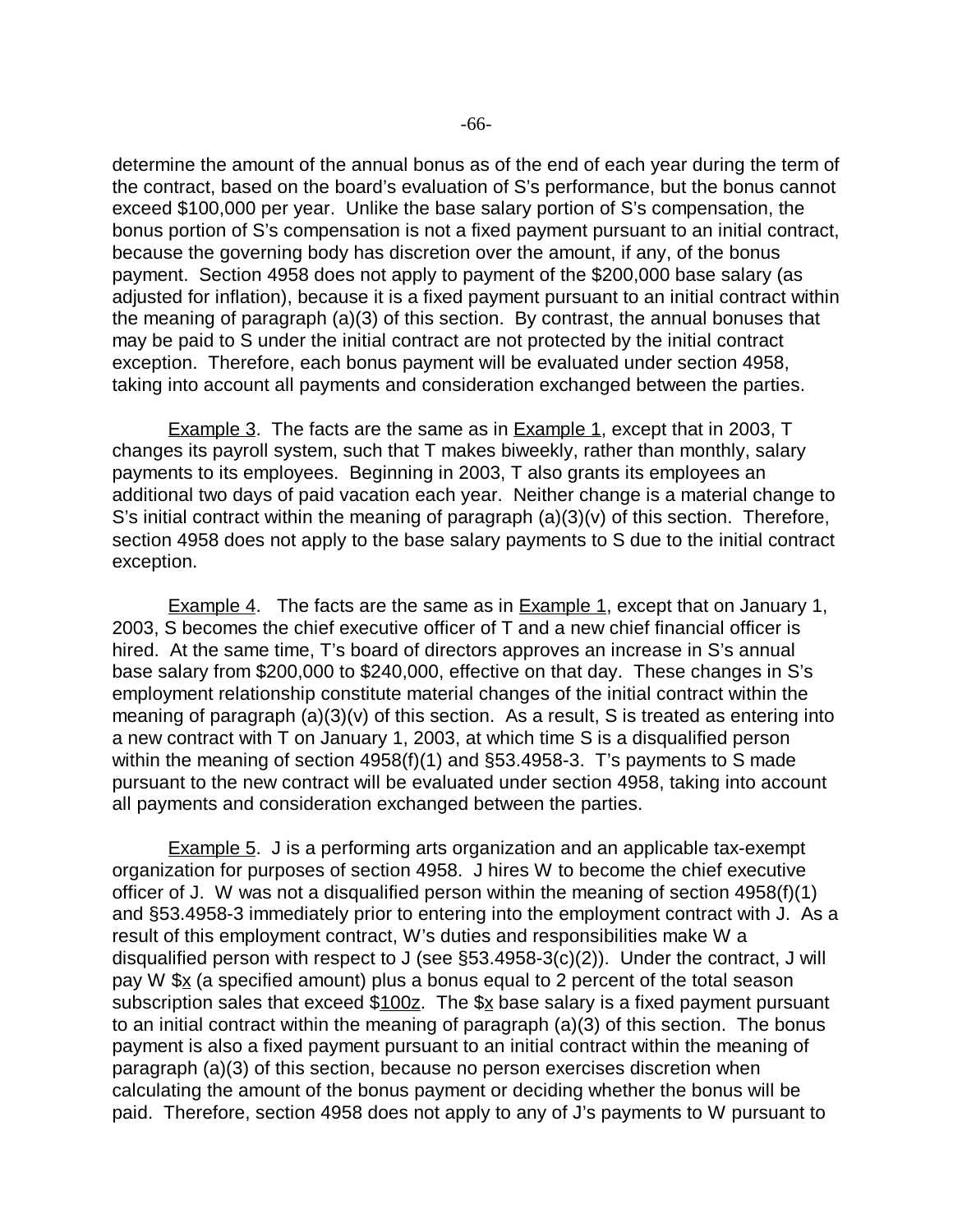the employment contract due to the initial contract exception.

Example 6. Hospital B is an applicable tax-exempt organization for purposes of section 4958. Hospital B hires E as its chief operating officer. E was not a disqualified person within the meaning of section 4958(f)(1) and §53.4958-3 immediately prior to entering into the employment contract with Hospital B. As a result of this employment contract, E's duties and responsibilities make E a disqualified person with respect to Hospital B (see §53.4958-3(c)(2)). E's initial employment contract provides that E will have authority to enter into hospital management arrangements on behalf of Hospital B. In E's personal capacity, E owns more than 35 percent of the combined voting power of Company X. Consequently, at the time E becomes a disqualified person with respect to B, Company X also becomes a disqualified person with respect to B (see §53.4958- 3(b)(2)(i)(A)). E, acting on behalf of Hospital B as chief operating officer, enters into a contract with Company X under which Company X will provide billing and collection services to Hospital B. The initial contract exception of paragraph (a)(3)(i) of this section does not apply to the billing and collection services contract, because at the time that this contractual arrangement was entered into, Company X was a disqualified person with respect to Hospital B. Although E's employment contract (which is an initial contract) authorizes E to enter into hospital management arrangements on behalf of Hospital B, the payments made to Company X are not made pursuant to E's employment contract, but rather are made by Hospital B pursuant to a separate contractual arrangement with Company X. Therefore, even if payments made to Company X under the billing and collection services contract are fixed payments (within the meaning of paragraph (a)(3)(ii) of this section), section 4958 nonetheless applies to payments made by Hospital B to Company X because the billing and collection services contract itself does not constitute an initial contract under paragraph (a)(3)(iii) of this section. Accordingly, all payments made to Company X under the billing and collection services contract will be evaluated under section 4958.

Example 7. Hospital C, an applicable tax-exempt organization, enters into a contract with Company Y, under which Company Y will provide a wide range of hospital management services to Hospital C. Upon entering into this contractual arrangement, Company Y becomes a disqualified person with respect to Hospital C. The contract provides that Hospital C will pay Company Y a management fee of  $x$  percent of adjusted gross revenue (i.e., gross revenue increased by the cost of charity care provided to indigents) annually for a five-year period. The management services contract specifies the cost accounting system and the standards for indigents to be used in calculating the cost of charity care. The cost accounting system objectively defines the direct and indirect costs of all health care goods and services provided as charity care. Because Company Y was not a disqualified person with respect to Hospital C immediately before entering into the management services contract, that contract is an initial contract within the meaning of paragraph (a)(3)(iii) of this section. The annual management fee paid to Company Y is determined by a fixed formula specified in the contract, and is therefore a fixed payment within the meaning of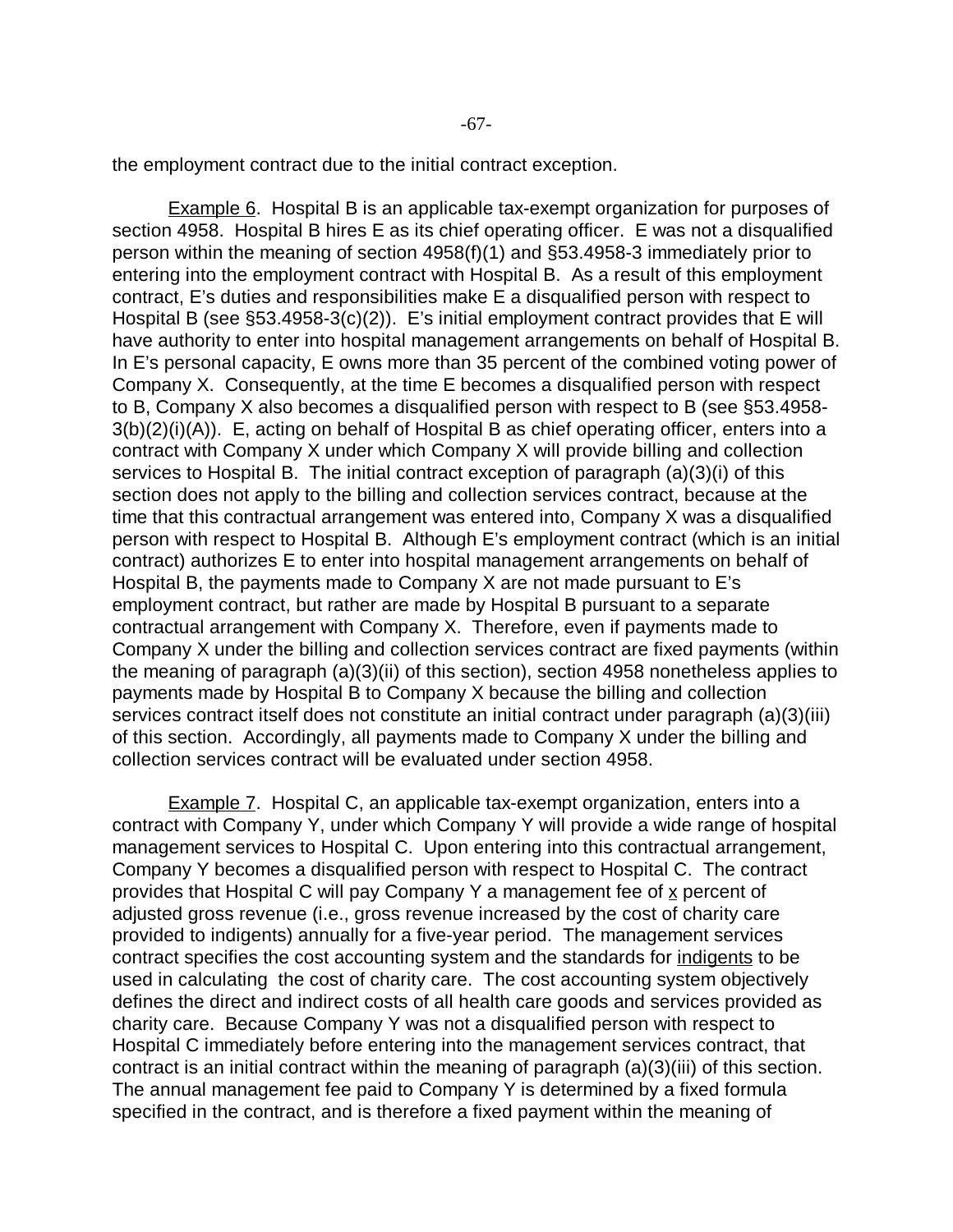paragraph (a)(3)(ii) of this section. Accordingly, section 4958 does not apply to the annual management fee due to the initial contract exception.

**Example 8.** The facts are the same as in **Example 7**, except that the management services contract also provides that Hospital C will reimburse Company Y on a monthly basis for certain expenses incurred by Company Y that are attributable to management services provided to Hospital C (e.g., legal fees and travel expenses). Although the management fee itself is a fixed payment not subject to section 4958, the reimbursement payments that Hospital C makes to Company Y for the various expenses covered by the contract are not fixed payments within the meaning of paragraph (a)(3)(ii) of this section, because Company Y exercises discretion with respect to the amount of expenses incurred. Therefore, any reimbursement payments that Hospital C pays pursuant to the contract will be evaluated under section 4958.

Example 9. X, an applicable tax-exempt organization for purposes of section 4958, hires C to conduct scientific research. On January 1, 2003, C enters into a three-year written employment contract with X (initial contract). Under the terms of the contract, C is required to work full-time at X's laboratory for a fixed annual salary of \$90,000. Immediately prior to entering into the employment contract, C was not a disqualified person within the meaning of section 4958(f)(1) and §53.4958-3, nor did C become a disqualified person pursuant to the initial contract. However, two years after joining X, C marries D, who is the child of X's president. As D's spouse, C is a disqualified person within the meaning of section 4958(f)(1) and §53.4958-3 with respect to X. Nonetheless, section 4958 does not apply to X's salary payments to C due to the initial contract exception.

Example 10. The facts are the same as in Example 9, except that the initial contract included a below-market loan provision under which C has the unilateral right to borrow up to a specified dollar amount from X at a specified interest rate for a specified term. After C's marriage to D, C borrows money from X to purchase a home under the terms of the initial contract. Section 4958 does not apply to X's loan to C due to the initial contract exception.

Example 11. The facts are the same as in **Example 9**, except that after C's marriage to D, C works only sporadically at the laboratory, and performs no other services for X. Notwithstanding that C fails to perform substantially C's obligations under the initial contract, X does not exercise its right to terminate the initial contract for nonperformance and continues to pay full salary to C. Pursuant to paragraph (a)(3)(iv) of this section, the initial contract exception does not apply to any payments made pursuant to the initial contract during any taxable year of C in which C fails to perform substantially C's obligations under the initial contract.

(4) Certain economic benefits disregarded for purposes of section 4958. The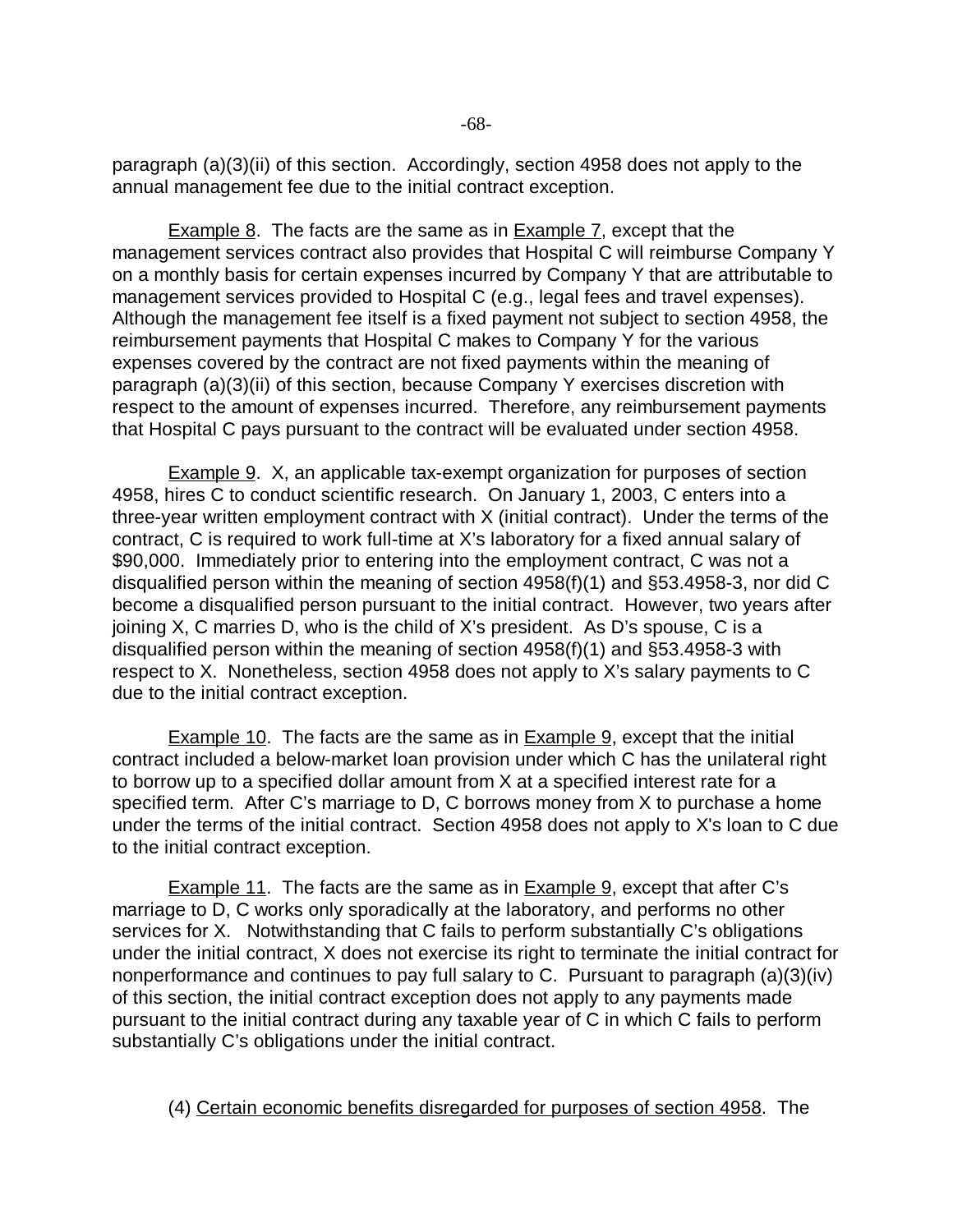following economic benefits are disregarded for purposes of section 4958--

(i) Nontaxable fringe benefits. An economic benefit that is excluded from income under section 132, except any liability insurance premium, payment, or reimbursement that must be taken into account under paragraph  $(b)(1)(ii)(B)(2)$  of this section;

(ii) Expense reimbursement payments pursuant to accountable plans. Amounts paid under reimbursement arrangements that meet the requirements of §1.62-2(c) of this chapter;

(iii) Certain economic benefits provided to a volunteer for the organization. An economic benefit provided to a volunteer for the organization if the benefit is provided to the general public in exchange for a membership fee or contribution of \$75 or less per year;

(iv) Certain economic benefits provided to a member of, or donor to, the organization. An economic benefit provided to a member of an organization solely on account of the payment of a membership fee, or to a donor solely on account of a contribution for which a deduction is allowable under section 170 (charitable contribution), regardless of whether the donor is eligible to claim the deduction, if--

(A) Any non-disqualified person paying a membership fee or making a charitable contribution above a specified amount to the organization is given the option of receiving substantially the same economic benefit; and

(B) The disqualified person and a significant number of non-disqualified persons make a payment or charitable contribution of at least the specified amount;

-69-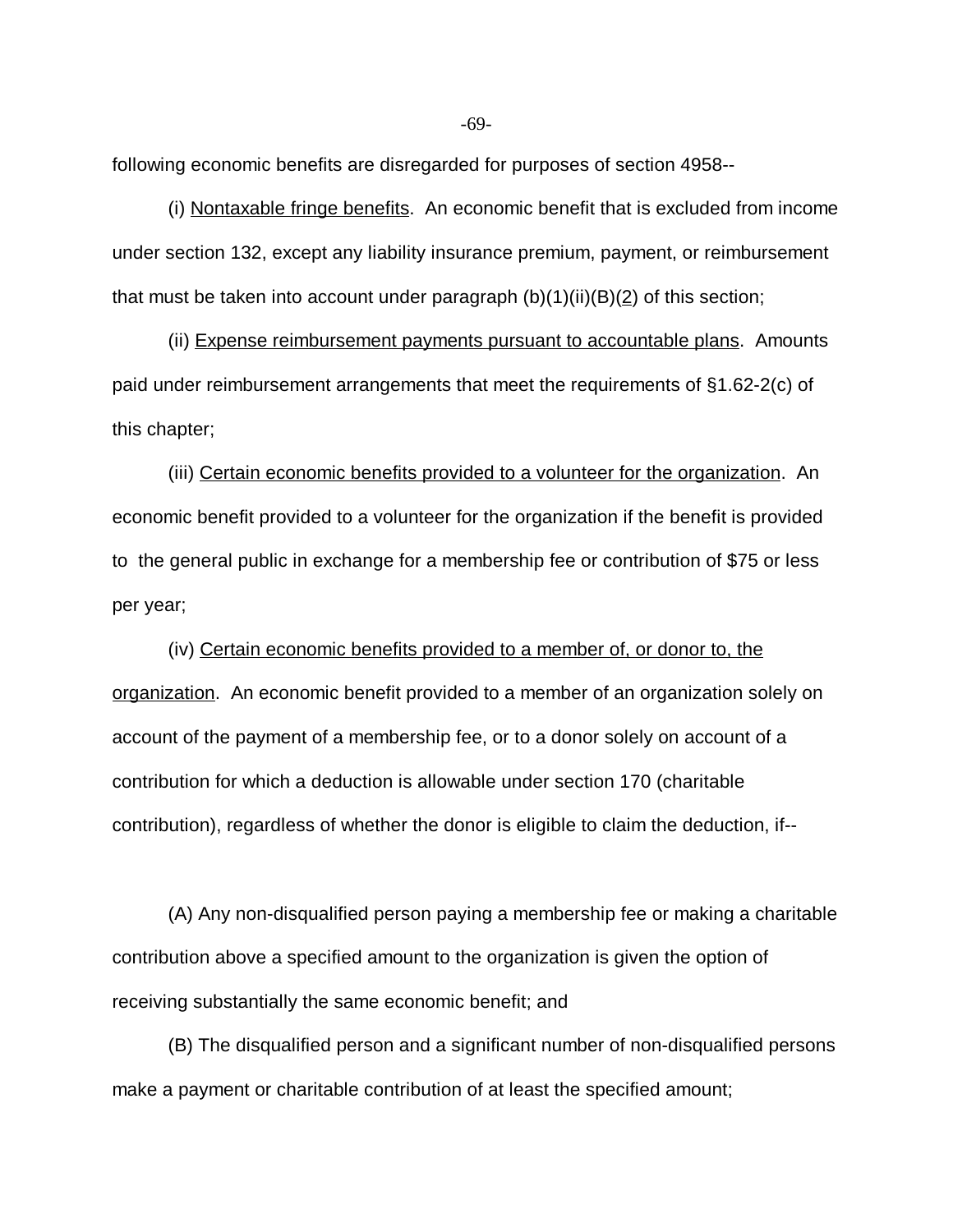(v) Economic benefits provided to a charitable beneficiary. An economic benefit provided to a person solely because the person is a member of a charitable class that the applicable tax-exempt organization intends to benefit as part of the accomplishment of the organization's exempt purpose; and

(vi) Certain economic benefits provided to a governmental unit. Any transfer of an economic benefit to or for the use of a governmental unit defined in section 170(c)(1), if the transfer is for exclusively public purposes.

(5) Exception for certain payments made pursuant to an exemption granted by the Department of Labor under ERISA. Section 4958 does not apply to any payment made pursuant to, and in accordance with, a final individual prohibited transaction exemption issued by the Department of Labor under section 408(a) of the Employee Retirement Income Security Act of 1974 (88 Stat. 854) (ERISA) with respect to a transaction involving a plan (as defined in section 3(3) of ERISA) that is an applicable tax exempt organization. (b) Valuation standards--(1) In general. This section provides rules for determining the value of economic benefits for purposes of section 4958.

(i) Fair market value of property. The value of property, including the right to use property, for purposes of section 4958 is the fair market value (i.e., the price at which property or the right to use property would change hands between a willing buyer and a willing seller, neither being under any compulsion to buy, sell or transfer property or the right to use property, and both having reasonable knowledge of relevant facts).

(ii) Reasonable compensation--(A) In general. The value of services is the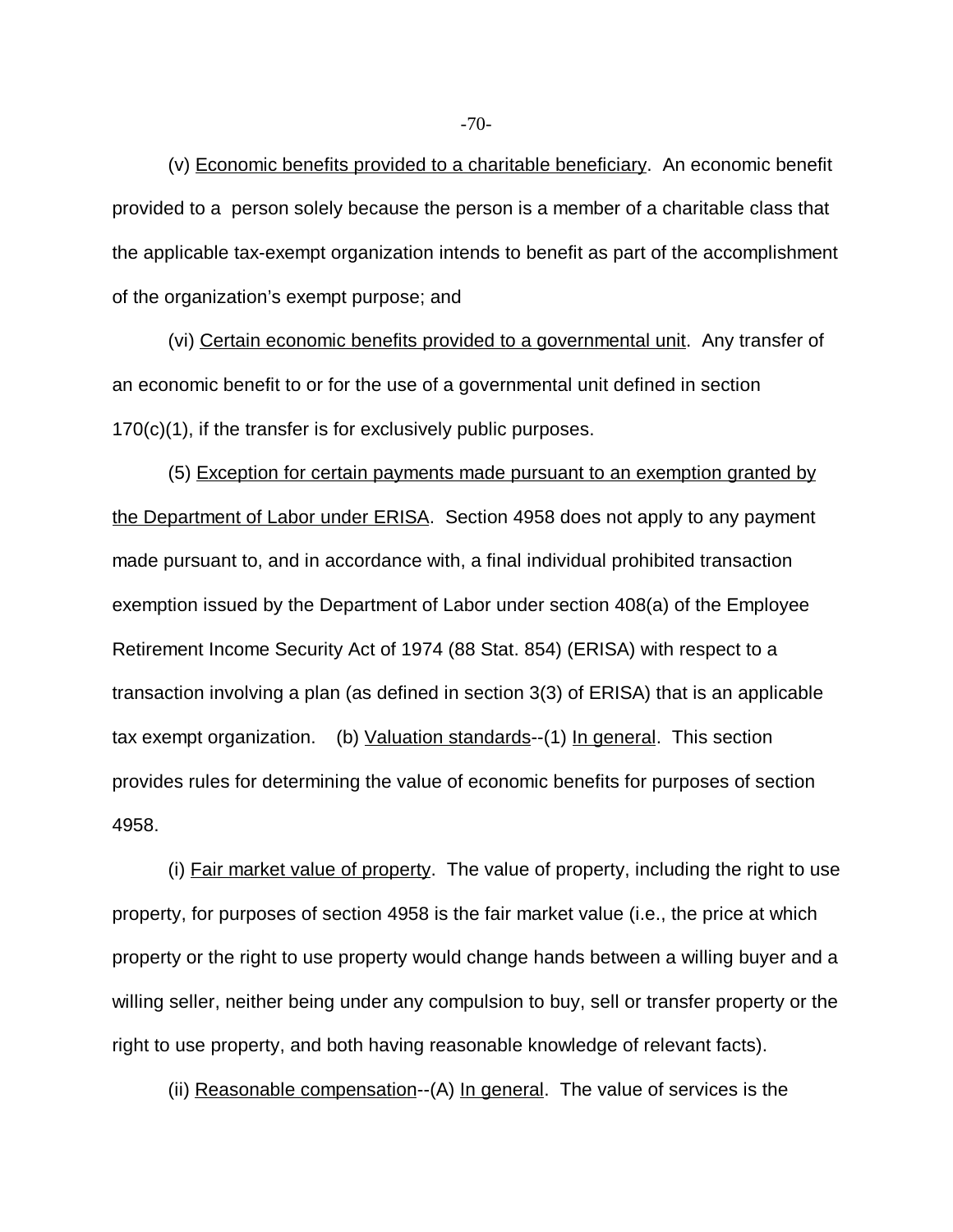amount that would ordinarily be paid for like services by like enterprises (whether taxable or tax-exempt) under like circumstances (i.e., reasonable compensation). Section 162 standards apply in determining reasonableness of compensation, taking into account the aggregate benefits (other than any benefits specifically disregarded under paragraph (a)(4) of this section) provided to a person and the rate at which any deferred compensation accrues. The fact that a compensation arrangement is subject to a cap is a relevant factor in determining the reasonableness of compensation. The fact that a State or local legislative or agency body or court has authorized or approved a particular compensation package paid to a disqualified person is not determinative of the reasonableness of compensation for purposes of section 4958.

(B) Items included in determining the value of compensation for purposes of determining reasonableness under section 4958. Except for economic benefits that are disregarded for purposes of section 4958 under paragraph (a)(4) of this section, compensation for purposes of determining reasonableness under section 4958 includes all economic benefits provided by an applicable tax-exempt organization in exchange for the performance of services. These benefits include, but are not limited to--

 $(1)$  All forms of cash and noncash compensation, including salary, fees, bonuses, severance payments, and deferred and noncash compensation described in §53.4958-1(e)(2);

(2) Unless excludable from income as a de minimis fringe benefit pursuant to section 132(a)(4), the payment of liability insurance premiums for, or the payment or

-71-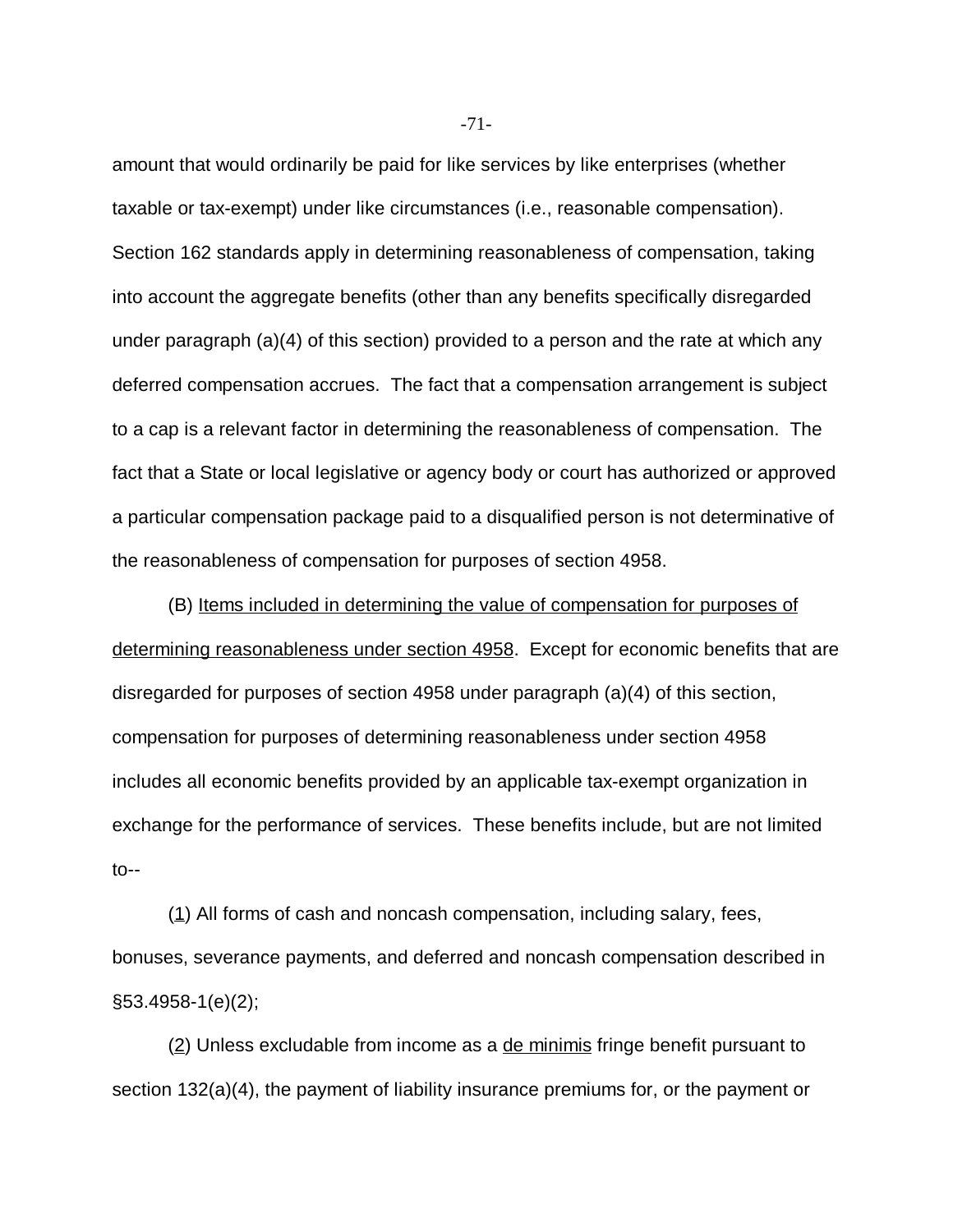reimbursement by the organization of--

(i) Any penalty, tax, or expense of correction owed under section 4958;

 $(i)$  Any expense not reasonably incurred by the person in connection with a civil judicial or civil administrative proceeding arising out of the person's performance of services on behalf of the applicable tax-exempt organization; or

(iii) Any expense resulting from an act or failure to act with respect to which the person has acted willfully and without reasonable cause; and

(3) All other compensatory benefits, whether or not included in gross income for income tax purposes, including payments to welfare benefit plans, such as plans providing medical, dental, life insurance, severance pay, and disability benefits, and both taxable and nontaxable fringe benefits (other than fringe benefits described in section 132), including expense allowances or reimbursements (other than expense reimbursements pursuant to an accountable plan that meets the requirements of §1.62- 2(c)), and the economic benefit of a below-market loan (within the meaning of section 7872(e)(1)). (For this purpose, the economic benefit of a below-market loan is the amount deemed transferred to the disqualified person under section 7872(a) or (b), regardless of whether section 7872 otherwise applies to the loan).

(C) Inclusion in compensation for reasonableness determination does not govern income tax treatment. The determination of whether any item listed in paragraph (b)(1)(ii)(B) of this section is included in the disqualified person's gross income for income tax purposes is made on the basis of the provisions of chapter 1 of Subtitle A of the Internal Revenue Code, without regard to whether the item is taken

-72-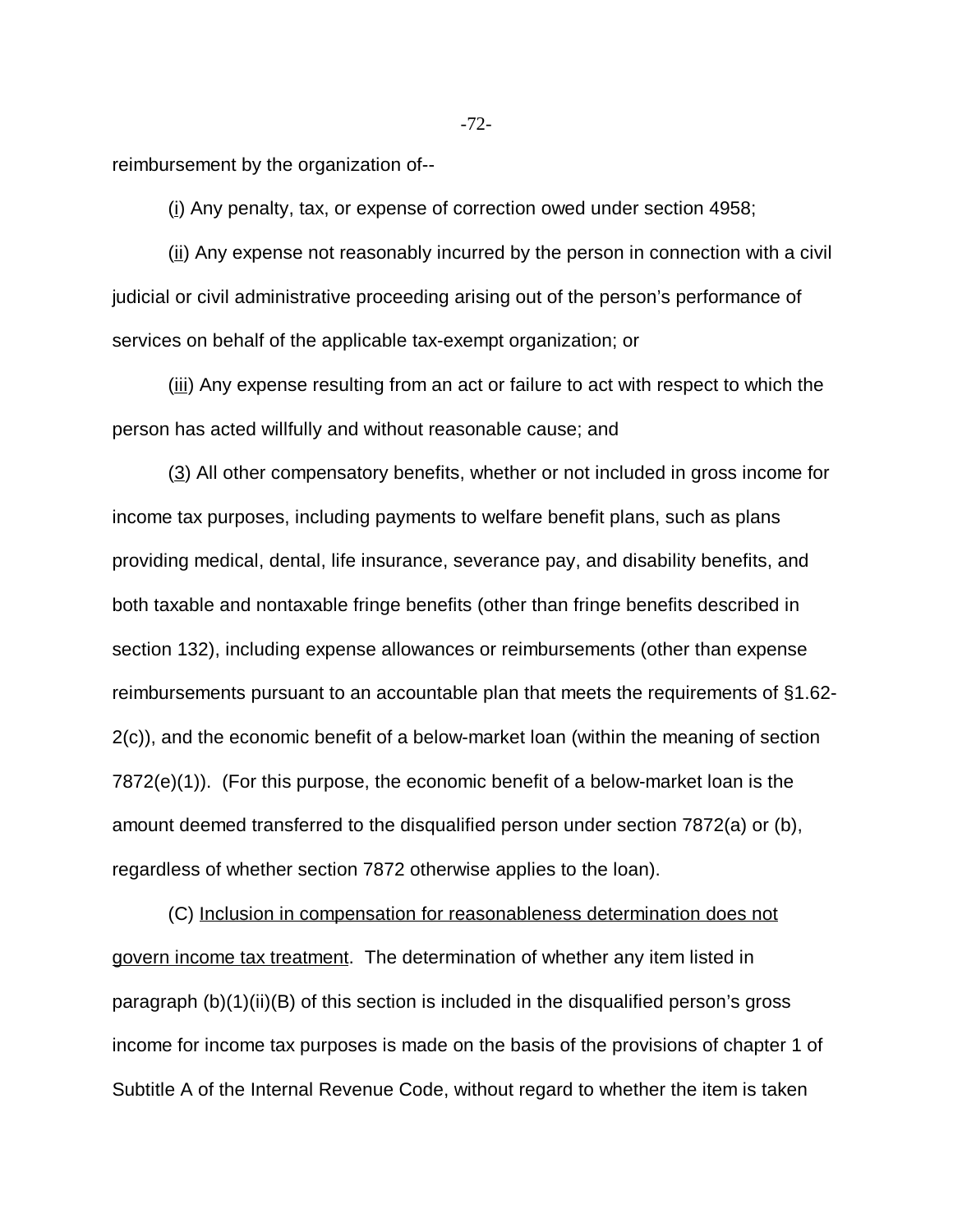into account for purposes of determining reasonableness of compensation under section 4958.

(2) Timing of reasonableness determination--(i) In general. The facts and circumstances to be taken into consideration in determining reasonableness of a fixed payment (within the meaning of paragraph (a)(3)(ii) of this section) are those existing on the date the parties enter into the contract pursuant to which the payment is made. However, in the event of substantial non-performance, reasonableness is determined based on all facts and circumstances, up to and including circumstances as of the date of payment. In the case of any payment that is not a fixed payment under a contract, reasonableness is determined based on all facts and circumstances, up to and including circumstances as of the date of payment. In no event shall circumstances existing at the date when the payment is questioned be considered in making a determination of the reasonableness of the payment. These general timing rules also apply to property subject to a substantial risk of forfeiture. Therefore, if the property subject to a substantial risk of forfeiture satisfies the definition of fixed payment (within the meaning of paragraph (a)(3)(ii) of this section), reasonableness is determined at the time the parties enter into the contract providing for the transfer of the property. If the property is not a fixed payment, then reasonableness is determined based on all facts and circumstances up to and including circumstances as of the date of payment.

(ii) Treatment as a new contract. For purposes of paragraph  $(b)(2)(i)$  of this section, a written binding contract that provides that the contract is terminable or subject to cancellation by the applicable tax-exempt organization without the other

-73-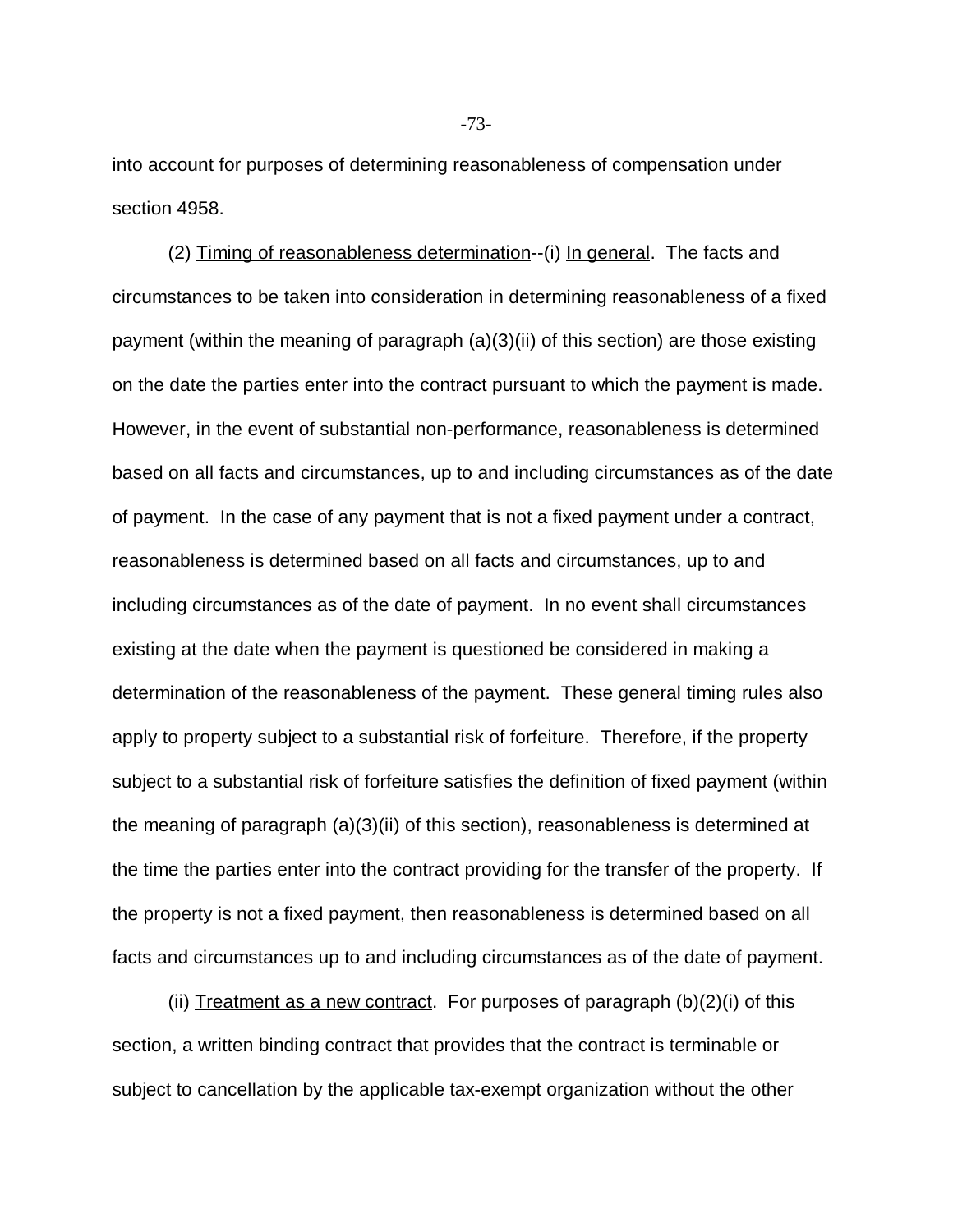party's consent and without substantial penalty to the organization is treated as a new contract as of the earliest date that any such termination or cancellation, if made, would be effective. Additionally, if the parties make a material change to a contract (within the meaning of paragraph  $(a)(3)(v)$  of this section), it is treated as a new contract as of the

date the material change is effective.

(iii) Examples. The following examples illustrate the timing of the

reasonableness determination under the rules of this paragraph (b)(2):

Example 1. G is an applicable tax-exempt organization for purposes of section 4958. H is an employee of G and a disqualified person with respect to G. H's new multi-year employment contract provides for payment of a salary and provision of specific benefits pursuant to a qualified pension plan under section 401(a) and an accident and health plan that meets the requirements of section 105(h)(2). The contract provides that H's salary will be adjusted by the increase in the Consumer Price Index (CPI) for the prior year. The contributions G makes to the qualified pension plan are equal to the maximum amount G is permitted to contribute under the rules applicable to qualified plans. Under these facts, all items comprising H's total compensation are treated as fixed payments within the meaning of paragraph (a)(3)(ii) of this section.Therefore, the reasonableness of H's compensation is determined based on the circumstances existing at the time G and H enter into the employment contract.

Example 2. The facts are the same as in Example 1, except that the multi-year employment contract provides, in addition, that G will transfer title to a car to H under the condition that if H fails to complete  $x$  years of service with G, title to the car will be forfeited back to G. All relevant information about the type of car to be provided (including the make, model, and year) is included in the contract. Although ultimate vesting of title to the car is contingent on H continuing to work for G for x years, the amount of property to be vested (i.e., the type of car) is specified in the contract, and no person exercises discretion regarding the type of property or whether H will retain title to the property at the time of vesting. Under these facts, the car is a fixed payment within the meaning of paragraph (a)(3)(ii) of this section. Therefore, the reasonableness of H's compensation, including the value of the car, is determined based on the circumstances existing at the time G and H enter into the employment contract.

Example 3. N is an applicable tax-exempt organization for purposes of section 4958. On January 2, N's governing body enters into a new one-year employment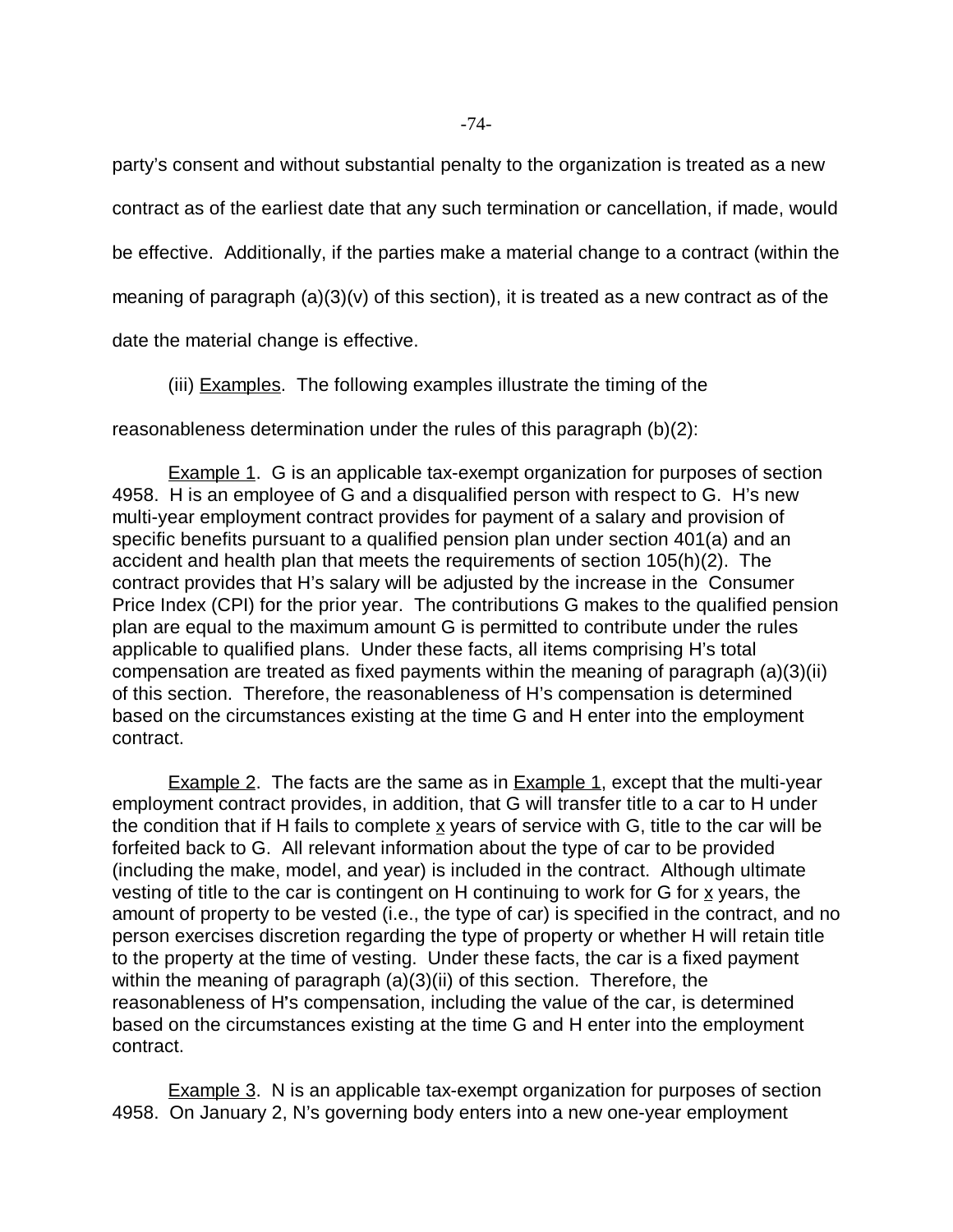contract with K, its executive director, who is a disqualified person with respect to N. The contract provides that K will receive a specified amount of salary, contributions to a qualified pension plan under section 401(a), and other benefits pursuant to a section 125 cafeteria plan. In addition, the contract provides that N's governing body may, in its discretion, declare a bonus to be paid to K at any time during the year covered by the contract. K's salary and other specified benefits constitute fixed payments within the meaning of paragraph (a)(3)(ii) of this section.Therefore, the reasonableness of those economic benefits is determined on the date when the contract was made. However, because the bonus payment is not a fixed payment within the meaning of paragraph (a)(3)(ii) of this section, the determination of whether any bonus awarded to N is reasonable must be made based on all facts and circumstances (including all payments and consideration exchanged between the parties), up to and including circumstances as of the date of payment of the bonus.

### (c) Establishing intent to treat economic benefit as consideration for the

performance of services--(1) In general. An economic benefit is not treated as consideration for the performance of services unless the organization providing the benefit clearly indicates its intent to treat the benefit as compensation when the benefit is paid. Except as provided in paragraph (c)(2) of this section, an applicable taxexempt organization (or entity controlled by an applicable tax-exempt organization, within the meaning of paragraph (a)(2)(ii)(B) of this section) is treated as clearly indicating its intent to provide an economic benefit as compensation for services only if the organization provides written substantiation that is contemporaneous with the transfer of the economic benefit at issue. If an organization fails to provide this contemporaneous substantiation, any services provided by the disqualified person will not be treated as provided in consideration for the economic benefit for purposes of determining the reasonableness of the transaction. In no event shall an economic benefit that a disqualified person obtains by theft or fraud be treated as consideration for the performance of services.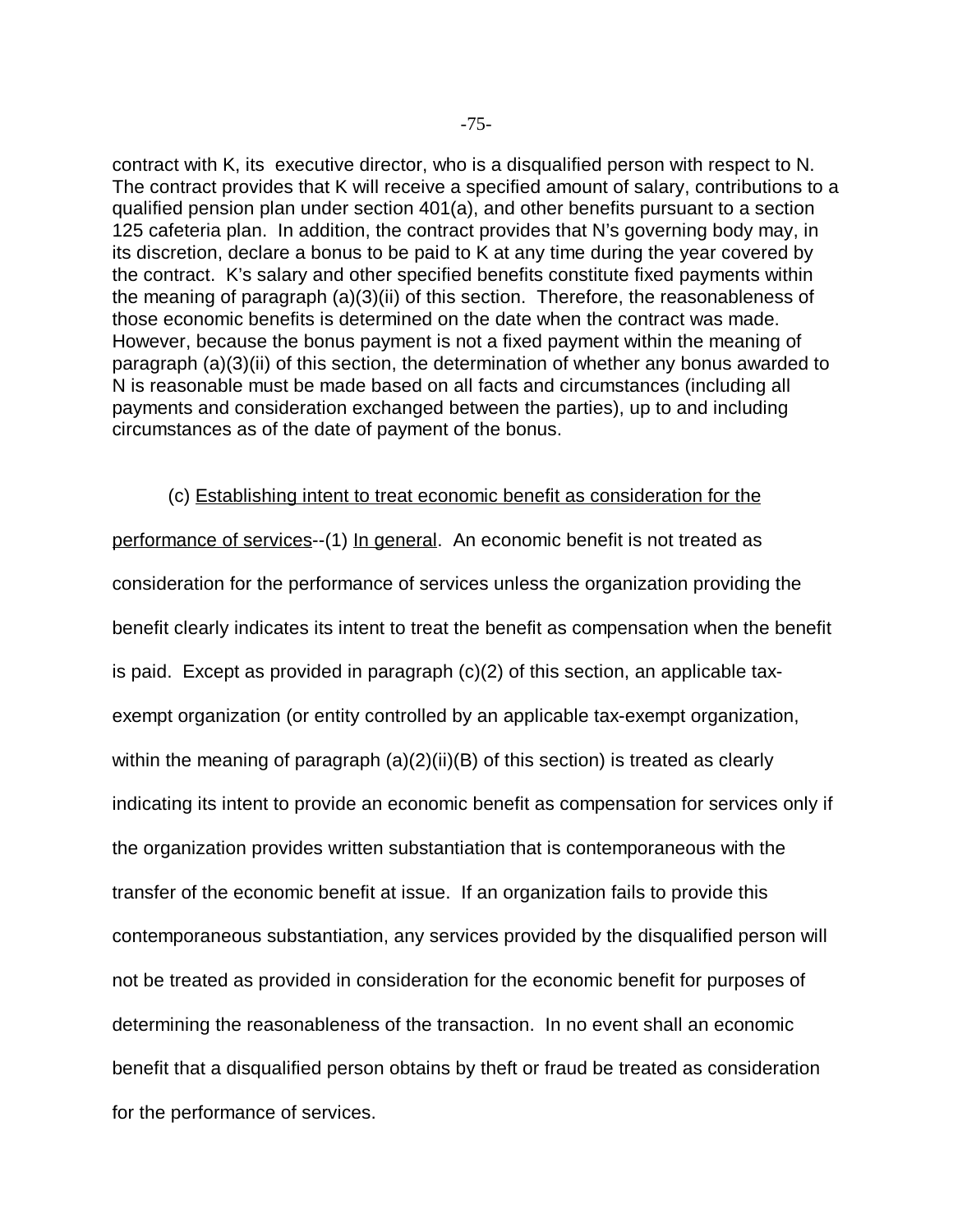(2) Nontaxable benefits. For purposes of section  $4958(c)(1)(A)$  and this section, an applicable tax-exempt organization is not required to indicate its intent to provide an economic benefit as compensation for services if the economic benefit is excluded from the disqualified person's gross income for income tax purposes on the basis of the provisions of chapter 1 of Subtitle A of the Internal Revenue Code. Examples of these benefits include, but are not limited to, employer-provided health benefits and contributions to a qualified pension, profit-sharing, or stock bonus plan under section 401(a), and benefits described in sections 127 and 137. However, except for economic benefits that are disregarded for purposes of section 4958 under paragraph (a)(4) of this section, all compensatory benefits (regardless of the Federal income tax treatment) provided by an organization in exchange for the performance of services are taken into account in determining the reasonableness of a person's compensation for purposes of section 4958.

(3) Contemporaneous substantiation--(i) Reporting of benefit--(A) In general. An applicable tax-exempt organization provides contemporaneous written substantiation of its intent to provide an economic benefit as compensation if--

(1) The organization reports the economic benefit as compensation on an original Federal tax information return with respect to the payment (e.g., Form W-2, "Wage and Tax Statement", or Form 1099, "Miscellaneous Income") or with respect to the organization (e.g., Form 990, "Return of Organization Exempt From Income Tax"), or on an amended Federal tax information return filed prior to the commencement of an Internal Revenue Service examination of the applicable tax-exempt organization or the

-76-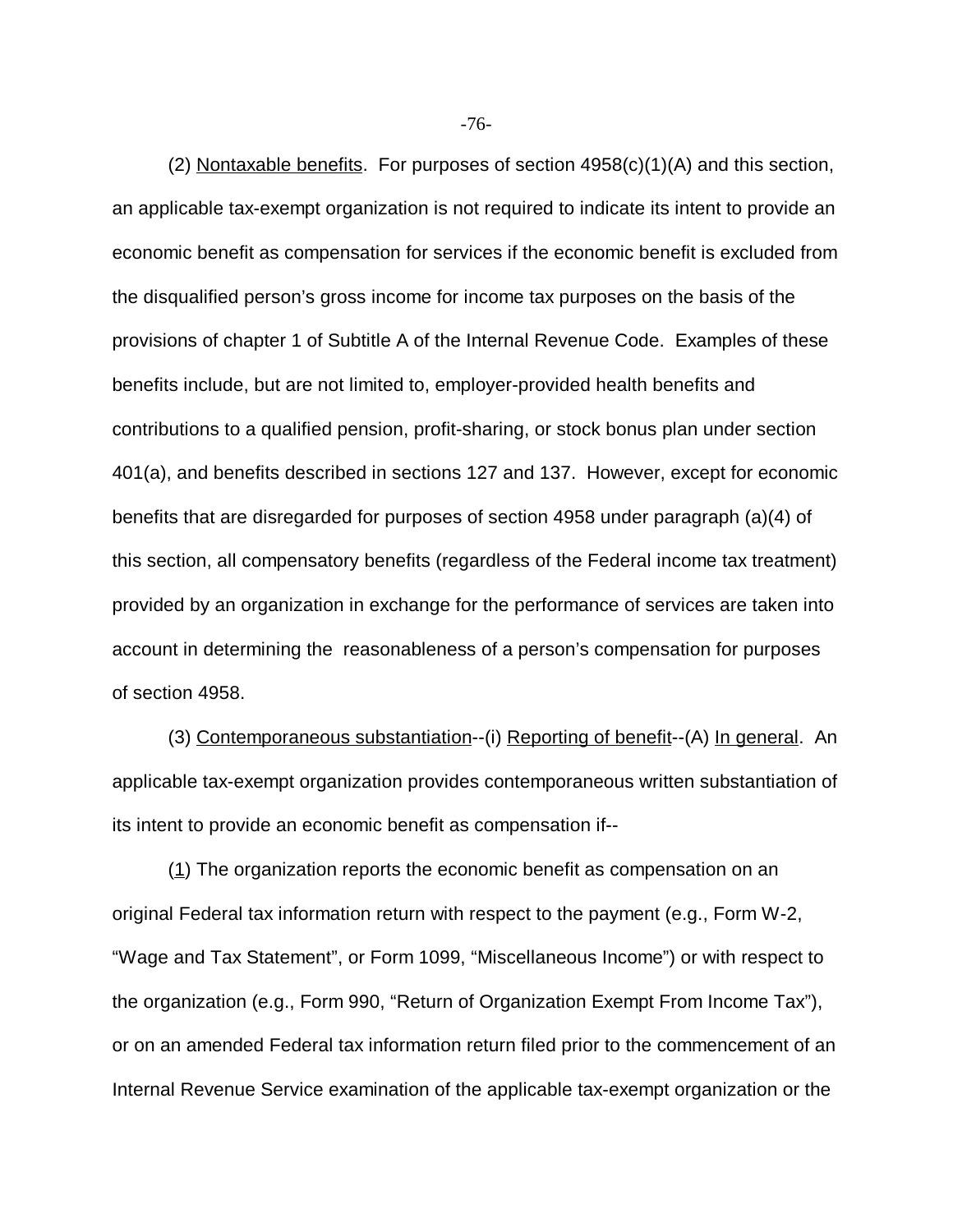disqualified person for the taxable year in which the transaction occurred (as determined under §53.4958-1(e)); or

(2) The recipient disqualified person reports the benefit as income on the person's original Federal tax return (e.g., Form 1040, "U.S. Individual Income Tax Return"), or on the person's amended Federal tax return filed prior to the earlier of the following dates--

(i) Commencement of an Internal Revenue Service examination described in paragraph  $(c)(3)(i)(A)(1)$  of this section; or

 $(i)$  The first documentation in writing by the Internal Revenue Service of a potential excess benefit transaction involving either the applicable tax-exempt organization or the disqualified person.

(B) Failure to report due to reasonable cause. If an applicable tax-exempt organization's failure to report an economic benefit as required under the Internal Revenue Code is due to reasonable cause (within the meaning of §301.6724-1 of this chapter), then the organization will be treated as having clearly indicated its intent to provide an economic benefit as compensation for services. To show that its failure to report an economic benefit that should have been reported on an information return was due to reasonable cause, an applicable tax-exempt organization must establish that there were significant mitigating factors with respect to its failure to report (as described in §301.6724-1(b) of this chapter), or the failure arose from events beyond the organization's control (as described in §301.6724-1(c) of this chapter), and that the organization acted in a responsible manner both before and after the failure occurred

-77-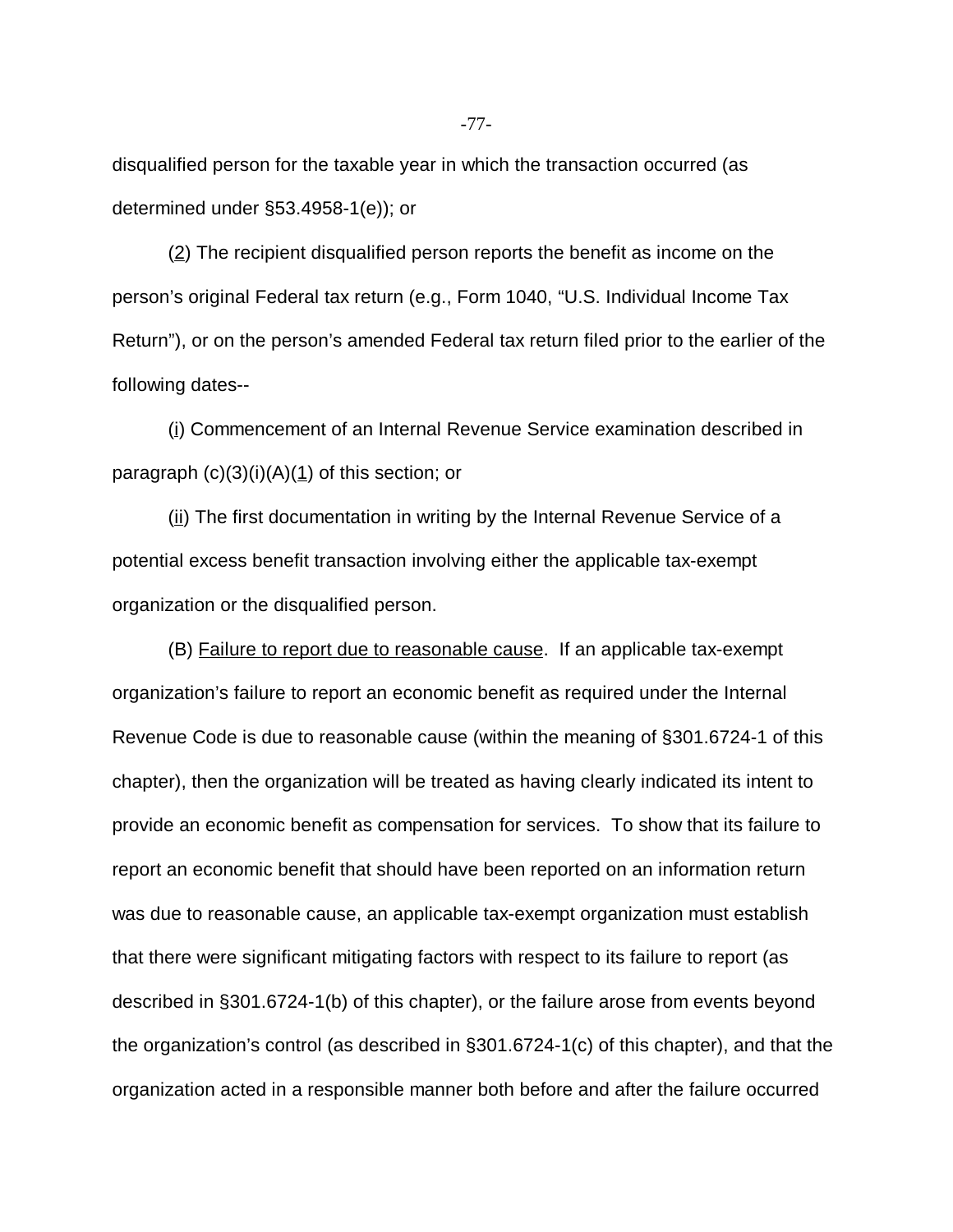(as described in §301.6724-1(d) of this chapter).

(ii) Other written contemporaneous evidence. In addition, other written contemporaneous evidence may be used to demonstrate that the appropriate decisionmaking body or an officer authorized to approve compensation approved a transfer as compensation for services in accordance with established procedures, including but not limited to--

(A) An approved written employment contract executed on or before the date of the transfer;

(B) Documentation satisfying the requirements of §53.4958-6(a)(3) indicating that an authorized body approved the transfer as compensation for services on or before the date of the transfer; or

(C) Written evidence that was in existence on or before the due date of the applicable Federal tax return described in paragraph  $(c)(3)(i)(A)(1)$  or  $(2)$  of this section (including extensions but not amendments), of a reasonable belief by the applicable tax-exempt organization that a benefit was a nontaxable benefit as defined in paragraph (c)(2) of this section.

(4) Examples. The following examples illustrate the requirement that an organization contemporaneously substantiate its intent to provide an economic benefit as compensation for services, as defined in paragraph (c) of this section:

Example 1. G is an applicable tax-exempt organization for purposes of section 4958. G hires an individual contractor, P, who is also the child of a disqualified person of G, to design a computer program for it. G executes a contract with P for that purpose in accordance with G's established procedures, and pays P \$1,000 during the year pursuant to the contract. Before January 31 of the next year, G reports the full amount paid to P under the contract on a Form 1099 filed with the Internal Revenue

-78-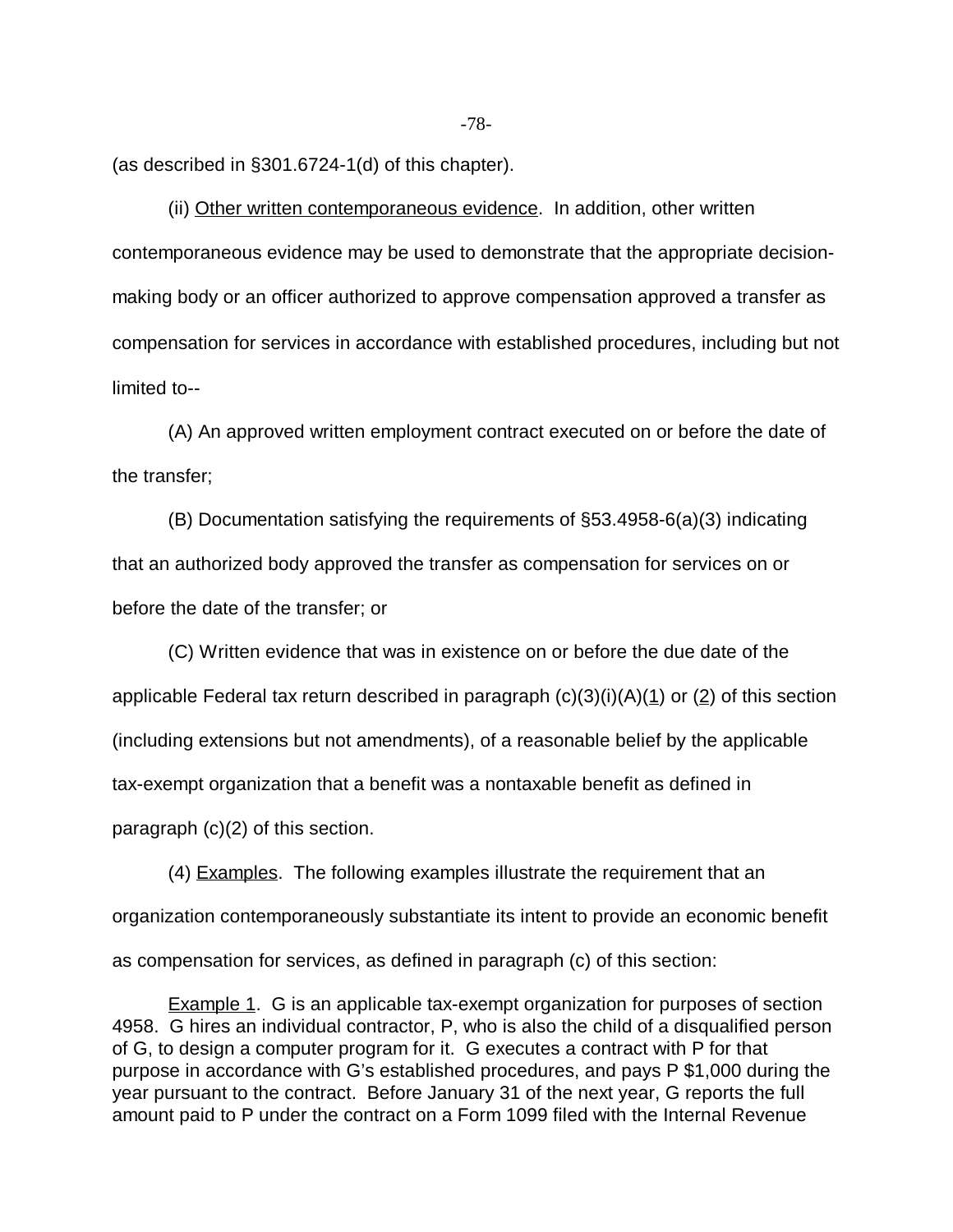Service. G will be treated as providing contemporaneous written substantiation of its intent to provide the \$1,000 paid to P as compensation for the services P performed under the contract by virtue of either the Form 1099 filed with the Internal Revenue Service reporting the amount, or by virtue of the written contract executed between G and P.

**Example 2.** G is an applicable tax-exempt organization for purposes of section 4958. D is the chief operating officer of G, and a disqualified person with respect to G. D receives a bonus at the end of the year. G's accounting department determines that the bonus is to be reported on D's Form W-2. Due to events beyond G's control, the bonus is not reflected on D's Form W-2. As a result, D fails to report the bonus on D's individual income tax return. G acts to amend Forms W-2 affected as soon as G is made aware of the error during an Internal Revenue Service examination. G's failure to report the bonus on an information return issued to D arose from events beyond G's control, and G acted in a responsible manner both before and after the failure occurred. Thus, because G had reasonable cause (within the meaning §301.6724-1 of this chapter) for failing to report D's bonus, G will be treated as providing contemporaneous written substantiation of its intent to provide the bonus as compensation for services when paid.

**Example 3.** H is an applicable tax-exempt organization and J is a disqualified person with respect to H. J's written employment agreement provides for a fixed salary of  $\frac{dy}{dx}$ . J's duties include soliciting funds for various programs of H. H raises a large portion of its funds in a major metropolitan area. Accordingly, H maintains an apartment there in order to provide a place to entertain potential donors. H makes the apartment available exclusively to J to assist in the fundraising. J's written employment contract does not mention the use of the apartment. H obtains the written opinion of a benefits compensation expert that the rental value of the apartment is not includable in J's income by reason of section 119, based on the expectation that the apartment will be used for fundraising activities. Consequently, H does not report the rental value of the apartment on J's Form W-2, which otherwise correctly reports J's taxable compensation. J does not report the rental value of the apartment on J's individual Form 1040. Later, the Internal Revenue Service correctly determines that the requirements of section 119 were not satisfied. Because of the written expert opinion, H has written evidence of its reasonable belief that use of the apartment was a nontaxable benefit as defined in paragraph (c)(2) of this section. That evidence was in existence on or before the due date of the applicable Federal tax return. Therefore, H has demonstrated its intent to treat the use of the apartment as compensation for services performed by J.

# §53.4958-5 Transaction in which the amount of the economic benefit is determined in

whole or in part by the revenues of one or more activities of the organization.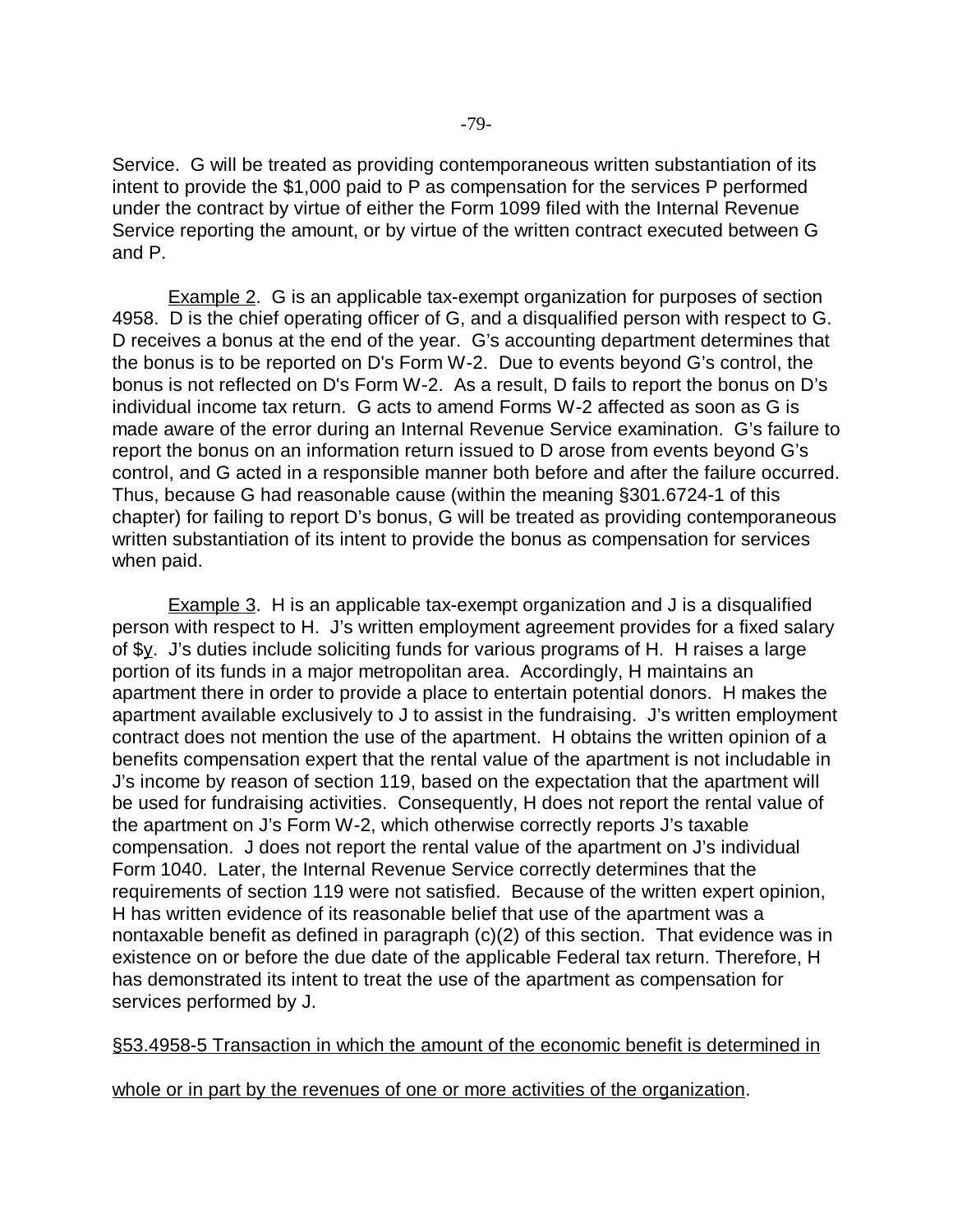[Reserved]

§53.4958-6 Rebuttable presumption that a transaction is not an excess benefit transaction.

(a) In general. Payments under a compensation arrangement are presumed to be reasonable, and a transfer of property, or the right to use property, is presumed to be at fair market value, if the following conditions are satisfied--

(1) The compensation arrangement or the terms of the property transfer are approved in advance by an authorized body of the applicable tax-exempt organization (or an entity controlled by the organization with the meaning of  $\S53.4958-4(a)(2)(ii)(B)$ ) composed entirely of individuals who do not have a conflict of interest (within the meaning of paragraph (c)(1)(iii) of this section) with respect to the compensation arrangement or property transfer, as described in paragraph (c)(1) of this section;

(2) The authorized body obtained and relied upon appropriate data as to comparability prior to making its determination, as described in paragraph (c)(2) of this section; and

(3) The authorized body adequately documented the basis for its determination concurrently with making that determination, as described in paragraph (c)(3) of this section.

(b) Rebutting the presumption. If the three requirements of paragraph (a) of this section are satisfied, then the Internal Revenue Service may rebut the presumption that arises under paragraph (a) of this section only if it develops sufficient contrary evidence to rebut the probative value of the comparability data relied upon by the authorized

-80-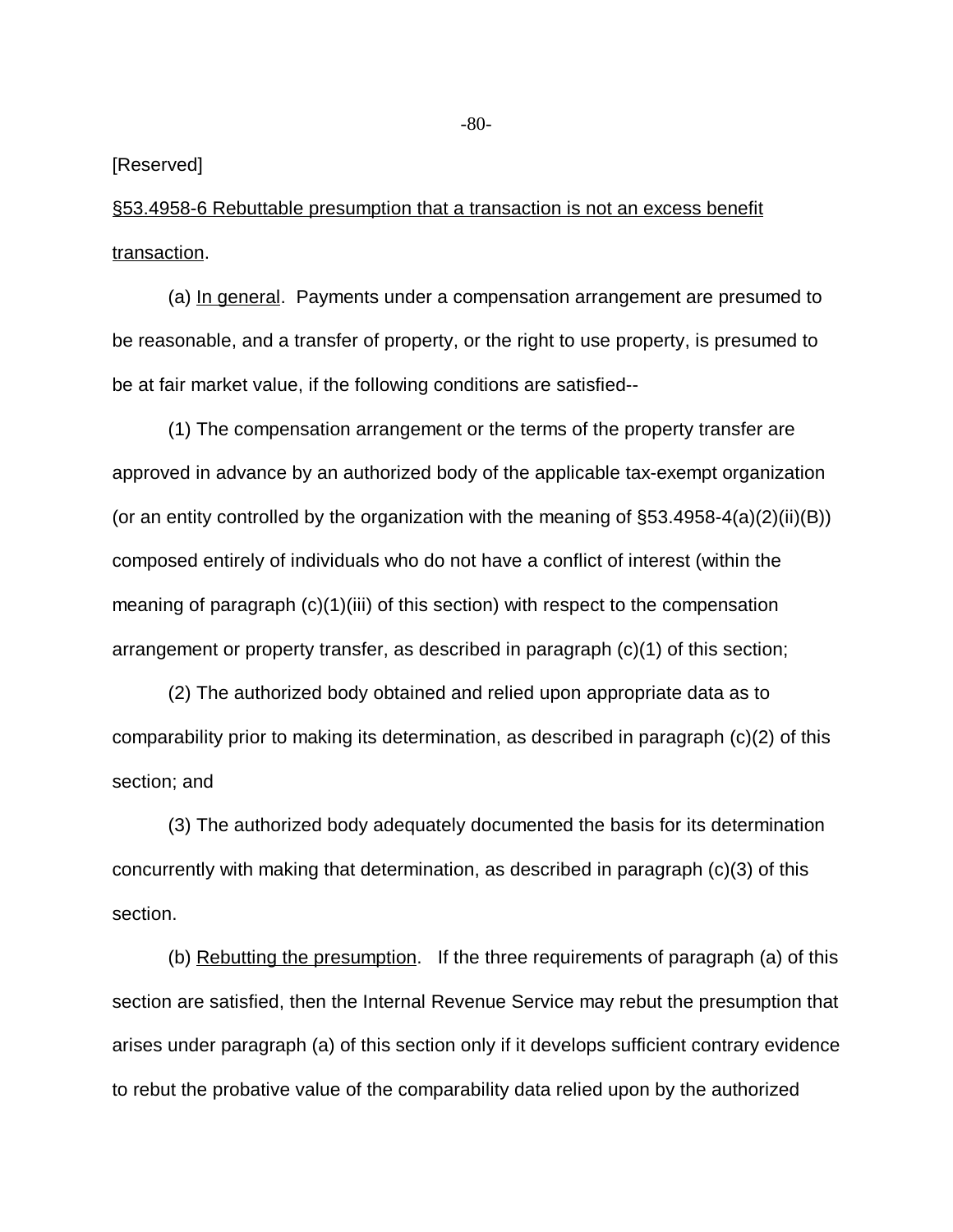body. With respect to any fixed payment (within the meaning of §53.4958-4(a)(3)(ii)), rebuttal evidence is limited to evidence relating to facts and circumstances existing on the date the parties enter into the contract pursuant to which the payment is made (except in the event of substantial nonperformance). With respect to all other payments (including non-fixed payments subject to a cap, as described in paragraph (d)(2) of this section), rebuttal evidence may include facts and circumstances up to and including the date of payment. See §53.4958-4(b)(2)(i).

(c) Requirements for invoking rebuttable presumption--(1) Approval by an authorized body--(i) In general. An authorized body means--

(A) The governing body (i.e., the board of directors, board of trustees, or equivalent controlling body) of the organization;

(B) A committee of the governing body, which may be composed of any individuals permitted under State law to serve on such a committee, to the extent that the committee is permitted by State law to act on behalf of the governing body; or

(C) To the extent permitted under State law, other parties authorized by the governing body of the organization to act on its behalf by following procedures specified by the governing body in approving compensation arrangements or property transfers.

(ii) Individuals not included on authorized body. For purposes of determining whether the requirements of paragraph (a) of this section have been met with respect to a specific compensation arrangement or property transfer, an individual is not included on the authorized body when it is reviewing a transaction if that individual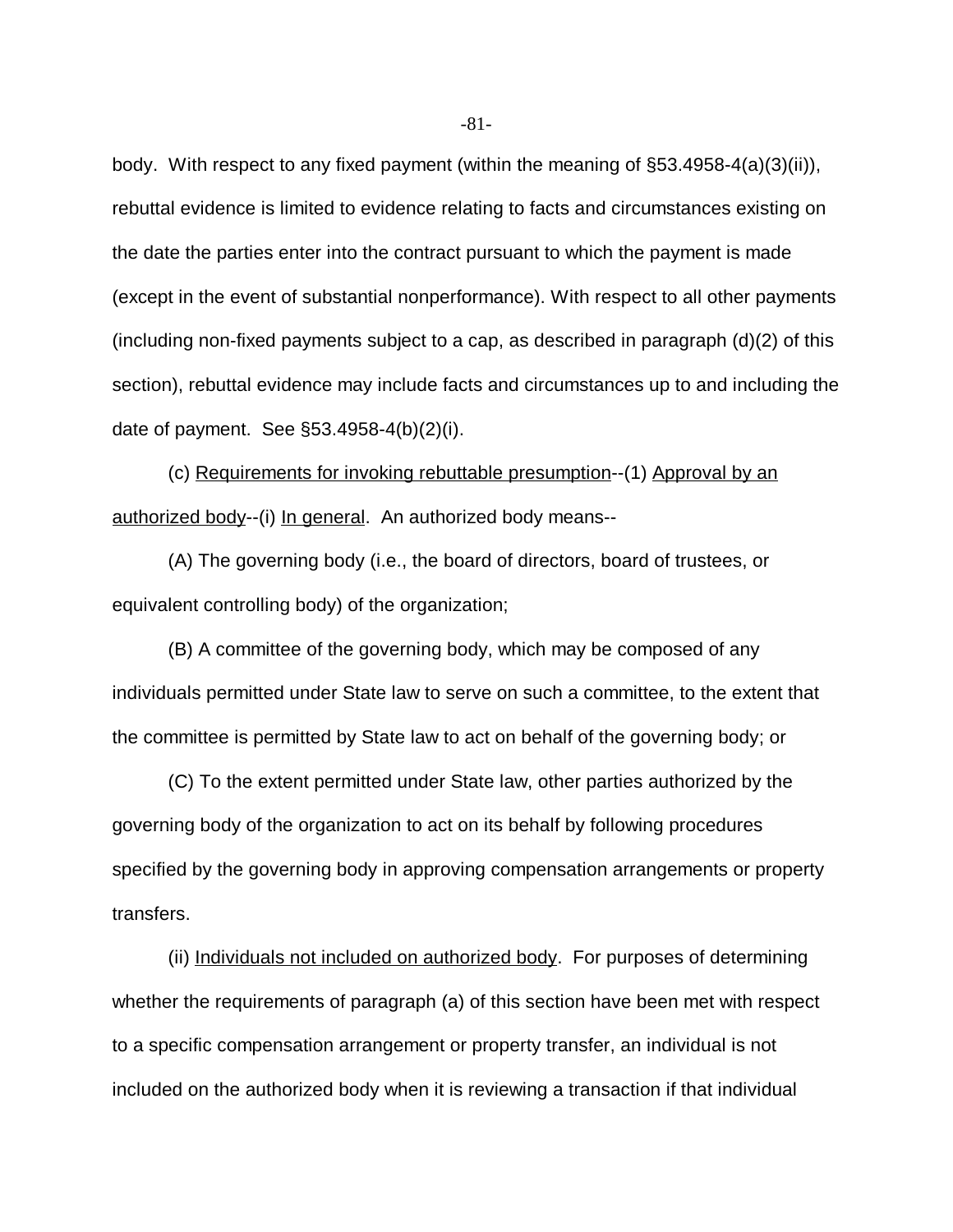meets with other members only to answer questions, and otherwise recuses himself or herself from the meeting and is not present during debate and voting on the compensation arrangement or property transfer.

(iii) Absence of conflict of interest. A member of the authorized body does not have a conflict of interest with respect to a compensation arrangement or property transfer only if the member--

(A) Is not a disqualified person participating in or economically benefitting from the compensation arrangement or property transfer, and is not a member of the family of any such disqualified person, as described in section 4958(f)(4) or §53.4958-3(b)(1);

(B) Is not in an employment relationship subject to the direction or control of any disqualified person participating in or economically benefitting from the compensation arrangement or property transfer;

(C) Does not receive compensation or other payments subject to approval by any disqualified person participating in or economically benefitting from the compensation arrangement or property transfer;

(D) Has no material financial interest affected by the compensation arrangement or property transfer; and

(E) Does not approve a transaction providing economic benefits to any disqualified person participating in the compensation arrangement or property transfer, who in turn has approved or will approve a transaction providing economic benefits to the member.

(2) Appropriate data as to comparability--(i) In general. An authorized body has

-82-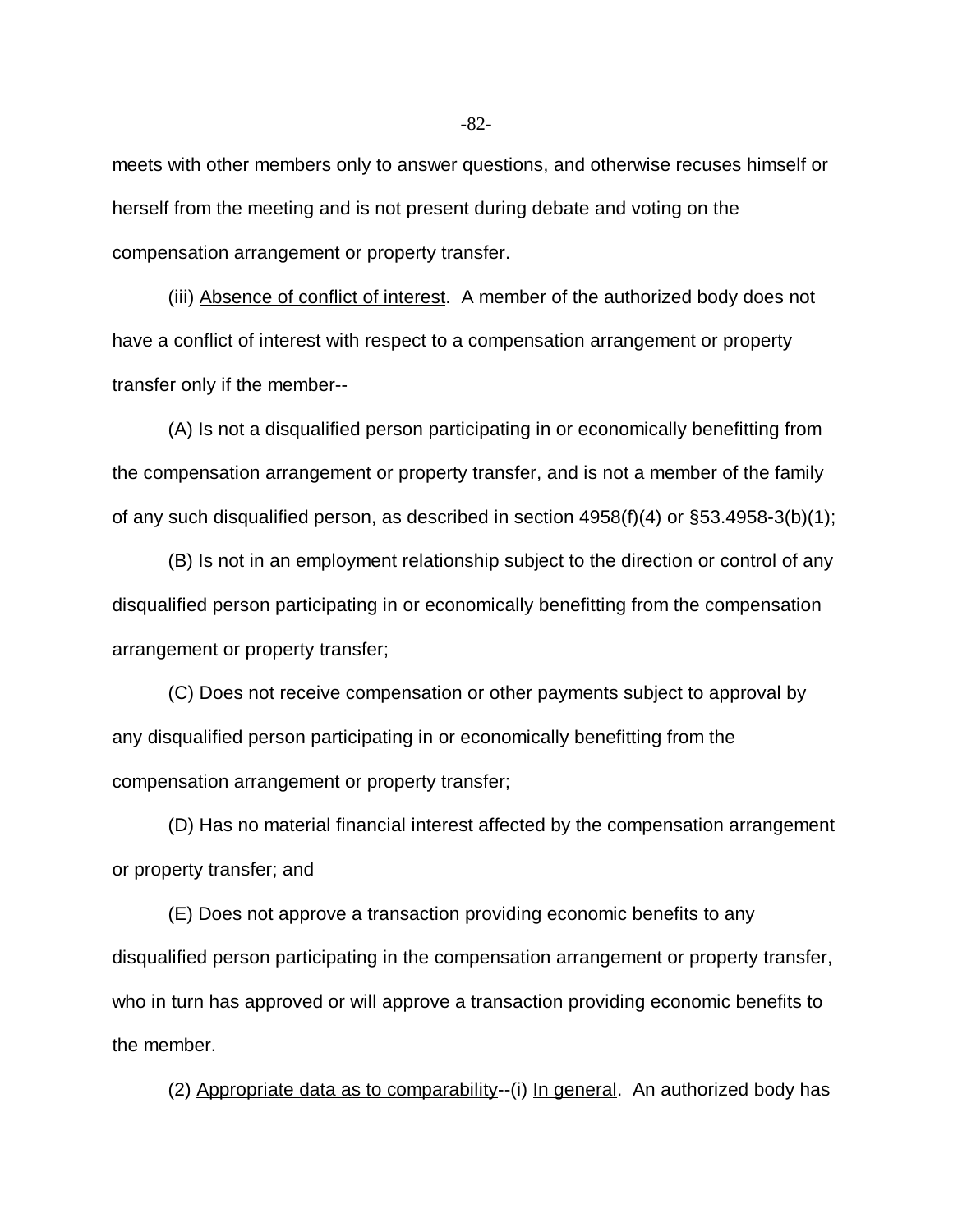appropriate data as to comparability if, given the knowledge and expertise of its members, it has information sufficient to determine whether, under the standards set forth in §53.4958-4(b), the compensation arrangement in its entirety is reasonable or the property transfer is at fair market value. In the case of compensation, relevant information includes, but is not limited to, compensation levels paid by similarly situated organizations, both taxable and tax-exempt, for functionally comparable positions; the availability of similar services in the geographic area of the applicable tax-exempt organization; current compensation surveys compiled by independent firms; and actual written offers from similar institutions competing for the services of the disqualified person. In the case of property, relevant information includes, but is not limited to, current independent appraisals of the value of all property to be transferred; and offers received as part of an open and competitive bidding process.

(ii) Special rule for compensation paid by small organizations. For organizations with annual gross receipts (including contributions) of less than \$1 million reviewing compensation arrangements, the authorized body will be considered to have appropriate data as to comparability if it has data on compensation paid by three comparable organizations in the same or similar communities for similar services. No inference is intended with respect to whether circumstances falling outside this safe harbor will meet the requirement with respect to the collection of appropriate data.

(iii) Application of special rule for small organizations. For purposes of determining whether the special rule for small organizations described in paragraph  $(c)(2)(ii)$  of this section applies, an organization may calculate its annual gross receipts

-83-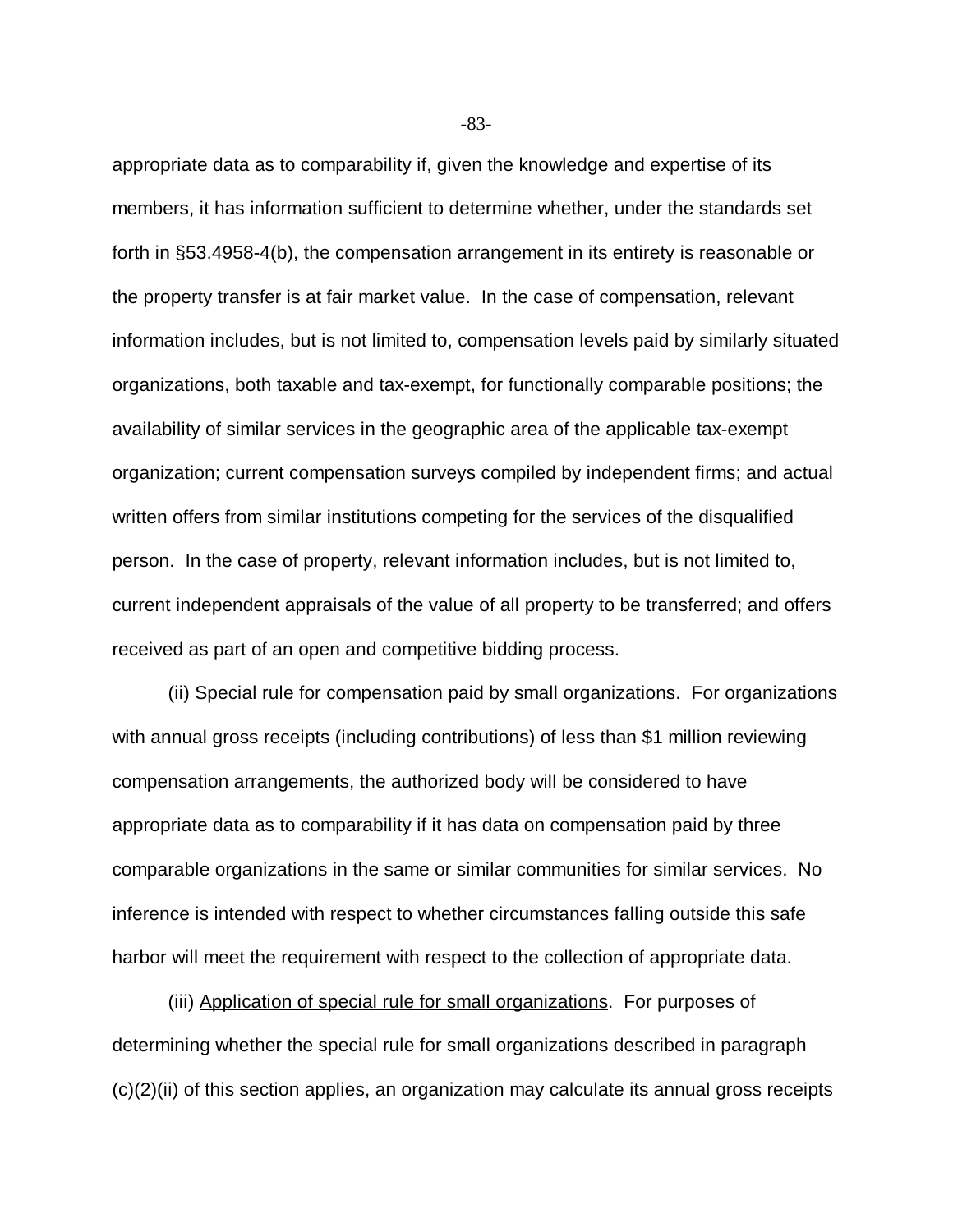based on an average of its gross receipts during the three prior taxable years. If any applicable tax-exempt organization is controlled by or controls another entity (as defined in §53.4958-4(a)(2)(ii)(B)), the annual gross receipts of such organizations must be aggregated to determine applicability of the special rule stated in paragraph (c)(2)(ii) of this section.

(iv) Examples. The following examples illustrate the rules for appropriate data as to comparability for purposes of invoking the rebuttable presumption of reasonableness described in this section. In all examples, compensation refers to the aggregate value of all benefits provided in exchange for services. The examples are as follows:

**Example 1.** Z is a university that is an applicable tax-exempt organization for purposes of section 4958. Z is negotiating a new contract with Q, its president, because the old contract will expire at the end of the year. In setting Q's compensation for its president at \$600x per annum, the executive committee of the Board of Trustees relies solely on a national survey of compensation for university presidents that indicates university presidents receive annual compensation in the range of \$100x to \$700x; this survey does not divide its data by any criteria, such as the number of students served by the institution, annual revenues, academic ranking, or geographic location. Although many members of the executive committee have significant business experience, none of the members has any particular expertise in higher education compensation matters. Given the failure of the survey to provide information specific to universities comparable to Z, and because no other information was presented, the executive committee's decision with respect to Q's compensation was not based upon appropriate data as to comparability.

Example 2. The facts are the same as Example 1, except that the national compensation survey divides the data regarding compensation for university presidents into categories based on various university-specific factors, including the size of the institution (in terms of the number of students it serves and the amount of its revenues) and geographic area. The survey data shows that university presidents at institutions comparable to and in the same geographic area as Z receive annual compensation in the range of \$200x to \$300x. The executive committee of the Board of Trustees of Z relies on the survey data and its evaluation of Q's many years of service as a tenured professor and high-ranking university official at Z in setting Q's compensation at \$275x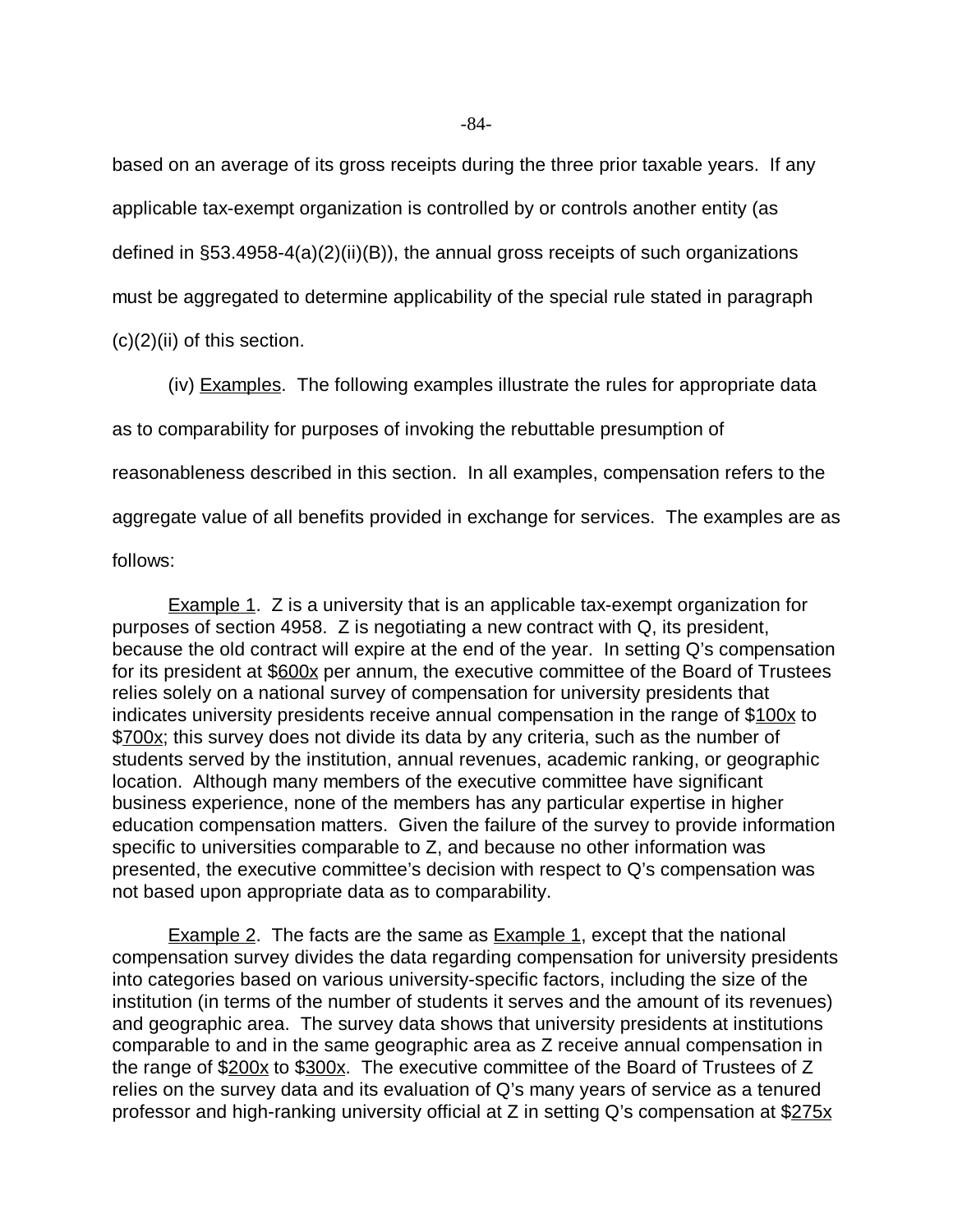annually. The data relied upon by the executive committee constitutes appropriate data as to comparability.

**Example 3.** X is a tax-exempt hospital that is an applicable tax-exempt organization for purposes of section 4958. Before renewing the contracts of X's chief executive officer and chief financial officer, X's governing board commissioned a customized compensation survey from an independent firm that specializes in consulting on issues related to executive placement and compensation. The survey covered executives with comparable responsibilities at a significant number of taxable and tax-exempt hospitals. The survey data are sorted by a number of different variables, including the size of the hospitals and the nature of the services they provide, the level of experience and specific responsibilities of the executives, and the composition of the annual compensation packages. The board members were provided with the survey results, a detailed written analysis comparing the hospital's executives to those covered by the survey, and an opportunity to ask questions of a member of the firm that prepared the survey. The survey, as prepared and presented to X's board, constitutes appropriate data as to comparability.

Example 4. The facts are the same as Example 3, except that one year later, X is negotiating a new contract with its chief executive officer. The governing board of X obtains information indicating that the relevant market conditions have not changed materially, and possesses no other information indicating that the results of the prior year's survey are no longer valid. Therefore, X may continue to rely on the independent compensation survey prepared for the prior year in setting annual compensation under the new contract.

Example 5. W is a local repertory theater and an applicable tax-exempt organization for purposes of section 4958. W has had annual gross receipts ranging from \$400,000 to \$800,000 over its past three taxable years. In determining the next year's compensation for W's artistic director, the board of directors of W relies on data compiled from a telephone survey of three other unrelated performing arts organizations of similar size in similar communities. A member of the board drafts a brief written summary of the annual compensation information obtained from this informal survey. The annual compensation information obtained in the telephone survey is appropriate data as to comparability.

(3) Documentation--(i) For a decision to be documented adequately, the written

or electronic records of the authorized body must note--

(A) The terms of the transaction that was approved and the date it was

approved;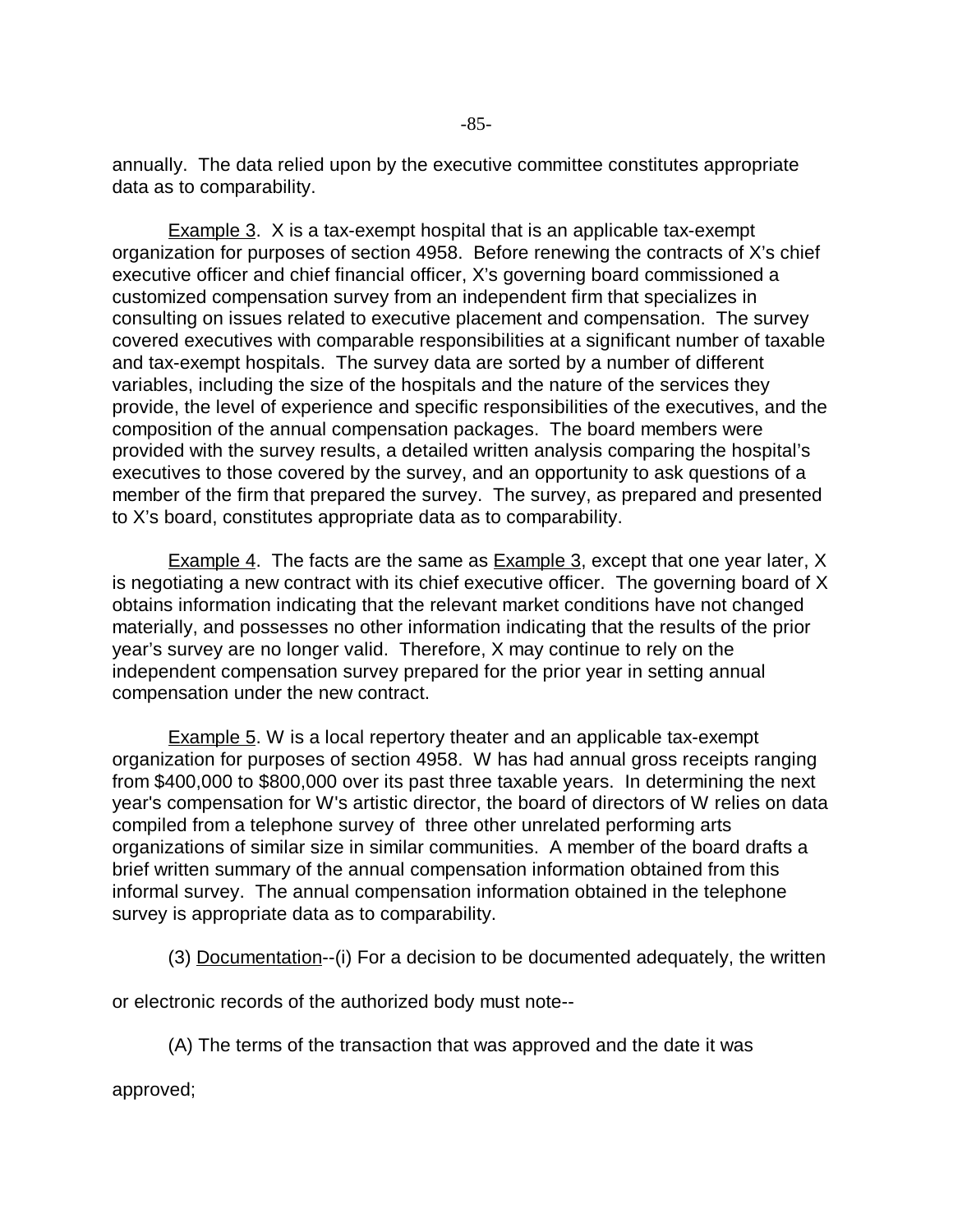(B) The members of the authorized body who were present during debate on the transaction that was approved and those who voted on it;

(C) The comparability data obtained and relied upon by the authorized body and how the data was obtained; and

(D) Any actions taken with respect to consideration of the transaction by anyone who is otherwise a member of the authorized body but who had a conflict of interest with respect to the transaction.

(ii) If the authorized body determines that reasonable compensation for a specific arrangement or fair market value in a specific property transfer is higher or lower than the range of comparability data obtained, the authorized body must record the basis for its determination. For a decision to be documented concurrently, records must be prepared before the later of the next meeting of the authorized body or 60 days after the final action or actions of the authorized body are taken. Records must be reviewed and approved by the authorized body as reasonable, accurate and complete within a reasonable time period thereafter.

(d) No presumption with respect to non-fixed payments until amounts are determined--(1) In general. Except as provided in paragraph (d)(2) of this section, in the case of a payment that is not a fixed payment (within the meaning of §53.4958- 4(a)(3)(ii)), the rebuttable presumption of this section arises only after the exact amount of the payment is determined, or a fixed formula for calculating the payment is specified, and the three requirements for the presumption under paragraph (a) of this section subsequently are satisfied. See §53.4958-4(b)(2)(i).

-86-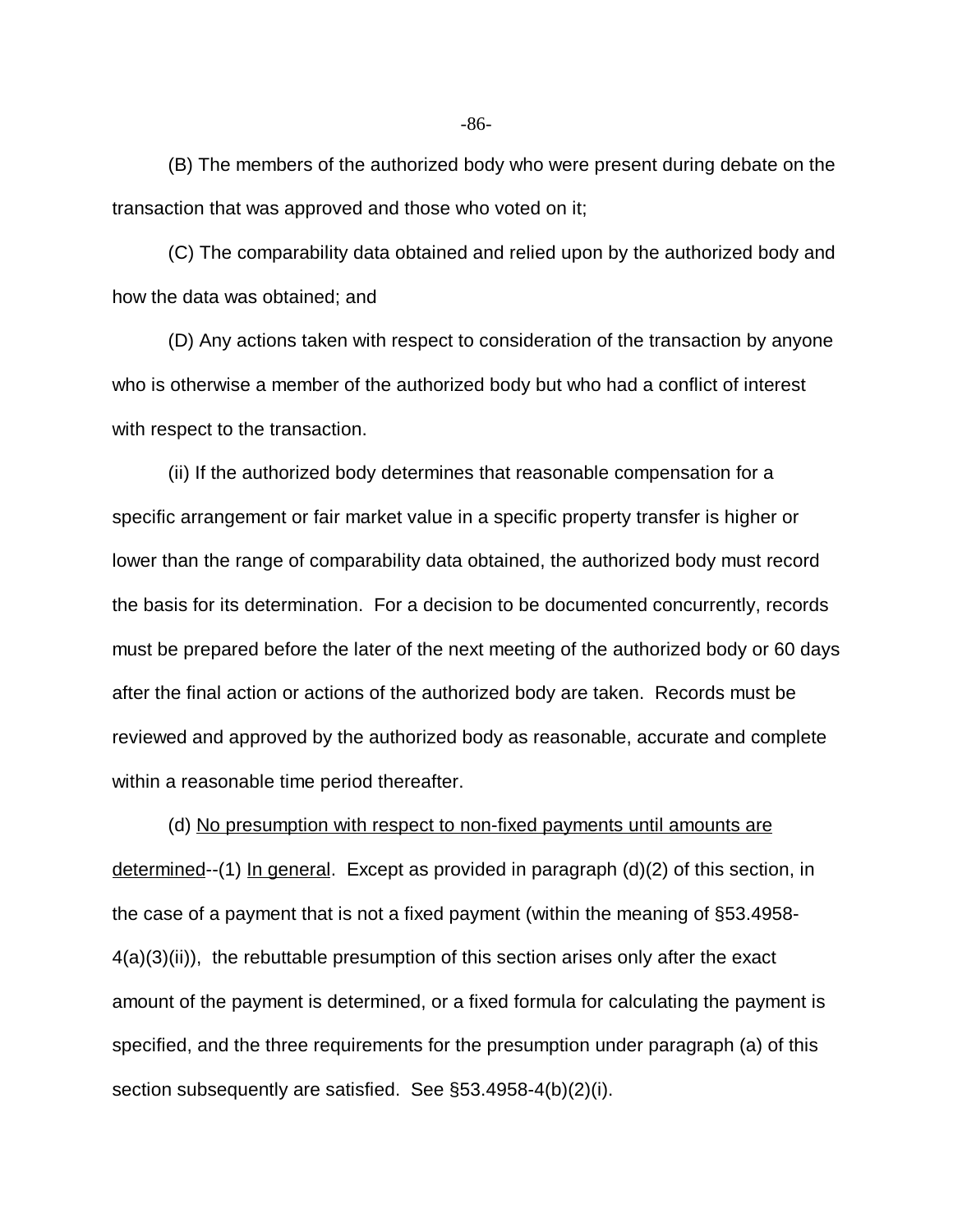(2) Special rule for certain non-fixed payments subject to a cap. If the authorized body approves an employment contract with a disqualified person that includes a nonfixed payment (such as a discretionary bonus) subject to a specified cap, the authorized body may establish a rebuttable presumption with respect to the non-fixed payment at the time the employment contract is entered into if--

(i) Prior to approving the contract, the authorized body obtains appropriate comparability data indicating that a fixed payment of up to a certain amount to the particular disqualified person would represent reasonable compensation;

(ii) The maximum amount payable under the contract (taking into account both fixed and non-fixed payments) does not exceed the amount referred to in paragraph (d)(2)(i) of this section; and

(iii) The other requirements for the rebuttable presumption of reasonableness under paragraph (a) of this section are satisfied.

(e) No inference from absence of presumption. The fact that a transaction between an applicable tax-exempt organization and a disqualified person is not subject to the presumption described in this section neither creates any inference that the transaction is an excess benefit transaction, nor exempts or relieves any person from compliance with any Federal or state law imposing any obligation, duty, responsibility, or other standard of conduct with respect to the operation or administration of any applicable tax-exempt organization.

(f) Period of reliance on rebuttable presumption. Except as provided in paragraph (d) of this section with respect to non-fixed payments, the rebuttable

-87-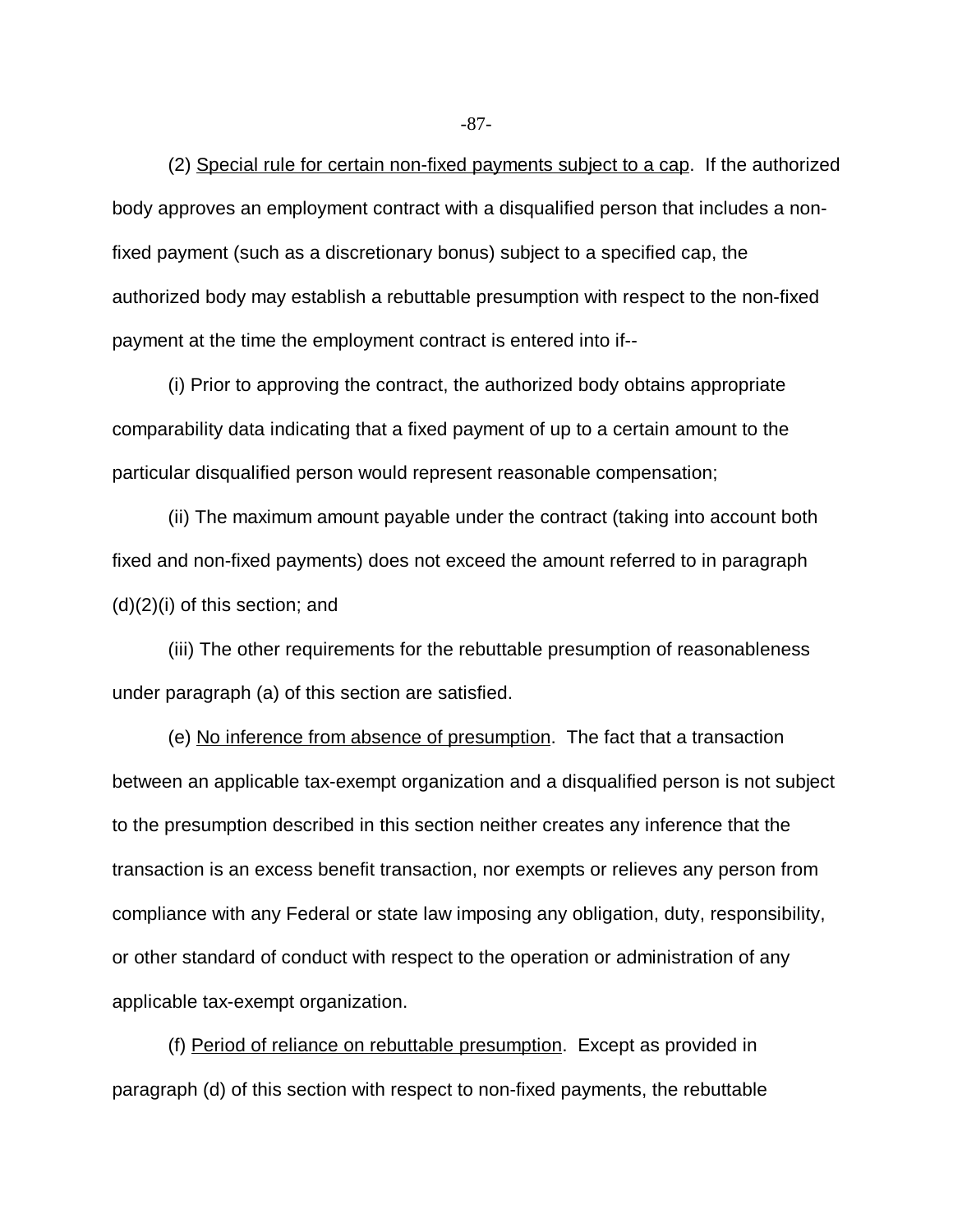presumption applies to all payments made or transactions completed in accordance with a contract, provided that the provisions of paragraph (a) of this section were met at the time the parties entered into the contract.

#### §53.4958-7 Correction.

(a) In general. An excess benefit transaction is corrected by undoing the excess benefit to the extent possible, and taking any additional measures necessary to place the applicable tax-exempt organization involved in the excess benefit transaction in a financial position not worse than that in which it would be if the disqualified person were dealing under the highest fiduciary standards. Paragraph (b) of this section describes the acceptable forms of correction. Paragraph (c) of this section defines the correction amount. Paragraph (d) of this section describes correction where a contract has been partially performed. Paragraph (e) of this section describes correction where the applicable tax-exempt organization involved in the transaction has ceased to exist or is no longer tax-exempt. Paragraph (f) of this section provides examples illustrating correction.

(b) Form of correction--(1) Cash or cash equivalents. Except as provided in paragraphs (b)(3) and (4) of this section, a disqualified person corrects an excess benefit only by making a payment in cash or cash equivalents, excluding payment by a promissory note, to the applicable tax-exempt organization equal to the correction amount, as defined in paragraph (c) of this section.

(2) Anti-abuse rule. A disqualified person will not satisfy the requirements of paragraph (b)(1) of this section if the Commissioner determines that the disqualified

-88-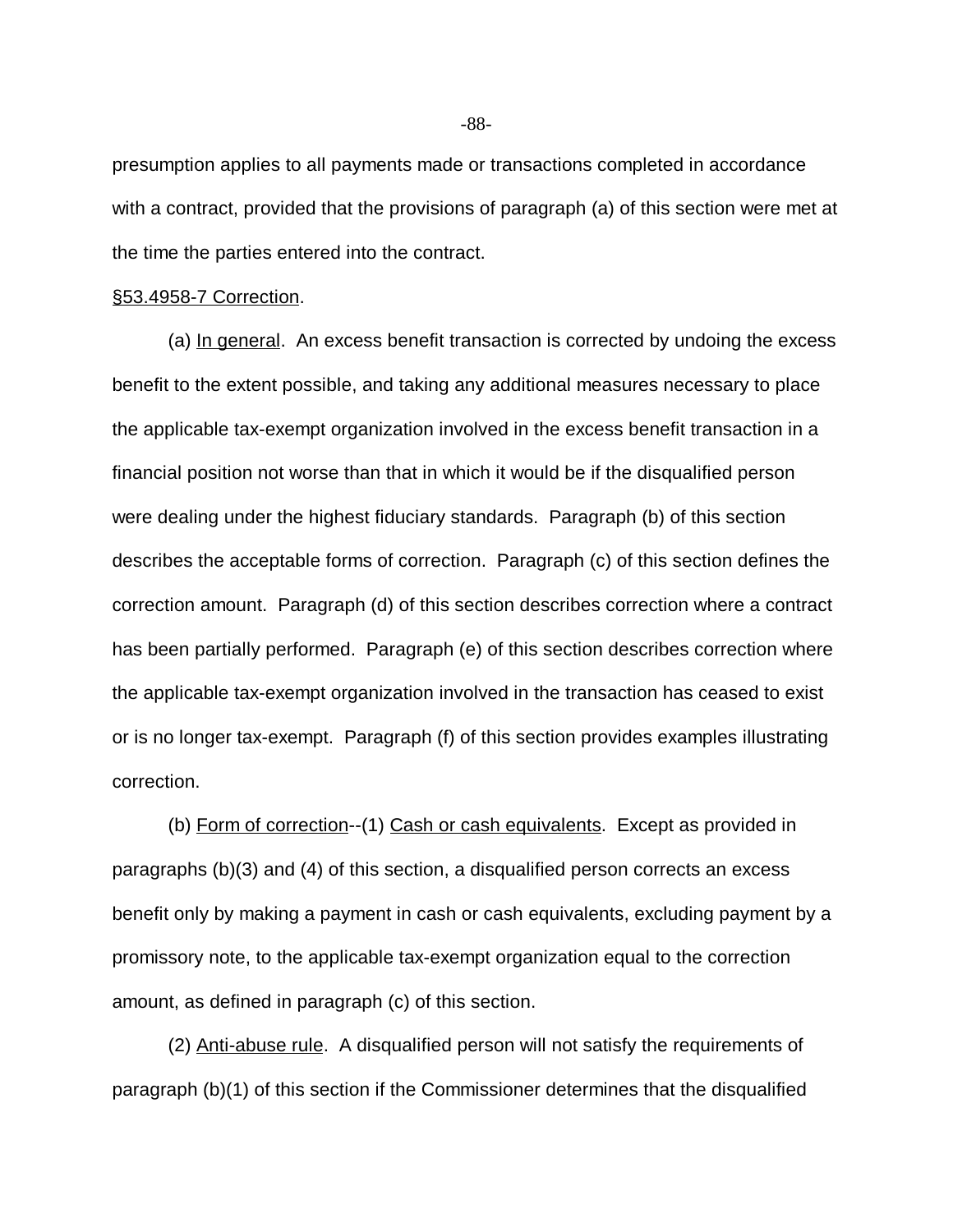person engaged in one or more transactions with the applicable tax-exempt organization to circumvent the requirements of this correction section, and as a result, the disqualified person effectively transferred property other than cash or cash equivalents.

(3) Special rule relating to nonqualified deferred compensation. If an excess benefit transaction results, in whole or in part, from the vesting (as described in §53.4958-1(e)(2)) of benefits provided under a nonqualified deferred compensation plan, then, to the extent that such benefits have not yet been distributed to the disqualified person, the disqualified person may correct the portion of the excess benefit resulting from the undistributed deferred compensation by relinquishing any right to receive the excess portion of the undistributed deferred compensation (including any earnings thereon).

(4) Return of specific property--(i) In general. A disqualified person may, with the agreement of the applicable tax-exempt organization, make a payment by returning specific property previously transferred in the excess benefit transaction. In this case, the disqualified person is treated as making a payment equal to the lesser of--

(A) The fair market value of the property determined on the date the property is returned to the organization; or

(B) The fair market value of the property on the date the excess benefit transaction occurred.

(ii) Payment not equal to correction amount. If the payment described in paragraph (b)(4)(i) of this section is less than the correction amount (as described in

-89-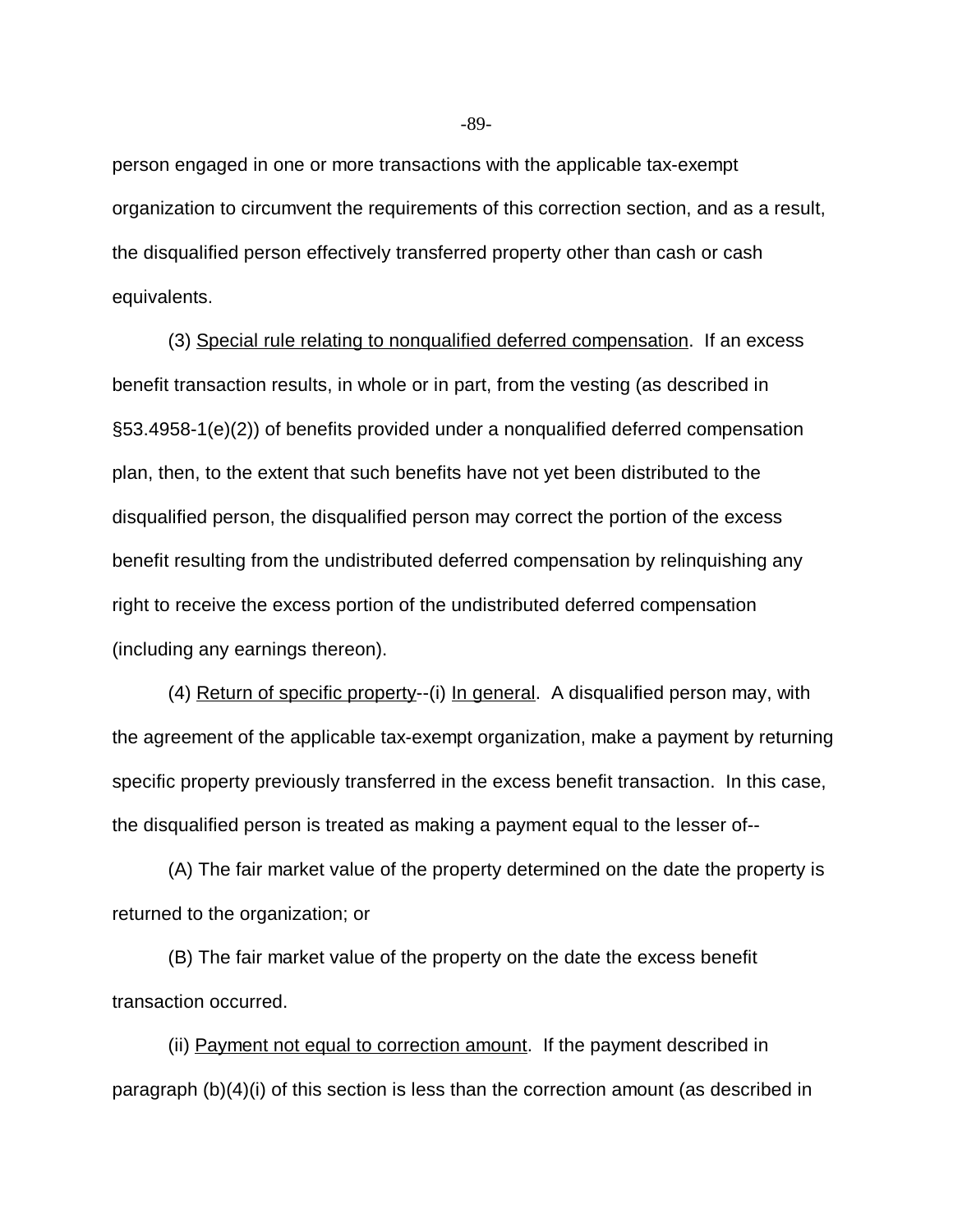paragraph (c) of this section), the disqualified person must make an additional cash payment to the organization equal to the difference. Conversely, if the payment described in paragraph (b)(4)(i) of this section exceeds the correction amount (as described in paragraph (c) of this section), the organization may make a cash payment to the disqualified person equal to the difference.

(iii) Disqualified person may not participate in decision. Any disqualified person who received an excess benefit from the excess benefit transaction may not participate in the applicable tax-exempt organization's decision whether to accept the return of specific property under paragraph (b)(4)(i) of this section.

(c) Correction amount. The correction amount with respect to an excess benefit transaction equals the sum of the excess benefit (as defined in §53.4958-1(b)) and interest on the excess benefit. The amount of the interest charge for purposes of this section is determined by multiplying the excess benefit by an interest rate, compounded annually, for the period from the date the excess benefit transaction occurred (as defined in §53.4958-1(e)) to the date of correction. The interest rate used for this purpose must be a rate that equals or exceeds the applicable Federal rate (AFR), compounded annually, for the month in which the transaction occurred. The period from the date the excess benefit transaction occurred to the date of correction is used to determine whether the appropriate AFR is the Federal short-term rate, the Federal mid-term rate, or the Federal long-term rate. See section 1274(d)(1)(A).

(d) Correction where contract has been partially performed. If the excess benefit transaction arises under a contract that has been partially performed, termination of the

-90-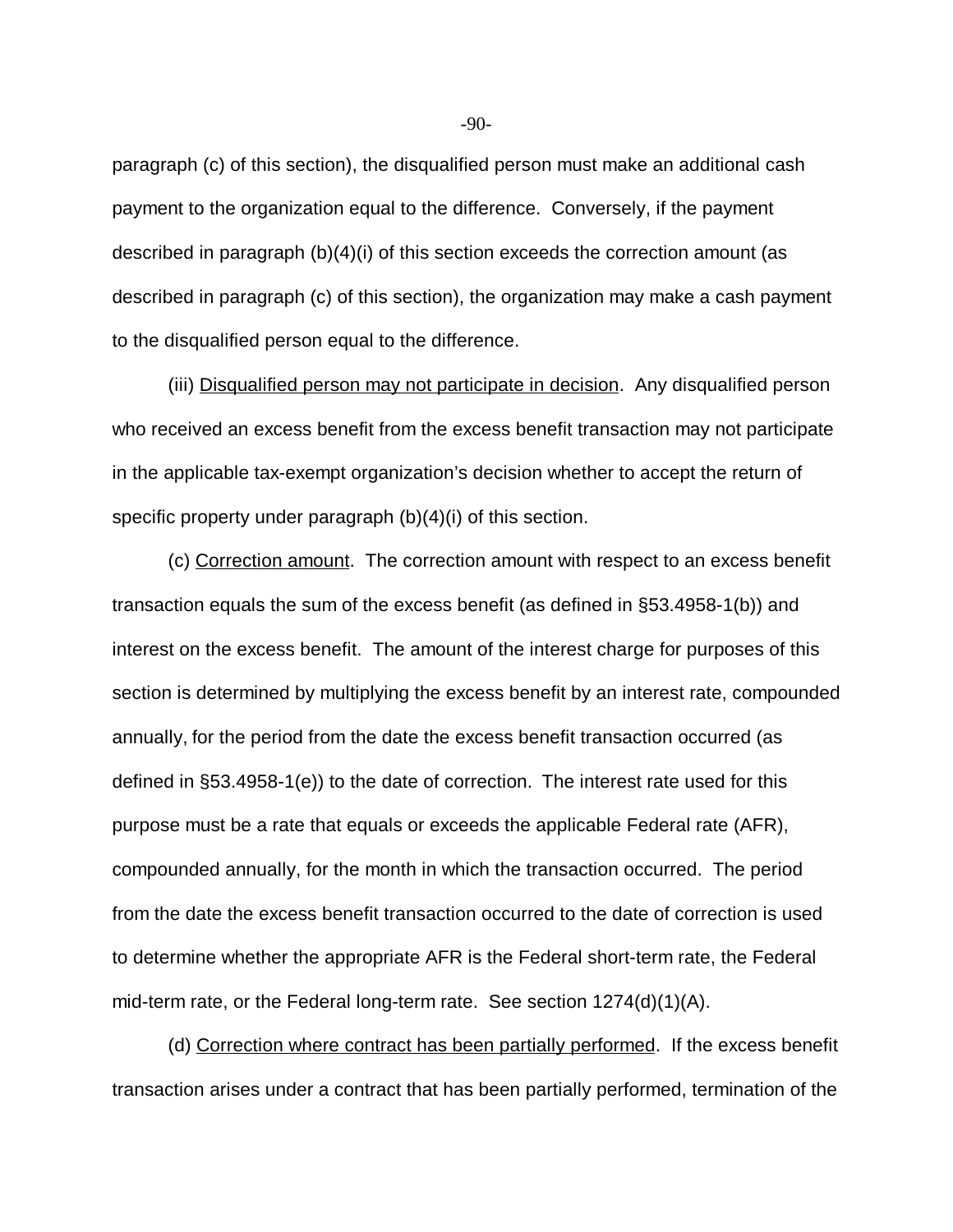contractual relationship between the organization and the disqualified person is not required in order to correct. However, the parties may need to modify the terms of any ongoing contract to avoid future excess benefit transactions.

(e) Correction in the case of an applicable tax-exempt organization that has ceased to exist, or is no longer tax-exempt--(1) In general. A disqualified person must correct an excess benefit transaction in accordance with this paragraph where the applicable tax-exempt organization that engaged in the transaction no longer exists or is no longer described in section 501(c)(3) or (4) and exempt from tax under section 501(a).

(2) Section 501(c)(3) organizations. In the case of an excess benefit transaction with a section 501(c)(3) applicable tax-exempt organization, the disqualified person must pay the correction amount, as defined in paragraph (c) of this section, to another organization described in section 501(c)(3) and exempt from tax under section 501(a) in accordance with the dissolution clause contained in the constitutive documents of the applicable tax-exempt organization involved in the excess benefit transaction, provided that --

(i) The organization receiving the correction amount is described in section  $170(b)(1)(A)$  (other than in section  $170(b)(1)(A)(vii)$  and (viii)) and has been in existence and so described for a continuous period of at least 60 calendar months ending on the correction date;

(ii) The disqualified person is not also a disqualified person (as defined in §53.4958-3) with respect to the organization receiving the correction amount; and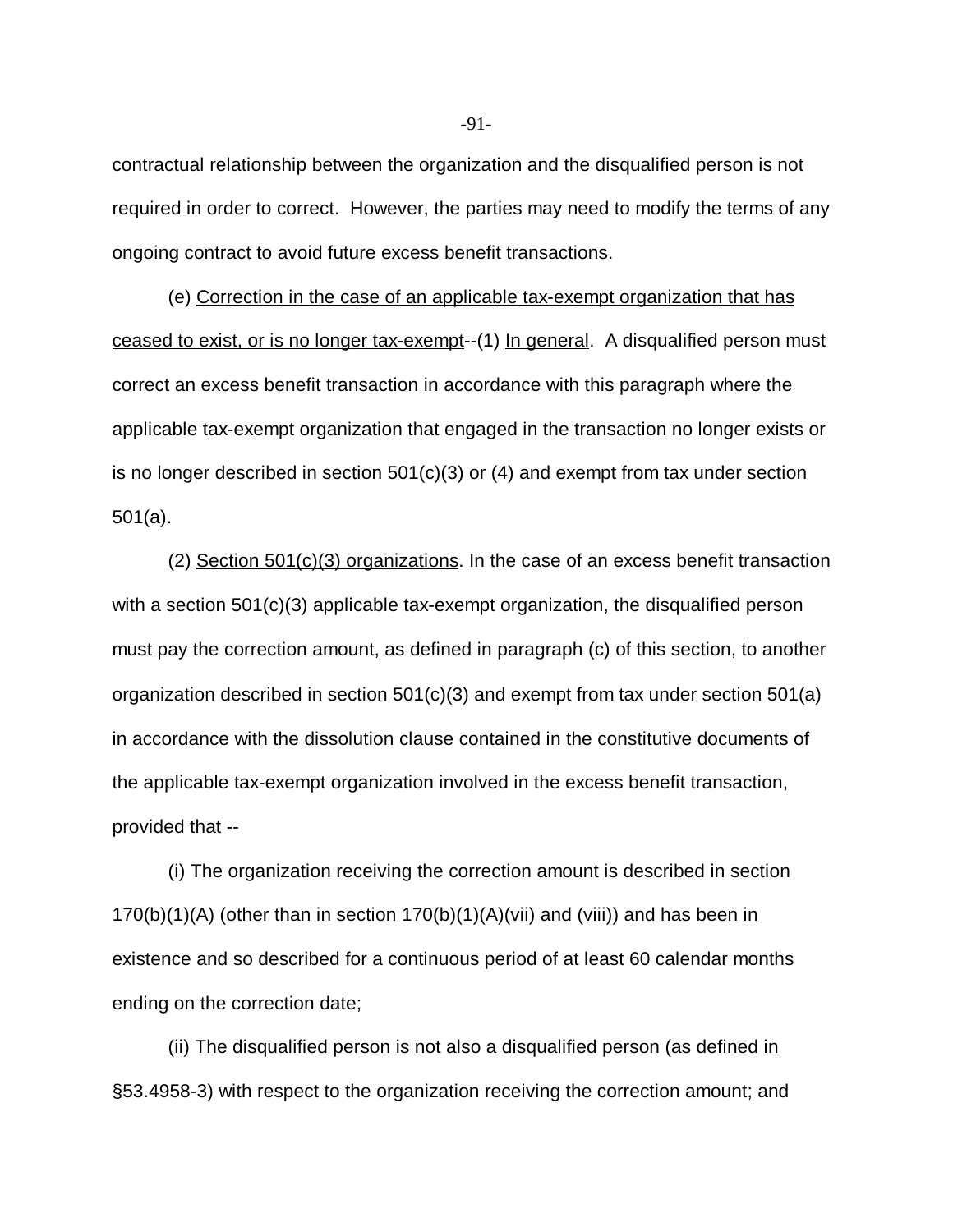(iii) The organization receiving the correction amount does not allow the disqualified person (or persons described in §53.4958-3(b) with respect to that person) to make or recommend any grants or distributions by the organization.

(3) Section 501(c)(4) organizations. In the case of an excess benefit transaction with a section 501(c)(4) applicable tax-exempt organization, the disqualified person must pay the correction amount, as defined in paragraph (c) of this section, to a successor section 501(c)(4) organization or, if no tax-exempt successor, to any organization described in section 501(c)(3) or (4) and exempt from tax under section 501(a), provided that the requirements of paragraphs (e)(2)(i) through (iii) of this section are satisfied (except that the requirement that the organization receiving the correction amount is described in section 170(b)(1)(A) (other than in section 170(b)(1)(A)(vii) and (viii)) shall not apply if the organization is described in section  $501(c)(4)$ ).

(f) Examples. The following examples illustrate the principles of this section describing the requirements of correction:

Example 1. W is an applicable tax-exempt organization for purposes of section 4958. D is a disqualified person with respect to W. W employed D in 1999 and made payments totaling \$12t to D as compensation throughout the taxable year. The fair market value of D's services in 1999 was \$7t. Thus, D received excess compensation in the amount of \$5t, the excess benefit for purposes of section 4958. In accordance with §53.4958-1(e)(1), the excess benefit transaction with respect to the series of compensatory payments during 1999 is deemed to occur on December 31, 1999, the last day of D's taxable year. In order to correct the excess benefit transaction on June 30, 2002, D must pay W, in cash or cash equivalents, excluding payment with a promissory note, \$5t (the excess benefit) plus interest on \$5t for the period from the date the excess benefit transaction occurred to the date of correction (i.e., December 31, 1999, to June 30, 2002). Because this period is not more than three years, the interest rate D must use to determine the interest on the excess benefit must equal or exceed the short-term AFR, compounded annually, for December, 1999 (5.74%,

-92-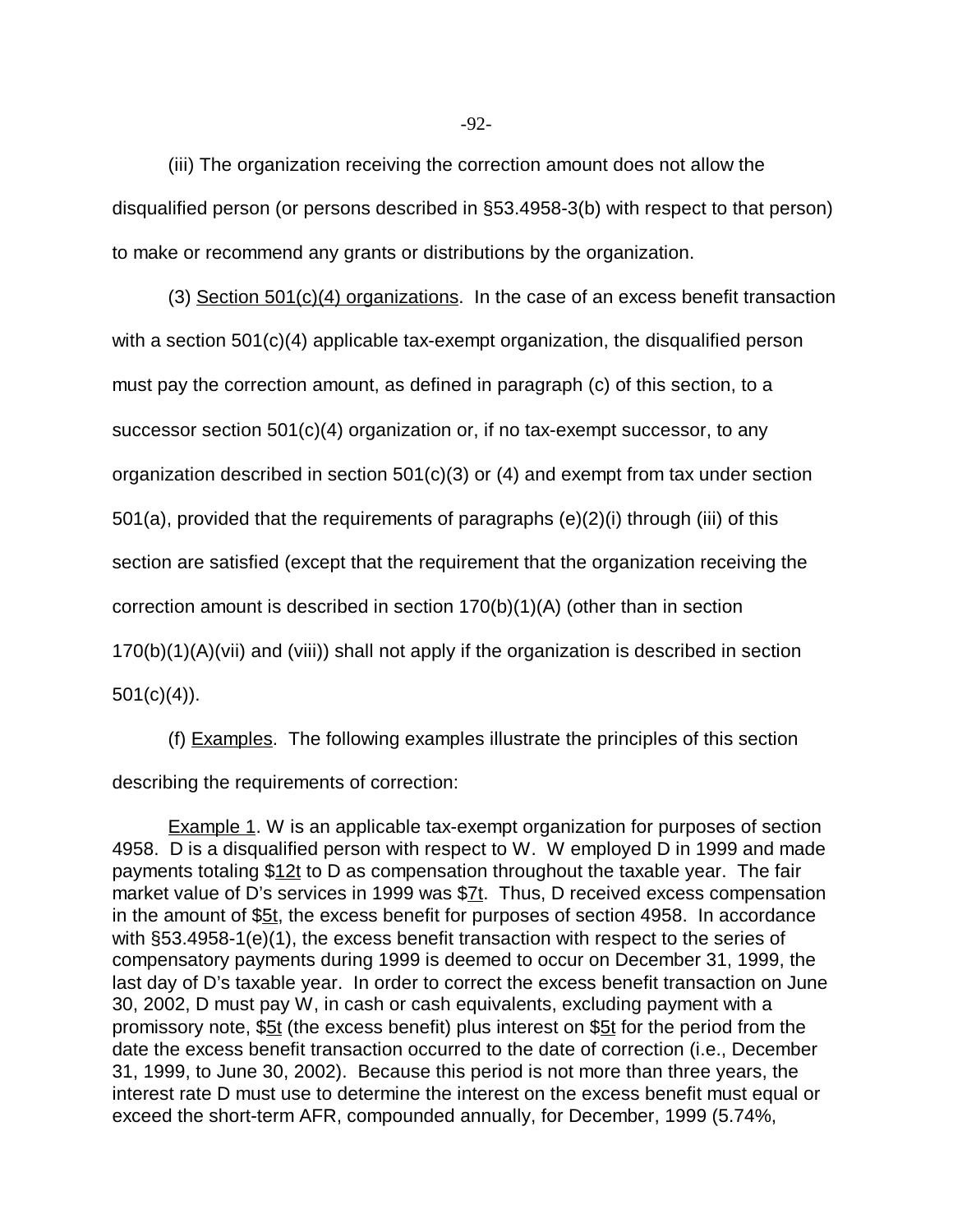Example 2. X is an applicable tax-exempt organization for purposes of section 4958. B is a disqualified person with respect to X. On January 1, 2000, B paid  $X$  \$6 $\underline{v}$ for Property F. Property F had a fair market value of \$10v on January 1, 2000. Thus, the sales transaction on that date provided an excess benefit to B in the amount of  $$4v$ . In order to correct the excess benefit on July 5, 2005, B pays X, in cash or cash equivalents, excluding payment with a promissory note, \$4v (the excess benefit) plus interest on  $$4v$  for the period from the date the excess benefit transaction occurred to the date of correction (i.e., January 1, 2000, to July 5, 2005). Because this period is over three but not over nine years, the interest rate B must use to determine the interest on the excess benefit must equal or exceed the mid-term AFR, compounded annually, for January, 2000 (6.21%, compounded annually).

**Example 3.** The facts are the same as in **Example 2**, except that B offers to return Property F. X agrees to accept the return of Property F, a decision in which B does not participate. Property F has declined in value since the date of the excess benefit transaction. On July 5, 2005, the property has a fair market value of \$9v. For purposes of correction, B's return of Property F to X is treated as a payment of  $$9v$ , the fair market value of the property determined on the date the property is returned to the organization. If \$9v is greater than the correction amount (\$4v plus interest on \$4v at a rate that equals or exceeds 6.21%, compounded annually, for the period from January 1, 2000, to July 5, 2005), then X may make a cash payment to B equal to the difference.

Example 4. The facts are the same as in Example 3, except that Property F has increased in value since January 1, 2000, the date the excess benefit transaction occurred, and on July 5, 2005, has a fair market value of \$13v. For purposes of correction, B's return of Property F to X is treated as a payment of  $$10v$ , the fair market value of the property on the date the excess benefit transaction occurred. If \$10y is greater than the correction amount  $(\frac{24v}{12})$  plus interest on  $\frac{24v}{12}$  at a rate that equals or exceeds 6.21%, compounded annually, for the period from January 1, 2000, to July 5, 2005), then X may make a cash payment to B equal to the difference.

**Example 5.** The facts are the same as in **Example 2.** Assume that the correction amount B paid X in cash on July 5, 2005, was \$5.58v. On July 4, 2005, X loaned \$5.58v to B, in exchange for a promissory note signed by B in the amount of \$5.58v, payable with interest at a future date. These facts indicate that B engaged in the loan transaction to circumvent the requirement of this section that (except as provided in paragraph (b)(3) or (4) of this section), the correction amount must be paid only in cash or cash equivalents. As a result, the Commissioner may determine that B effectively transferred property other than cash or cash equivalents, and therefore did not satisfy the correction requirements of this section.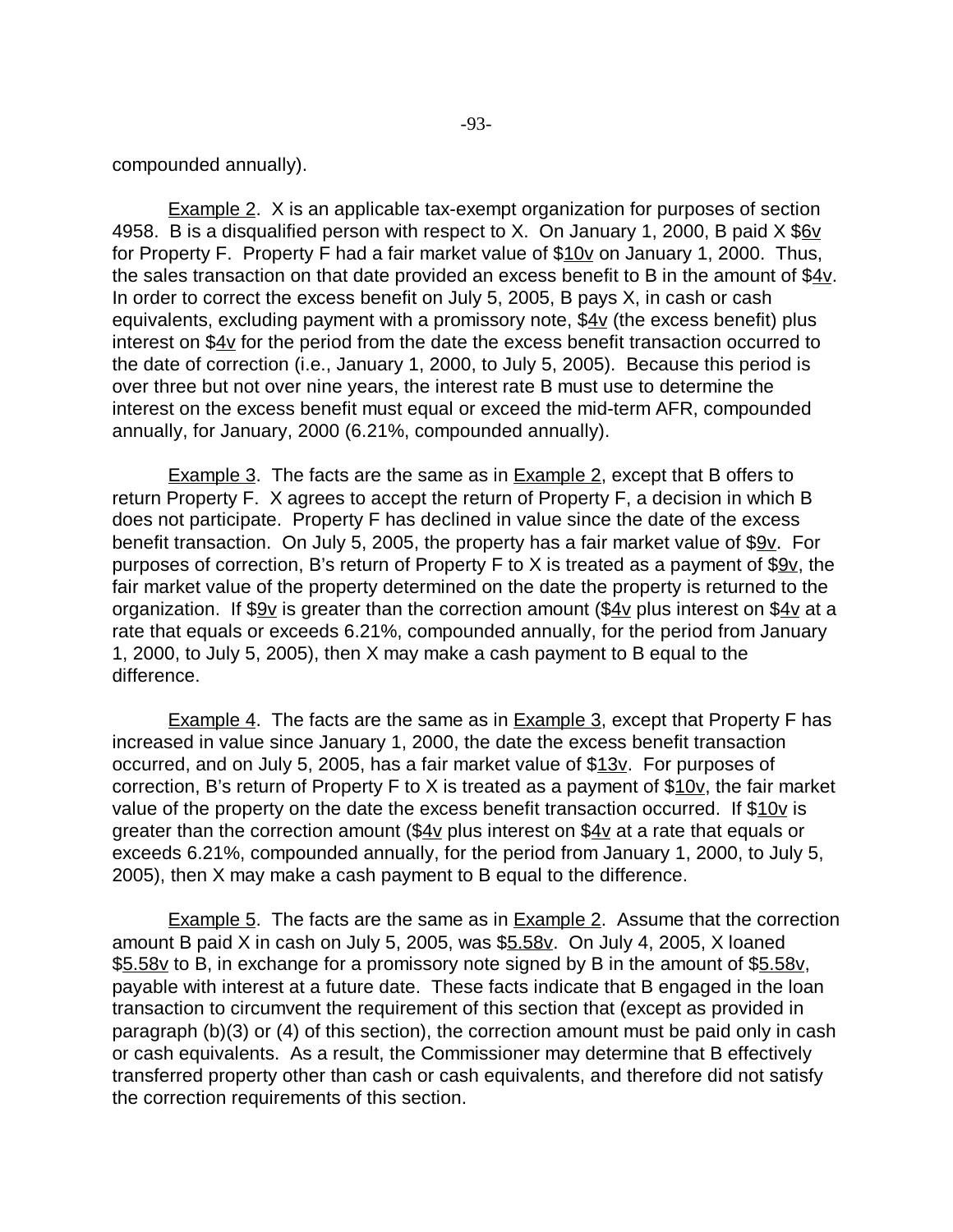#### §53.4958-8 Special rules.

(a) Substantive requirements for exemption still apply. Section 4958 does not affect the substantive standards for tax exemption under section 501(c)(3) or (4), including the requirements that the organization be organized and operated exclusively for exempt purposes, and that no part of its net earnings inure to the benefit of any private shareholder or individual. Thus, regardless of whether a particular transaction is subject to excise taxes under section 4958, existing principles and rules may be implicated, such as the limitation on private benefit. For example, transactions that are not subject to section 4958 because of the initial contract exception described in §53.4958-4(a)(3) may, under certain circumstances, jeopardize the organization's taxexempt status.

(b) Interaction between section 4958 and section 7611 rules for church tax inquiries and examinations. The procedures of section 7611 will be used in initiating and conducting any inquiry or examination into whether an excess benefit transaction has occurred between a church and a disqualified person. For purposes of this rule, the reasonable belief required to initiate a church tax inquiry is satisfied if there is a reasonable belief that a section 4958 tax is due from a disqualified person with respect to a transaction involving a church. See §301.7611-1 Q&A 19 of this chapter.

(c) Other substantiation requirements. These regulations, in §53.4958-4(c)(3), set forth specific substantiation rules. Compliance with the specific substantiation rules of that section does not relieve applicable tax-exempt organizations of other rules and requirements of the Internal Revenue Code, regulations, Revenue Rulings, and other

-94-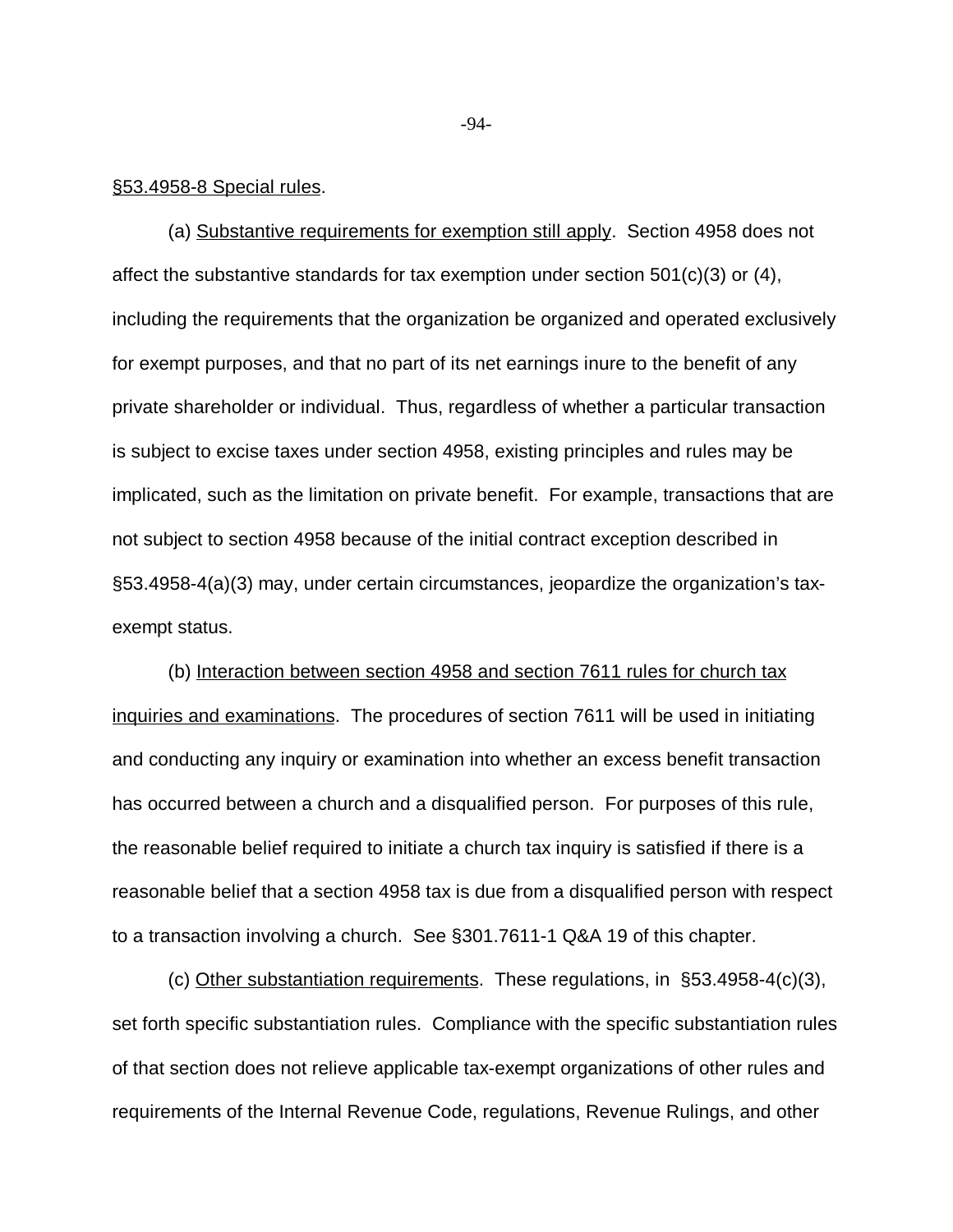guidance issued by the Internal Revenue Service (including the substantiation rules of

sections 162 and 274, or §1.6001-1(a) and (c) of this chapter).

## PART 301--PROCEDURE AND ADMINISTRATION

Par. 3. The authority citation for part 301 continues to read in part as follows:

Authority: 26 U.S.C. 7805 \* \* \*

## **§301.7611-1 [Amended]**

Par. 4. In §301.7611-1, Q-19 and A-19 at the end of the section are revised to read as follows:

§301.7611-1 Questions and answers relating to church tax inquiries and examinations. \* \* \* \* \*

## Application to Section 4958

Q-19: When do the church tax inquiry and examination procedures described in section 7611 apply to a determination of whether there was an excess benefit transaction described in section 4958?

A-19: See §53.4958-8(b) of this chapter for rules governing the interaction between section 4958 excise taxes on excess benefit transactions and section 7611 church tax inquiry and examination procedures.

PART 602 -- OMB CONTROL NUMBERS UNDER THE PAPERWORK REDUCTION ACT

 Par. 5. The authority citation for part 602 continues to read as follows: Authority: 26 U.S.C. 7805.

Par. 6. In §602.101, paragraph (b) is amended by removing the entry for